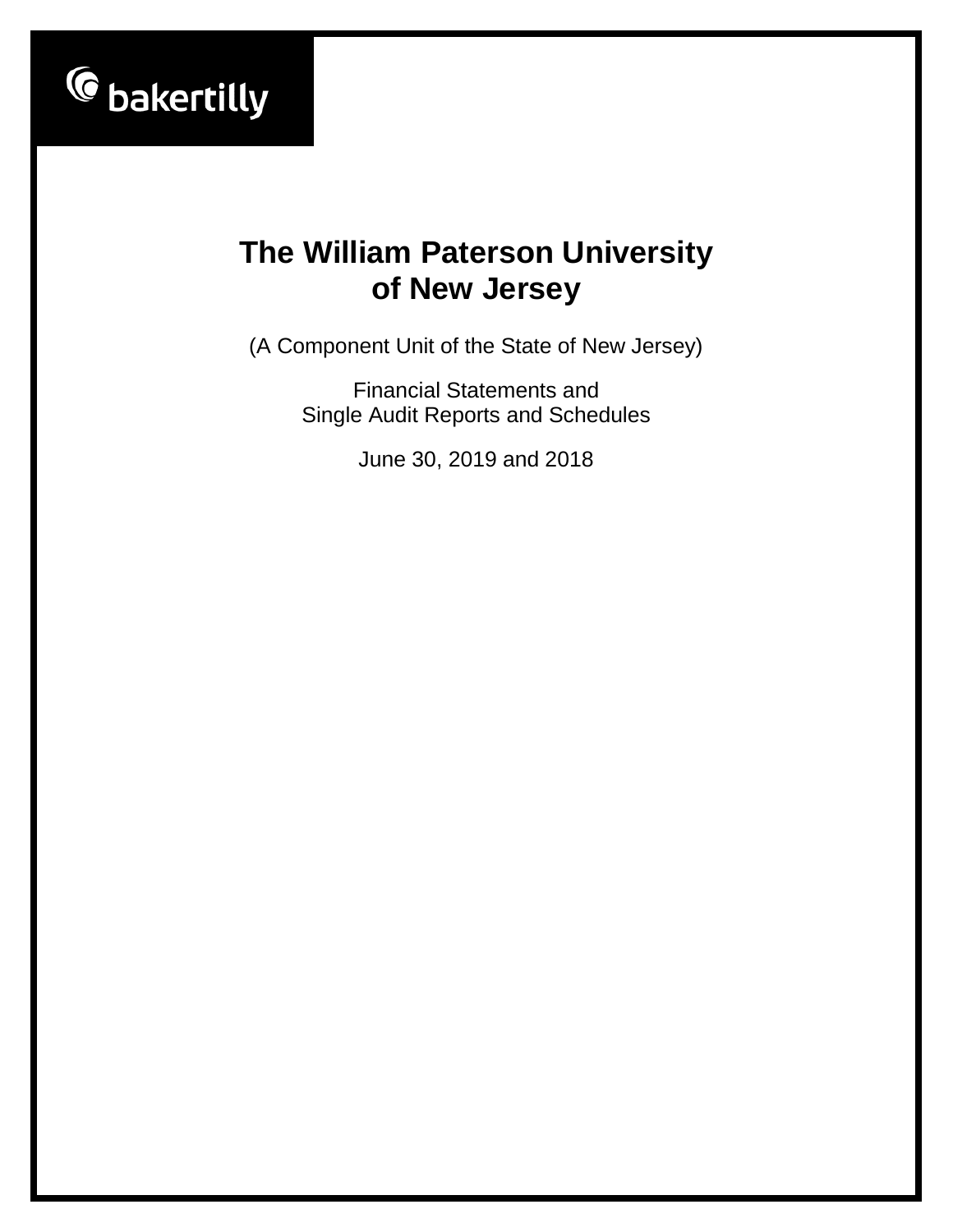(A Component Unit of the State of New Jersey) Table of Contents June 30, 2019 and 2018

|                                                                                                                                                                                                                                                  | Page |
|--------------------------------------------------------------------------------------------------------------------------------------------------------------------------------------------------------------------------------------------------|------|
| <b>Independent Auditors' Report</b>                                                                                                                                                                                                              | 1    |
| <b>Management's Discussion and Analysis</b>                                                                                                                                                                                                      | 4    |
| <b>Financial Statements</b>                                                                                                                                                                                                                      |      |
| Statements of Net Position - University                                                                                                                                                                                                          | 18   |
| Statements of Revenues, Expenses, and Changes in Net Position - University                                                                                                                                                                       | 19   |
| <b>Statements of Cash Flows - University</b>                                                                                                                                                                                                     | 20   |
| Statements of Financial Position - Foundation                                                                                                                                                                                                    | 21   |
| Statements of Activities - Foundation                                                                                                                                                                                                            | 22   |
| Statements of Cash Flows - Foundation                                                                                                                                                                                                            | 23   |
| <b>Notes to Financial Statements</b>                                                                                                                                                                                                             | 24   |
| <b>Required Supplementary Information</b>                                                                                                                                                                                                        |      |
| Schedules of the University's Proportionate Share of the Net Pension Liability                                                                                                                                                                   | 53   |
| <b>Schedules of University Contributions</b>                                                                                                                                                                                                     | 54   |
| Schedules of University's Proportionate Share of the Total OPEB Liability                                                                                                                                                                        | 55   |
| <b>Supplementary Information</b>                                                                                                                                                                                                                 |      |
| Schedule of Expenditures of Federal Awards                                                                                                                                                                                                       | 56   |
| Schedule of Expenditures of State of New Jersey Awards                                                                                                                                                                                           | 57   |
| Notes to Schedules of Expenditures of Federal and State of New Jersey Awards                                                                                                                                                                     | 59   |
| Independent Auditors' Report on Internal Control Over Financial Reporting and on<br>Compliance and Other Matters Based on an Audit of Financial Statements Performed<br>in Accordance With Government Auditing Standards                         | 60   |
| Independent Auditors' Report on Compliance for Each Major Federal and New Jersey<br>State Programs and Report on Internal Control Over Compliance Required by the<br>Uniform Guidance and the State of New Jersey Department of the Treasury OMB |      |
| Circular 15-08                                                                                                                                                                                                                                   | 62   |
| <b>Schedule of Findings and Questioned Costs</b>                                                                                                                                                                                                 | 64   |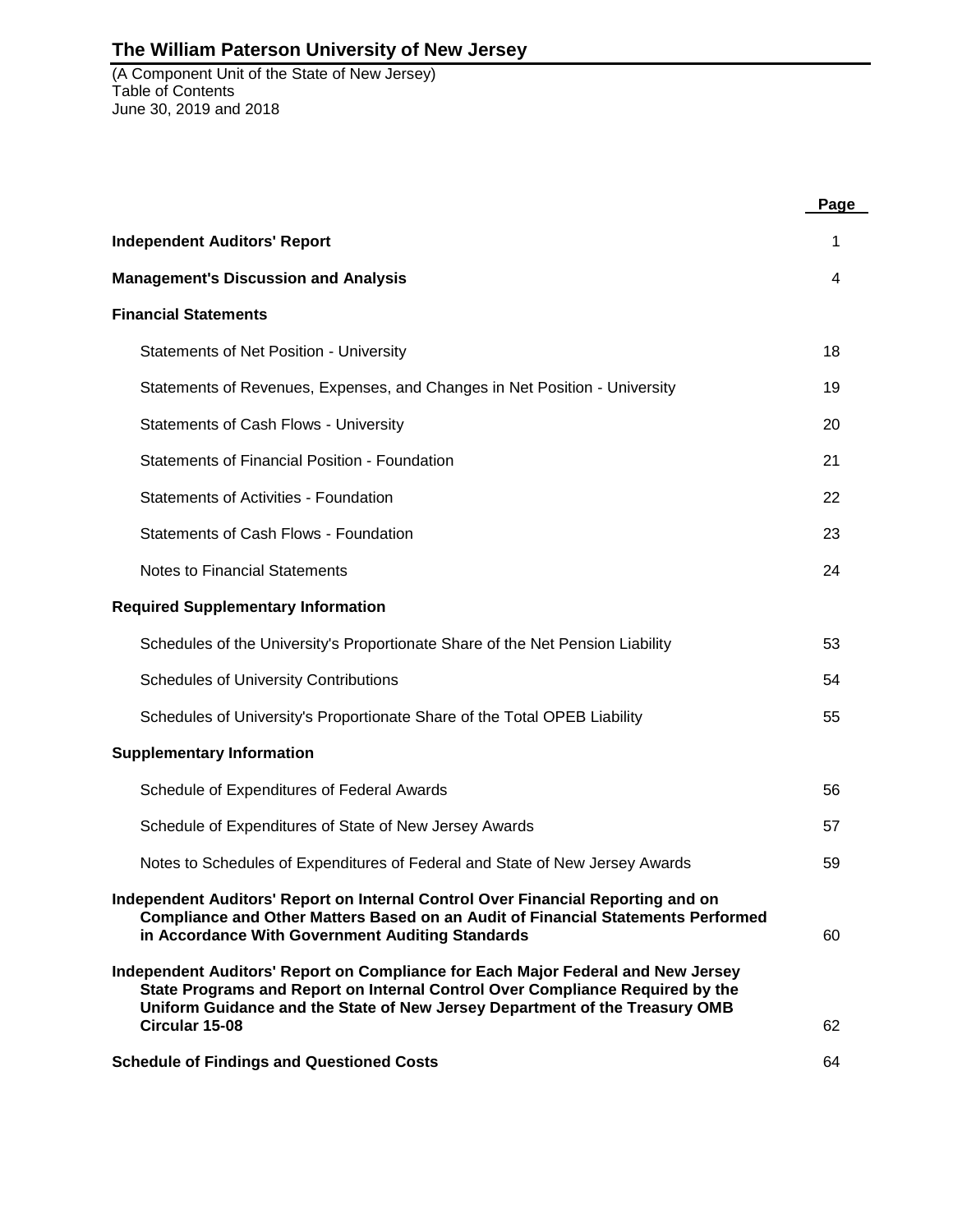

# **Independent Auditors' Report**

To the Board of Trustees of The William Paterson University of New Jersey

#### **Report on the Financial Statements**

We have audited the accompanying financial statements of The William Paterson University of New Jersey, a component unit of the State of New Jersey, (the "University") and its discretely presented component unit as of and for the years ended June 30, 2019 and 2018, and the related notes to the financial statements, which collectively comprise the University's basic financial statements as listed in the table of contents.

#### **Management's Responsibility for the Financial Statements**

Management is responsible for the preparation and fair presentation of these financial statements in accordance with accounting principles generally accepted in the United States of America; this includes the design, implementation and maintenance of internal control relevant to the preparation and fair presentation of financial statements that are free from material misstatement, whether due to fraud or error.

#### **Auditors' Responsibility**

Our responsibility is to express an opinion on these financial statements based on our audits. We did not audit the financial statements of the William Paterson University of New Jersey Foundation, Inc. (the "Foundation"), which is a discretely presented component unit. Those statements were audited by another auditor whose report has been furnished to us and our opinion, insofar as it relates to the amounts included for the discretely presented component unit, is based solely on the report of the other auditor. We conducted our audits in accordance with auditing standards generally accepted in the United States of America and the standards applicable to financial audits contained in *Government Auditing Standards*, issued by the Comptroller General of the United States. Those standards require that we plan and perform the audit to obtain reasonable assurance about whether the financial statements are free from material misstatement. The financial statements of the Foundation were not audited in accordance with *Government Auditing Standards*.

An audit involves performing procedures to obtain audit evidence about the amounts and disclosures in the financial statements. The procedures selected depend on the auditor's judgment, including the assessment of the risks of material misstatement of the financial statements, whether due to fraud or error. In making those risk assessments, the auditor considers internal control relevant to the entity's preparation and fair presentation of the financial statements in order to design audit procedures that are appropriate in the circumstances, but not for the purpose of expressing an opinion on the effectiveness of the entity's internal control. Accordingly, we express no such opinion. An audit also includes evaluating the appropriateness of accounting policies used and the reasonableness of significant accounting estimates made by management, as well as evaluating the overall presentation of the financial statements.

We believe that the audit evidence we have obtained is sufficient and appropriate to provide a basis for our audit opinion.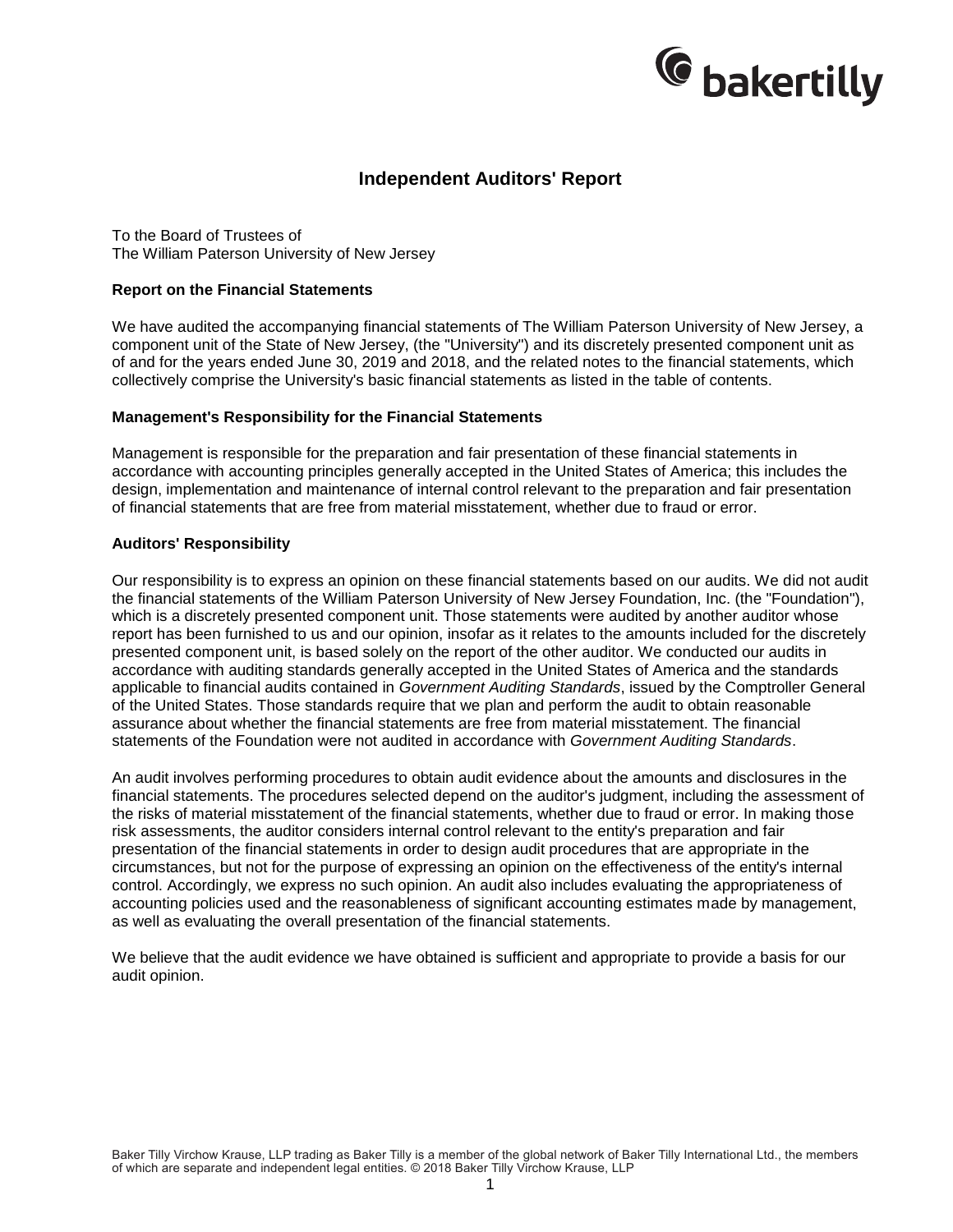### **Opinion**

In our opinion, based on our audits and the report of another auditor, the financial statements referred to above present fairly, in all material respects, the respective financial position of The William Paterson University of New Jersey and its discretely presented component unit as of June 30, 2019 and 2018, and the respective changes in financial position and cash flows thereof for the years then ended in accordance with accounting principles generally accepted in the United States of America.

#### **Other Matters**

#### *Required Supplementary Information*

Accounting principles generally accepted in the United States of America require that the management's discussion and analysis on pages 4 through 17 and Schedule of University's Proportionate Share of the Net Pension Liability, Schedule of University Contributions and Schedules of University's Proportionate Share of the Total OPEB Liability on pages 53 through 55 be presented to supplement the basic financial statements. Such information, although not a part of the basic financial statements, is required by Governmental Accounting Standards Board who considers it to be an essential part of financial reporting for placing the basic financial statements in an appropriate operational, economic, or historical context. We have applied certain limited procedures to the required supplementary information in accordance with auditing standards generally accepted in the United States of America, which consisted of inquiries of management about the methods of preparing the information and comparing the information for consistency with management's responses to our inquiries, the basic financial statements and other knowledge we obtained during our audit of the basic financial statements. We do not express an opinion or provide any assurance on the information because the limited procedures do not provide us with sufficient evidence to express an opinion or provide any assurance.

#### *Other Information*

Our audit was conducted for the purpose of forming an opinion on the financial statements that collectively comprise the University's basic financial statements. The accompanying schedules of expenditures of federal and State of New Jersey awards, as required by Title 2 U.S. Code of Federal Regulations ("CFR") Part 200, *Uniform Administrative Requirements, Cost Principles and Audit Requirements for Federal Awards* and the State of New Jersey, Department of Treasury, OMB Circular 15-08, *Single Audit Policy for Recipients of Federal Grants, State Grants and State Aid*, respectively, are presented for purposes of additional analysis and are not a required part of the University's basic financial statements. The schedules of expenditures of federal and State of New Jersey awards are the responsibility of management and were derived from and relate directly to the underlying accounting and other records used to prepare the University's basic financial statements. Such information has been subjected to the auditing procedures applied in the audit of the University's basic financial statements and certain additional procedures, including comparing and reconciling such information directly to the underlying accounting and other records used to prepare the University's basic financial statements or to the University's basic financial statements themselves and other additional procedures in accordance with auditing standards generally accepted in the United States of America. In our opinion, the schedules of expenditures of federal and State of New Jersey awards are fairly stated, in all material respects, in relation to the University's basic financial statements as a whole.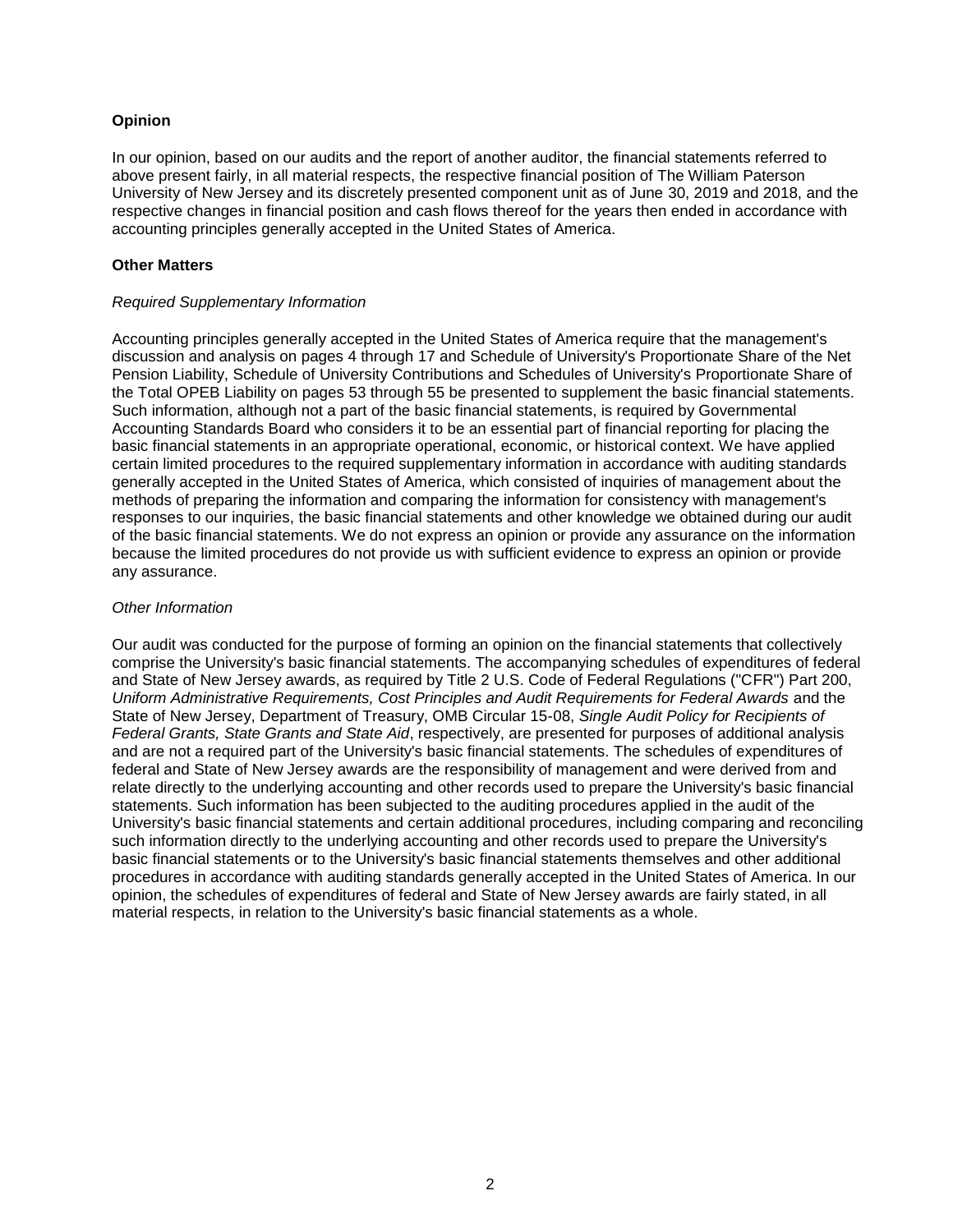#### **Other Reporting Required by** *Government Auditing Standards*

In accordance with *Government Auditing Standards*, we have also issued our report dated December 13, 2019 on our consideration of the University's internal control over financial reporting and on our tests of its compliance with certain provisions of laws, regulations, contracts and grant agreements and other matters. The purpose of that report is solely to describe the scope of our testing of internal control over financial reporting and compliance and the results of that testing and not to provide an opinion on the effectiveness of the University's internal control over financial reporting or on compliance. That report is an integral part of an audit performed in accordance with *Government Auditing Standards* in considering the University's internal control over financial reporting and compliance.

Baker Tilly Virchaw Krause, LLP

Iselin, New Jersey December 13, 2019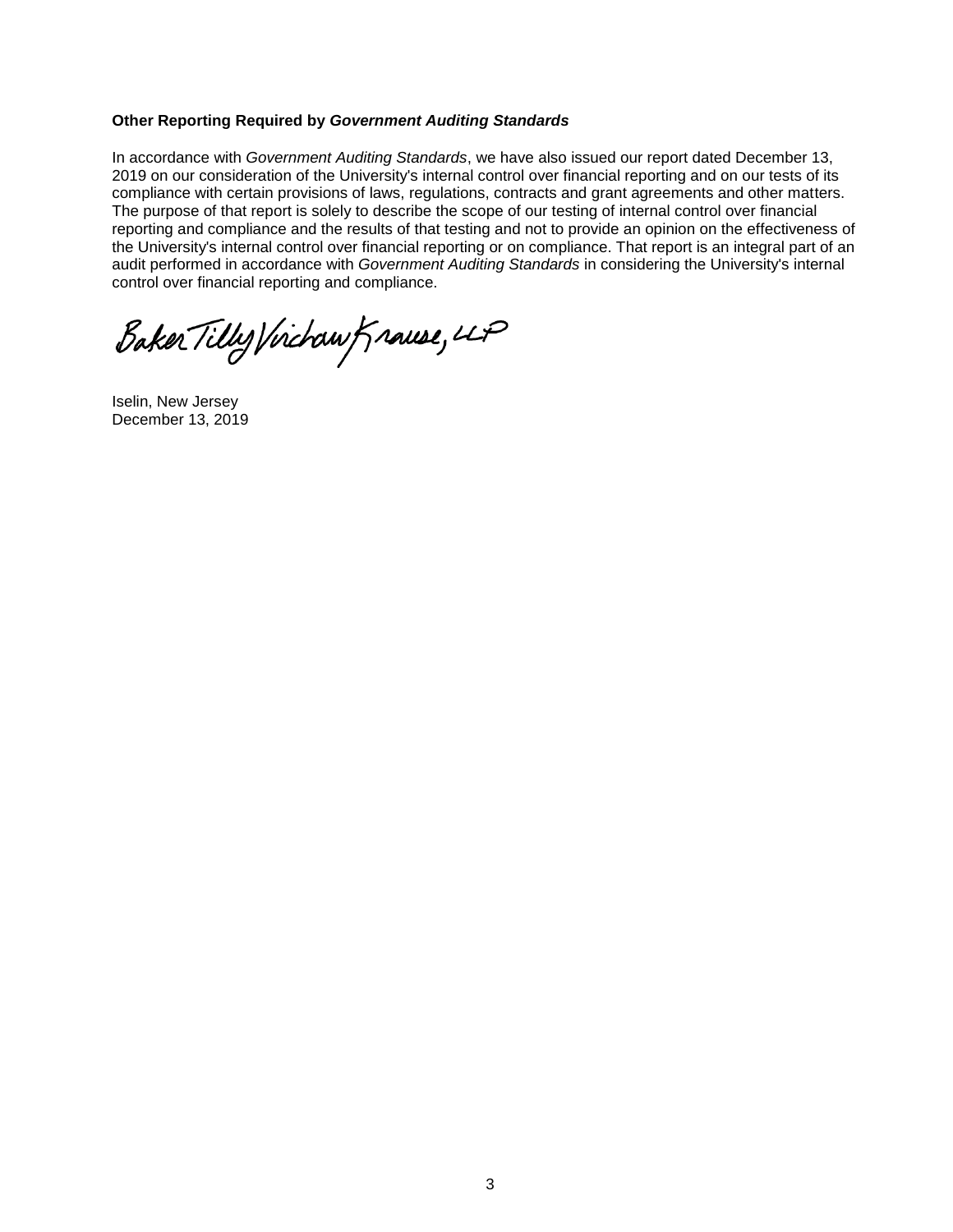(A Component Unit of the State of New Jersey) Management's Discussion and Analysis (Unaudited) June 30, 2019 and 2018

### **Introduction**

The following management's discussion and analysis ("MD&A") provides a comprehensive overview of the financial position of The William Paterson University of New Jersey (the "University") at June 30, 2019 and 2018, and changes in its financial position for the fiscal years then ended with selected comparative information for the year ended June 30, 2017. Since management's discussion and analysis is designed to focus on current activities, it should be read in conjunction with the University's basic financial statements and footnotes, which follow this section.

The basic financial statements consist of the Statements of Net Position, the Statements of Revenues, Expenses, and Changes in Net Position, and the Statements of Cash Flows. These statements focus on the financial condition of the University, the changes in financial position and cash flows of the University as a whole.

Recent regulatory standards issued during the past several years by the Governmental Accounting Standards Board ("GASB") include Statements No. 82, 75 and 85. In 2017, the University adopted Statement No. 82 which addressed certain pension implementation issues. In 2018, GASB Statement No. 75 and No. 85 were adopted, which provided financial reporting guidance relating to employers for postemployment benefits other than pensions ("OPEB").

### **Financial Highlights**

The University's financial position remains strong with total assets of \$508.1 million as of June 30, 2019, a decrease of \$15.5 million from fiscal year 2018 and a net cumulative increase of \$2.1 million from fiscal year 2017. Total liabilities were \$374.8 million as of June 30, 2019, a decrease of \$27.6 million from fiscal year 2018 and a cumulative decrease of \$26.0 million from fiscal year 2017. As of June 30, 2019, net position was \$124.8 million, \$5.4 million less than fiscal year 2018 and \$20.4 million less than fiscal year 2017. The unfavorable changes to assets and net position relate primarily to entries required under GASB 68 for the University's proportionate share of State pension liability and expense.

*GASB Statement No. 68, Accounting and Financial Reporting for Pensions ("GASB 68")* - This impactful accounting pronouncement was adopted during fiscal year 2015. GASB 68 requires the component units of multi-employer cost sharing pension plans to report their proportionate share of net pension liability, pension expense and the related deferred outflows and inflows of resources on their financial statements. The unfavorable impact of the GASB 68 can be seen primarily in two sections of the University's financial statements: liabilities and unrestricted net position. The University is reporting \$159.4 million of net pension liability as of June 30, 2019, a decrease of \$14.9 million from fiscal year 2018 and a cumulative decrease of \$35.3 million from fiscal year 2017. Although this liability is now reflected on the University's Statements of Net Position, the State of New Jersey asserts that these are reporting entries only and do not reflect the responsibility for future payment by the University of these liabilities, which remains with the State. These sections of the current year financial statements are impacted:

- *Noncurrent liabilities:* Net pension liability as of June 30, 2019 was \$159.4 million, a decrease of \$14.9 million from June 30, 2018.
- *Deferred outflows and inflows of resources:* Cumulative balances were \$27.4 million and \$35.9 million, respectively, as of June 30, 2019. The amortization of these balances will increase pension expense roughly \$0.2 to \$5.2 million for each of the next four years.
- *Current year operating expense:* Fiscal year 2019 includes \$2.4 million for pension expense associated with the State pension plan. This expense is allocated to the functional expense lines in the Statements of Revenues, Expenses, and Changes in Net Position.
- *Unrestricted net position:* The cumulative total of GASB 68 impact to unrestricted net position as of June 30, 2019 is a (deficit) of \$(172.0) million*.*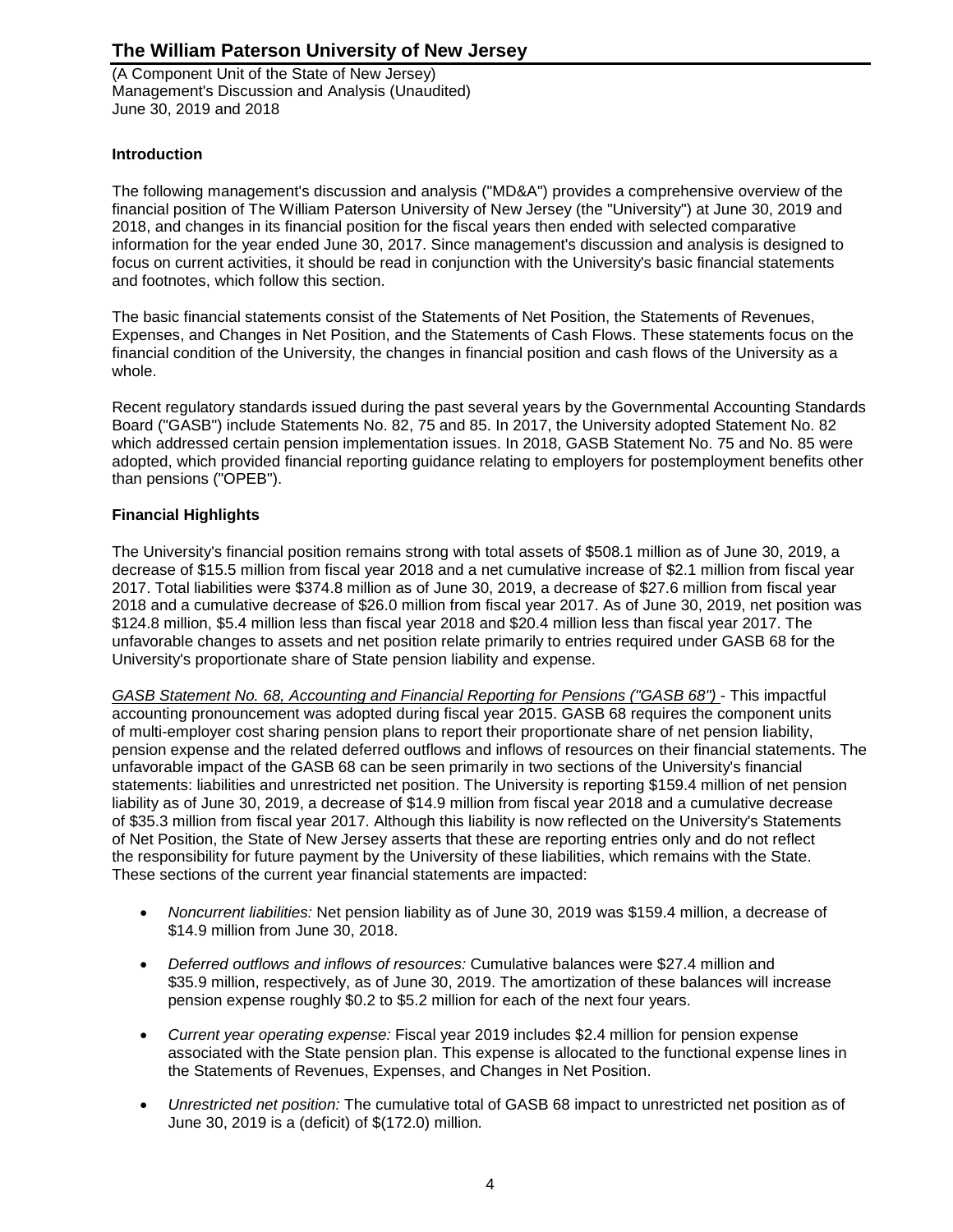(A Component Unit of the State of New Jersey) Management's Discussion and Analysis (Unaudited) June 30, 2019 and 2018

*GASB Statement No. 75, Accounting and Financial Reporting for Postemployment Benefits Other Than Pensions* - this accounting pronouncement was adopted during fiscal year 2018. Similar to GASB No. 68, GASB No. 75 focuses on component units reporting their proportionate share of certain items relating to a long term benefit plan, in this case other post-employment benefits ("OPEB") provided by the State of New Jersey State Health Benefit State Retired Employees Plan. The plan pays health care benefits for state employees who have met minimum service requirements. Different from GASB No. 68 however, the University is not required to report OPEB liability because of a technical classification whereby a "special funding situation" as defined by GASB No. 75 is deemed relevant. The University must record and report its proportionate share of OPEB expense along with the associated revenue reflecting the State's legal obligation to pay for these benefits. The University's proportionate share of OPEB liability was \$244.4 million and \$274.3 million as of June 30, 2019 and June 30, 2018, respectively, and its share of OPEB expense (with corresponding revenue) was \$11.2 and \$16.1 million for fiscal year 2019 and 2018, respectively. The following sections of the current year financials are impacted:

- *Current year operating expense:* Fiscal year 2019 includes \$11.2 million for OPEB benefits expense representing the University's proportionate share of the State's plan expenses. The expense is allocated to the functional expense lines in the Statements of Revenues, Expenses, and Changes in Net Position, and is fully offset by an equal amount of State appropriation revenue in the Nonoperating Revenues (Expenses) section of the Statements of Revenues, Expenses, and Changes in Net Position.
- *Current year nonoperating revenues (expenses):* Beginning with fiscal year 2018, this section includes a third line of State support reflecting the State's obligation to pay the OPEB expenses reported under operating expense.

During the fall of 2017, the University implemented its Cash and Investments Policy which was approved during fiscal year 2017 by the Board of Trustees. Excess operating cash, largely earmarked for capital projects as per the University's long term capital plan, were transferred from money market funds into the three-tiered portfolio structure outlined in the policy. The structure ensures adequate operating cash while optimizing investment earning opportunities and safeguarding principal.

The Investment in Capital Assets portion of net position, \$217.7 million as of June 30, 2019, reflects an increase of \$2.6 million from fiscal year 2018 and a cumulative increase of \$13.4 million from fiscal year 2017. This increase in net position reflects significant achievements in connection with the University's capital plan, offset by depreciation and spend-down of construction cash held in escrow. The renovations of Preakness Hall (formerly Hunziker Hall) and Hunziker Wing began in winter 2016. Preakness Hall was completed during summer 2017 and Hunziker Wing reopened fall 2018. Construction of Skyline Hall, the University's new residence hall, began during fiscal year 2018 and was completed during the summer of 2019. It was fully operational by the start of the fall 2019 semester. The project was partially (75 percent) funded by series 2017B bonds issued in August 2017.

During fiscal year 2019 the University purchased a building at 1800 Valley Road and work is underway to prepare the facility for academic use. Improvement of the University's residential facilities has been a priority - in addition to the newly constructed Skyline Hall, upgrades were made for lighting, flooring, window treatments and washer-dryer equipment in multiple residence halls. Significant historic renovation was done on Hobart Manor's exterior. Several buildings have received new HVAC units, hot water heating systems, or boilers. Over the past several years, thirty all-gender bathrooms have been created throughout campus.

The Preakness Hall and Hunziker Wing renovations totaled \$30.7 million. In September 2016, the University was awarded \$7.1 towards the Hunziker renovations from the New Jersey Higher Education Capital Facilities Grant Program. New money included in the 2015C bond series of \$20.0 million was used during fiscal years 2018 and 2019 to fund the Hunziker renovations, with the remaining \$2.9 million coming from Campus Facilities fees. The University was successful in receiving State approval to transfer unused State Bond funds from the University Hall project to the Preakness Hall and Hunziker Hall project thus reducing the amount of University funds needed to complete the project.

Skyline Hall was completed for the total cost of \$33.1 million. The project was funded by series 2017B bonds (\$30.0 million) and the remainder paid from earmarked University reserves.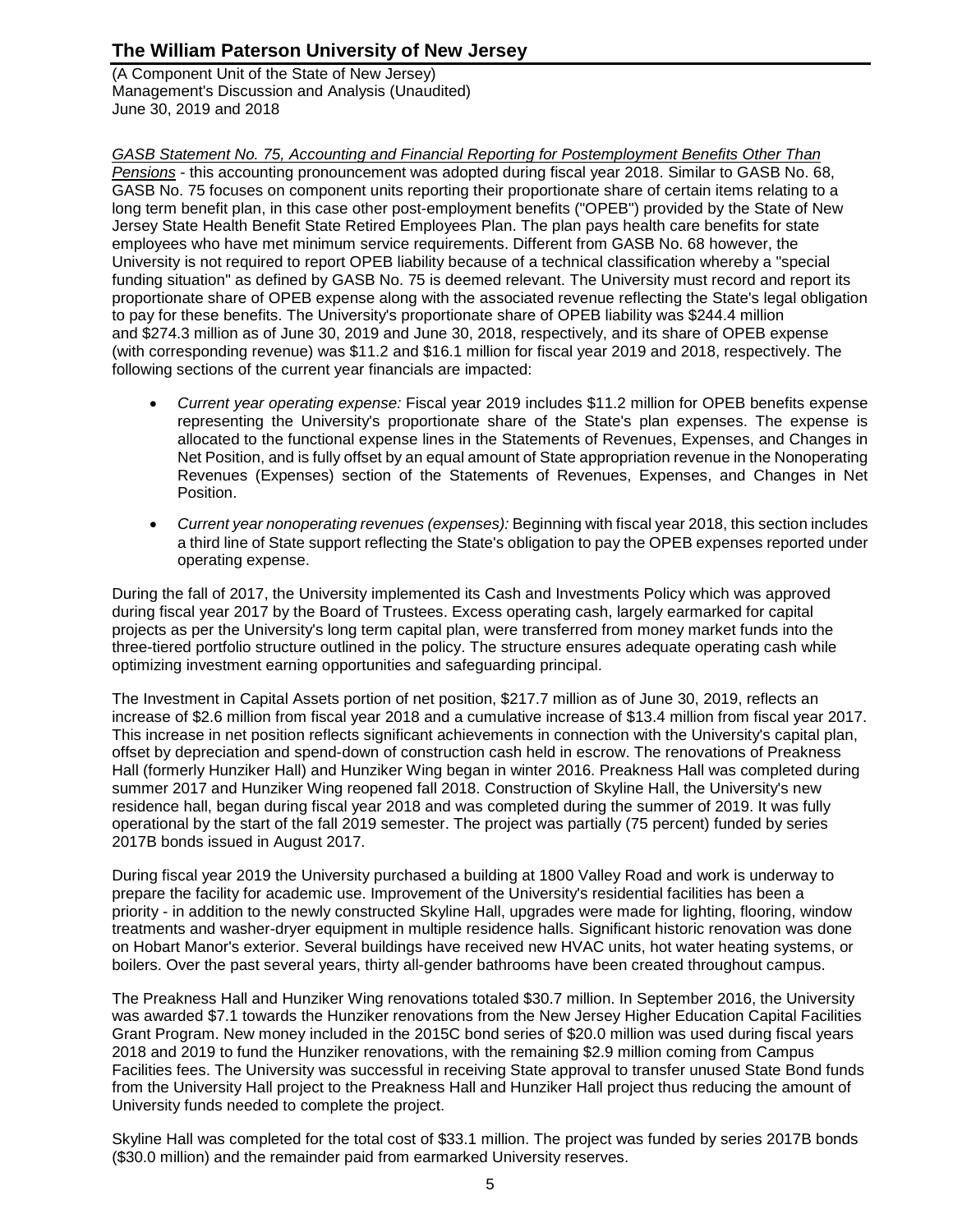(A Component Unit of the State of New Jersey) Management's Discussion and Analysis (Unaudited) June 30, 2019 and 2018

### **Statements of Net Position**

The Statements of Net Position present the University's financial position as of a certain date, reflecting current and noncurrent assets, deferred outflows of resources, current and noncurrent liabilities, deferred inflows of resources and total net position reported under three separate classifications.

Assets and liabilities are generally measured using current values. However, capital assets are stated at historical cost less an allowance for depreciation. A summary of the University's assets, liabilities and net position (in thousands) at June 30, 2019, 2018, and 2017 follows:

### *Statements of Net Position Summary*

|                                                                       | 2019                | 2018              | 2017                    |
|-----------------------------------------------------------------------|---------------------|-------------------|-------------------------|
| Assets:<br><b>Current assets</b>                                      | \$<br>98,896        | \$<br>124,115     | \$<br>121,841           |
| Noncurrent assets:<br>Capital assets, net<br>Other                    | 408,890<br>302      | 399,365<br>72     | 383,833<br>336          |
| Total assets                                                          | 508,088             | 523,552           | 506,010                 |
| Deferred outflows                                                     | 27,387              | 35,286            | 43,122                  |
| Liabilities:<br><b>Current liabilities</b><br>Noncurrent liabilities  | 30,297<br>344,495   | 31,750<br>370,663 | 30,707<br>370,120       |
| <b>Total liabilities</b>                                              | 374,792             | 402,413           | 400,827                 |
| Deferred inflows                                                      | 35,873              | 26,242            | 3,138                   |
| Net position:<br>Net investments in capital assets<br>Restricted for: | 217,716             | 215,128           | 204,329                 |
| <b>Student loans</b><br>Debt service<br>Unrestricted                  | 8,450<br>(101, 356) | 8,150<br>(93,094) | 47<br>7,505<br>(66,716) |
| Total net position                                                    | \$<br>124,810       | 130,184<br>\$     | 145,165<br>\$           |

### **Current and Noncurrent Assets and Liabilities**

Current assets consist primarily of cash and cash equivalents, restricted deposits held by bond trustees, investments and accounts receivables. Noncurrent assets consist of capital assets and noncurrent portion of loans receivable. Current liabilities consist primarily of accounts payable and accrued expenses, deferred revenue and current portion of bonds payable and other long-term debt, while noncurrent liabilities consist primarily of bonds payable, net pension liability and other long-term debt.

### **Assets**

At June 30, 2019, the University had total assets of \$508.1 million, a decrease of \$15.5 million from \$523.6 million at June 30, 2018. Capital assets increased \$9.5 million due to increased construction and was offset by multiple decreases: restricted deposits held by bond trustees, \$16.6 million, reflecting drawdowns for construction of the new residence hall; cash and investments, \$4.0 million; NJ State appropriation receivable, \$3.2 million; and Perkins loans receivable, \$1.0 million reflecting liquidation of the Perkins loan program.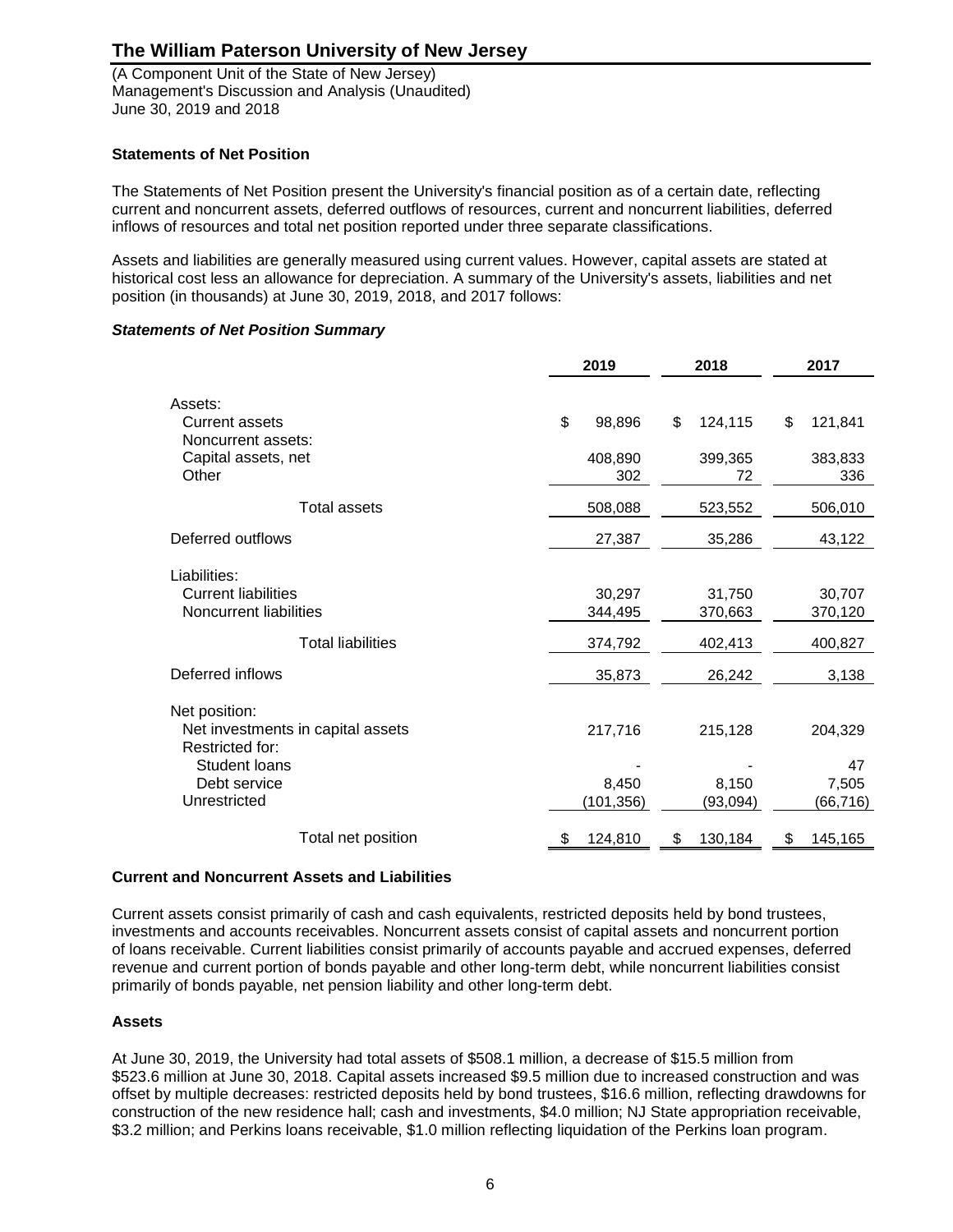(A Component Unit of the State of New Jersey) Management's Discussion and Analysis (Unaudited) June 30, 2019 and 2018

At June 30, 2018, the University had total assets of \$523.6 million, an increase of \$17.6 million from \$506.0 million at June 30, 2017. Primary components of the increase were higher capital assets (\$15.5 million) mainly due to progress on the Preakness Hall, Hunziker Wing, and the new residence hall, and higher restricted deposits held by bond trustees (\$17.8 million) for proceeds from the 2017B issue held for construction of the new residence hall. These increases were offset by a combined total reduction of cash and investments of \$14.7 million.

### **Deferred Outflows and Inflows of Resources**

In fiscal year 2014, the University adopted GASB Statement No. 65 ("GASB 65"), *Items Previously Reported as Assets and Liabilities.* GASB 65 specifies certain items that were previously reported as assets and liabilities must be reclassified and reported as deferred outflows and inflows of resources. Deferred outflows of resources are items previously reported as assets that result in the outflow of net position in the current reporting period for activities applicable to a future reporting period. Likewise, deferred inflows of resources are items previously reported as liabilities that result in the inflow of net position in the current reporting period for activities applicable to a future reporting period. As of June 30, 2019, the deferred outflows of resources and deferred inflows of resources were \$27.4 million and \$35.9 million, respectively.

The source of deferred outflows is primarily GASB 68 pension reporting rules, however in fiscal years 2019 and 2018 the total deferred outflows of \$27.4 and \$35.3, respectively, includes \$4.1 and \$4.3, respectively, relating to advance refunding of the 2008C bond issue.

### **Liabilities**

At June 30, 2019, the University had total liabilities of \$374.8 million, a decrease of \$27.6 million from \$402.4 million at June 30, 2018. The decrease is comprised of net pension liability decrease, \$14.9 million; pay down of bonds and other debt, \$9.7 million; accounts payable and accrued expenses decrease, \$2.4 million; and a \$1.2 million decrease in U.S. Government grants refundable liability due to liquidation of the Perkins loan program.

At June 30, 2018, the University had total liabilities of \$402.4 million, an increase of \$1.6 million from \$400.8 million at June 30, 2017. Increases in bonds and other debt payable (\$21.3 million), reflecting fiscal year 2019 new debt for the 2017B issuance and increases to other liabilities (\$0.6 million) were offset by decreased net pension liability of \$20.4 million. Normal annual debt service accounts for decreased debt principal of \$9.1 million, while the new 2017B borrowing accounts for debt principal increase of \$30.4 million.

### **Net Position**

Net position reflects the residual interest in the University's assets and deferred outflows of resources after the deduction of its liabilities and deferred inflows of resources. Net position consists of three major categories: net investment in capital assets, expendable restricted net assets and unrestricted net position.

*Net investment in capital assets* - Includes the University's capital assets (property, plant and equipment), net of accumulated depreciation, reduced by the outstanding balances of debt attributable to these assets.

*Expendable restricted net assets* - Assets available for expenditure by the University, but only in accordance with restrictions placed on their use by external entities.

*Unrestricted net position* - Includes assets that are not subject to limitations or stipulations imposed by external entities and that have not been set aside for capital or endowment purposes. These assets are available for any lawful purpose of the University and include resources that may be designated for specific purposes as determined by management or the Board.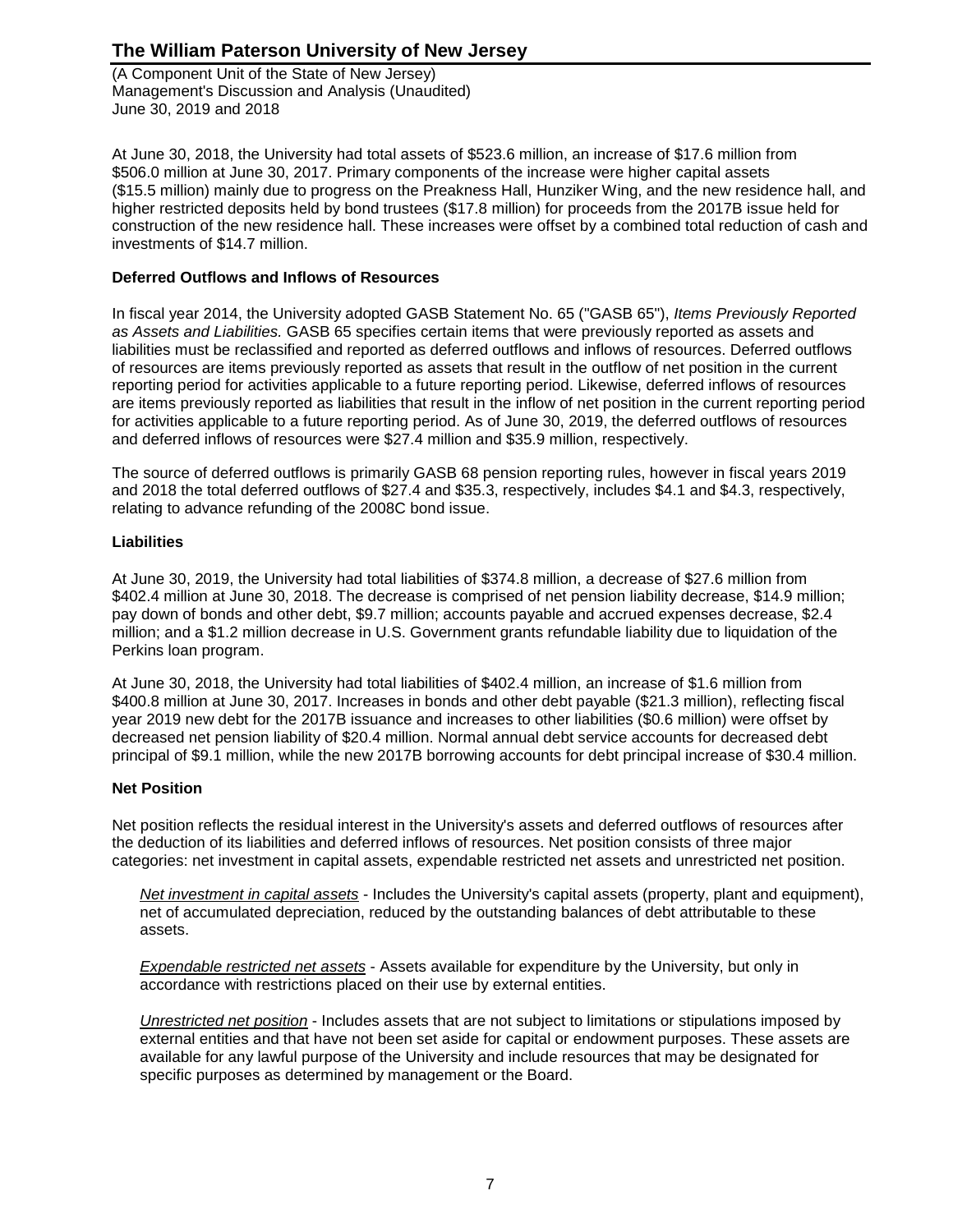(A Component Unit of the State of New Jersey) Management's Discussion and Analysis (Unaudited) June 30, 2019 and 2018

### *Components of Net Position*

|                                                              | 2019              | 2018              | 2017                |
|--------------------------------------------------------------|-------------------|-------------------|---------------------|
| Net investment in capital assets<br>Expendable restricted:   | 217,716,398<br>S. | 215,127,685<br>S. | 204,329,334<br>\$   |
| Student Ioans<br>Debt service                                | 8,450,000         | 8,150,000         | 46,599<br>7,505,000 |
|                                                              | 8,450,000         | 8,150,000         | 7,551,599           |
| Unrestricted:                                                |                   |                   |                     |
| University unrestricted<br>Proportionate share of NJ pension | 70,639,628        | 73,714,084        | 92,514,311          |
| liability                                                    | (171,995,764)     | (166,807,686)     | (159,229,924)       |
|                                                              | (101, 356, 136)   | (93,093,602)      | (66, 715, 613)      |
| Total net position                                           | 124,810,262       | 130,184,083<br>S  | 145,165,320         |

Net position at June 30, 2019, 2018, and 2017 was \$124.8, \$130.2 and \$145.2 million, respectively. From fiscal year 2018 to 2019, net position decreased \$5.4 million and from fiscal year 2017 to 2018, it decreased \$15.0 million.

The FY19 overall decrease in net position of \$5.4 million, as reported in the Statements of Revenues, Expenses, and Changes in Net Position, consists of the GASB 68 pension expense of \$2.4 million and net decrease from operations of \$3.0 million. The \$3.0 million decrease reflects \$3.9 million capital grants revenue offset by \$6.9 million deficit from combined operating and nonoperating revenues and expenses.

The FY18 overall decrease in net position of \$15.0 million, as reported in the Statements of Revenues, Expenses, and Changes in Net Position, consists of the GASB 68 pension expense of \$10.4 million and net decrease from operations of \$4.6 million. The \$4.6 million decrease reflects \$5.9 million capital grants revenue offset by \$10.5 million deficit from combined operating and nonoperating revenues and expenses.

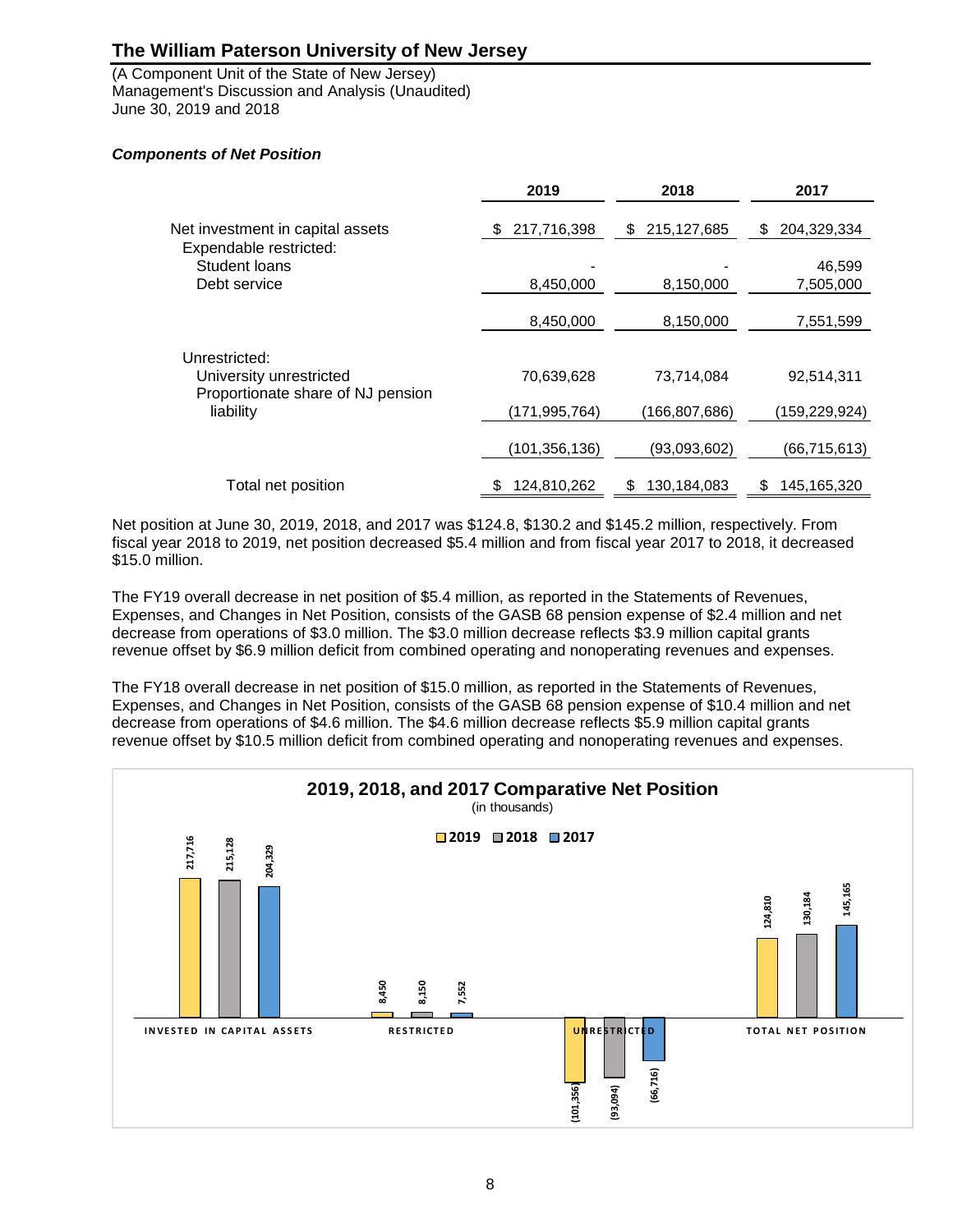(A Component Unit of the State of New Jersey) Management's Discussion and Analysis (Unaudited) June 30, 2019 and 2018

### **Statements of Revenues, Expenses, and Changes in Net Assets**

The Statements of Revenues, Expenses, and Changes in Net Position presents the revenues earned and the expenses incurred during the fiscal year. Activities are classified as operating, nonoperating, or capital grants and gifts. Revenues received and expenses incurred as a result of the University providing goods and services to its students and other constituencies are considered operating. Nonoperating revenues are primarily those received for which goods and services are not directly provided. The University's financial reporting model classifies state appropriations and gifts as nonoperating revenues. The operating deficit demonstrates the University's dependency on state support, capital grants and other nonoperating revenues. Nonoperating activity also includes investment income and expense.

A summary of the University's revenues, expenses and changes in net position (in thousands) for the years ended June 30, 2019, 2018, and 2017 follows:

#### *Summary of Revenues, Expenses, and Changes in Net Position*

|                                                                                                                          | 2019 |                                            | 2018 |                                               |    | 2017                       |
|--------------------------------------------------------------------------------------------------------------------------|------|--------------------------------------------|------|-----------------------------------------------|----|----------------------------|
| Operating revenues:<br>Net student revenue<br>Other                                                                      | \$   | 103,447<br>45,067                          | \$   | 103,906<br>44,362                             | \$ | 109,659<br>40,469          |
| Total operating revenues                                                                                                 |      | 148,514                                    |      | 148,268                                       |    | 150,128                    |
| Operating expenses                                                                                                       |      | 232,228                                    |      | 245,204                                       |    | 224,109                    |
| <b>Operating loss</b>                                                                                                    |      | (83, 714)                                  |      | (96, 936)                                     |    | (73, 981)                  |
| Nonoperating revenues (expenses):<br>State appropriations<br>Other<br>Interest expense                                   |      | 74,090<br>6,043<br>(5, 721)                |      | 78,574<br>2,870<br>(5, 395)                   |    | 61,154<br>2,619<br>(5,020) |
| Net total nonoperating revenues                                                                                          |      | 74,412                                     |      | 76,049                                        |    | 58,753                     |
| Capital grants and gifts                                                                                                 |      | 3,927                                      |      | 5,906                                         |    | 912                        |
| Decrease in net position*                                                                                                |      | (5,375)                                    |      | (14, 981)                                     |    | (14, 316)                  |
| Net position, beginning of year                                                                                          |      | 130,185                                    |      | 145,166                                       |    | 159,482                    |
| Net position, end of year                                                                                                | S    | 124,810                                    | \$   | 130,185                                       | \$ | 145,166                    |
| *Categories of decrease in net position:                                                                                 |      |                                            |      |                                               |    |                            |
| Operating and nonoperating net total expenses<br>GASB 68 pension expense<br>GASB 75 OPEB expense<br>GASR 75 OPER revenue | \$   | (6,889)<br>(2, 413)<br>(11, 207)<br>11 207 | \$   | (10, 534)<br>(10, 353)<br>(16, 134)<br>16.134 | \$ | (3, 148)<br>(12,080)       |

| Net total decrease in net position | (5.375) | (14.981) | (14,316) |
|------------------------------------|---------|----------|----------|
| Capital grants and gifts           | 3.927   | 5.906    | 912      |
| GASB 75 OPEB revenue               | 11.207  | 16.134   |          |
|                                    |         |          |          |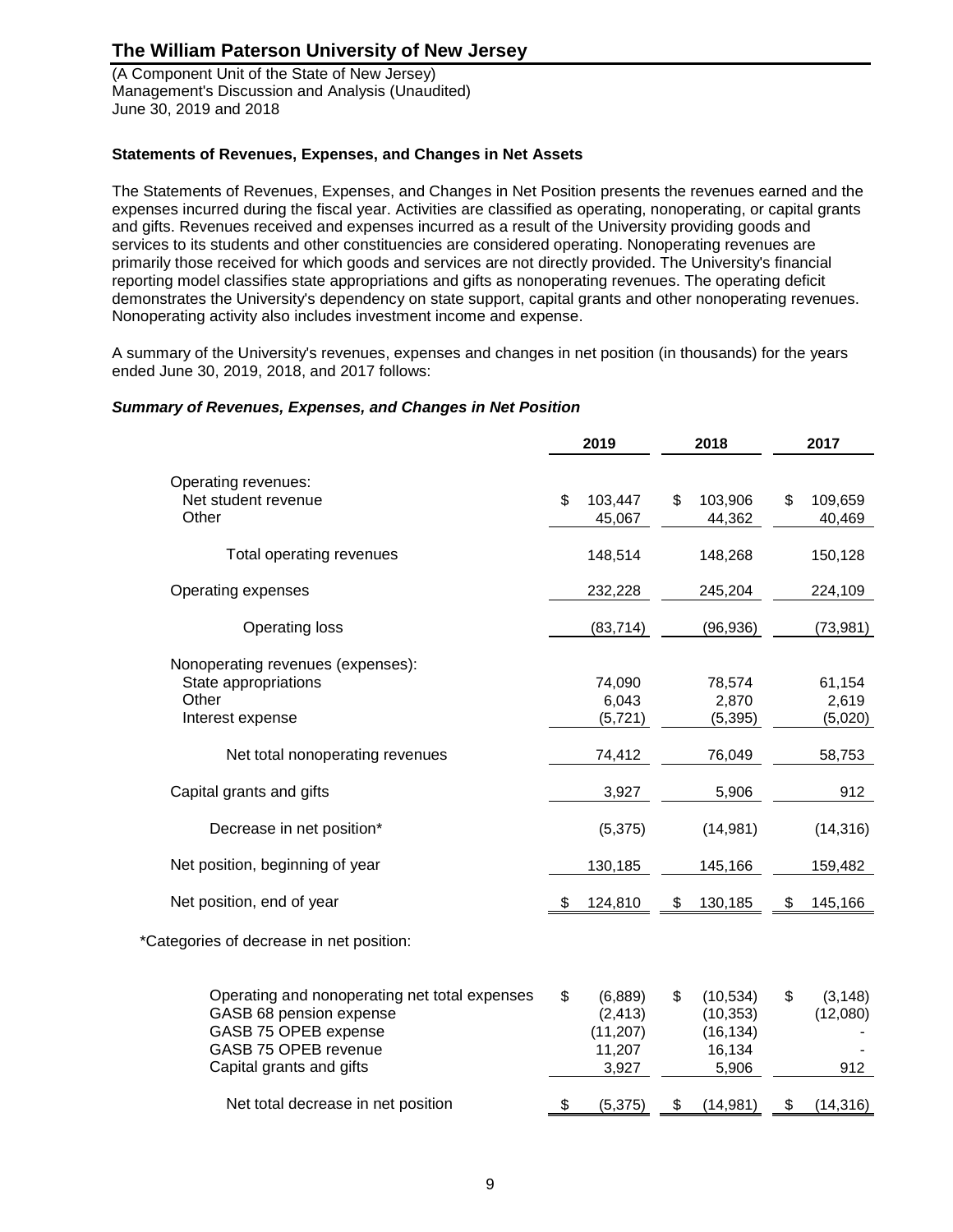(A Component Unit of the State of New Jersey) Management's Discussion and Analysis (Unaudited) June 30, 2019 and 2018

### **Revenues**

Revenues are classified as operating, nonoperating or capital grants and gifts. A summary of the University's revenues (in thousands) for the years ended June 30, 2019, 2018, and 2017 follows:

### *Operating, Nonoperating and Capital Revenues:*

|                                                       | 2019          | 2018          | 2017          |
|-------------------------------------------------------|---------------|---------------|---------------|
| Operating revenues:<br>Net student revenue            | \$<br>103,447 | \$<br>103,906 | \$<br>109,659 |
| Federal grants and contracts                          | 23,918        | 23,407        | 21,761        |
| State local and other grants and contracts            | 18,981        | 18,631        | 15,786        |
| Auxiliary enterprises                                 | 2,168         | 2,324         | 2,922         |
| Total operating revenues                              | 148,514       | 148,268       | 150,128       |
| Nonoperating revenues:                                |               |               |               |
| State appropriations                                  | 30,357        | 30,357        | 30,357        |
| State paid fringe benefits                            | 32,526        | 32,083        | 30,797        |
| State paid OPEB benefits                              | 11,207        | 16,134        |               |
| Investment income                                     | 2,132         | 1,472         | 866           |
| Unrealized investment gain (loss)                     | 1,789         | (1,203)       |               |
| Other, including private gifts                        | 2,123         | 2,600         | 1,753         |
|                                                       |               |               |               |
| Total nonoperating revenues                           | 80,134        | 81,443        | 63,773        |
| Capital grants and gifts                              | 3,927         | 5,906         | 912           |
| Total operating, nonoperating and<br>capital revenues | \$<br>232,575 | \$<br>235,617 | \$<br>214,813 |

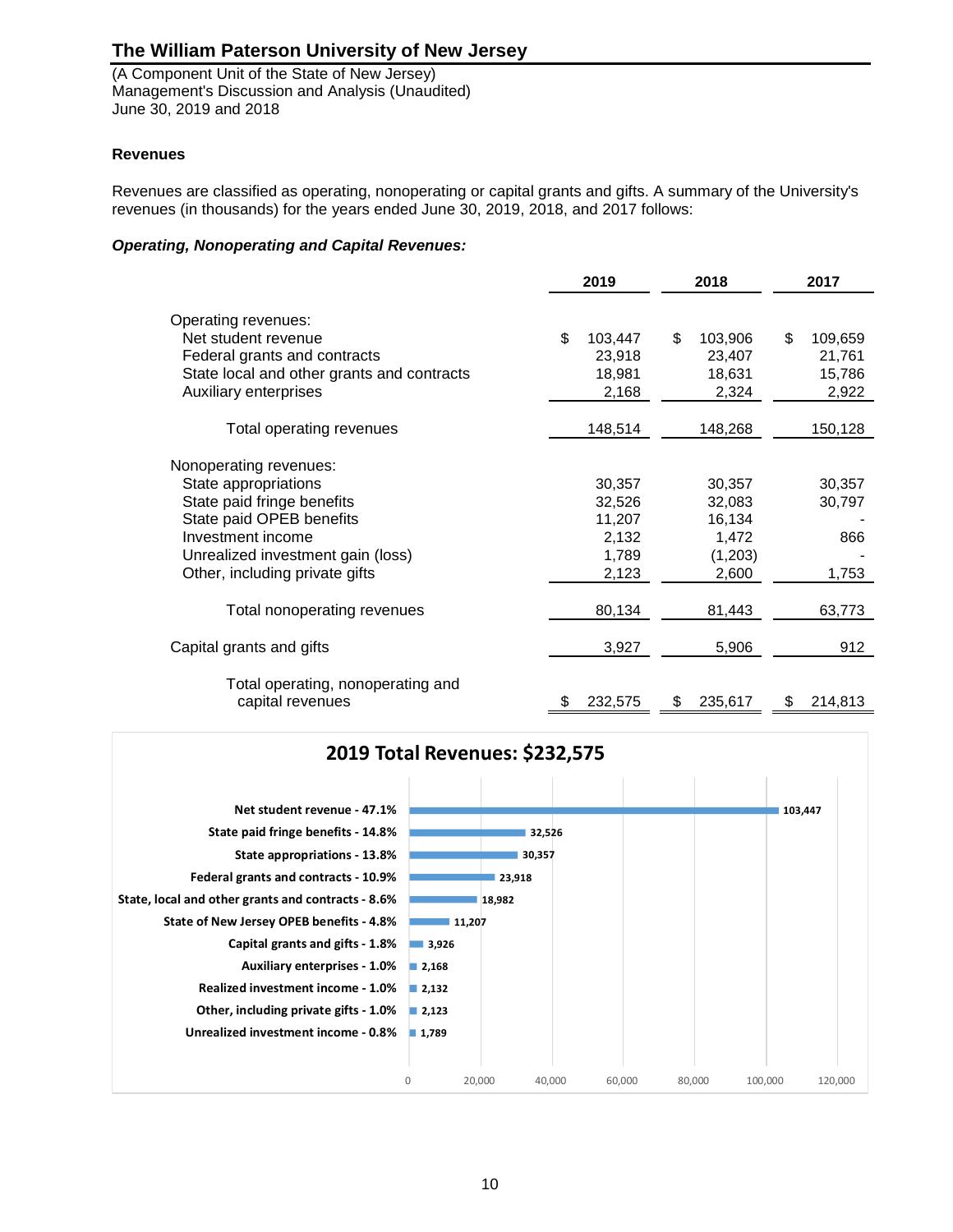(A Component Unit of the State of New Jersey) Management's Discussion and Analysis (Unaudited) June 30, 2019 and 2018



### *Operating Revenues*

Operating revenues consist of student revenues, government grants and contracts and auxiliary enterprises.

Gross student tuition and fees were \$124.9 million, \$123.7 million and \$124.9 million for the years ended June 30, 2019, 2018, and 2017, respectively. This revenue was generated by the following number of students, resident students and meal plan participants:

#### *Student Enrollment: Total Enrollment (FTE's):*

|                                                                                                                          | 2019                      | 2018                      | 2017                      |
|--------------------------------------------------------------------------------------------------------------------------|---------------------------|---------------------------|---------------------------|
| Annualized Fall and Spring<br>Summer II (July-August 2018, 2017, 2016)<br>Summer I (May-June 2019, 2018, 2017)<br>Winter | 7,663<br>300<br>315<br>68 | 7,743<br>328<br>317<br>80 | 7,998<br>321<br>326<br>81 |
| Total enrollment                                                                                                         | 8,346                     | 8,468                     | 8,726                     |
| <b>Residential students</b>                                                                                              | 1.972                     | 1,900                     | 2,009                     |
| Meal plan participants                                                                                                   | 1,922                     | 1,854                     | 1,915                     |

Net student revenue, comprised of tuition and fees and residence life less scholarship allowances, was \$103.4 million for the year ended June 30, 2019, a decrease of \$0.5 million from fiscal year 2018 due to an increase in student related revenues (tuition, fees, room, board and meals) of \$2.3 million, decreased student aid and scholarship allowance of \$2.8 million and partially offset by a 2.0 percent increase in tuition rates.

For the year ended June 30, 2018, net student revenue, comprised of tuition and fees and residence life less scholarship allowances, was \$103.9 million, a decrease of \$5.8 million from fiscal year 2017 due to a decline in student related revenues (tuition, fees, room, board and meals) of \$1.8 million, increased student aid and scholarship allowance of \$4.0 million and partially offset by a 2.0 percent increase in tuition rates.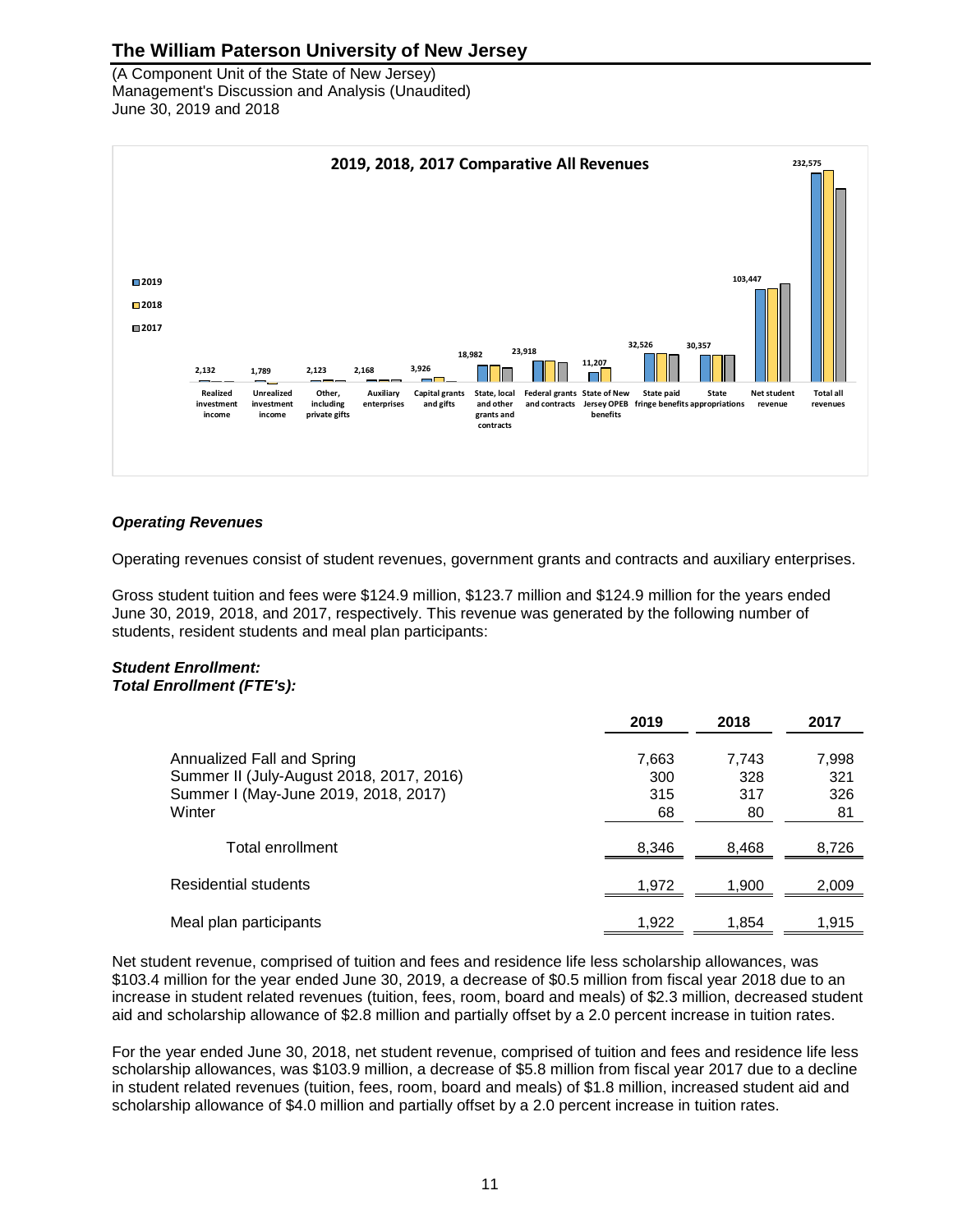(A Component Unit of the State of New Jersey) Management's Discussion and Analysis (Unaudited) June 30, 2019 and 2018

Tuition and fees revenue, a component of net student revenue, was \$124.9 million in fiscal year 2019, \$1.2 million higher than fiscal year 2018. Tuition and fees revenue was \$123.7 million in fiscal year 2018, \$1.2 million lower than fiscal year 2017.

Revenues from federal grants and contracts increased \$0.5 million during fiscal year 2019 to \$23.9 million due to increased Pell grants. In 2018, revenues from federal grants and contracts was \$23.4 million, an increase of \$1.6 million over 2017.

State, local and other grants and contracts increased for the year ended June 30, 2019 by \$0.3 million, reflecting an increase in the State TAG financial aid awards of \$0.5 million and decreased other grants of \$0.2 million. In 2018, revenues from state, local and other grants and contracts increased \$2.8 million over 2017, reflecting an increase in the State TAG financial aid awards of \$2.5 million and increased other grants of \$0.3 million.

Revenue from auxiliary enterprises consists of bookstore and vending machine commissions, revenue from athletic programs, facilities rentals, food service sales and other related revenue. Revenue from auxiliary enterprise activities was \$2.2 million for the year ended June 30, 2019, a decrease of \$0.1 million from fiscal year 2018 reflecting lower hospitality revenues due to a decrease in the annual food service and bookstore purchases. In 2018, revenue from auxiliary enterprise activities was \$2.3 million, a decrease of \$0.6 million from fiscal year 2017 reflecting lower hospitality revenues due to a decrease in the annual food service and bookstore purchases.

### *Nonoperating Revenues*

The University's primary source of nonoperating revenue is State of New Jersey appropriations for general operations and fringe benefits. The general operations appropriation remained the same in fiscal year 2019 and 2018 at \$30.4 million. The fringe benefits appropriation was \$32.5 million, \$32.1 million and \$30.8 million for the years ended June 30, 2019, 2018, and 2017, respectively. State paid OPEB benefits was \$11.2 million and \$16.1 million in fiscal year 2019 and 2018, respectively.

### *Capital Grants and Gifts*

For the years ending June 30, 2019 and June 30, 2018, \$3.9 million and \$5.9 million, respectively, were received as capital grants under the State of New Jersey "Building our Future" bond issue for partial financing of the University Hall construction and Hunziker renovation projects.

### *Expenses*

Operating expenses are reported by functional classification in the Statements of Revenues, Expenses and Changes in Net Position. Total operating expenses for the year ended June 30, 2019 was \$232.2 million, a decrease of \$13.0 million from fiscal year 2018. Operating expenses include GASB 68 pension expense of \$2.4 million in fiscal year 2019 and \$10.4 million in fiscal year 2018, along with GASB 75 OPEB expense of \$11.2 million in fiscal year 2019 and \$16.1 million in fiscal year 2018.

For fiscal year 2019, the salaries increase of \$0.3 million represents general increases to salaries for annual increases and filling of vacancies, \$6.0 million, offset by a decrease due to nonrecurrence of the prior year union contract settlements, \$5.7 million.

The overall benefits decrease of \$7.8 million reflects a decrease in GASB 68 pension expense from \$10.4 million to \$2.4 million.

GASB 75, relating to post-retirement benefits expense, accounted for a decrease of \$4.9 million in fiscal year 2019.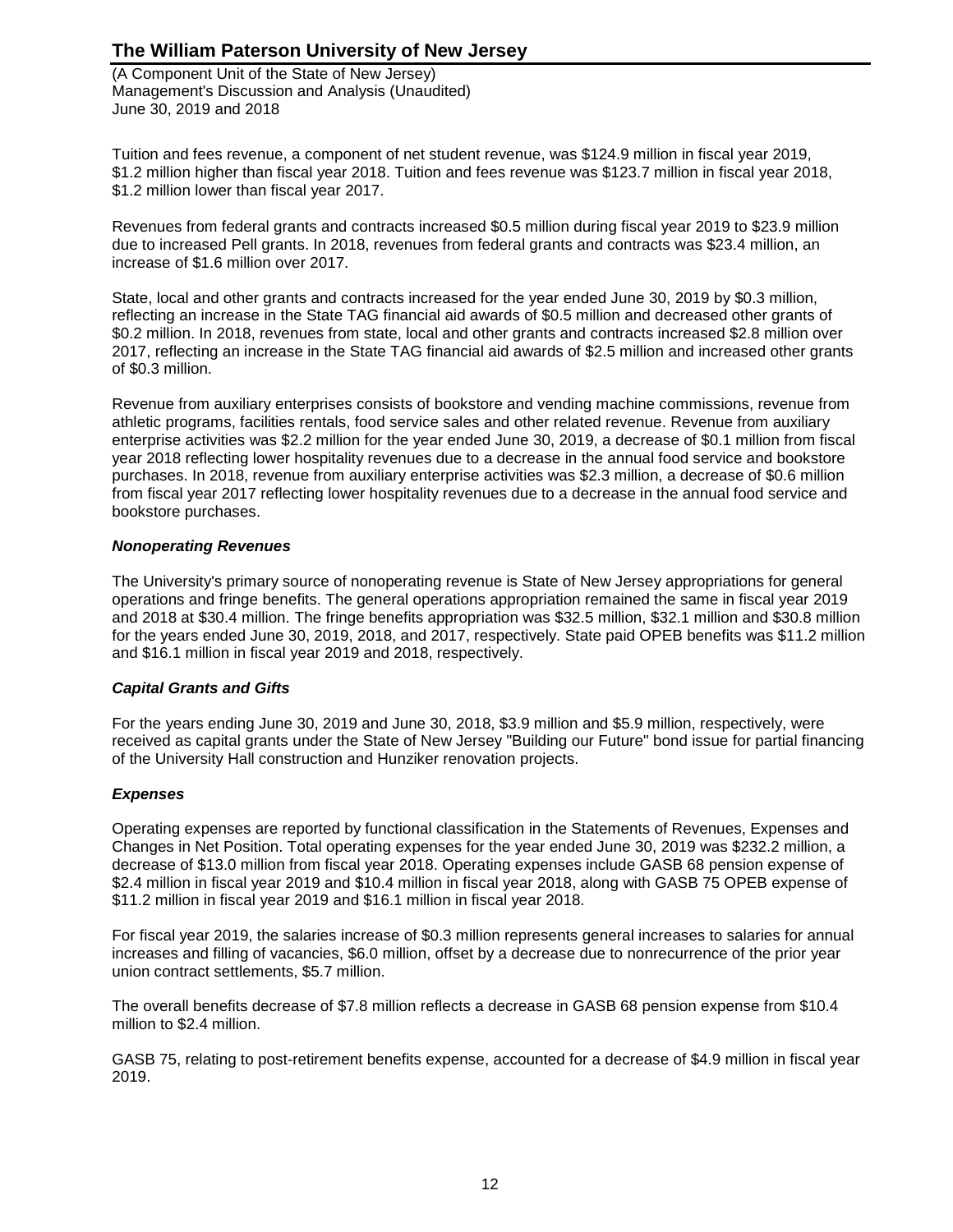(A Component Unit of the State of New Jersey) Management's Discussion and Analysis (Unaudited) June 30, 2019 and 2018

Other operating expense increases were legal settlement (\$1.3 million), data processing (\$0.9 million), official reception (\$0.2 million), rentals (\$0.1 million), maintenance (\$0.1 million) and depreciation (\$1.6 million). These increases were offset by decreases in accounts receivable write-offs (\$0.7 million), grant-related expenses (\$0.9 million), subscriptions and memberships (\$0.3 million), utilities (\$0.3 million) and equipment (\$2.4 million).

Functionally, the overall \$13.0 million decrease was located mainly in instruction (\$4.0 million), academic support (\$1.9 million), student services (\$1.3 million), institutional support (\$1.9 million), operations and maintenance (\$2.2 million) and residence life-auxiliary enterprises (\$2.4 million). These decreases were offset by an increase in depreciation (\$1.6 million).

During fiscal year 2018, salaries increased \$4.4 million representing an increase of \$5.7 million for union contract settlements offset by savings of \$1.3 million due to attrition. 2018 benefits increased overall by \$0.1 million reflecting a \$1.8 million increase for the contract settlements offset by lower GASB 68 pension expense of \$1.7 million. GASB 75 accounted for an OPEB expense increase of \$16.1 million in fiscal year 2018. Other operating expense increases were accounts receivable write-offs (\$0.9 million), grant-related expenses (\$0.6 million), subscriptions (\$0.2 million) and utilities (\$0.3 million). These increases were offset by decreases in administration (\$0.8 million), maintenance (\$0.3 million) and rentals (\$0.4 million).

Functionally, the overall \$21.1 million increase was located mainly in instruction (\$8.2 million), research (\$3.0 million), student services (\$3.2 million) institutional support (\$4.4 million), student aid (\$0.9 million) and residence life-auxiliary enterprises (\$1.1 million).

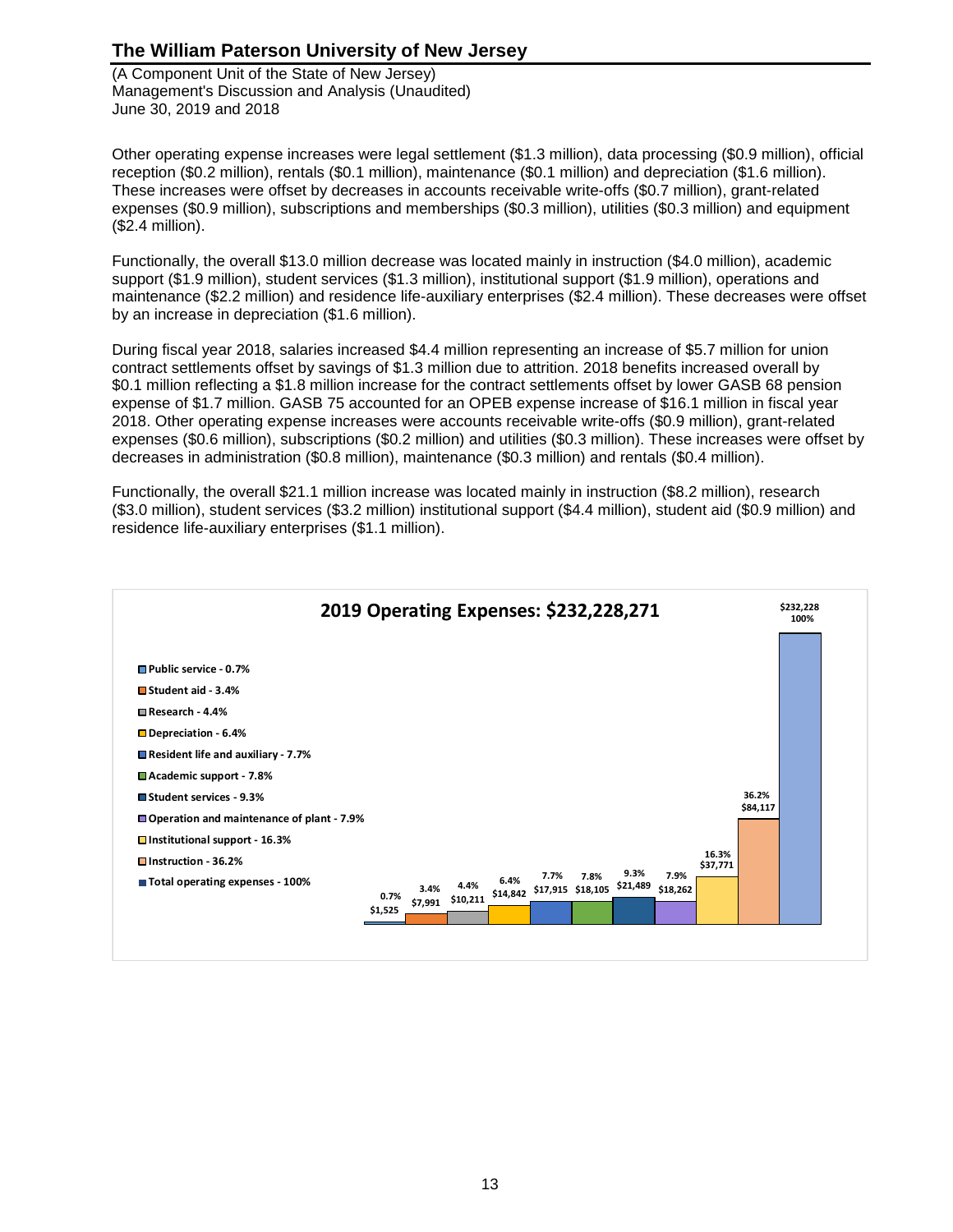(A Component Unit of the State of New Jersey) Management's Discussion and Analysis (Unaudited) June 30, 2019 and 2018



### *Functional vs. Natural Classification of Expenses (without GASB 68 or GASB 75)*

Exclusive of the impacts of GASB 68 and GASB 75, the allocation of operating expenses to natural classifications has remained proportionately constant over the years ended June 30, 2019, 2018, and 2017, with salaries at 55-56 percent, fringe benefits at 15-16 percent, supplies and services at 21-22 percent and depreciation at 6-7 percent. In fiscal year 2019, salaries and fringe benefits (non-GASB 68 related) increased \$0.4 million and in fiscal year 2018 increased \$6.3 million.

### *Operating Expenses: Functional vs. Natural Classifications*

|                                        |    | 2019    |         |    | 2018    |        |     | 2017    |         |
|----------------------------------------|----|---------|---------|----|---------|--------|-----|---------|---------|
| <b>Functional Classification</b>       |    |         |         |    |         |        |     |         |         |
| Instruction                            | \$ | 78,002  | 35.7 %  | \$ | 77,936  | 35.6 % | \$. | 77,237  | 36.3 %  |
| Research                               |    | 9.984   | 4.6     |    | 10,108  | 4.6    |     | 7,382   | 3.5     |
| Academic support                       |    | 16,960  | 7.8     |    | 17,716  | 8.1    |     | 18,256  | 8.6     |
| Public service                         |    | 1,457   | 0.7     |    | 1,660   | 0.8    |     | 1,395   | 0.7     |
| Student services                       |    | 20,152  | 9.2     |    | 20,121  | 9.2    |     | 18,342  | 8.7     |
| Institutional support<br>Operation and |    | 34,788  | 15.9    |    | 33,632  | 15.4   |     | 31,812  | 15.0    |
| maintenance of plant                   |    | 17,114  | 7.8     |    | 17,146  | 7.8    |     | 17,990  | 8.5     |
| Student aid<br>Residence life and      |    | 7,991   | 3.7     |    | 8,278   | 3.8    |     | 7,347   | 3.5     |
| auxiliary                              |    | 17,319  | 7.9     |    | 18,853  | 8.6    |     | 18,303  | 8.6     |
| Depreciation                           |    | 14,841  | 6.7     |    | 13,267  | 6.1    |     | 13,965  | 6.6     |
| Total operating                        |    |         |         |    |         |        |     |         |         |
| expenses                               |    | 218,608 | 100.0 % |    | 218,717 | 100.0% |     | 212,029 | 100.0 % |
| GASB 68 impact                         |    | 2,413   |         |    | 10,353  |        |     | 12,080  |         |
| GASB 75 impact                         |    | 11,207  |         |    | 16,134  |        |     |         |         |
|                                        | S  | 232,228 |         |    | 245,204 |        |     | 224,109 |         |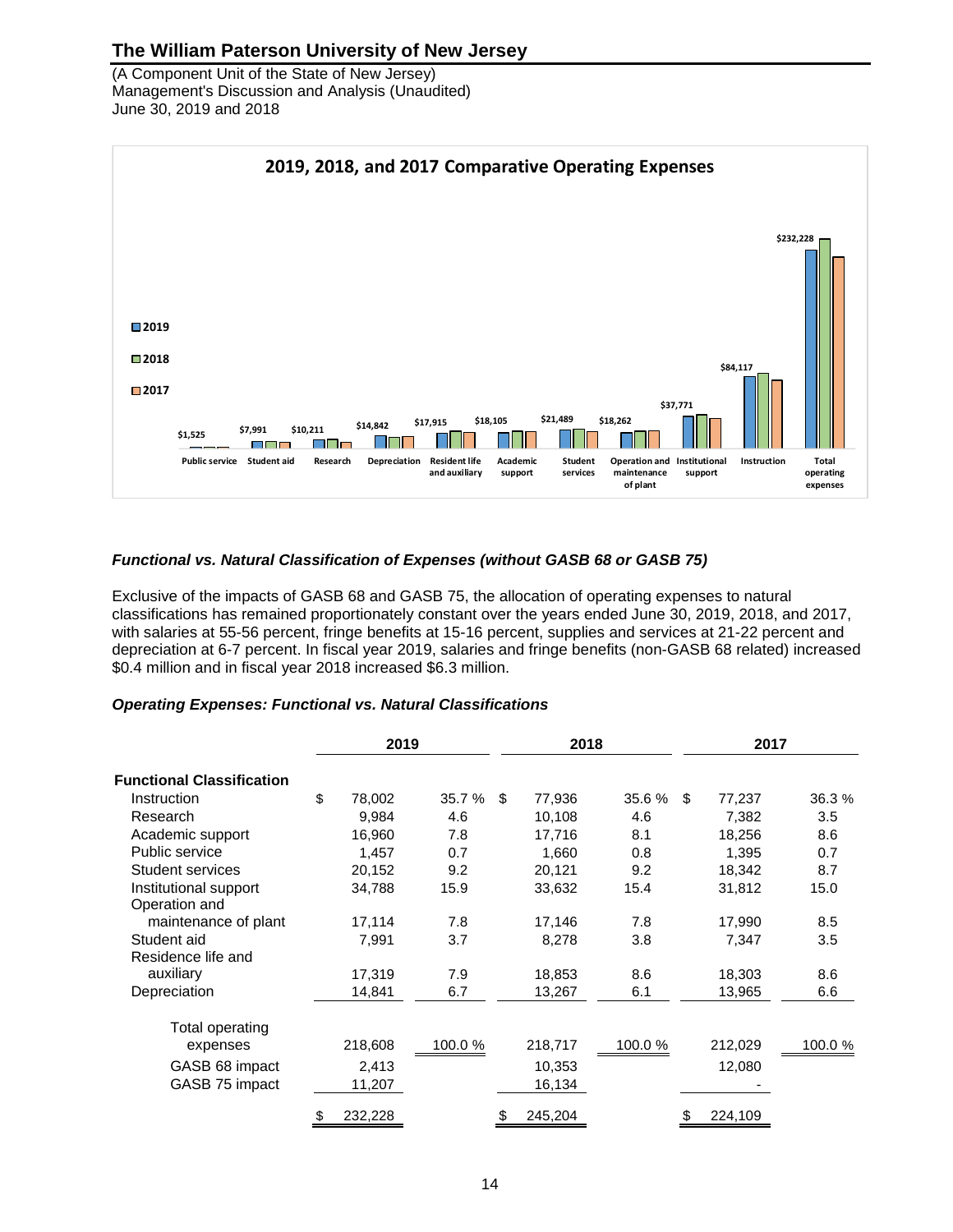(A Component Unit of the State of New Jersey) Management's Discussion and Analysis (Unaudited) June 30, 2019 and 2018

|                               | 2019          |        | 2018 |         |         | 2017 |         |         |
|-------------------------------|---------------|--------|------|---------|---------|------|---------|---------|
| <b>Natural Classification</b> |               |        |      |         |         |      |         |         |
| Salaries and wages            | \$<br>123.139 | 56.3 % | \$.  | 122,727 | 56.1 %  | \$.  | 118.301 | 55.8 %  |
| Fringe benefits               | 35,153        | 16.1   |      | 35,063  | 16.0    |      | 33,161  | 15.6    |
| Supplies and services         | 45.475        | 20.9   |      | 47,660  | 21.8    |      | 46.602  | 22.0    |
| Depreciation                  | 14,841        | 6.7    |      | 13.267  | 6.1     |      | 13.965  | 6.6     |
| Total operating               |               |        |      |         |         |      |         |         |
| expenses                      | 218,608       | 100.0% |      | 218,717 | 100.0 % |      | 212,029 | 100.0 % |
| GASB 68 impact                | 2.413         |        |      | 10,353  |         |      | 12.080  |         |
| GASB 75 impact                | 11,207        |        |      | 16,134  |         |      |         |         |
|                               | 232,228       |        |      | 245,204 |         |      | 224,109 |         |

### *Nonoperating Expense*

Nonoperating expense consists of interest on capital asset-related debt of \$5.7 million, \$5.4 million and \$5.0 million for the years ended June 30, 2019, 2018, and 2017, respectively. The \$0.3 million increase in 2019 reflects an overall decrease in interest expense of \$0.4 million offset by a decrease in the amount of capitalized interest of \$0.7 million. The \$0.4 million increase from 2017 to 2018 reflects increased interest capitalization during 2018. Interest expense was capitalized for the Hunziker project during 2017 and 2018; and for Skyline during 2018 and 2019.

Unrealized investment loss during 2018 reflects the increase in interest rates since the initial purchases of bonds when the University implemented its new investment policy during the fall of 2017. The bonds were purchased at interest rates lower than market rates as of June 30, 2019, causing the market value of the portfolio holdings to be lower than the purchase cost at year-end. Unrealized gains/losses will fluctuate up and down based on interest rate environments, however, as long the bonds are held to maturity these gains/losses do not become realized. The University's portfolio is structured so that all bonds are held to maturity. During 2019, the University's portfolio made up for the unrealized losses of the prior year, showing unrealized gains of \$1.8 million.

### **Capital Assets and Debt Activities**

At June 30, 2019, the University's investment in capital assets was \$408.9 million, net of accumulated depreciation of \$228.1 million. Debt related to these capitalized assets was \$187.5 million. During fiscal year 2019 the University had total capital additions of \$24.4 million, mainly for final costs of Skyline Hall (\$17.5 million), the purchase of 1800 Valley Road (\$1.8 million), HVAC upgrades to several buildings (\$3.2 million) and other improvements and restoration projects.

At June 30, 2018, the University's investment in capital assets was \$399.4 million, net of accumulated depreciation of \$213.3 million. Debt related to these capitalized assets was \$196.5 million. During the year then ended, the University had total capital additions of \$28.8 million, mainly for completion of University Hall, but also including multiple deferred maintenance projects.

The University has issued four new bond series over the fiscal years 2016 - 2019. On August 18, 2015, the University issued Series 2015C New Jersey Educational Facilities Authority Revenue Bonds for par value of \$45,695,000. The issue refunded all of the University's 2005E principal balance and provided \$20 million of new money for use towards Preakness Hall and Hunziker Wing renovations. On July 27, 2016, Series 2016E was issued for a par value of \$60,755,000, partially refunding remaining principal on the 2008C bonds. On August 9, 2017, Series 2017B was issued for par value of \$27,065,000 for the construction of Skyline Hall. Finally, on May 13, 2019, the 2019A series was issued for par value of \$5,070,000 to refinance the remaining portion of 2008C bonds.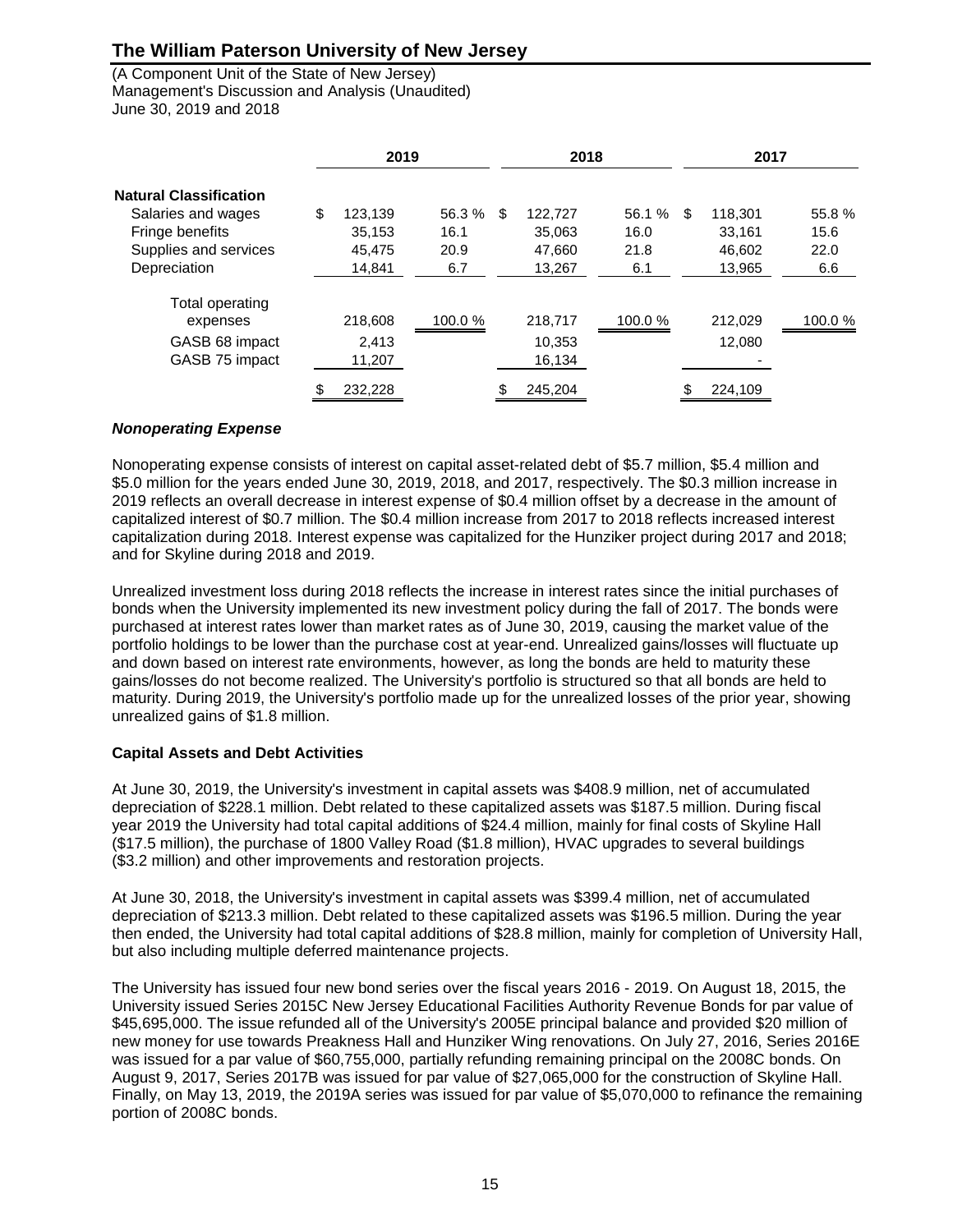(A Component Unit of the State of New Jersey) Management's Discussion and Analysis (Unaudited) June 30, 2019 and 2018

During July of 2016, in connection with the Series 2016E issuance, both Moody's Investors Service ("Moody's") and Fitch Ratings ("Fitch") issued new credit ratings for the University. Moody's affirmed the rating of A2 with negative outlook. Fitch affirmed the University's A+ rating with the outlook revised to negative.

During August of 2017, in connection with the Series 2017B issuance, Moody's affirmed the A2 with negative outlook rating and Fitch downgraded our rating to A with stable outlook.

In June of 2019, Fitch released a publication titled 'U.S. Public Finance College and University Rating Criteria' which outlined changes to Fitch's rating criteria. At the same time, a number of Universities (including WPUNJ) were placed on 'Under Criteria Observation' ("UCO") status pending review of ratings under the new guidelines. The reviews were completed in November 2019 for five New Jersey State Universities, with four of the five being downgraded. WPUNJ was downgraded from A with a stable outlook to A- with a negative outlook. Challenging demographics and effectively flat State operating support were cited as fundamental criteria underlying the downgrade.

Planning for capital projects in response to new priorities or unanticipated needs is evaluated against the current Facilities Master Plan, which was approved by the Board of Trustees in 2003. As mandated by State statute, the University submits its updated Annual Capital Improvement Program Request. As part of the submission, the Facilities Master Plan is updated to reflect cost escalation, add new deferred maintenance projects and report completed deferred maintenance projects. To keep the Master Plan current, several minimaster plans have been completed. In 2005, an athletic zone plan was developed with a number of major improvements executed over several years. In 2012, the University commissioned a core academic zone master plan concentrated on the six academic buildings in the heart of the campus. The plan, accepted by the University's Board of Trustees in spring 2012, provides the road map to upgrade and/or replace the six original classroom buildings on the campus. The plan provided a foundation for submission of capital project funding applications to the State, resulting in the \$30.0 million grant awarded to WPUNJ for University Hall and \$7.1 million grant awarded for the Hunziker building renovations. In 2014, a residential zone plan was completed and as a result the University was able to construct a new residence hall (Skyline Hall) which opened in the fall of 2019. The University is also moving forward with renovation projects to upgrade its existing residence halls. The University will continue to supplement funding for its capital and deferred maintenance projects with its own funds.

A summary of the University's capital assets (in thousands) at June 30, 2019, 2018, and 2017 follows:

#### *Capital Assets*

|                               | 2019        | 2018        | 2017        |
|-------------------------------|-------------|-------------|-------------|
| Land                          | \$<br>7.256 | \$<br>7,256 | \$<br>7,256 |
| Construction in progress      | 41.230      | 55,715      | 30,014      |
| Infrastructure                | 18,837      | 18,837      | 18,837      |
| Buildings and improvements    | 525,885     | 487,903     | 486,021     |
| Equipment                     | 43.119      | 42,256      | 41,073      |
| Artwork                       | 681         | 675         | 673         |
| Total                         | 637.008     | 612.642     | 583.874     |
| Less accumulated depreciation | 228.118     | 213.277     | 200.041     |
| Total capital assets, net     | 408,890     | 399,365     | 383,833     |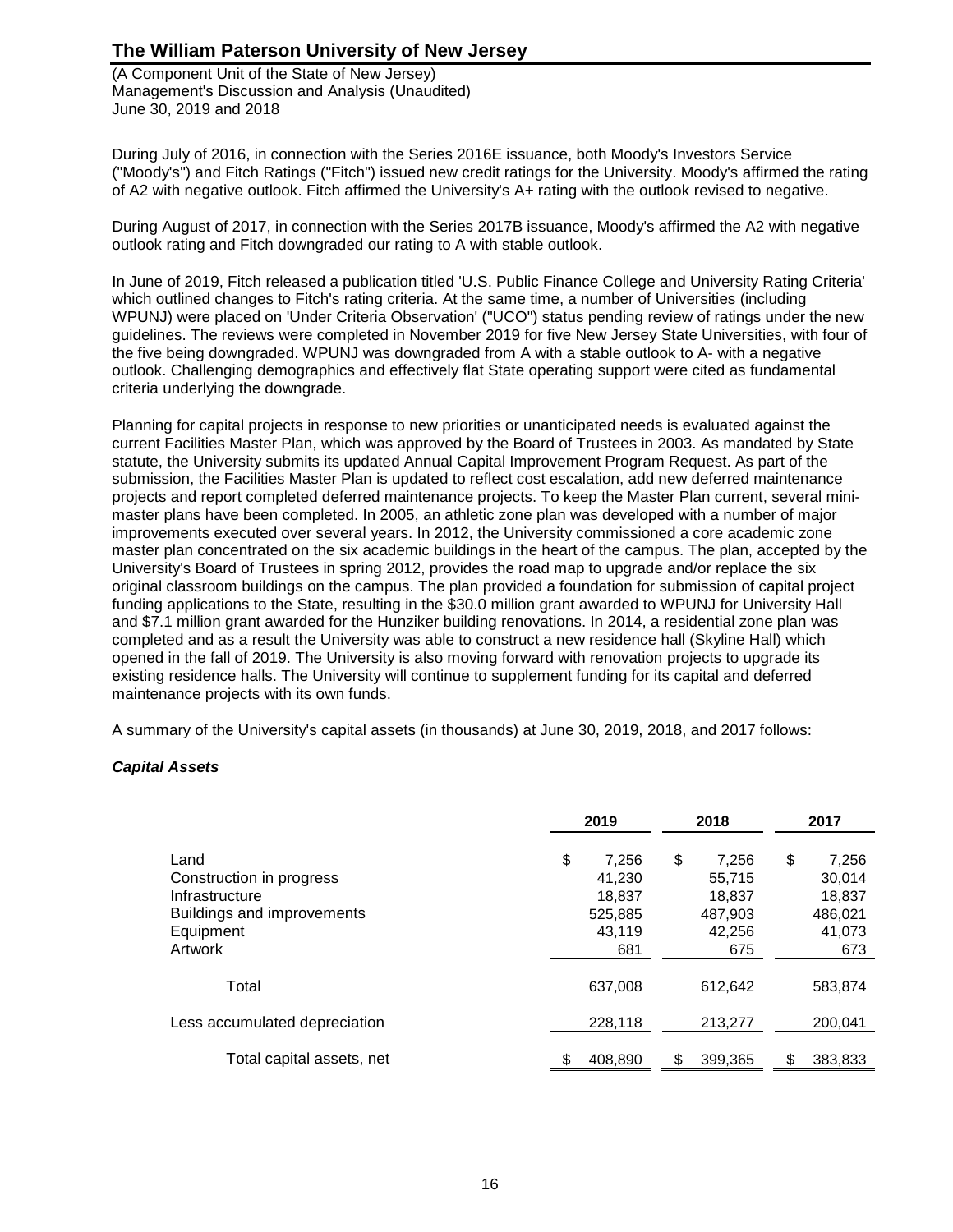(A Component Unit of the State of New Jersey) Management's Discussion and Analysis (Unaudited) June 30, 2019 and 2018

The University continues to demonstrate sound, conservative fiscal management as evidenced by its careful stewardship of resources and its constant monitoring of revenues and expenditures. Changing demographics and dependency on State funding are challenges that the University has so far overcome with prudent management and more recently an actively managed strategic plan. The depth of net position reserve provides financial security and flexibility to respond to the business requirements associated with business development, new strategic goals and transition.

The State's colleges and universities play a pivotal role in establishing New Jersey as a leader in human, economic and technological development. The financial condition of The William Paterson University of New Jersey is tied to that of the State of New Jersey. A crucial element to the University's future will be the level of appropriations, as there is a direct relationship between the level of State support and the University's ability to control tuition costs. State appropriations received in the year ended June 30, 2019 were \$30.4 million, the same as the prior year. The fiscal year 2019 appropriation of \$30.4 million was approximately the same amount as received in the year ended June 30, 1993 (and fiscal years since then) aside from contractually obligated and state paid fringe benefits which are tied directly to negotiated arrangements. With an expectation of less reliance on state support while understanding its public role in serving the state, the University's goal is to increase student recruitment, enrollment and retention and diversify its revenues. Mindful of the difficult economic times in the state and the nation, the University carefully monitors its expenditures and has positioned itself so that future tuition and fee increases can be limited while still investing in additional academic and student support resources to handle the growth in enrollment. Annual tuition and fee charges were increased approximately 2 percent for each of the past eight years.

As noted previously, the University adopted a strategic plan in 2012. This plan helps identify the academic programs for growth in enrollment and academic reputation, helps identify student support services to improve student academic profile, retention and graduation rates and helps identify diversified revenue sources. The University has commenced an implementation plan to attain the goals of the strategic plan and has allocated since 2012 about \$8.6 million for strategic initiatives put forward through a bottoms-up transparent budget process.

The University continues to monitor its financial health with the Board of Trustees' adoption of Key Performance Indicators, including ratios developed for rating agency analysis of colleges and universities. Other assessment tools such as national surveys are utilized to ensure its delivery of student academic and support services at high level of quality.

While the State has provided relatively stable direct state appropriations for the past three years, the University continues to operate with a lack of sufficient state support. It continues to meet the goals of its mission statement by reviewing opportunities for revenue growth or cost reductions. The University has increased revenue from noncredit courses and external grant funding and from its off-campus program at Mercer County College. Revenue streams continue with the rental of rooftops for telecommunications equipment, increased summer classroom and camp rental activities and billing insurance companies for the Health and Wellness Center services provided to our students. The investment advisors hired by the University to manage and increase the yield on our liquid operating cash has resulted in the doubling of earned interest income. The William Paterson University of New Jersey Foundation continues to expand its fund raising efforts as a means to supplement revenue from tuition and state support. It is nearing its goal of raising \$10 million for scholarships. The University completed a new residence hall and renovated two major academic classroom buildings to meet growing needs and maintain current standards, while continuing to monitor the increasing operating costs and the increasing demand for institutional scholarships.

Questions concerning any of the information contained in this report or request for additional information should be addressed to William Paterson University Office of the Vice President for Administration and Finance, 300 Pompton Road, Wayne, New Jersey 07470.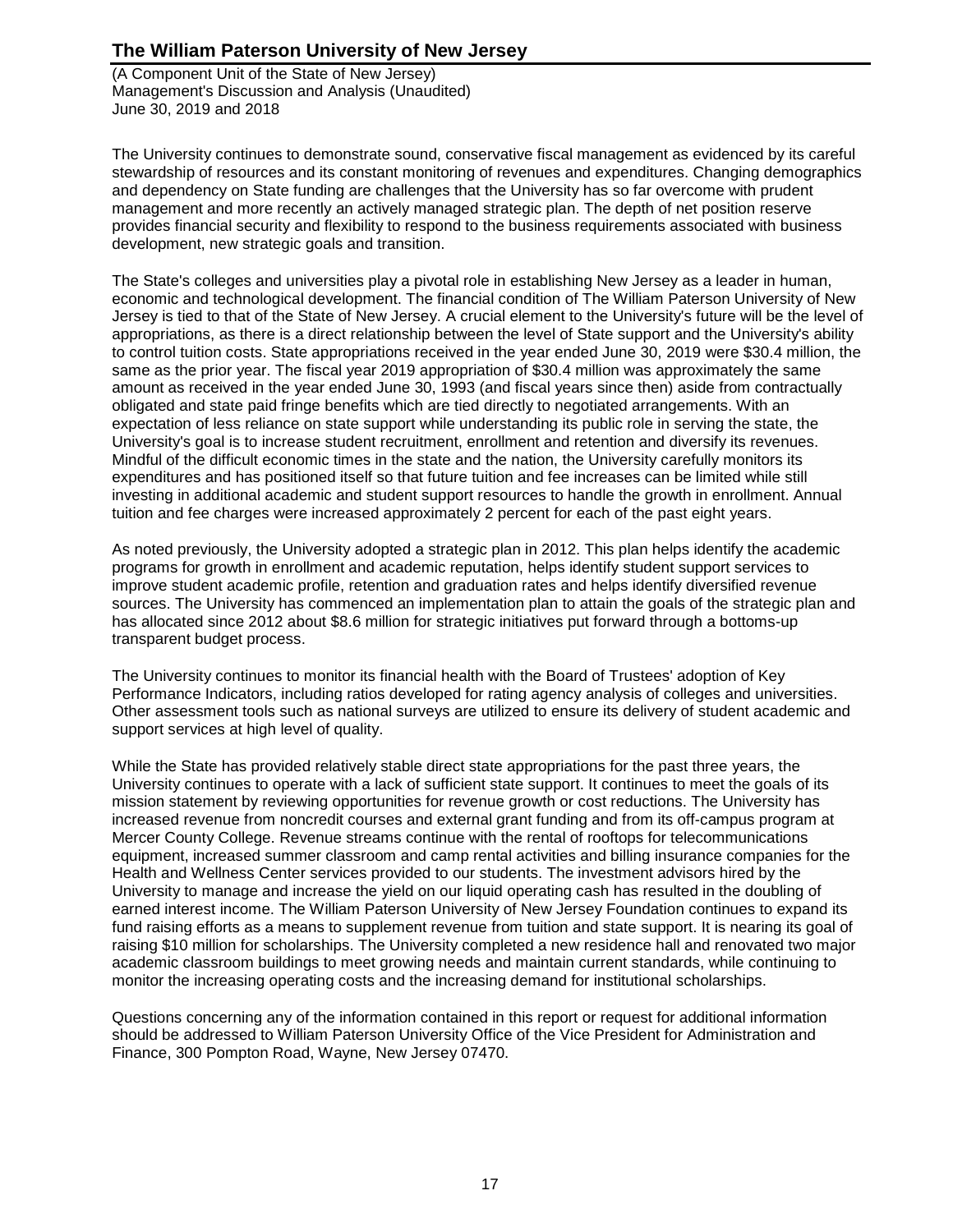The William Paterson University of New Jersey (A Component Unit of the State of New Jersey) Statements of Net Position June 30, 2019 and 2018

|                                                                         | 2019                         | 2018                      |
|-------------------------------------------------------------------------|------------------------------|---------------------------|
| <b>Assets and Deferred Outflow of Resources</b>                         |                              |                           |
| Current assets:                                                         |                              |                           |
| Cash and cash equivalents                                               | \$<br>18,574,090             | \$<br>6,538,916           |
| Restricted deposits held by bond trustees                               | 12,012,408                   | 28,630,855                |
| Investments                                                             | 56,965,707                   | 72,956,310                |
| Receivables:                                                            |                              |                           |
| Students, less allowance for doubtful accounts of \$971,382 in 2019 and |                              |                           |
| \$1,973,123 in 2018                                                     | 6,103,765                    | 6,147,698                 |
| Loans, net                                                              | 26,770                       | 1,330,828                 |
| State of New Jersey                                                     | 1,650,857                    | 4,892,497                 |
| Gifts, grants and contracts                                             | 2,447,047                    | 2,049,999                 |
| Other receivables                                                       | 1,024,912                    | 1,390,700                 |
| Total receivables                                                       | 11,253,351                   | 15,811,722                |
| Prepaid expenses                                                        | 90,219                       | 177,178                   |
| <b>Total current assets</b>                                             | 98,895,775                   | 124,114,981               |
| Noncurrent assets:                                                      |                              |                           |
| Loans, net                                                              | 302,981                      | 72,113                    |
| Capital assets, net                                                     | 408,889,728                  | 399,365,271               |
| <b>Total noncurrent assets</b>                                          | 409,192,709                  | 399,437,384               |
| <b>Total assets</b>                                                     | 508,088,484                  | 523,552,365               |
| Deferred outflows of resources                                          | 27,386,590                   | 35,286,440                |
| Total assets and deferred outflows of resources                         | 535,475,074                  | 558,838,805               |
| <b>Liabilities and Deferred Inflow of Resources</b>                     |                              |                           |
| <b>Current liabilities:</b>                                             |                              |                           |
| Accounts payable and accrued expenses                                   | 13,358,975<br>3,283,562      | 15,771,741<br>3,076,001   |
| Compensated absences<br>Bonds payable                                   | 8,450,000                    | 8,150,000                 |
| Other long-term debt                                                    | 684,644                      | 664,514                   |
| Unearned revenue                                                        | 4,519,810                    | 4,087,744                 |
| <b>Total current liabilities</b>                                        | 30,296,991                   | 31,750,000                |
| Noncurrent liabilities:                                                 |                              |                           |
| Bonds payable                                                           | 179,032,820                  | 188,363,595               |
| Other long-term debt                                                    | 3,005,865                    | 3,671,469                 |
| Compensated absences                                                    | 2,459,278                    | 2,571,749                 |
| U.S. government grants refundable                                       | 595,166                      | 1,751,744                 |
| Net pension liability                                                   | 159,401,375                  | 174,304,575               |
| <b>Total noncurrent liabilities</b>                                     | 344,494,504                  | 370,663,132               |
| <b>Total liabilities</b>                                                | 374,791,495                  | 402,413,132               |
| Deferred inflows of resources, pension                                  | 35,873,317                   | 26,241,590                |
|                                                                         |                              |                           |
| <b>Net Position</b>                                                     |                              |                           |
| Net investment in capital assets                                        | 217,716,398                  | 215,127,685               |
| Restricted for debt service<br>Unrestricted                             | 8,450,000<br>(101, 356, 136) | 8,150,000<br>(93,093,602) |
| Total net position                                                      | 124,810,262                  | \$<br>130,184,083         |
|                                                                         |                              |                           |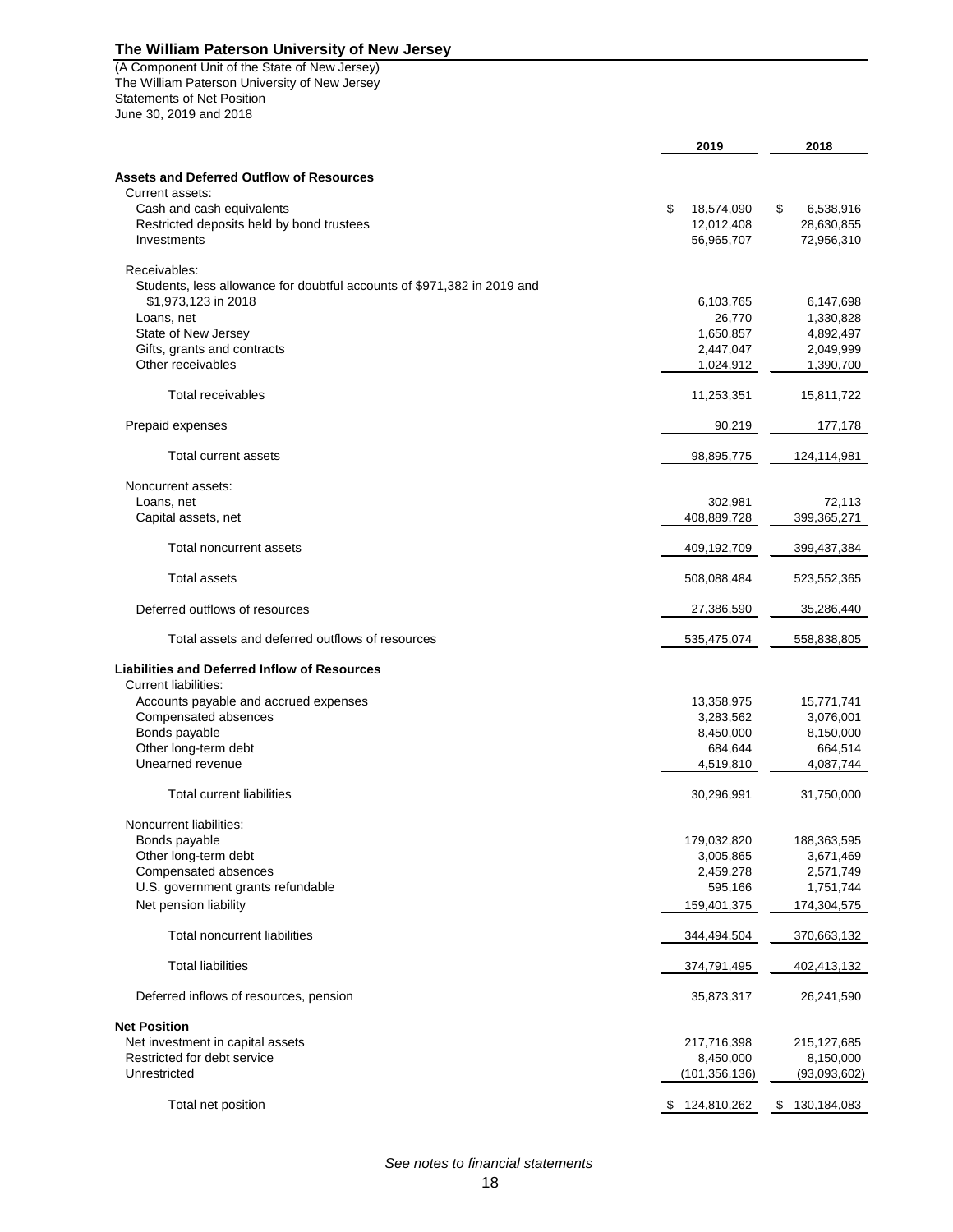(A Component Unit of the State of New Jersey) Statements of Revenues, Expenses, and Changes in Net Position Years Ended June 30, 2019 and 2018 The William Paterson University of New Jersey

|                                              | 2019              | 2018              |
|----------------------------------------------|-------------------|-------------------|
| <b>Operating Revenues</b>                    |                   |                   |
| Student revenues:                            |                   |                   |
| Student tuition and fees                     |                   |                   |
| Residence life                               | \$<br>124,882,189 | 123,684,851<br>\$ |
|                                              | 22,233,769        | 21,081,632        |
| Less scholarship allowances                  | (43,669,285)      | (40, 859, 999)    |
| Net student revenues                         | 103,446,673       | 103,906,484       |
| Federal grants and contracts                 | 23,918,268        | 23,406,744        |
| State, local, and other grants and contracts | 18,981,697        | 18,630,896        |
| <b>Auxiliary enterprises</b>                 | 2,167,835         | 2,323,640         |
| Total operating revenues                     | 148,514,473       | 148,267,764       |
| <b>Operating Expenses</b>                    |                   |                   |
| Instruction                                  | 84,116,794        | 88,148,875        |
| Research                                     | 10,210,773        | 10,431,088        |
| Academic support                             | 18,104,710        | 20,051,217        |
| Public service                               | 1,525,082         | 1,787,032         |
| <b>Student services</b>                      | 21,488,803        | 22,751,887        |
| Institutional support                        |                   |                   |
|                                              | 37,771,685        | 39,654,059        |
| Operating and maintenance of plant           | 18,261,898        | 20,475,949        |
| Student aid                                  | 7,991,466         | 8,277,736         |
| Residence life and auxiliary enterprises     | 17,915,368        | 20,359,209        |
| Depreciation                                 | 14,841,692        | 13,266,888        |
| Total operating expenses                     | 232,228,271       | 245,203,940       |
| Net operating loss                           | (83,713,798)      | (96, 936, 176)    |
| <b>Nonoperating Revenues (Expenses)</b>      |                   |                   |
| State of New Jersey appropriations           | 30,357,000        | 30,357,000        |
| State of New Jersey paid fringe benefits     | 32,525,938        | 32,083,451        |
| State of New Jersey paid OPEB benefits       | 11,206,961        | 16,134,024        |
| Private gifts                                | 912,501           | 990,964           |
| Investment income                            | 2,132,316         | 1,472,434         |
| Net unrealized investment gain (loss)        | 1,788,577         | (1,203,169)       |
| Interest on capital asset-related debt       | (5,720,095)       | (5,395,455)       |
| Other nonoperating revenues, net             | 1,210,136         | 1,609,285         |
|                                              |                   |                   |
| Net nonoperating revenues                    | 74,413,334        | 76,048,534        |
| Loss before other revenues                   | (9,300,464)       | (20, 887, 642)    |
| <b>Other Revenues</b>                        |                   |                   |
| Capital grants and gifts                     | 3,926,643         | 5,906,405         |
|                                              |                   |                   |
| Decrease in net position                     | (5,373,821)       | (14, 981, 237)    |
| <b>Net Position, Beginning</b>               | 130,184,083       | 145,165,320       |
| <b>Net Position, Ending</b>                  | 124,810,262<br>\$ | 130,184,083<br>\$ |

*See notes to financial statements*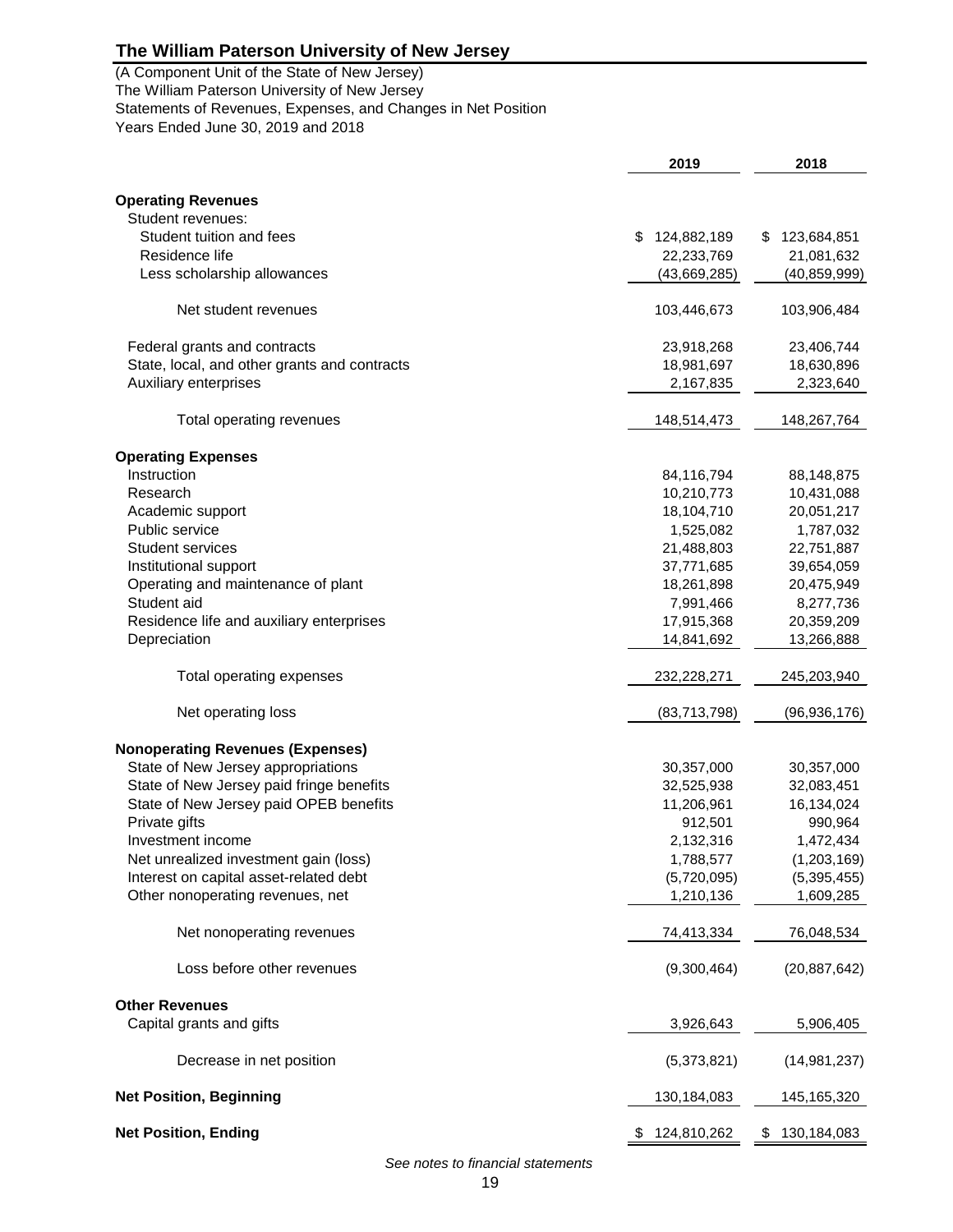The William Paterson University of New Jersey (A Component Unit of the State of New Jersey) Statements of Cash Flows Years Ended June 30, 2019 and 2018

|                                                                                   | 2019                            | 2018                         |
|-----------------------------------------------------------------------------------|---------------------------------|------------------------------|
|                                                                                   |                                 |                              |
| <b>Cash Flows from Operating Activities</b>                                       |                                 |                              |
| Student tuition and fees                                                          | \$<br>80,702,650                | 84,275,123<br>\$             |
| Federal, state, and local grants and contracts<br>Payments to suppliers           | 43,017,677                      | 43,682,439<br>(38, 296, 685) |
| Payments to employees                                                             | (39,600,187)<br>(122, 982, 403) | (122, 291, 565)              |
| Payments for employee benefits                                                    | (15, 947, 934)                  | (16, 452, 027)               |
| Payments for student aid                                                          | (7,812,609)                     | (7,871,891)                  |
| Residence life                                                                    | 22,233,769                      | 21,081,632                   |
| Auxiliary enterprises                                                             | 2,167,835                       | 2,323,640                    |
|                                                                                   |                                 |                              |
| Net cash used in operating activities                                             | (38, 221, 202)                  | (33, 549, 334)               |
| <b>Cash Flows from Noncapital Financing Activities</b>                            |                                 |                              |
| Private gifts                                                                     | 912,501                         | 990,964                      |
| State of New Jersey appropriations                                                | 47,754,906                      | 43,366,442<br>1,609,285      |
| Other receipts                                                                    | 1,210,136                       |                              |
| Net cash provided by noncapital financing activities                              | 49,877,543                      | 45,966,691                   |
| <b>Cash Flows from Capital and Related Financing Activities</b>                   |                                 |                              |
| Purchase of capital assets                                                        | (26, 232, 243)                  | (29,032,315)                 |
| Capital appropriations, grants and gifts received                                 | 4,008,753                       | 4,633,094                    |
| Principal payments on asset related capital debt                                  | (9,771,249)                     | (8,662,647)                  |
| Interest payments on capital asset-related debt                                   | (6,004,536)                     | (4,901,320)                  |
| Increase in restricted deposits held by bond trustees                             | (16, 135, 615)                  | (57, 556, 106)               |
| Decrease in restricted deposits held by bond trustees                             | 32,754,062                      | 39,759,826                   |
| Proceeds from issuance of capital asset related debt                              |                                 | 30,427,774                   |
| Payment of bond issuance cost                                                     |                                 | (427, 774)                   |
| Net cash used in capital and related financing activities                         | (21, 380, 828)                  | (25, 759, 468)               |
| <b>Cash Flows Provided by Investing Activities</b>                                |                                 |                              |
| Proceeds from sales of investments                                                | 57,616,466                      | 58,075,430                   |
| Purchases of investments                                                          | (37,989,121)                    | (133, 819, 799)              |
| Interest, dividends and realized gains                                            | 2,132,316                       | 1,472,434                    |
| Net cash provided by (used in) investing activities                               | 21,759,661                      | (74, 271, 935)               |
| Net increase (decrease) in cash and cash equivalents                              | 12,035,174                      | (87,614,046)                 |
| <b>Cash and Cash Equivalents, Beginning</b>                                       | 6,538,916                       | 94,152,962                   |
|                                                                                   |                                 |                              |
| <b>Cash and Cash Equivalents, Ending</b>                                          | 18,574,090<br>\$.               | 6,538,916<br>\$              |
| Reconciliation of Operating Loss to Net Cash Used in Operating Activities         |                                 |                              |
| Net operating loss                                                                | \$<br>(83,713,798)              | (96, 936, 176)<br>\$         |
| Adjustments to reconcile net operating loss to net cash used in                   |                                 |                              |
| operating activities:                                                             |                                 |                              |
| Provision for doubtful accounts<br>State appropriations paid fringe benefits      | 995,741<br>18,990,256           | 18,395,616                   |
| State of New Jersey paid OPEB benefits                                            | 11,206,961                      | 16,134,024                   |
| Depreciation expense                                                              | 14,841,692                      | 13,266,888                   |
| Net unrealized investment (gain) loss                                             | (1,788,577)                     | 1,203,169                    |
| Changes in assets, deferred outflow of resources, liabilities and deferred inflow |                                 |                              |
| of resources:                                                                     |                                 |                              |
| Receivables                                                                       | 130,383                         | 3,624,775                    |
| Deferred outflow of resources                                                     | 7,899,850                       | 7,835,239                    |
| Accounts payable and accrued expenses                                             | (2,039,393)                     | (176, 317)                   |
| Compensated absences                                                              | 95,090                          | 325,077                      |
| Unearned revenue                                                                  | 432,066                         | 45,649                       |
| Net pension liability                                                             | (14,903,200)                    | (20, 371, 274)               |
| Deferred inflow of resources, pension                                             | 9,631,727                       | 23,103,996                   |
| Net cash used in operating activities                                             | (38, 221, 202)                  | (33, 549, 334)<br>S.         |
| <b>Supplemental Disclosure of Noncash Financing Activities</b>                    |                                 |                              |
| Purchases of property and equipment in accounts payable                           | 1,892,927                       | 3,759,022<br>\$              |
|                                                                                   |                                 |                              |
| Refunding bonds payable                                                           | 5,070,000<br>\$                 | \$                           |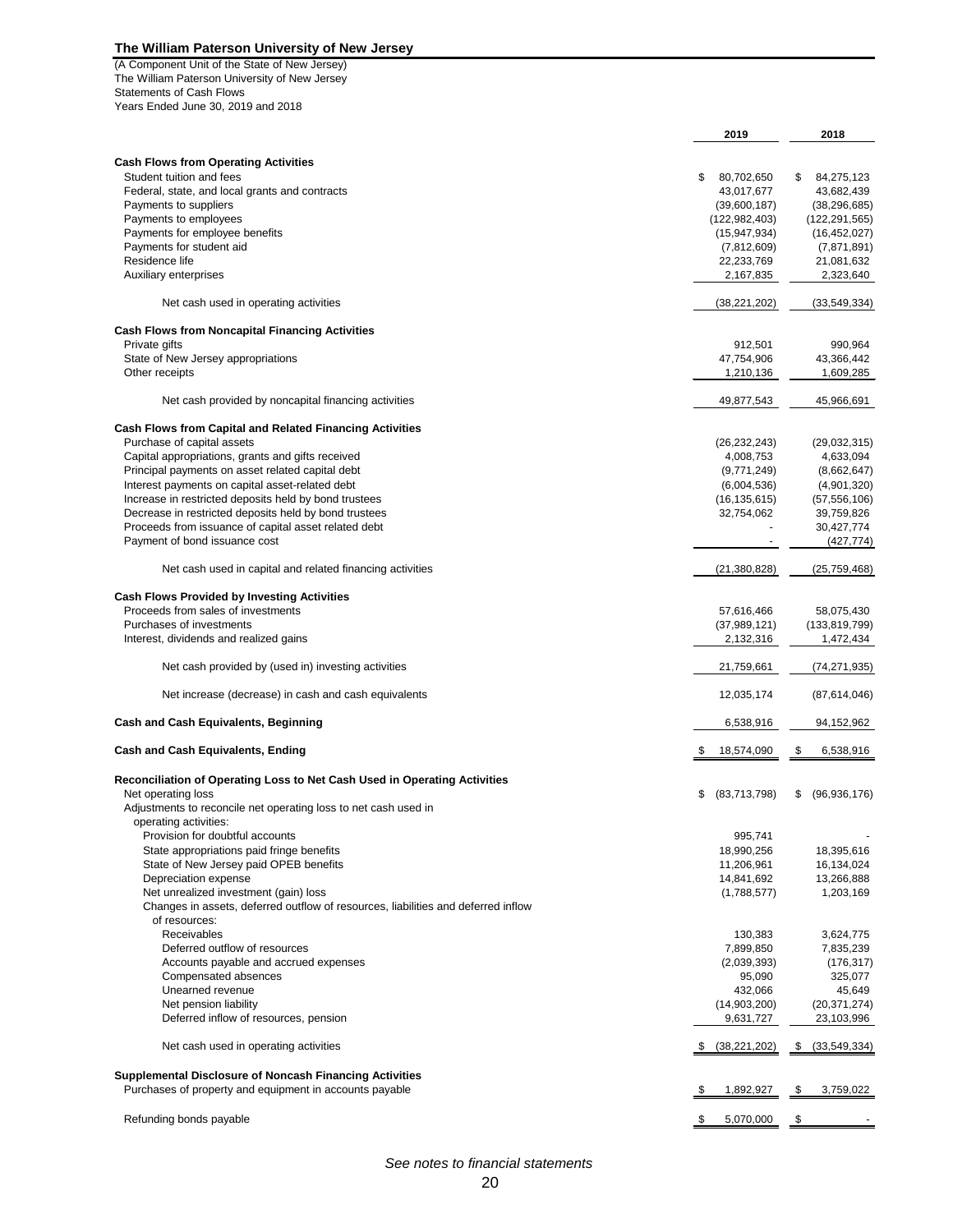June 30, 2019 and 2018 William Paterson University of New Jersey Foundation, Inc. (A Component Unit of the State of New Jersey) Statements of Financial Position

|                                       | 2019 |            |    | 2018       |  |
|---------------------------------------|------|------------|----|------------|--|
| <b>Assets</b>                         |      |            |    |            |  |
| <b>Current Assets</b>                 |      |            |    |            |  |
| Cash and cash equivalents             | \$   | 4,935,430  | \$ | 5,886,785  |  |
| Investments                           |      | 22,631,523 |    | 20,350,827 |  |
| Promises to give, net                 |      | 1,558,197  |    | 1,516,375  |  |
| Interest receivable                   |      | 40,473     |    | 37,147     |  |
| <b>Total assets</b>                   | P.   | 29,165,623 | \$ | 27,791,134 |  |
| <b>Liabilities and Net Assets</b>     |      |            |    |            |  |
| <b>Current Liabilities</b>            |      |            |    |            |  |
| Accounts payable and accrued expenses | \$   | 2,488      | \$ | 581,842    |  |
| Grants payable                        |      | 105,456    |    | 190,703    |  |
| Annuities payable                     |      | 385,329    |    | 403,362    |  |
| Deferred revenue                      |      | 1,500      |    | 18,475     |  |
| <b>Total liabilities</b>              |      | 494,773    |    | 1,194,382  |  |
| <b>Net Assets</b>                     |      |            |    |            |  |
| Without donor restrictions            |      | 5,489,124  |    | 4,937,675  |  |
| With donor restrictions               |      | 23,181,726 |    | 21,659,077 |  |
|                                       |      |            |    |            |  |
| Total net assets                      |      | 28,670,850 |    | 26,596,752 |  |
| Total liabilities and net assets      | S.   | 29,165,623 |    | 27,791,134 |  |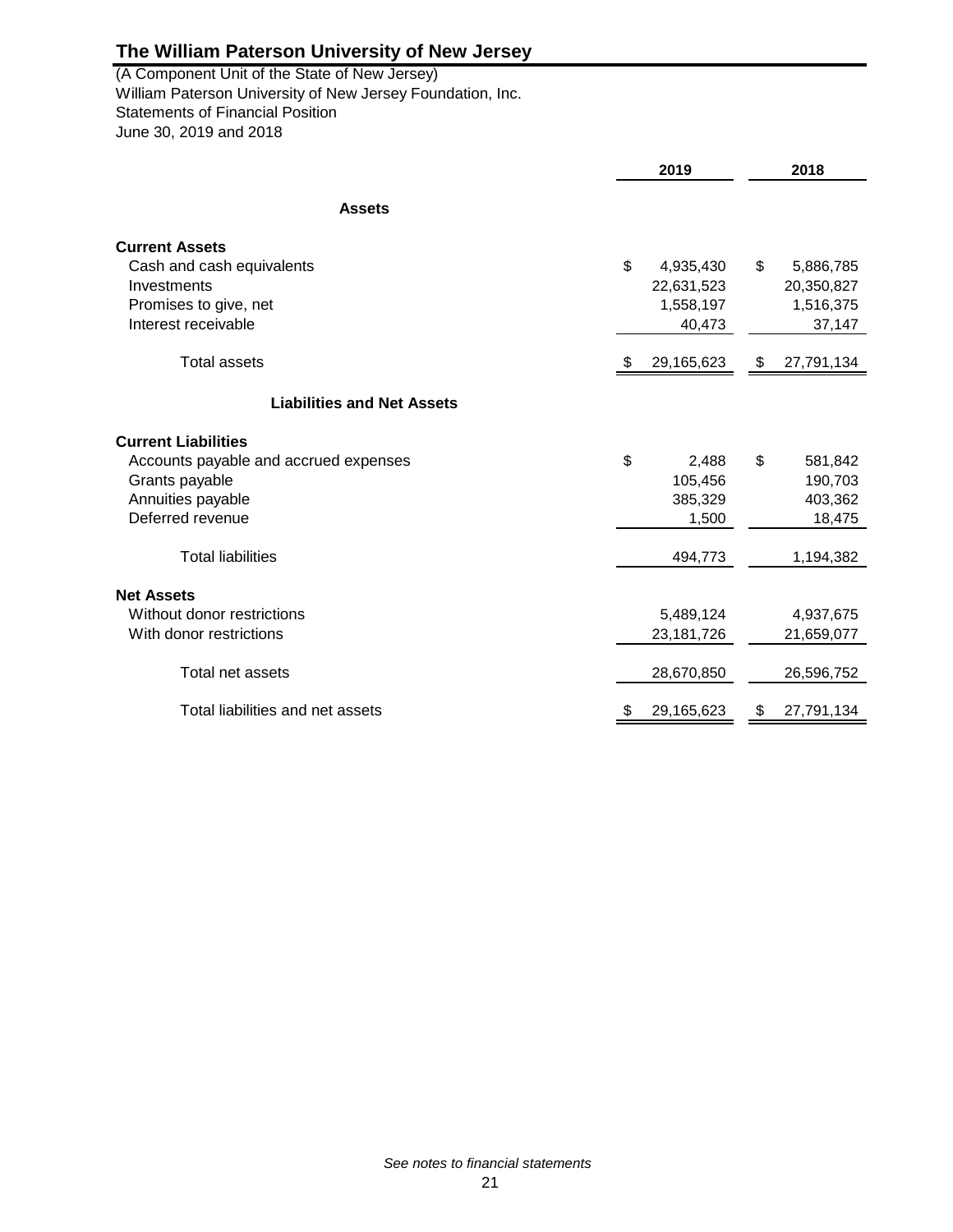Statements of Activities Years Ended June 30, 2019 and 2018 William Paterson University of New Jersey Foundation, Inc. (A Component Unit of the State of New Jersey)

|                                                         | 2019             | 2018             |
|---------------------------------------------------------|------------------|------------------|
|                                                         |                  |                  |
| <b>Changes in Net Assets Without Donor Restrictions</b> |                  |                  |
| Support:                                                |                  |                  |
| Scholarships                                            | \$<br>187,653    | \$<br>155,413    |
| Fundraising                                             | 960,258          | 956,563          |
| Campus activities                                       | 87,921           | 449,969          |
| Development                                             | 202,355          | 229,806          |
| Community activities                                    | 77               | 106              |
| Capital campaigns                                       | 2,185            | 72               |
| Investment activities                                   | 548,030          | 344,941          |
| <b>Total support</b>                                    | 1,988,479        | 2,136,870        |
| Net assets released from restrictions                   | 2,038,901        | 1,966,683        |
|                                                         | 4,027,380        | 4,103,553        |
| <b>Grants and Expenses:</b>                             |                  |                  |
| Scholarships and grants                                 | 1,290,019        | 1,319,681        |
| Campus activities                                       | 991,794          | 924,150          |
| Community activities                                    | 6,528            | 740              |
| Capital campaigns                                       | 1,077            | 1,087            |
| Management and development                              | 294,668          | 311,487          |
| Fundraising                                             | 891,845          | 935,583          |
|                                                         |                  |                  |
| Total expenses and other deductions                     | 3,475,931        | 3,492,728        |
| Change in net assets without donor restrictions         | 551,449          | 610,825          |
| <b>Changes in Net Assets With Donor Restrictions</b>    |                  |                  |
| Scholarships                                            | 1,151,968        | 1,054,675        |
| Fundraising                                             | 125,222          | 123,348          |
| Campus activities                                       | 971,247          | 620,714          |
| Development                                             | 70,316           | 32,231           |
| Community activities                                    | 1,000            | 30,000           |
| Capital campaigns                                       | 1,870            | 372              |
| Investment activities                                   | 1,239,927        | 1,024,789        |
| <b>Total support</b>                                    | 3,561,550        | 2,886,129        |
| Net assets released from restrictions                   | (2,038,901)      | (1,966,683)      |
| Change in net assets with donor restrictions            | 1,522,649        | 919,446          |
| Increase in net assets                                  | 2,074,098        | 1,530,271        |
| <b>Net Assets, Beginning</b>                            | 26,596,752       | 25,066,481       |
| <b>Net Assets, Ending</b>                               | \$<br>28,670,850 | \$<br>26,596,752 |

*See notes to financial statements*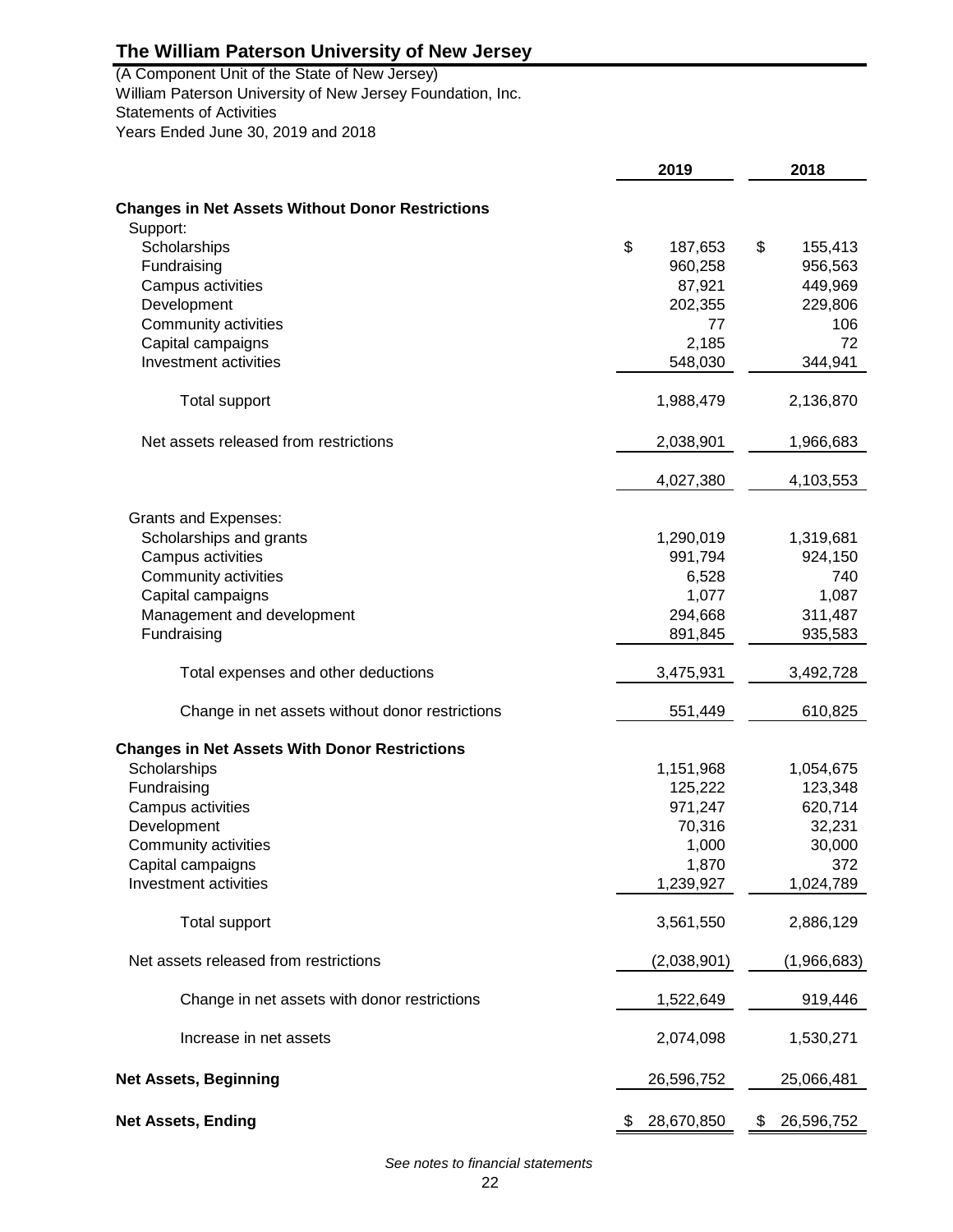Statements of Cash Flows (A Component Unit of the State of New Jersey) William Paterson University of New Jersey Foundation, Inc. Years Ended June 30, 2019 and 2018

|                                                                                                                                | 2019 |             | 2018            |  |
|--------------------------------------------------------------------------------------------------------------------------------|------|-------------|-----------------|--|
|                                                                                                                                |      |             |                 |  |
| <b>Cash Flows from Operating Activities</b>                                                                                    |      |             |                 |  |
| Increase in net assets                                                                                                         | \$   | 2,074,098   | \$<br>1,530,271 |  |
| Adjustments to reconcile change in net assets to                                                                               |      |             |                 |  |
| net cash provided by operating activities:                                                                                     |      |             |                 |  |
| Realized gain on sale of investments                                                                                           |      | (507, 282)  | (798, 442)      |  |
| Unrealized gain on investments                                                                                                 |      | (892, 323)  | (288,068)       |  |
| Bad debt expense                                                                                                               |      | 44,030      |                 |  |
| Refundable advance redesignated as Endowment Fund                                                                              |      |             | (350,000)       |  |
| Change in operating assets and liabilities:                                                                                    |      |             |                 |  |
| Promises to give                                                                                                               |      | (85, 852)   | 235,482         |  |
| Interest receivable                                                                                                            |      | (3, 326)    | 4,199           |  |
| Prepaid expenses and other assets                                                                                              |      |             | 2,357           |  |
| Accounts payable and accrued expenses                                                                                          |      | (579, 354)  | 512,674         |  |
| Grants payable                                                                                                                 |      | (85, 247)   | 106,984         |  |
| Annuities payable                                                                                                              |      | (18,033)    | 37,139          |  |
| Deferred revenue                                                                                                               |      | (16, 975)   | (3,275)         |  |
| Net cash provided by operating activities                                                                                      |      | (70, 264)   | 989,321         |  |
| <b>Cash Flows from Investing Activities</b>                                                                                    |      |             |                 |  |
| Purchase of investments                                                                                                        |      |             |                 |  |
|                                                                                                                                |      | (4,855,769) | (5,692,490)     |  |
| Proceeds from disposition of investments                                                                                       |      | 3,974,678   | 5,508,126       |  |
| Net cash used in investing activities                                                                                          |      | (881,091)   | (184, 364)      |  |
| Net (decrease) increase in cash and cash equivalents                                                                           |      | (951, 355)  | 804,957         |  |
| Cash and Cash Equivalents, Beginning of Year                                                                                   |      | 5,886,785   | 5,081,828       |  |
| Cash and Cash Equivalents, End of Year                                                                                         |      | 4,935,430   | \$<br>5,886,785 |  |
| <b>Supplemental Cash Flow Information</b><br>Noncash financing activities<br>Refundable advance redesignated as Endowment Fund | \$   |             | \$<br>350,000   |  |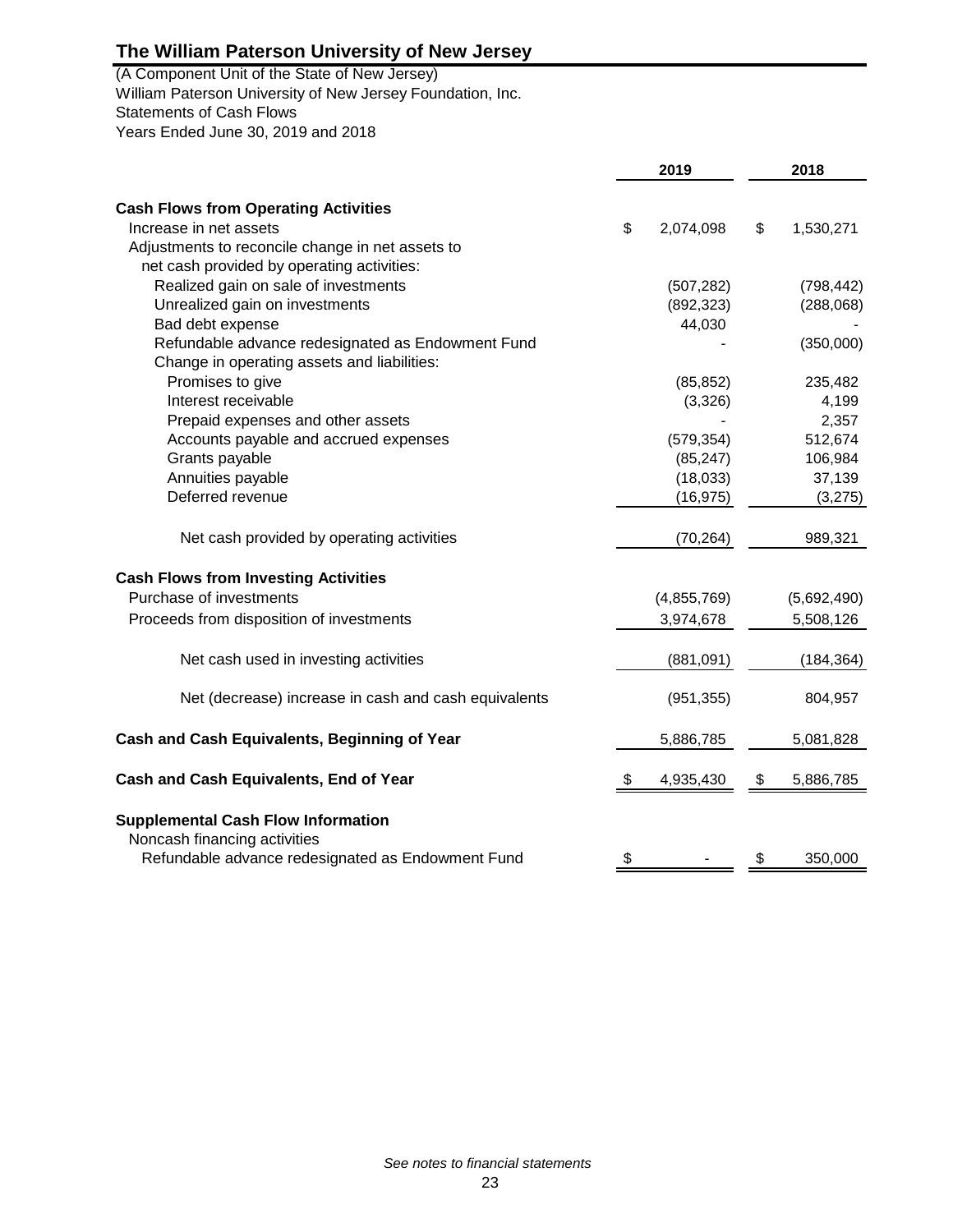(A Component Unit of the State of New Jersey) Notes to Financial Statements June 30, 2019 and 2018

### **1. Nature of Operations**

### **Organization**

The William Paterson University of New Jersey (the "University") is a comprehensive public, coeducational institution of higher education located in the Township of Wayne and Boroughs of Haledon and North Haledon, Passaic County, New Jersey. The University was founded in 1855 as the Paterson Normal School and was granted University status in June 1997. The University offers 58 undergraduate, 27 masters, 2 doctoral, 1 post baccalaureate undergraduate certificate and 21 graduate certificates in five colleges: Arts and Communication; Business; Education; Humanities and Social Sciences; and Science and Health. For the fall semester of the 2018 - 2019 and 2017 - 2018 academic years, approximately 8,700 and 8,800, respectively, part time and full time undergraduate students attended the University and approximately 1,500 and 1,400, respectively, part time and full time graduate students attended the University. The University's mission includes maintaining a tradition of leadership in general education and multiculturalism, and a commitment to promoting student success, academic excellence, diversity and community outreach with opportunities for lifelong learning.

The University is recognized as a public institution by the State of New Jersey (the "State"). Under the law, the University is an instrumentality of the State with a high degree of autonomy. State of New Jersey appropriations are the University's largest sources of nonoperating revenue. The University is economically dependent on these appropriations to carry on its operations. The University is considered a component unit of the State for financial reporting purposes. Accordingly, the University's financial statements are included in the State's Comprehensive Annual Financial Report.

### **Reporting Entity**

The operations of William Paterson University of New Jersey Foundation, Inc. (the "Foundation") are included in the accompanying basic financial statements as a discretely presented component unit.

The University has determined the Foundation should be included in the University's financial statements as a discretely presented component unit. A component unit is a legally separate organization for which the University is financially accountable or closely related.

The Foundation is a legally separate corporation with an independent board of trustees and acts primarily as a fund raising entity to provide additional funding to support the educational goals of the University. The Foundation has received a determination letter from the Internal Revenue Service that it is exempt from Federal income taxes under Section 501(c)(3) of the Internal Revenue Code ("IRC").

Since the economic resources received or held by the Foundation are entirely or almost entirely for the direct benefit of the University or its constituents, and the University is entitled to, or has the ability to otherwise access a majority of the economic resources received or held by the Foundation and the economic resources are significant to the University, the Foundation is therefore discretely presented in the University's basic financial statements.

As of June 30, 2019 and 2018, the University has a receivable of \$123,067 and \$632,768, respectively, from the Foundation. For the years ended June 30, 2019 and 2018, the University recognized revenue of \$2,156,493 and \$2,146,584, respectively, as Foundation gifts and grants. A copy of the financial statements of the Foundation can be obtained from the Office of Institutional Advancement, 300 Pompton Road, Wayne, New Jersey 07474.

The Foundation is a private not-for-profit organization that reports under Financial Accounting Standards Board ("FASB") Accounting Standards Codification ("ASC"). As such, certain revenue recognition criteria and presentation features are different from Governmental Accounting Standards Board ("GASB"). No modifications have been made to the Foundation's financial information in the University's financial reporting entity for these differences.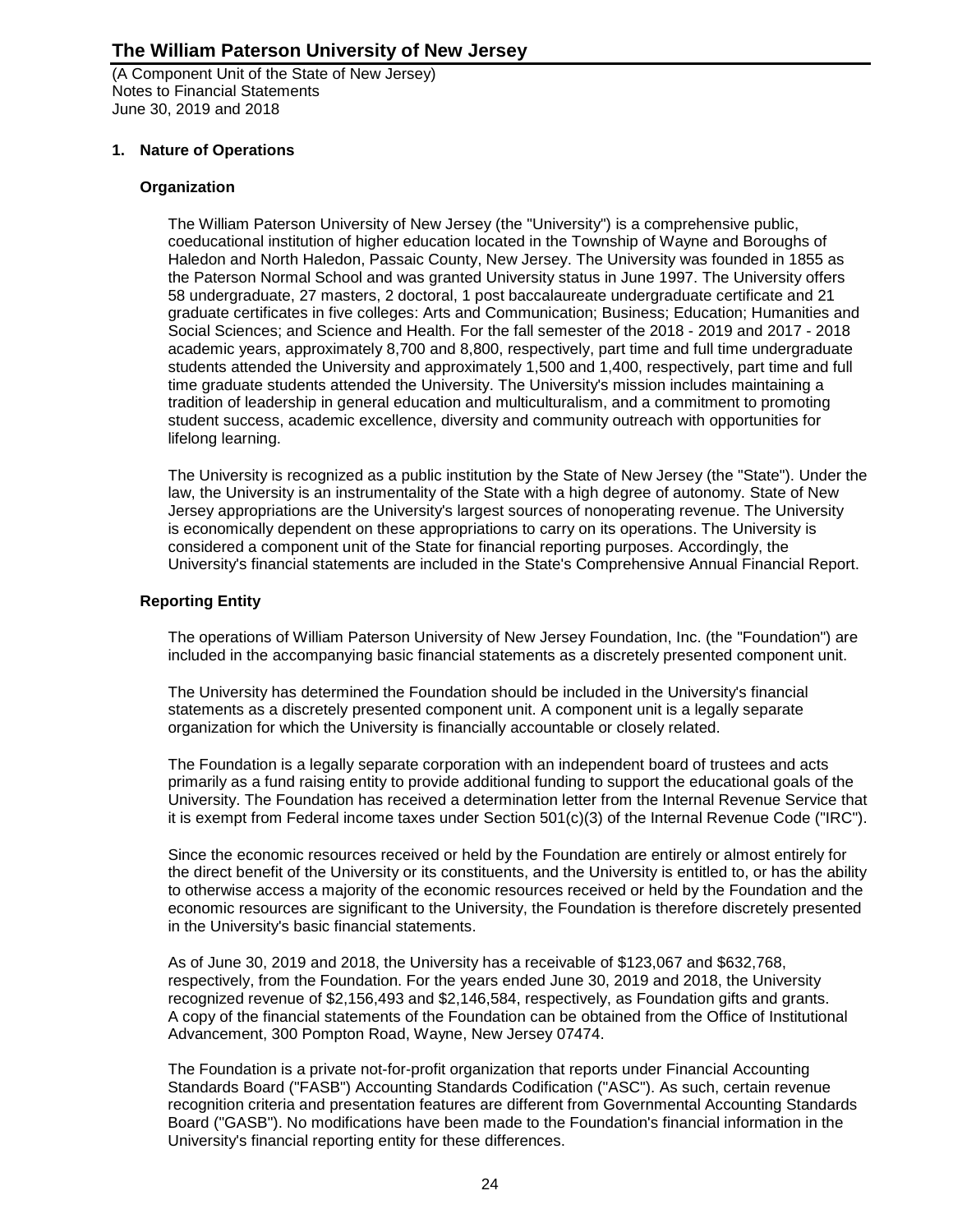(A Component Unit of the State of New Jersey) Notes to Financial Statements June 30, 2019 and 2018

### **2. Summary of Significant Accounting Policies**

#### **Basis of Presentation**

The University classifies for accounting and reporting purposes into the following net position categories:

- *Net investment in capital assets:* Capital assets, net of accumulated depreciation and outstanding principal balances of debt attributable to the acquisition, construction or improvement of those assets.
- *Restricted*: Net position whose use by the University is subject to externally imposed stipulations that can be fulfilled by actions of the University pursuant to the stipulations or that expire by the passage of time.
- *Unrestricted*: Net position not subject to externally imposed stipulations that may be designated for specific purposes by action of management or the Board of Trustees. Substantially all unrestricted net position is designated for academic and other programs and capital programs.

When an expense is incurred that can be paid using either restricted or unrestricted resources, the University's policy is to first apply the expense towards restricted resources, and then towards unrestricted resources.

### **Measurement Focus and Basis of Accounting**

The accompanying financial statements have been prepared on the accrual basis of accounting using the economic resources measurement focus. The University reports as a business type activity, as defined by GASB Statement No. 35. Business type activities are those that are financed in whole or in part by fees charged to external parties for goods or services.

#### **Use of Estimates**

The preparation of financial statements in conformity with accounting principles generally accepted in the United States of America requires management to make estimates and assumptions that affect the reported amounts of assets and liabilities and disclosure of contingent assets and liabilities at the date of the financial statements and the reported amounts of revenues and expenses during the reporting period. Actual results could differ from those estimates.

#### **Cash and Cash Equivalents**

Cash and cash equivalents consist of cash on deposit and highly liquid short term investments deposited in the State of New Jersey Cash Management Fund (the "Fund") which has an average maturity of less than 90 days.

#### **Restricted Deposits Held by Bond Trustees**

Restricted deposits held by bond trustees restricted for capital and debt service are recorded in the financial statements at fair value, which is based on quoted market price and consist of money market accounts, U.S. Treasury obligations and government issues.

#### **Investments**

All investments are measured at fair value at the statements of net position date. Investment income or loss (including interest, dividends, realized gains and losses and change in unrealized gains and losses) is reported as a nonoperating activity.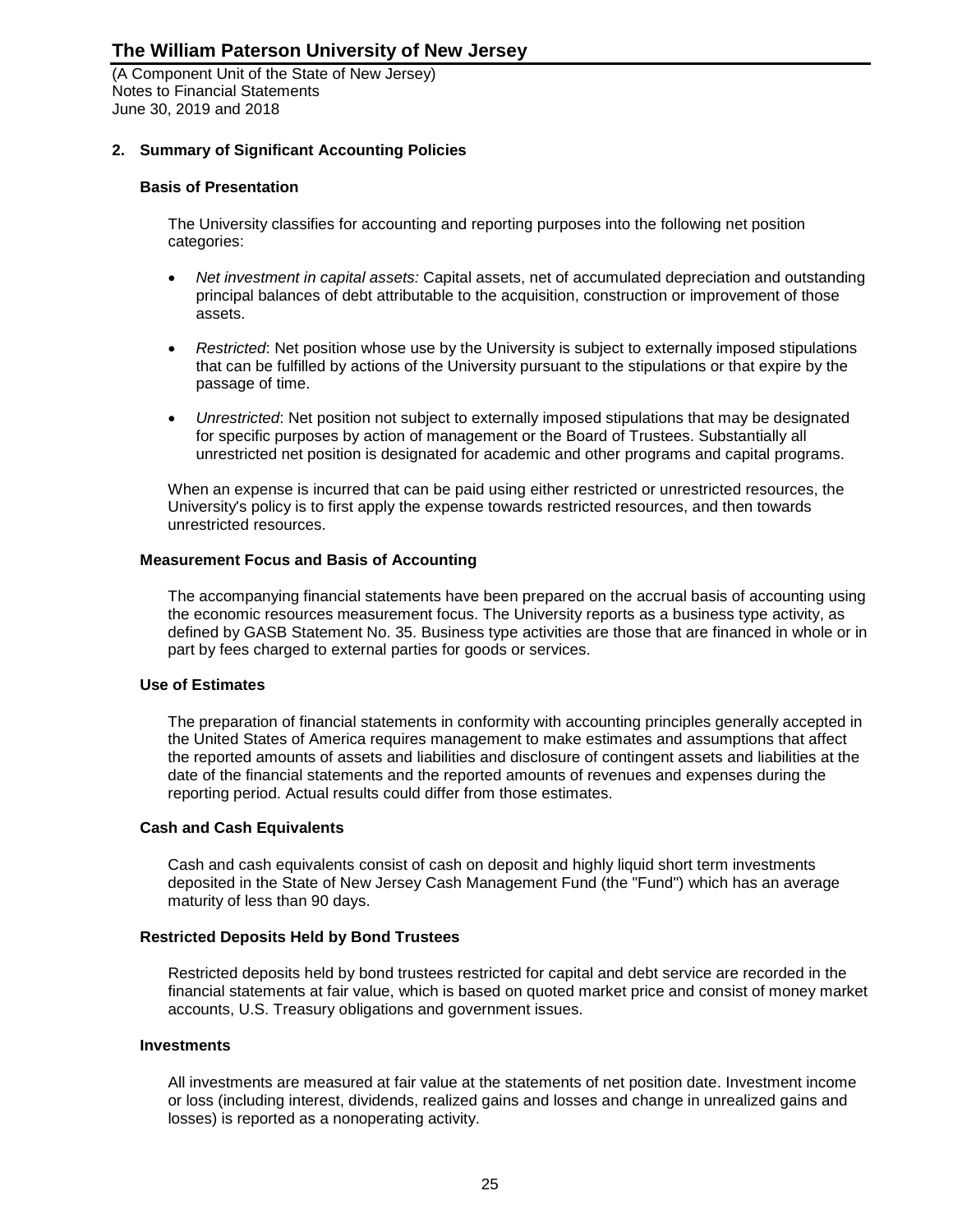(A Component Unit of the State of New Jersey) Notes to Financial Statements June 30, 2019 and 2018

### **Receivables**

Student receivables consist of tuition and fees charged to current and former students. State of New Jersey receivables and gifts, grants and contracts receivables are amounts due from federal and state governments in connection with reimbursements of allowable expenditures made pursuant to grants and contracts and other miscellaneous sources. Loans receivable consist of funds loaned to students under federal loan programs.

Receivables are reported at net realizable value. Receivables are written off when they are determined to be uncollectible based upon management's assessment of individual accounts. The allowance for doubtful accounts is estimated based upon the University's historical losses and periodic review of individual accounts.

#### **Capital Assets**

Capital assets are recorded at historical cost. Donated capital assets are recorded at fair value at the date of donation. Capital assets, with the exception of land, artwork and construction in progress, are depreciated on the straight-line method over their estimated useful lives as follows:

|                           | <b>Useful Lives</b> |
|---------------------------|---------------------|
|                           |                     |
| Infrastructure            | 25-50 years         |
| Building and improvements | 15-45 years         |
| Equipment                 | 5-10 years          |

In accordance with the University's capitalization policy, only those items with a cost of more than \$5,000 are capitalized. Net interest costs on debt related to construction in progress are capitalized.

#### **Revenue Recognition**

Revenues from student tuition and fees and residence life are presented net of scholarships applied to student accounts and are recognized in the period earned. Other payments made directly to students are presented as student aid and are included in operating expenses in the period incurred. Student tuition and fees and deposits collected in advance of the fiscal year are recorded as unearned revenue in the accompanying financial statements, and totaled \$3,410,234 at June 30, 2019 and \$3,342,274 at June 30, 2018.

Grants and contracts revenue is comprised mainly of funds received from grants from the Federal government, State of New Jersey and local sources and is recognized upon meeting the eligibility requirements for recognition which is generally as the related expenses are incurred. Amounts received from grants which have not yet been earned under the terms of the agreements are included in unearned revenue in the accompanying financial statements and totaled \$1,109,576 at June 30, 2019 and \$745,470 at June 30, 2018.

Revenue from State of New Jersey appropriations is recognized in the fiscal year during which the State of New Jersey appropriates the funds to the University.

#### **Scholarship Allowances**

Student tuition and fees and residence life revenues are reported net of scholarship allowances in the statements of revenues, expenses, and changes in net position. Scholarship allowances are the difference between the stated charge for tuition and services provided by the University and the amount that is paid by students and/or third parties making payments on students' behalf. To the extent that revenues from such programs are used to satisfy tuition and fees and other student services, the University has recorded a scholarship allowance.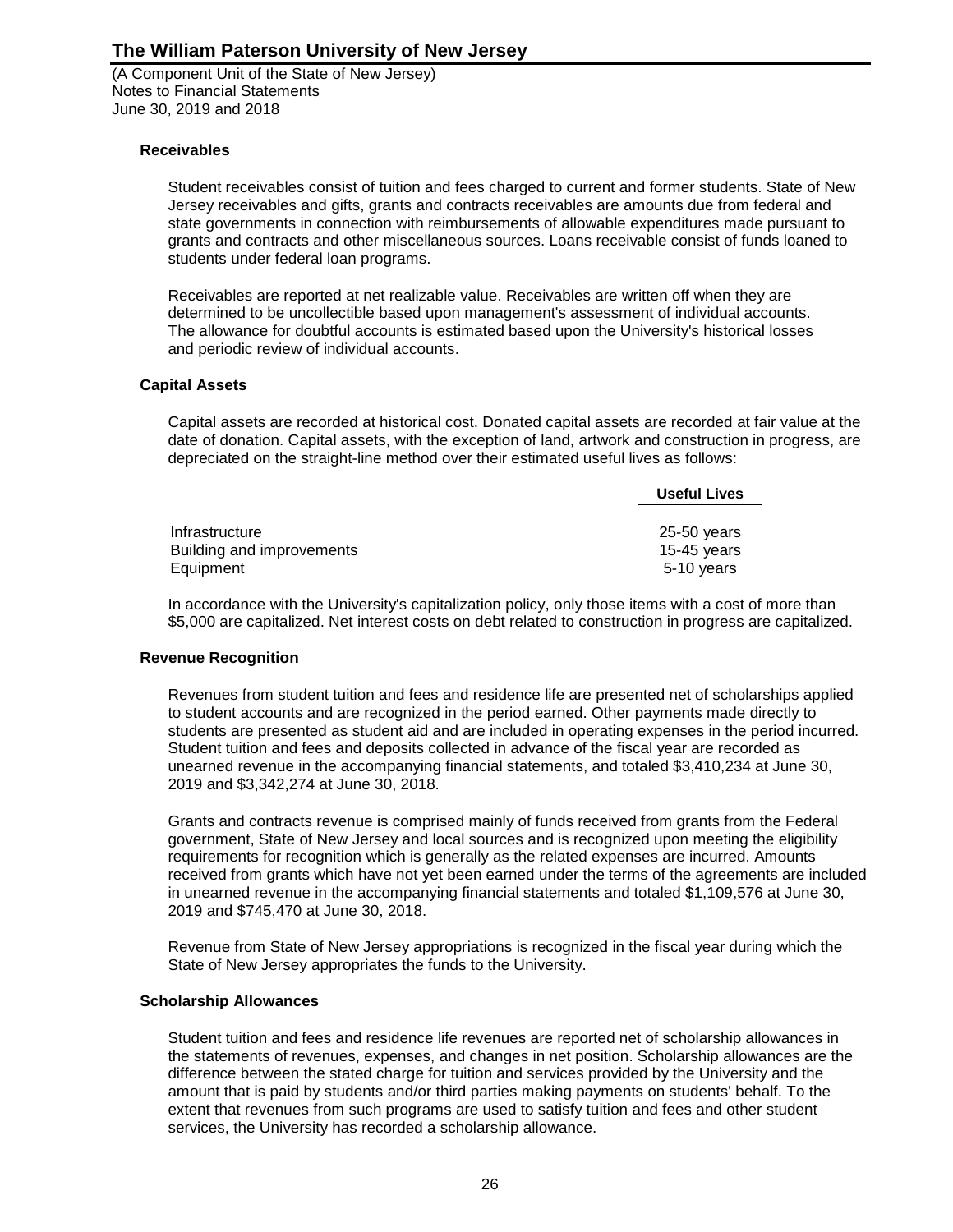(A Component Unit of the State of New Jersey) Notes to Financial Statements June 30, 2019 and 2018

### **Classification of Revenue and Expense**

The University's policy for defining operating activities in the statements of revenues, expenses, and changes in net position are those that serve the University's principal purpose and generally result from exchange transactions such as the payment received for services and payment made for the purchase of goods and services. Examples include (a) student tuition and fees and residence life, net of scholarship allowances, (b) auxiliary enterprises and (c) most Federal, State, local and other grants and contracts. Nonoperating revenues include activities that have the characteristics of nonexchange transactions, such as State of New Jersey appropriations, net investment income and gifts.

Interest expense is reported as a nonoperating activity.

### **Compensated Absences**

The liability is calculated based upon employees' accrued vacation leave as of the statements of net position date, an estimated vested amount for accrued sick leave and the estimated cost of Alternative Benefit Plan ("ABP") salary and sick leave. Payments for accumulated sick leave balances are made to retiring employees upon regular retirement. The payment is based on 50 percent of the employee's sick leave accumulation, at the pay rate in effect at the time of retirement up to a maximum of \$15,000. Employees separating from University service prior to retirement are not entitled to payments for accumulated sick leave balances. Prior to 1991, the State of New Jersey reimbursed the University for payments made to retiring employees for accrued sick leave; however, from 1991 through the current fiscal year, the State of New Jersey did not make such reimbursements. The University paid \$226,345 and \$265,178 in sick leave payments for employees who retired during the years ended June 30, 2019 and 2018, respectively.

#### **New Accounting Pronouncements**

The University adopted GASB Statement No. 88, *Certain Disclosures Related to Debt, Including Direct Borrowings and Direct Placements*. The primary objective of this Statement is to enhance information included in notes to governmental financial statements relating to debt, including lines of credit, collateral for debt, terms of events of default with significant finance related consequences.

In January 2017, the GASB issued Statement No. 84, *Fiduciary Activities*. The objective of this Statement is to improve guidance related to the identification of fiduciary activities for accounting and financial reporting purposes. This Standard establishes criteria for identifying fiduciary activities of all state and local governments, with the focus being on whether a government controls the assets of the fiduciary activity and the beneficiaries of the assets. In addition, for all fiduciary activities, both a statement of net position and statement of changes in net position will now be required. The University is required to adopt Statement No. 84 for its fiscal 2020 financial statements.

In June 2017, the GASB issued Statement No. 87, *Leases*, the primary objective of this Statement is to enhance the usefulness of governments' financial statements by requiring recognition of certain lease assets and liabilities for leases previously classified as operating leases. This Statement establishes a single model for lease accounting based on the foundational principle that all long term leases (those with lease terms greater than 12 months) are financing of the right to use an underlying asset. The University is required to adopt Statement No. 87 for its fiscal year 2021 financial statements.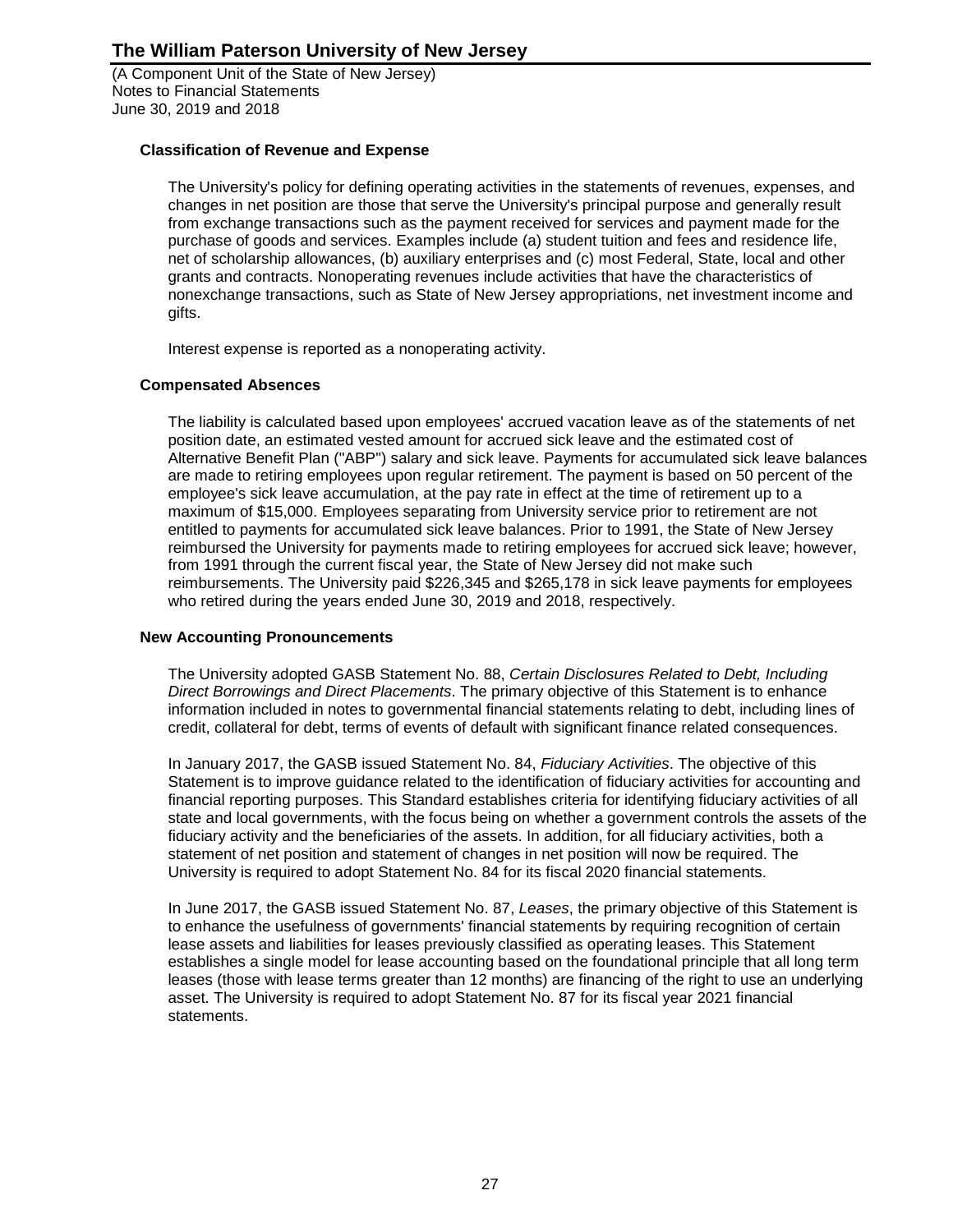(A Component Unit of the State of New Jersey) Notes to Financial Statements June 30, 2019 and 2018

> In June 2018, the GASB issued Statement No. 89, *Accounting for Interest Cost Incurred Before the End of a Construction Period*. The primary objective of this Statement is to enhance the relevance and comparability of information about capital assets and the cost of borrowing for a reporting period and to simplify accounting for interest cost incurred before the end of a construction period. This Statement requires that all interest cost incurred before the end of a construction period be recognized as an expense in the period in which the cost is incurred. The University is required to adopt Statement No. 89 for its fiscal year 2021 financial statements.

> University management is in the process of analyzing these pending changes in accounting principles and the impact they will have on the University's financial statements.

### **Income Taxes**

The University is exempt from federal income taxes under IRC Section 115.

### **3. Cash and Cash Equivalents**

Cash and cash equivalents are comprised of the following as of June 30, 2019 and 2018:

|                                          | 2019       | 2018 |           |  |
|------------------------------------------|------------|------|-----------|--|
| Bank balances and cash on hand           | 6,286,962  |      | 4,830,835 |  |
| Money market accounts                    | 10.987.014 |      | 436.569   |  |
| State of New Jersey Cash Management Fund | 1,300,114  |      | 1,271,512 |  |
| Total                                    | 18,574,090 |      | 6,538,916 |  |

Custodial credit risk associated with the University's cash and cash equivalents include uncollateralized deposits, including any bank balance that is collateralized with securities held by the pledging financial institution, or by its trust department or agent but not in the University's name. The University's bank deposits as of June 30, 2019 and 2018 were partially insured by the Federal Depository Insurance Corporation ("FDIC") in the amount of \$250,000. Bank balances in excess of insured amounts of approximately \$17.0 million in 2019 and \$5.0 million in 2018, \$6.0 million out of \$17 million in 2019 and \$4.6 million out of \$5.0 million in 2018 are collateralized in accordance with Chapter 64 of Title 18A of New Jersey Statutes. Chapter 64 of Title 18A allows banking institutions to cover total public funds on a deposit in excess of federal insurance.

The University participates in the Fund wherein amounts also contributed by other State entities are combined into a large scale investment program. The carrying amount of cash and cash equivalents in the Fund was approximately \$1.3 million, as of June 30, 2019 and 2018, which represented the amount on deposit with the Fund. These amounts are collateralized in accordance with Chapter 64 of Title 18A of New Jersey Statutes, but not in the University's name.

The Fund is unrated and has a maturity of less than 90 days. Statutes of the State of New Jersey and Regulations of the State Investment Council authorize the University to invest in obligations of the U.S. Treasury, foreign governments, agencies and municipal or political subdivisions of the State, commercial paper, bankers acceptances, revenue obligations of public authorities, debt instruments of banks, collateralized notes and mortgages, certificates of deposit, repurchase agreements, equity and convertible equity securities and other common types of investment securities. Investee institutions and organizations are prescribed by the statutes and regulations based on such criteria as minimum capital, dividend paying history, credit history and other evaluation factors.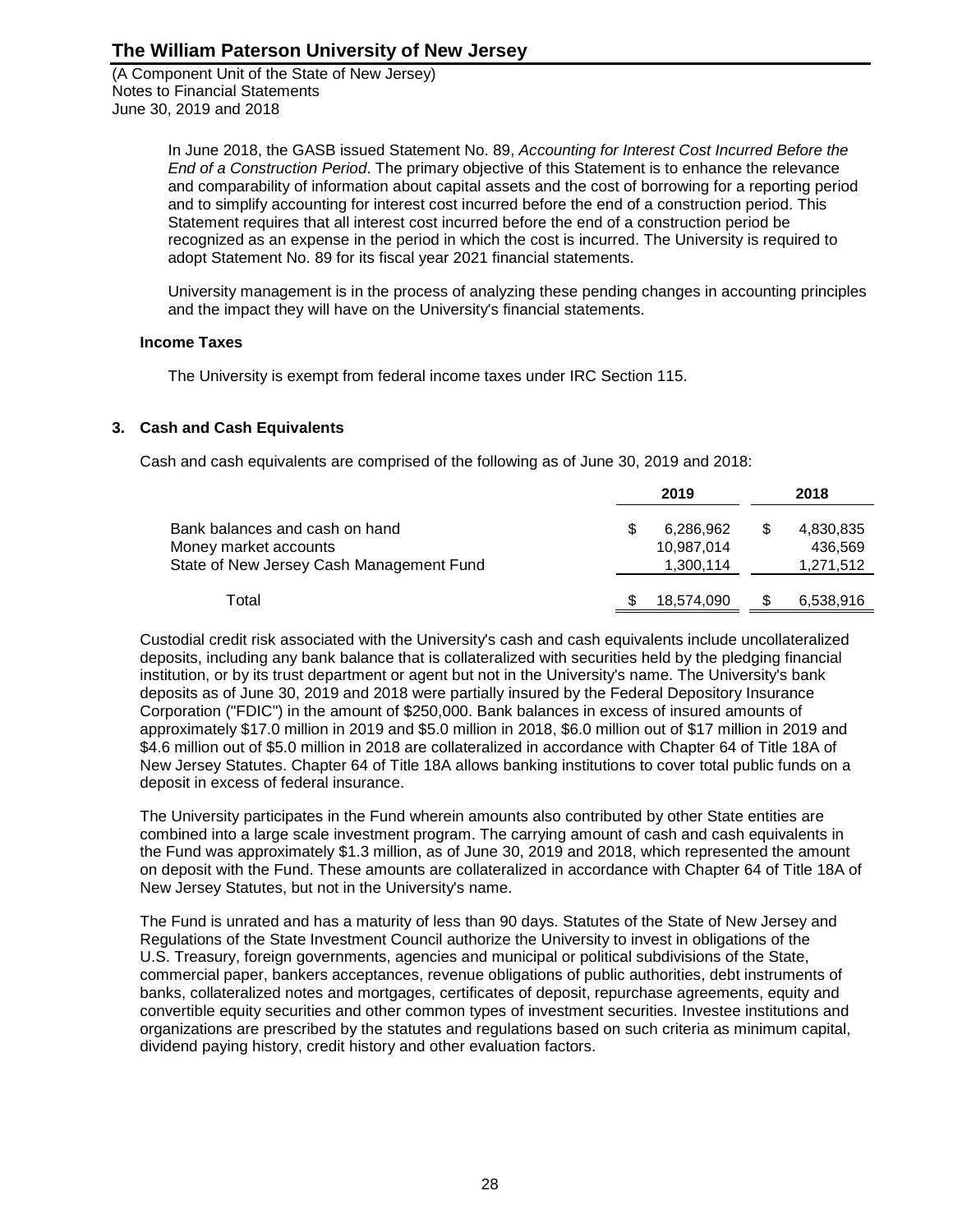(A Component Unit of the State of New Jersey) Notes to Financial Statements June 30, 2019 and 2018

### **4. Restricted Deposits Held by Bond Trustees**

Restricted deposits held by bond trustees include restricted accounts held by financial institutions, under the terms of various obligations. The restricted deposits held by bond trustees under bond indenture agreements are maintained for the following:

|                                              | 2019 |            |  | 2018       |
|----------------------------------------------|------|------------|--|------------|
| Project and construction fund                | S    | 1.207      |  | 16,611,990 |
| Debt service fund for principal and interest |      | 11,996,557 |  | 11.964.944 |
| Cost of issuance fund                        |      | 10,092     |  |            |
| Excess rental pledge                         |      | 4.552      |  | 53,921     |
|                                              |      | 12.012.408 |  | 28,630,855 |

Assets held under bond indenture agreements are not governed by the University's investment policies, but rather by the investment policies of New Jersey Educational Facilities Authority (the "Authority"). As of June 30, 2019 and 2018, restricted deposits held by bond trustees were invested in the following, all of which have maturity dates of less than one year:

|                                                                         | 2019 |                       |  | 2018                    |  |  |
|-------------------------------------------------------------------------|------|-----------------------|--|-------------------------|--|--|
| Money market accounts<br>U.S. treasury bills and government obligations |      | 212.261<br>11,800,147 |  | 2,635,697<br>25,995,158 |  |  |
| Total                                                                   |      | 12,012,408            |  | 28,630,855              |  |  |

The University's restricted deposits held by bond trustees are subject to various risks. Among these risks are interest rate risk and credit risk. Interest rate risk is the risk that changes in market interest rates will adversely affect the fair value of an investment.

Credit risk is the risk that an issuer or other counterparty to an investment will not fulfill its obligations. The Authority's investment policy requires that the overall average quality rating of the portfolio's domestic fixed income holdings will be at least "AA", as rated by the Standard and Poor's or Moody's rating agency.

The University categorizes its fair value measurements within the fair value hierarchy established by generally accepted accounting principles. The hierarchy is based on the valuation inputs used to measure the fair value of the asset. Level 1 inputs are quoted prices in active markets for identical assets; Level 2 inputs are significant other observable inputs; Level 3 inputs are significant unobservable inputs. Fair value measurement is further defined in Note 5.

The valuation methods for recurring fair value measurements are as follows:

- Money market accounts are recorded at the quoted cost which approximates fair value.
- U.S. treasury bills are valued at closing price reported on the active market on which the individual securities are traded or for identical assets.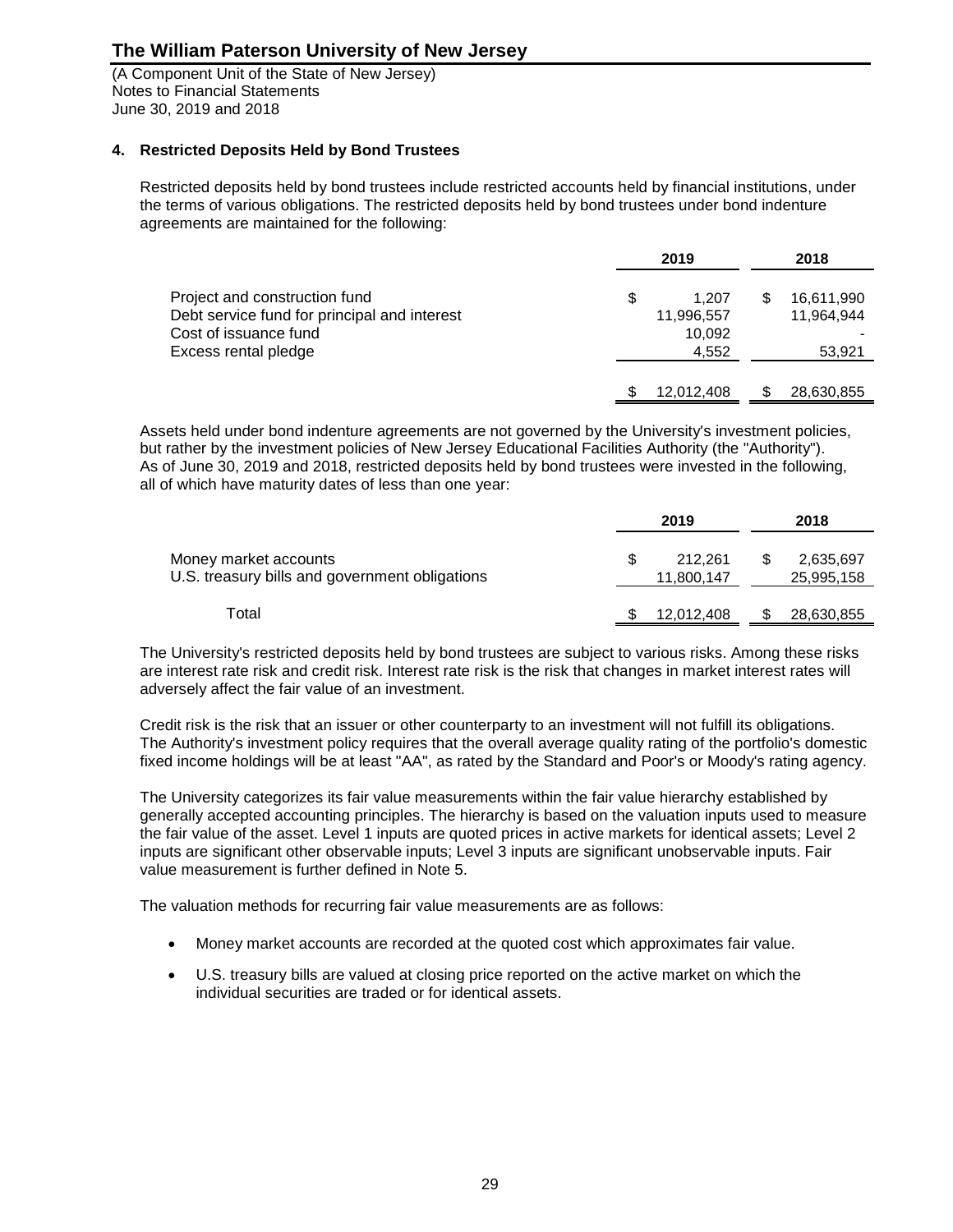(A Component Unit of the State of New Jersey) Notes to Financial Statements June 30, 2019 and 2018

|                                              | June 30, 2019 |                       |                    |               |         |  |    |                       |
|----------------------------------------------|---------------|-----------------------|--------------------|---------------|---------|--|----|-----------------------|
|                                              |               | Level 1               | Level <sub>2</sub> |               | Level 3 |  |    | <b>Total</b>          |
| Investment type:                             |               |                       |                    |               |         |  |    |                       |
| Money market accounts<br>U.S. treasury bills | \$            | 212,261<br>11,800,147 | \$                 |               | \$      |  | \$ | 212,261<br>11,800,147 |
| Total                                        | S             | 12,012,408            | \$                 |               | S       |  | S  | 12,012,408            |
|                                              |               |                       |                    | June 30, 2018 |         |  |    |                       |
|                                              |               | Level 1               | Level <sub>2</sub> |               | Level 3 |  |    | <b>Total</b>          |
| Investment type:                             |               |                       |                    |               |         |  |    |                       |
| Money market accounts                        | \$            | 2,635,697             | \$                 |               | \$      |  | \$ | 2,635,697             |
| U.S. treasury bills                          |               | 25,995,158            |                    |               |         |  |    | 25,995,158            |
| Total                                        | \$            | 28,630,855            | \$                 |               | \$      |  | \$ | 28,630,855            |

### **5. Investments**

The University holds excess operating cash in an investment portfolio structured to secure adequate ongoing operating funds while optimizing earnings and minimizing risk on funds earmarked for longer term purposes. All investment activities are conducted in accordance with the University's Cash and Investments policy. The Finance, Audit and Institutional Development ("FAID") Committee, The Vice President for Administration and Finance and Associate Vice President for Finance and Controller are accountable for the execution and implementation of the Cash and Investments policy. External investment managers are accountable for managing the funds in compliance with the Cash and Investments policy and in accordance with applicable laws.

The overall investment objective is to preserve principal cash balance, maintain appropriate liquidity for current use and conservatively optimize earnings on excess cash. Diversification as to liquidity, maturity, market and risk is achieved by structuring the portfolio in three tiers: liquidity, contingency and core. Allocations and restrictions of the tiers are defined in the Cash and Investments policy.

The University's investments consist of the following as of June 30, 2019 and 2018:

|                                |                 | <b>Fair Value</b> |  |  |  |  |  |
|--------------------------------|-----------------|-------------------|--|--|--|--|--|
| <b>Investment Type</b>         | 2019            | 2018              |  |  |  |  |  |
| U.S. Equity (ETF)              | \$<br>2,985,428 | \$<br>2,824,774   |  |  |  |  |  |
| Non-U.S. Equity (ETF)          | 2,131,930       | 2,178,873         |  |  |  |  |  |
| Corporate Bonds                | 22,068,079      | 27,195,628        |  |  |  |  |  |
| U.S. Government Bonds          | 11,530,347      | 19,569,648        |  |  |  |  |  |
| U.S. Agency Bonds              | 7,456,735       | 7,253,711         |  |  |  |  |  |
| <b>Asset-Backed Securities</b> | 5,576,997       | 10,335,674        |  |  |  |  |  |
| <b>Certificates of Deposit</b> | 5,216,191       | 3,242,110         |  |  |  |  |  |
| JPM Money Market Sweep         |                 | 355.892           |  |  |  |  |  |
|                                |                 |                   |  |  |  |  |  |
| <b>Grand Total</b>             | 56,965,707      | 72,956,310        |  |  |  |  |  |
|                                |                 |                   |  |  |  |  |  |

In accordance with GASB Statement No. 40, *Deposit and Investment Risk Disclosures*, the University has assessed fair value measurement, interest rate risk, credit and concentration risk, custodial credit risk of assets held in the investment portfolio and foreign currency risk.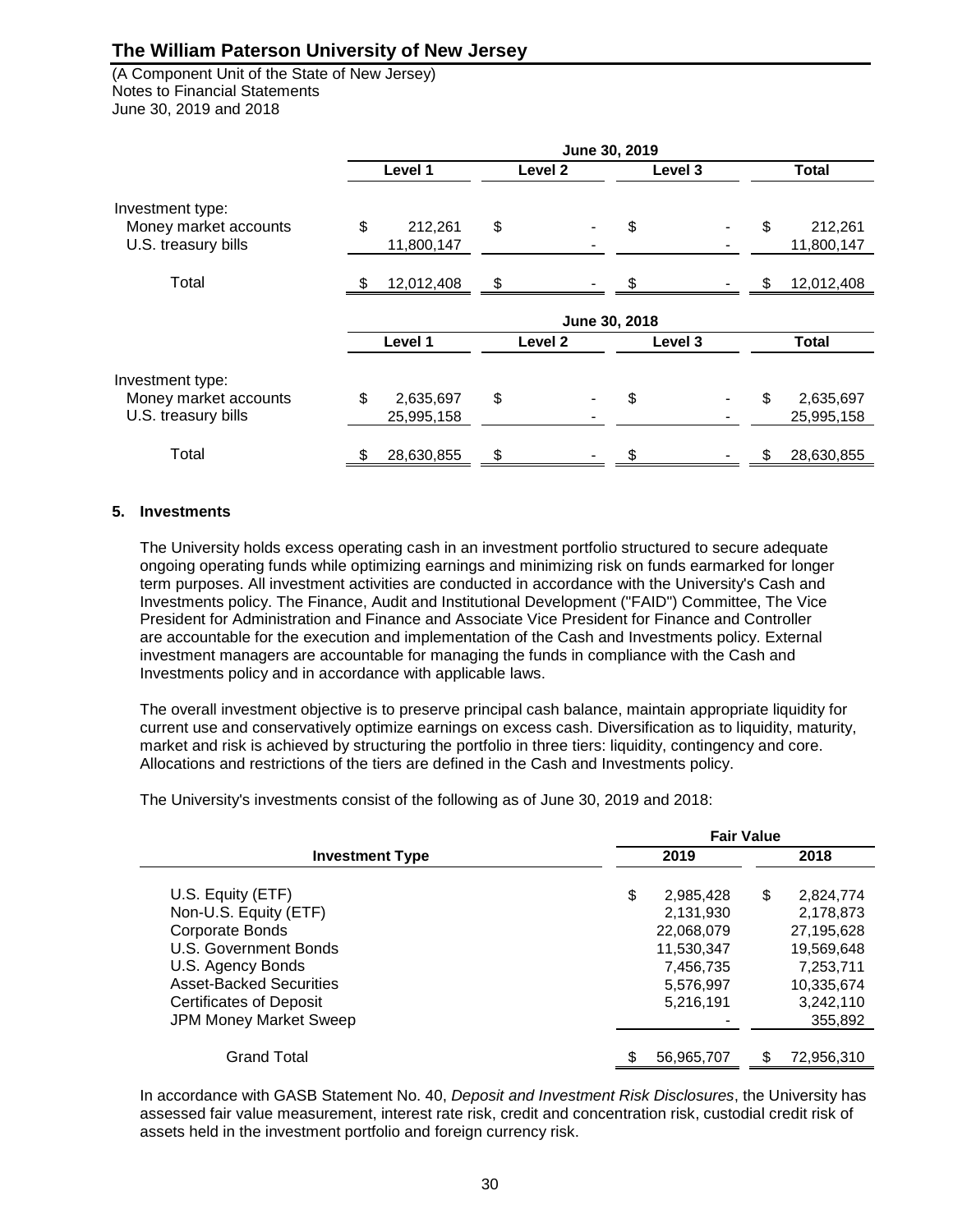(A Component Unit of the State of New Jersey) Notes to Financial Statements June 30, 2019 and 2018

University investments are exposed to various risks such as interest risk, market and credit risks. Due to the level of risk associated with certain investments, it is at least reasonably possible that changes in the market value will occur in the near term which could affect the amounts reported in the statements of financial position.

#### **Fair Value Measurement**

Fair value is defined as the price that would be received to sell an asset, or paid to transfer a liability, in an orderly transaction between market participants at the financial statement measurement date. The fair value hierarchy prioritizes the inputs valuation methods into three Levels (Levels 1, 2 and 3).

Level 1 - Observable, quoted prices for identical assets or liabilities in active markets.

Level 2 - Quoted prices in inactive markets, or whose values are based on models, but the inputs to those modes are observable either directly or indirectly for the whole term of the asset or liability.

Level 3 - Valuation techniques that require inputs that are both unobservable and significant to the overall fair value measurement.

The hierarchy gives the highest priority to (unadjusted) quoted prices in active markets for identical assets or liabilities and the lowest priority to unobservable inputs (Level 3). If the fair value of an asset or liability (Level 1) measured are categorized from different levels of the fair value hierarchy, the measurement is categorized in the lowest level input that is significant to the entire measurement.

The following is a description of the valuation methodologies used for instruments measured at fair value:

ETF (Exchange Traded Funds) (U.S. and non-U.S.) equities were classified in Level 1 of the hierarchy as they are valued using prices quoted in active markets.

All of the following categories were classified in Level 2 of the hierarchy as they are valued using quoted prices in inactive markets: Corporate Bonds, U.S. Government Bonds, U.S. Agency Bonds, Asset-Backed Securities and Certificates of Deposit.

The valuation for the Other category was classified in Level 3 of the hierarchy as they are valued based on unobservable inputs.

The following table summarizes the University's investments measured by the hierarchy levels as of June 30, 2019 and 2018:

|                                | Investments Measured at Fair Value at June 30, 2019 |    |            |         |                          |                   |            |  |
|--------------------------------|-----------------------------------------------------|----|------------|---------|--------------------------|-------------------|------------|--|
| <b>Investment Type</b>         | Level 1                                             |    | Level 2    | Level 3 |                          | <b>Fair Value</b> |            |  |
| U.S. Equity (ETF)              | \$<br>2,985,428                                     | \$ |            | \$      |                          | \$                | 2,985,428  |  |
| Non-U.S. Equity (ETF)          | 2,131,930                                           |    |            |         | $\overline{\phantom{a}}$ |                   | 2,131,930  |  |
| Corporate Bonds                |                                                     |    | 22,068,079 |         |                          |                   | 22,068,079 |  |
| U.S. Government Bonds          |                                                     |    | 11,530,347 |         |                          |                   | 11,530,347 |  |
| U.S. Agency Bonds              |                                                     |    | 7,456,735  |         |                          |                   | 7,456,735  |  |
| <b>Asset-Backed Securities</b> |                                                     |    | 5,576,997  |         |                          |                   | 5,576,997  |  |
| Certificates of Deposit        |                                                     |    | 5,216,191  |         |                          |                   | 5,216,191  |  |
| Total                          | 5,117,358                                           |    | 51,848,349 | \$      |                          |                   | 56,965,707 |  |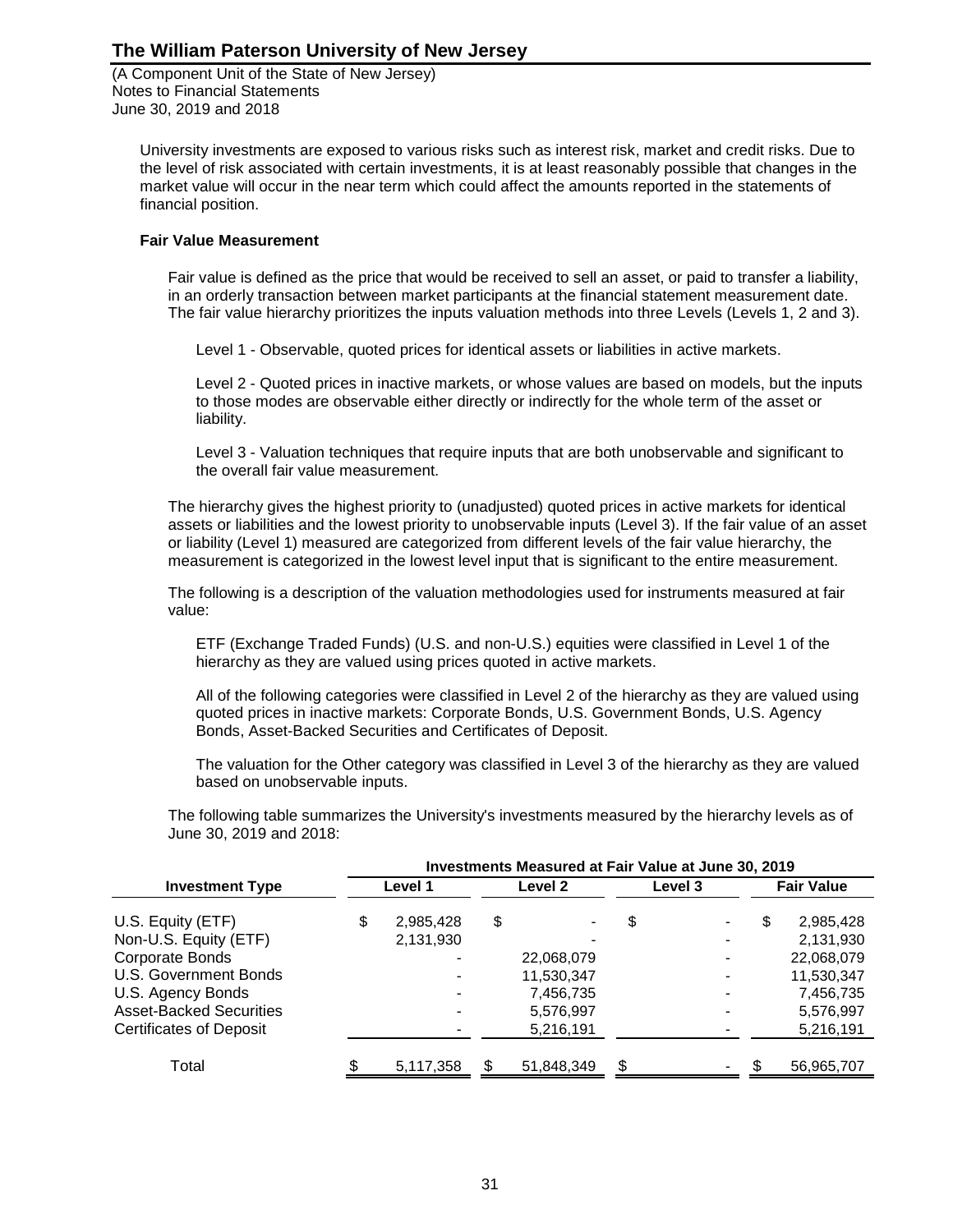(A Component Unit of the State of New Jersey) Notes to Financial Statements June 30, 2019 and 2018

|                                | Investments Measured at Fair Value at June 30, 2018 |           |     |            |    |         |                   |            |
|--------------------------------|-----------------------------------------------------|-----------|-----|------------|----|---------|-------------------|------------|
| <b>Investment Type</b>         | Level 1                                             |           |     | Level 2    |    | Level 3 | <b>Fair Value</b> |            |
| U.S. Equity (ETF)              | \$                                                  | 2,824,774 | \$  |            | \$ |         | \$                | 2,824,774  |
| Non-U.S. Equity (ETF)          |                                                     | 2,178,873 |     |            |    |         |                   | 2,178,873  |
| Corporate Bonds                |                                                     |           |     | 27,195,628 |    |         |                   | 27,195,628 |
| U.S. Government Bonds          |                                                     |           |     | 19,569,648 |    |         |                   | 19,569,648 |
| U.S. Agency Bonds              |                                                     |           |     | 7,253,711  |    |         |                   | 7,253,711  |
| <b>Asset-Backed Securities</b> |                                                     |           |     | 10,335,674 |    |         |                   | 10,335,674 |
| <b>Certificates of Deposit</b> |                                                     |           |     | 3,242,110  |    |         |                   | 3,242,110  |
| JPM Money Market Sweep         |                                                     |           |     |            |    | 355,892 |                   | 355,892    |
| Total                          |                                                     | 5,003,647 | \$. | 67,596,771 | \$ | 355,892 | \$.               | 72,956,310 |

#### **Interest Rate Risk**

Interest rate risk is the risk that changes in interest rates will adversely affect the fair value of an investment. The University projects its cash requirements and arranges for investments accordingly. The average maturity is up to three years.

The following table summarizes the maturities of investments that are subject to interest rate risk as of June 30, 2019 and 2018:

|                                |                   |    |             | 2019             |    |            |    |           |
|--------------------------------|-------------------|----|-------------|------------------|----|------------|----|-----------|
| <b>Investment Type</b>         | <b>Fair Value</b> |    | Less Than 1 | $1 - 5$          |    | $6 - 10$   |    | $10+$     |
| U.S. Equity (ETF)              | \$<br>2,985,428   | \$ |             | \$               | \$ |            | S  | 2,985,428 |
| Non-U.S. Equity (ETF)          | 2,131,930         |    |             |                  |    |            |    | 2,131,930 |
| Corporate Bonds                | 22,068,079        |    | 7,300,558   | 12,035,183       |    | 2,732,338  |    |           |
| U.S. Government Bonds          | 11,530,347        |    | 1,209,344   | 7,355,511        |    | 2,965,492  |    |           |
| U.S. Agency Bonds              | 7,456,735         |    | 20,175      | 4,127,440        |    | 2,442,702  |    | 866,418   |
| <b>Asset-Backed Securities</b> | 5,576,997         |    | 171,132     | 5.198.653        |    | 207,212    |    |           |
| <b>Certificates of Deposit</b> | 5,216,191         |    | 4,315,413   | 900,778          |    |            |    |           |
| Total                          | 56,965,707        | S  | 13,016,622  | 29,617,565       | \$ | 8,347,744  | S  | 5,983,776 |
|                                |                   |    |             | 2018             |    |            |    |           |
| <b>Investment Type</b>         | <b>Fair Value</b> |    | Less Than 1 | $1 - 5$          |    | $6 - 10$   |    | $10+$     |
| U.S. Equity (ETF)              | \$<br>2,824,774   | \$ |             |                  | \$ |            | \$ | 2,824,774 |
| Non-U.S. Equity (ETF)          | 2,178,873         |    |             |                  |    |            |    | 2,178,873 |
| Corporate Bonds                | 27,195,628        |    | 9,939,685   | 11,523,031       |    | 5,599,253  |    | 133,659   |
| U.S. Government Bonds          | 19,569,648        |    | 845,363     | 11,833,684       |    | 6,890,601  |    |           |
| U.S. Agency Bonds              | 7,253,711         |    | 29,339      | 2,874,919        |    | 3,369,072  |    | 980,381   |
| <b>Asset-Backed Securities</b> | 10,335,674        |    |             | 10,090,731       |    | 244,943    |    |           |
| <b>Certificates of Deposit</b> | 3,242,110         |    | 750,432     | 2,491,678        |    |            |    |           |
| <b>JPM Money Market Sweep</b>  | 355,892           |    | 355,892     |                  |    |            |    |           |
| Total                          | 72,956,310        | \$ | 11,920,711  | \$<br>38,814,043 | S  | 16,103,869 | \$ | 6,117,687 |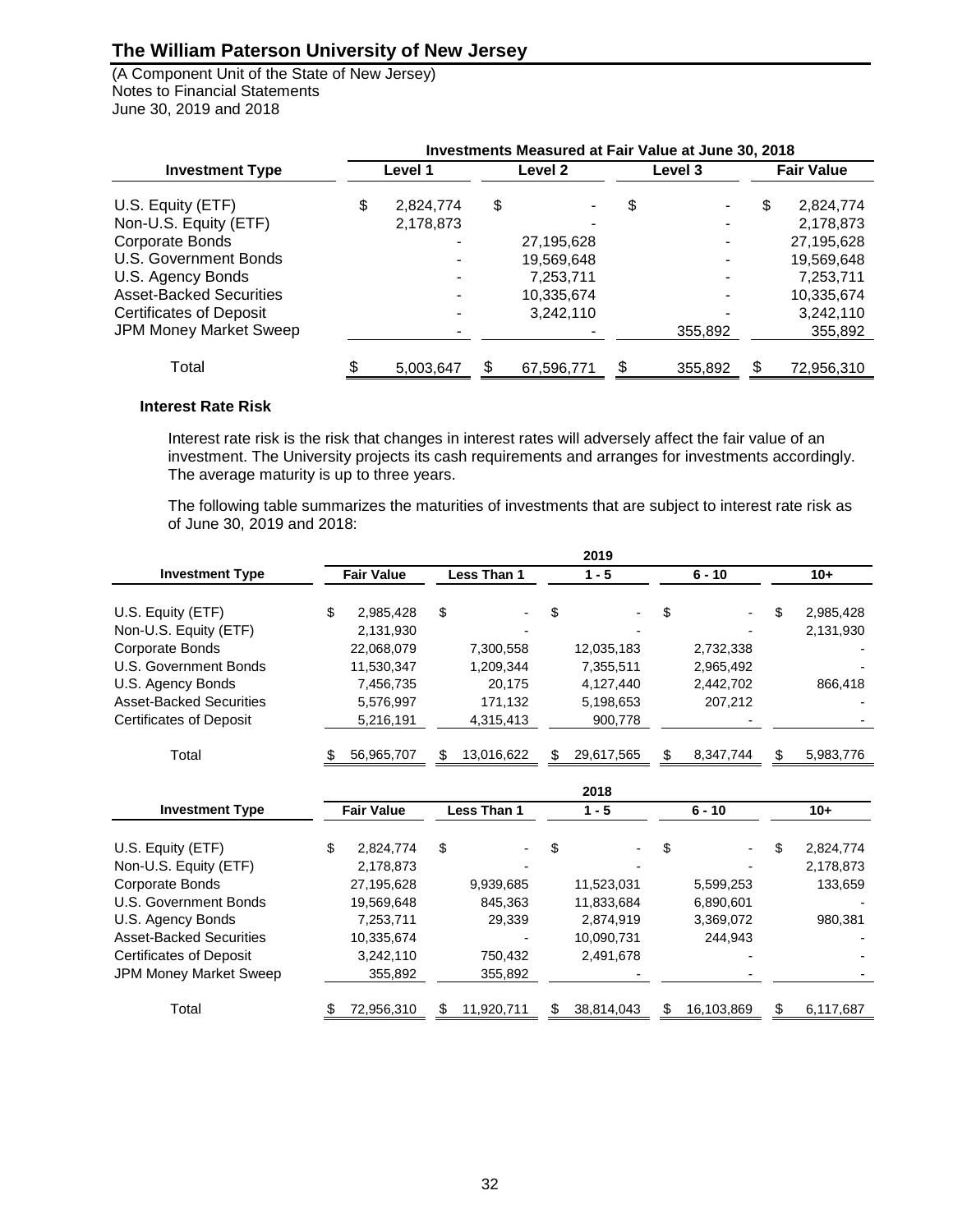(A Component Unit of the State of New Jersey) Notes to Financial Statements June 30, 2019 and 2018

### **Credit and Concentration Risk**

Credit risk is the risk that an issuer or other counterparty to an investment will not fulfill its obligations. Concentration of credit risk is the risk of loss attributed to magnitude of the University's investment in a single issuer. The University's investment policy seeks diversification to reduce overall portfolio risk while attaining market rates of return to enable the University to meet all anticipated cash requirements.

The University's Cash and Investments policy states that the credit quality for positions in all tiers of the portfolio must be investment grade or higher. Investment grade is defined as equal to or better than a rating of BBB- (S&P) or BA3 (Moody's). The University's investment manager assigns average ratings as published by S&P, Moody's and Fitch when all three are available. If only two of these ratings are available, the more conservative rating of the two is used, and if only one rating is available that is the rating used.

The following table summarizes investment credit quality ratings as of June 30, 2019 and 2018:

| <b>Investment Type</b>                                       | <b>Quality Rating</b>          | 2019 |                                      |    | 2018                                 |  |
|--------------------------------------------------------------|--------------------------------|------|--------------------------------------|----|--------------------------------------|--|
| U.S. Equity (ETF)<br>Non-U.S. Equity (ETF)<br>Corporate Bond | <b>NA</b><br>NA.<br>AAA - BBB- | \$   | 2,985,428<br>2,131,930<br>20,660,832 | \$ | 2,824,774<br>2,178,873<br>26,859,336 |  |
| Corporate Bond                                               | NR.                            |      | 1,407,247                            |    | 336,292                              |  |
| U.S. Government Bonds                                        | $AAA - BBB +$                  |      | 11,530,347                           |    | 19,569,648                           |  |
| US Agency Bonds                                              | $AAA - AAA +$                  |      | 7,456,735                            |    | 7,253,711                            |  |
| <b>Asset-Backed Security</b>                                 | $AAA - AAA +$                  |      | 5,576,997                            |    | 10,335,674                           |  |
| <b>Certificates of Deposit</b>                               | AA - BBB+                      |      | 5,216,191                            |    | 3,242,110                            |  |
| <b>JPM Money Market Sweep</b>                                | AA-                            |      |                                      |    | 355,892                              |  |
| Total                                                        |                                |      | 56,965,707                           | S  | 72,956,310                           |  |

#### **Custodial Credit Risk**

Custodial credit risk for investments is the risk that, in the event of a failure of the counterparty, the University will not be able to recover the value of the investments that are in the possession of an outside party. Custodial credit risk should not be confused with market risk, which is the risk that the market value of a security may decline. The University securities are exposed to custodial credit risk if the securities are uninsured and unregistered or held by the counterparty, or by a trust department or agent but not in the University's name. As of June 30, 2019 and 2018, the University's investments were not subject to custodial credit risk.

### **Foreign Currency Risk**

The University's foreign investments contain currency risk (the risk that currency exchange rate fluctuations may reduce gains or increase losses on foreign investments). Exchange rate volatility also may affect the ability of an issuer to repay its foreign currency denominated debt, thereby increasing credit risk.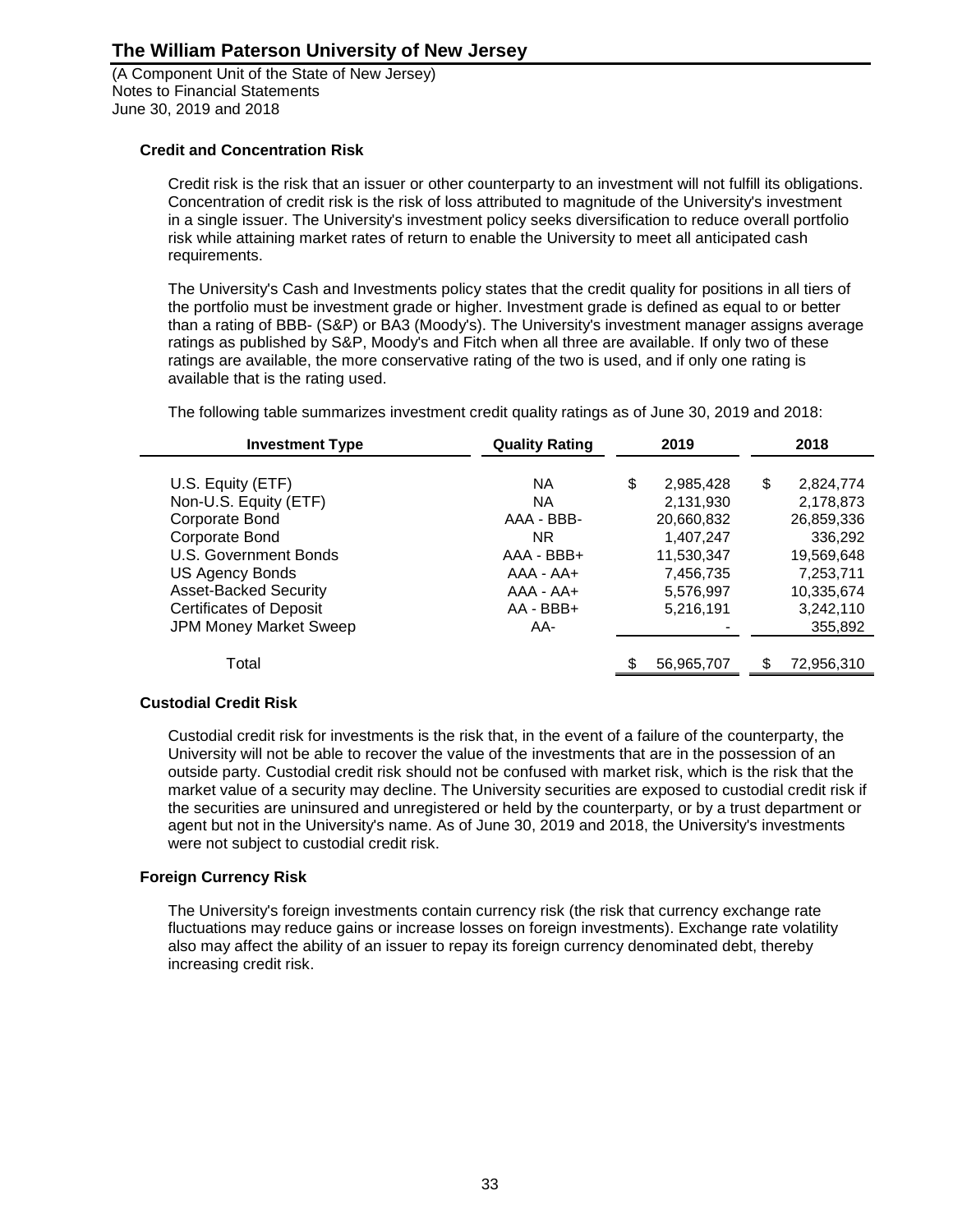(A Component Unit of the State of New Jersey) Notes to Financial Statements June 30, 2019 and 2018

### **6. Capital Assets**

Capital asset activity for the years ended June 30 is comprised of the following:

|                                       | <b>Beginning</b><br><b>Balance</b><br><b>July 1, 2018</b> | <b>Acquisition</b><br>and Other<br><b>Increases</b> | <b>Dispositions</b><br>and Other<br><b>Decreases</b> | <b>Ending</b><br><b>Balance</b><br>June 30, 2019 |
|---------------------------------------|-----------------------------------------------------------|-----------------------------------------------------|------------------------------------------------------|--------------------------------------------------|
| Depreciable assets:<br>Infrastructure | \$<br>18,836,640                                          | \$                                                  | \$                                                   | 18,836,640<br>\$.                                |
| Buildings and improvements            | 487,903,376                                               | 37,981,734                                          |                                                      | 525,885,110                                      |
| Equipment                             | 42,255,648                                                | 863,455                                             |                                                      | 43,119,103                                       |
|                                       |                                                           |                                                     |                                                      |                                                  |
| Total depreciable                     |                                                           |                                                     |                                                      |                                                  |
| assets                                | 548,995,664                                               | 38,845,189                                          |                                                      | 587,840,853                                      |
| Less accumulated depreciation<br>on:  |                                                           |                                                     |                                                      |                                                  |
| Infrastructure                        | 10,074,376                                                | 510,951                                             |                                                      | 10,585,327                                       |
| <b>Buildings and</b>                  |                                                           |                                                     |                                                      |                                                  |
| improvements                          | 168,288,638                                               | 12,810,997                                          |                                                      | 181,099,635                                      |
| Equipment                             | 34,913,696                                                | 1,519,744                                           |                                                      | 36,433,440                                       |
|                                       |                                                           |                                                     |                                                      |                                                  |
| <b>Total accumulated</b>              |                                                           |                                                     |                                                      |                                                  |
| depreciation                          | 213,276,710                                               | 14,841,692                                          |                                                      | 228,118,402                                      |
| Depreciable assets, net               | 335,718,954                                               | 24,003,497                                          |                                                      | 359,722,451                                      |
| Nondepreciable assets:                |                                                           |                                                     |                                                      |                                                  |
| Land                                  | 7,255,914                                                 |                                                     |                                                      | 7,255,914                                        |
| Artwork                               | 675,330                                                   | 6,250                                               |                                                      | 681,580                                          |
| Construction in progress              | 55,715,073                                                | 21,583,921                                          | (36,069,211)                                         | 41,229,783                                       |
| Total nondepreciable                  |                                                           |                                                     |                                                      |                                                  |
| assets                                | 63,646,317                                                | 21,590,171                                          | (36,069,211)                                         | 49, 167, 277                                     |
| Total capital assets, net             | 399,365,271<br>\$                                         | 45,593,668<br>\$                                    | \$<br>(36,069,211)                                   | \$<br>408,889,728                                |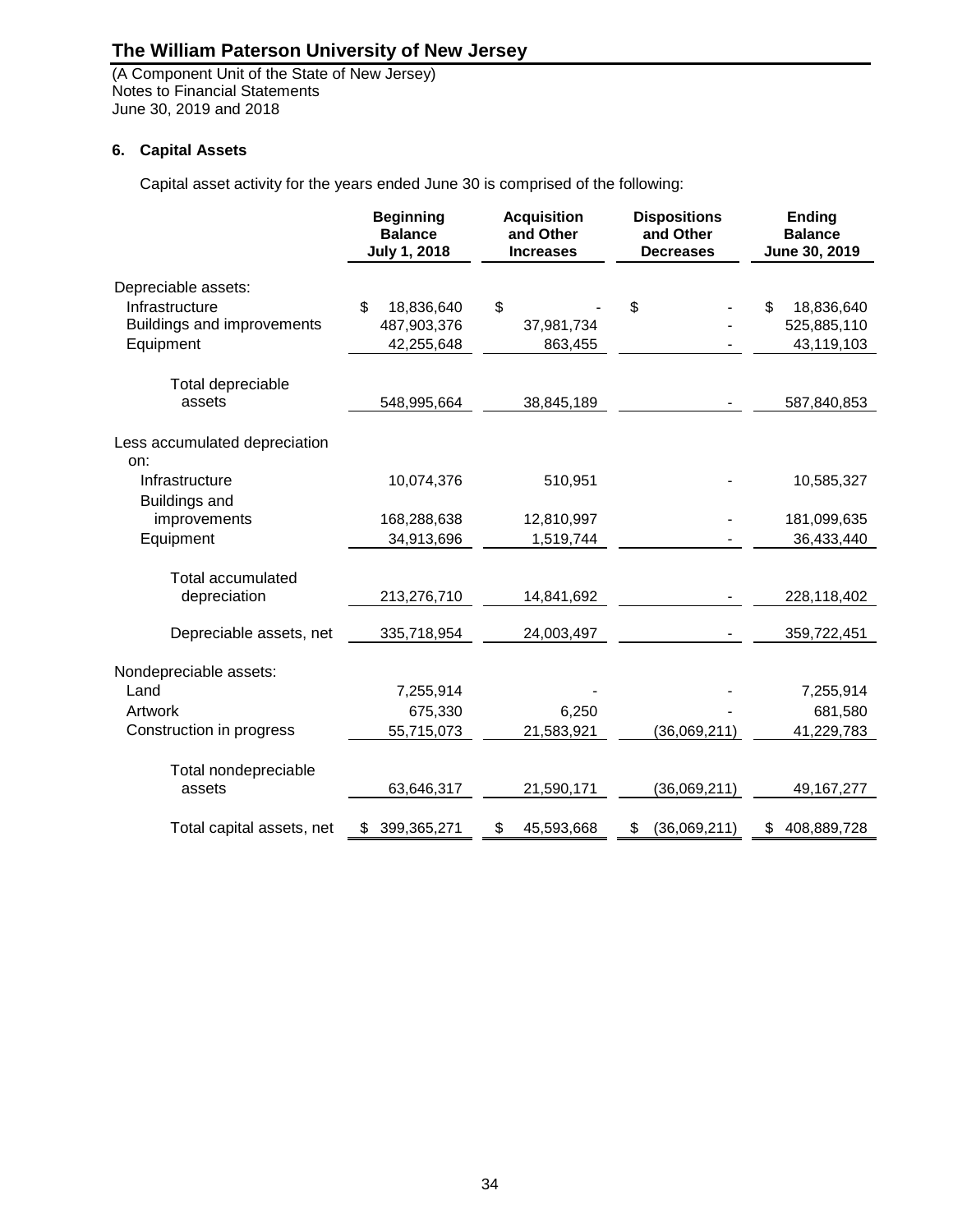(A Component Unit of the State of New Jersey) Notes to Financial Statements June 30, 2019 and 2018

|                                      | <b>Beginning</b><br><b>Balance</b><br><b>July 1, 2017</b> | <b>Acquisition</b><br><b>Dispositions</b><br>and Other<br>and Other<br><b>Decreases</b><br><b>Increases</b> |                   | <b>Ending</b><br><b>Balance</b><br>June 30, 2018 |
|--------------------------------------|-----------------------------------------------------------|-------------------------------------------------------------------------------------------------------------|-------------------|--------------------------------------------------|
| Depreciable assets:                  |                                                           |                                                                                                             |                   |                                                  |
| Infrastructure                       | \$<br>18,836,640                                          | \$                                                                                                          | \$                | \$<br>18,836,640                                 |
| Buildings and improvements           | 486,021,296                                               | 1,882,080                                                                                                   |                   | 487,903,376                                      |
| Equipment                            | 41,073,311                                                | 1,214,102                                                                                                   | (31, 765)         | 42,255,648                                       |
| Total depreciable                    |                                                           |                                                                                                             |                   |                                                  |
| assets                               | 545, 931, 247                                             | 3,096,182                                                                                                   | (31, 765)         | 548,995,664                                      |
| Less accumulated depreciation<br>on: |                                                           |                                                                                                             |                   |                                                  |
| Infrastructure                       | 9,555,206                                                 | 519,170                                                                                                     |                   | 10,074,376                                       |
| <b>Buildings and</b>                 |                                                           |                                                                                                             |                   |                                                  |
| improvements                         | 157,070,204                                               | 11,218,434                                                                                                  |                   | 168,288,638                                      |
| Equipment                            | 33,416,175                                                | 1,529,286                                                                                                   | (31, 765)         | 34,913,696                                       |
| <b>Total accumulated</b>             |                                                           |                                                                                                             |                   |                                                  |
| depreciation                         | 200,041,585                                               | 13,266,890                                                                                                  | (31, 765)         | 213,276,710                                      |
| Depreciable assets, net              | 345,889,662                                               | (10, 170, 708)                                                                                              |                   | 335,718,954                                      |
| Nondepreciable assets:               |                                                           |                                                                                                             |                   |                                                  |
| Land                                 | 7,255,914                                                 |                                                                                                             |                   | 7,255,914                                        |
| Artwork                              | 673,080                                                   | 2,250                                                                                                       |                   | 675,330                                          |
| Construction in progress             | 30,014,139                                                | 27,583,014                                                                                                  | (1,882,080)       | 55,715,073                                       |
| Total nondepreciable                 |                                                           |                                                                                                             |                   |                                                  |
| assets                               | 37,943,133                                                | 27,585,264                                                                                                  | (1,882,080)       | 63,646,317                                       |
| Total capital assets, net            | 383,832,795<br>S                                          | \$<br>17,414,556                                                                                            | (1,882,080)<br>\$ | \$<br>399,365,271                                |

As of June 30, 2019, estimated costs to complete the projects classified as construction in progress are approximately \$42.0 million. Additional costs of all projects will be funded by University revenues, capital grants and available construction funds from Bond proceeds. For the years ended June 30, 2019 and 2018, the University capitalized interest expense of \$0.9 million and \$1.7 million, respectively, as construction in progress in the accompanying statements of net position. As of June 30, 2019 and 2018, the University has received capital grants of approximately \$3.9 million and \$5.9 million, respectively, which is recorded in capital grants and gifts on the statements of revenues, expenses, and changes in net position.

### **7. Accounts Payable and Accrued Expenses**

As of June 30, 2019 and 2018, accounts payable and accrued expenses consist of the following:

|                               | 2019            |    |            |
|-------------------------------|-----------------|----|------------|
| Vendors                       | \$<br>2,843,756 | \$ | 3,788,113  |
| Capital projects              | 1,892,927       |    | 3,759,022  |
| Accrued salaries and benefits | 5,091,789       |    | 4,409,662  |
| Accrued interest              | 3,530,503       |    | 3,814,944  |
| Total                         | 13,358,975      |    | 15,771,741 |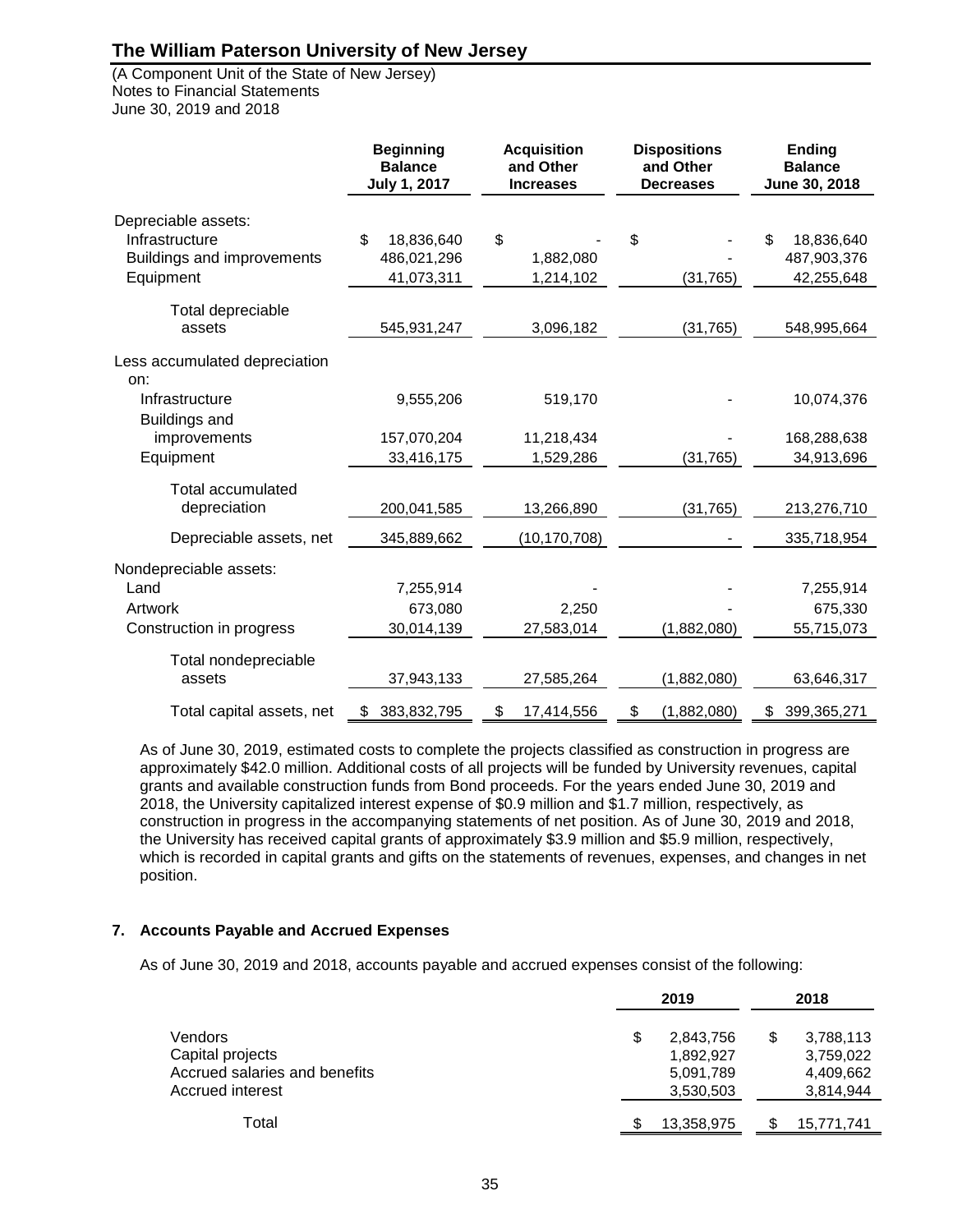(A Component Unit of the State of New Jersey) Notes to Financial Statements June 30, 2019 and 2018

### **8. Long-Term Debt**

### **Bonds Payable**

The University has financed capital assets through various revenue bonds issued through the New Jersey Educational Facility Authority (Authority) for the acquisition, construction and renovation of residence halls, the University Commons and academic facilities. As of June 30, 2019 and 2018, the following obligations to the Authority are outstanding:

|                                                      | <b>Interest Rates</b> |    | 2019        |    | 2018        |    | <b>Current Portion</b><br>June 30, 2019 |  |
|------------------------------------------------------|-----------------------|----|-------------|----|-------------|----|-----------------------------------------|--|
| New Jersey Educational Facility<br>Authority:        |                       |    |             |    |             |    |                                         |  |
| Series 2008 C Revenue                                |                       |    |             |    |             |    |                                         |  |
| Bonds, due serially to 2039<br>Series 2012 C Revenue | $3.25 - 5.00\%$       | \$ | 195,000     | \$ | 7,620,000   | \$ | 195,000                                 |  |
| Bonds, due serially to 2043<br>Series 2012 D Revenue | $2.00 - 5.00$         |    | 30,750,000  |    | 31,255,000  |    | 520,000                                 |  |
| Bonds, due serially to 2029<br>Series 2015 C Revenue | $2.00 - 5.00$         |    | 12,985,000  |    | 14,075,000  |    | 1,145,000                               |  |
| Bonds, due serially to 2033<br>Series 2016 E Revenue | $2.00 - 5.00$         |    | 34,650,000  |    | 38,400,000  |    | 3,865,000                               |  |
| Bonds, due serially to 2033<br>Series 2017 B Revenue | $2.25 - 5.00$         |    | 60,755,000  |    | 60,755,000  |    | 2,270,000                               |  |
| Bonds, due serially to 2047<br>Series 2019 A Revenue | $3.25 - 5.00$         |    | 26,710,000  |    | 27,065,000  |    | 455,000                                 |  |
| Bonds, due serially to 2038                          | 3.45                  |    | 5,070,000 * |    |             |    |                                         |  |
| Add amounts representing net                         |                       |    | 171,115,000 |    | 179,170,000 |    | 8,450,000                               |  |
| premiums                                             |                       |    | 16,367,820  |    | 17,343,595  |    |                                         |  |
| Total                                                |                       | \$ | 187,482,820 | \$ | 196,513,595 | \$ | 8,450,000                               |  |

On May 14, 2019, the University issued \$5,070,000 in Series 2019 A Revenue Refunding Bonds. The bonds were issued with the interest rate of 3.45 percent to refinance the remaining balance of Series 2008C.

The University has outstanding notes from direct borrowings related to capital construction projects totaling \$166,045,000 and a direct placement related to a capital construction project in the amount of \$5,070,000.

All of the University's outstanding Bonds are special and limited obligations of the Authority payable solely from the University. Pursuant to the Agreement, the University agrees to pay to the Authority the Basic Lease Payments and certain Additional Lease Payments for the use and occupancy of the Leased Facilities. To secure the payment of the Basic Lease Payments and the Additional Lease Payments, the University will establish a "Rental Pledge Account" under the Agreement, into which the University is required to deposit or cause to be deposited amounts sufficient to pay the Basic Lease Payments and Additional Lease Payments The University has agreed that its obligation to make the payments required under the Agreement, including the Basic Lease Payments and the Additional Lease Payments, shall constitute a general obligation of the University, payable from any legally available funds of the University. No specific pledge of University revenues is made in the Agreement with respect to the Series Bonds. Upon the payment or defeasance of the Series Bonds, the Leased Facilities shall no longer be subject to the Agreement.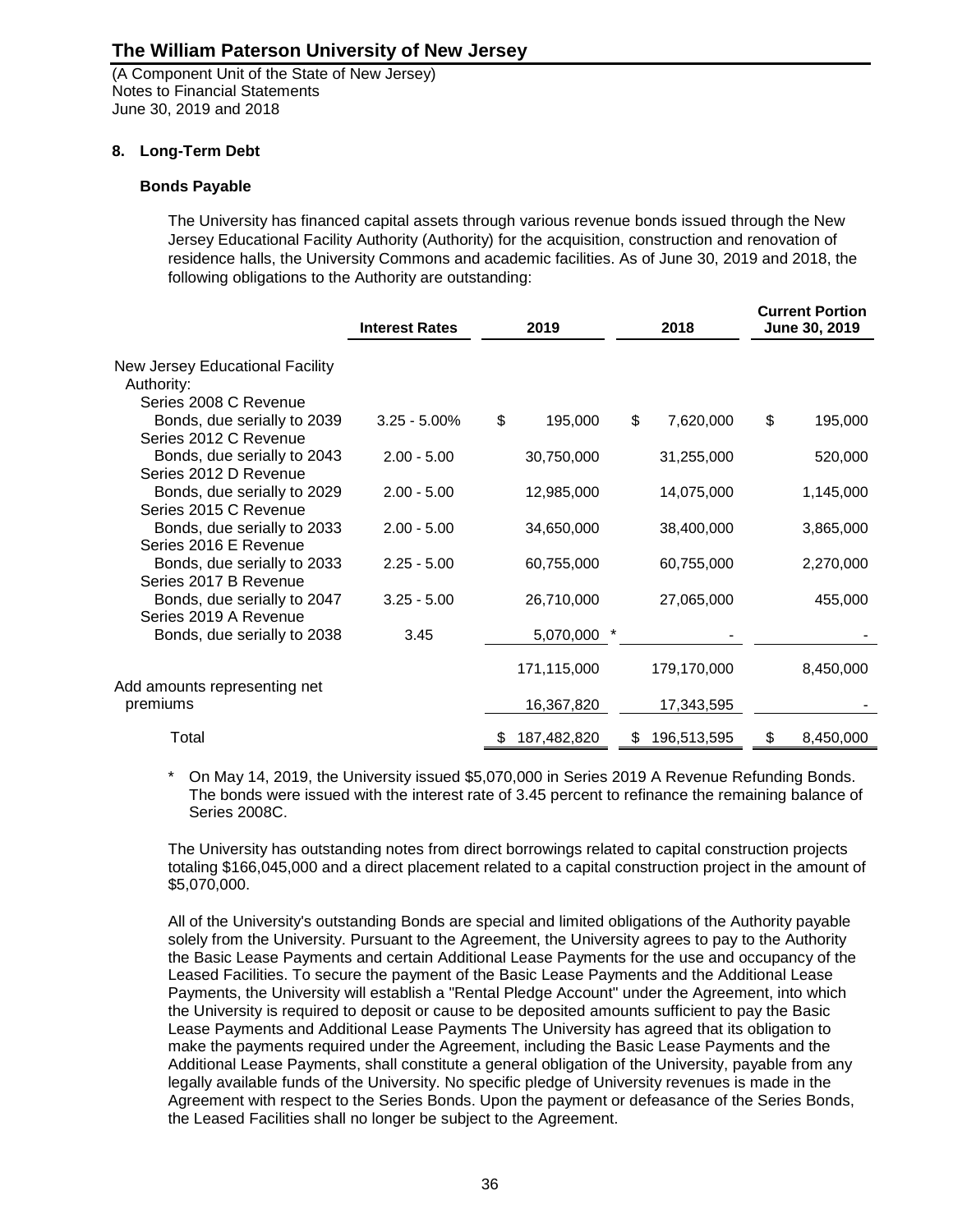(A Component Unit of the State of New Jersey) Notes to Financial Statements June 30, 2019 and 2018

> All of the University's outstanding notes from direct borrowings and direct placement related to capital construction projects contain an event of default that changes the timing of repayment of outstanding amounts to become immediately due if the University is unable to make payment.

#### **Other Long-Term Debt**

As of June 30, 2019 and 2018, the following other obligations were outstanding:

|                                                                                                                                                                                                      | <b>Interest Rates</b> |    | 2019      |    | 2018      | <b>Current Portion</b><br>June 30, 2019 |         |
|------------------------------------------------------------------------------------------------------------------------------------------------------------------------------------------------------|-----------------------|----|-----------|----|-----------|-----------------------------------------|---------|
| NJ Educational Facilities Authority<br><b>Higher Education Equipment</b><br>Leasing Fund (ELF) 2014 A<br><b>Higher Education Capital</b><br>Improvement Fund (CIF)<br>Series 2002 A, due serially to | 5.00%                 | \$ | 73,184    | \$ | 143,188   | \$                                      | 73,184  |
| 2023                                                                                                                                                                                                 | $4.522 - 5.250$       |    | 27,711    |    | 27,711    |                                         |         |
| <b>Higher Education Capital</b><br>Series 2016 A, due serially to<br>2023                                                                                                                            | $1.48 - 3.44$         |    | 2,348,054 |    | 2,897,900 |                                         | 564,515 |
| <b>Higher Education Capital</b><br>Series 2016 B, due serially to                                                                                                                                    |                       |    |           |    |           |                                         |         |
| 2036                                                                                                                                                                                                 | $3.00 - 5.50$         |    | 1,317,724 |    | 1,362,389 |                                         | 46,945  |
| Total                                                                                                                                                                                                |                       |    | 3,766,673 |    | 4,431,188 |                                         | 684,644 |
| Less amounts representing<br>discount                                                                                                                                                                |                       |    | 76,164    |    | 95,205    |                                         |         |
| Total                                                                                                                                                                                                |                       | æ. | 3,690,509 | \$ | 4,335,983 | \$                                      | 684.644 |

The University has outstanding notes from the State of New Jersey's CIF and ELF totaling \$3,766,673. Proceeds of the debt were used for technology infrastructure. The note contains an event of default whereby the State may retain State aid or appropriation payable to the University if the University fails or is unable to make payment.

#### **Future Principal and Interest Payments**

The following is a schedule of future minimum principal maturities and interest payments on the University's bonds payable and other long-term debt as of June 30, 2019:

|                       | <b>Principal</b> | <b>Interest</b>  | <b>Total</b>       |
|-----------------------|------------------|------------------|--------------------|
| Years ending June 30: |                  |                  |                    |
| 2020                  | \$<br>9,134,644  | \$<br>6,991,238  | \$<br>16,125,882   |
| 2021                  | 8,415,406        | 6,594,140        | 15,009,546         |
| 2022                  | 8,589,559        | 6,195,669        | 14,785,228         |
| 2023                  | 8,487,214        | 5,787,071        | 14,274,285         |
| 2024                  | 8,262,357        | 5,440,275        | 13,702,632         |
| 2020 - 2024 subtotal  | 42,889,180       | 31,008,393       | 73,897,573         |
| 2025 - 2029           | 44,116,212       | 21,757,457       | 65,873,669         |
| 2030 - 2034           | 32,670,163       | 14,208,809       | 46,878,972         |
| 2035 - 2039           | 36,436,118       | 7,121,049        | 43,557,167         |
| 2040 - 2044           | 12,715,000       | 2,442,575        | 15, 157, 575       |
| 2045 - 2048           | 6,055,000        | 472,500          | 6,527,500          |
| Total                 | 174,881,673      | \$<br>77,010,783 | 251,892,456<br>\$. |
|                       |                  |                  |                    |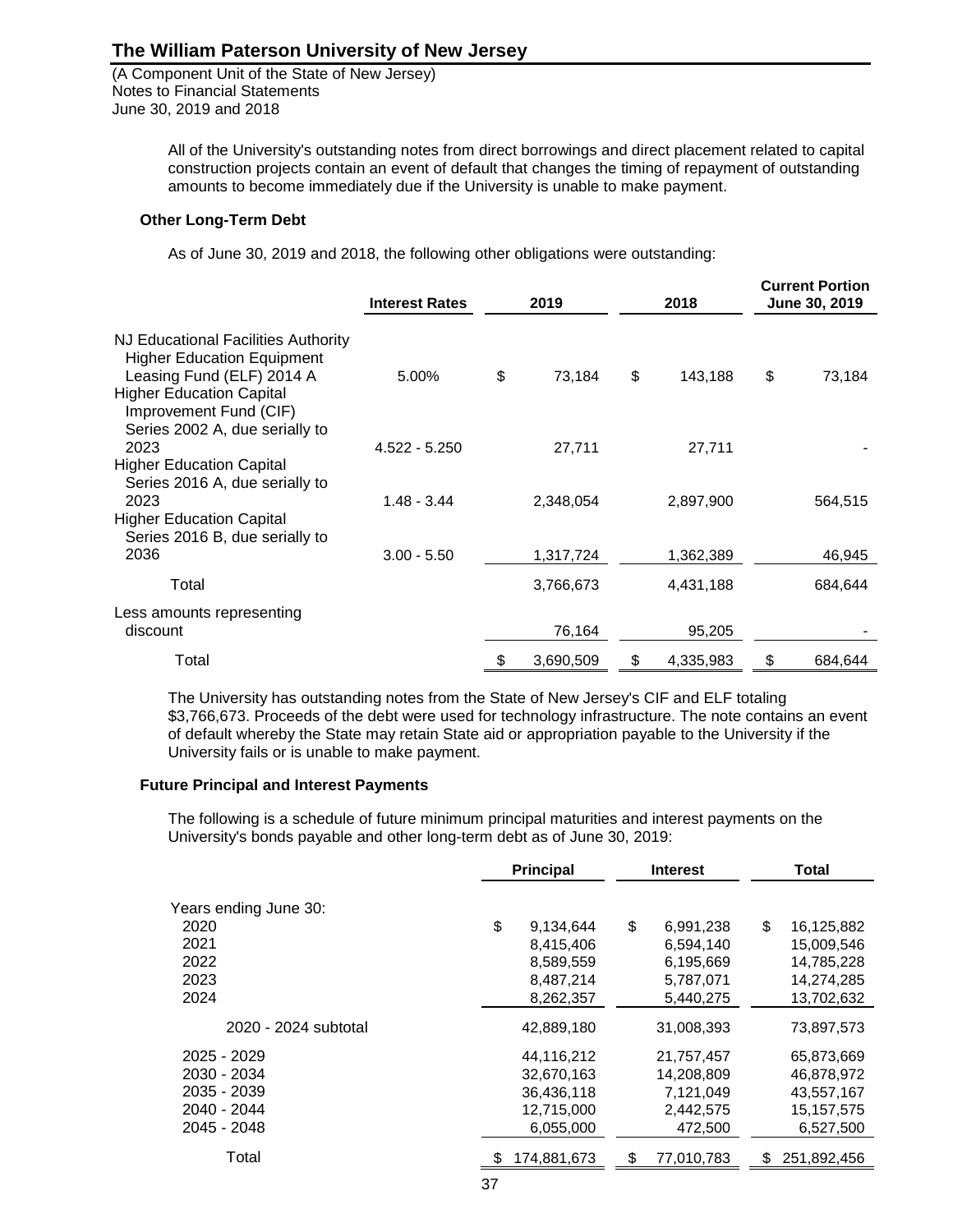(A Component Unit of the State of New Jersey) Notes to Financial Statements June 30, 2019 and 2018

### **9. Summary of Changes in Noncurrent Liabilities**

Activity in noncurrent liabilities for the year ended June 30, 2019 is comprised of the following:

|                                                | <b>Beginning</b><br><b>Balance</b> | <b>Additions</b> |                          | <b>Reductions</b> | <b>Ending</b><br><b>Balance</b> |   | Current<br><b>Portion</b> |
|------------------------------------------------|------------------------------------|------------------|--------------------------|-------------------|---------------------------------|---|---------------------------|
| Bonds payable                                  | 196,513,595<br>S.                  | S<br>5.070.000   | S                        | 14,100,775        | 187,482,820<br>S                | S | 8,450,000                 |
| Other long-term debt                           | 4,335,982                          |                  | $\overline{\phantom{a}}$ | 645.473           | 3,690,509                       |   | 684.644                   |
| Compensated absences<br>U.S. government grants | 5.647.750                          | 7.378.329        |                          | 7.283.239         | 5.742.840                       |   | 3,283,562                 |
| refundable                                     | 1,751,744                          |                  |                          | 1,156,578         | 595,166                         |   |                           |
|                                                |                                    |                  |                          |                   |                                 |   |                           |
| Total                                          | 208,249,071                        | 12.448.329<br>\$ |                          | 23,186,065        | 197,511,335<br>\$               |   | 12,418,206                |

Activity in noncurrent liabilities for the year ended June 30, 2018 is comprised of the following:

|                                                | <b>Beginning</b><br><b>Balance</b> |    | <b>Additions</b>         |   | <b>Reductions</b> | <b>Ending</b><br><b>Balance</b> |     | <b>Current</b><br><b>Portion</b> |
|------------------------------------------------|------------------------------------|----|--------------------------|---|-------------------|---------------------------------|-----|----------------------------------|
| Bonds payable                                  | 174,566,585<br>\$                  | \$ | 30,427,779               | S | 8,480,769         | \$<br>196,513,595               | S   | 8,150,000                        |
| Other long-term debt                           | 4.945.640                          |    | $\overline{\phantom{0}}$ |   | 609,657           | 4,335,983                       |     | 664,514                          |
| Compensated absences<br>U.S. government grants | 5.322.673                          |    | 7.360.792                |   | 7,035,715         | 5,647,750                       |     | 3,076,001                        |
| refundable                                     | 1,570,910                          |    | 180,834                  |   |                   | 1,751,744                       |     |                                  |
| Total                                          | 186,405,808                        | S  | 37,969,405               |   | 16,126,141        | \$<br>208,249,072               | \$. | 11,890,515                       |

### **10. Retirement Plans**

#### **Plan Description - PERS**

The State of New Jersey, Public Employees' Retirement System ("PERS") is a cost-sharing multiple-employer defined benefit pension plan administered by the State of New Jersey, Division of Pensions and Benefits (the "Division"). For additional information about PERS, please refer to Division's Comprehensive Annual Financial Report ("CAFR") which can be found at http://www.nj.gov/treasury/pensions/financial-reports.shtml.

The vesting and benefit provisions are set by N.J.S.A. 43:15A. PERS provides retirement, death and disability benefits. All benefits vest after ten years of service, except for medical benefits, which vest after 25 years of service or under the disability provision of PERS.

The following represents the membership tiers for PERS:

| Tier | <b>Definition</b>                                                                             |
|------|-----------------------------------------------------------------------------------------------|
|      |                                                                                               |
|      | Members who were enrolled prior to July 1, 2007                                               |
| 2    | Members who were eligible to enroll on or after July 1, 2007<br>and prior to November 2, 2008 |
| 3    | Members who were eligible to enroll on or after November 2, 2008<br>and prior to May 22, 2010 |
| 4    | Members who were eligible to enroll on or after May 22, 2010<br>and prior to June 28, 2011    |
| 5    | Members who were eligible to enroll on or after June 28, 2011                                 |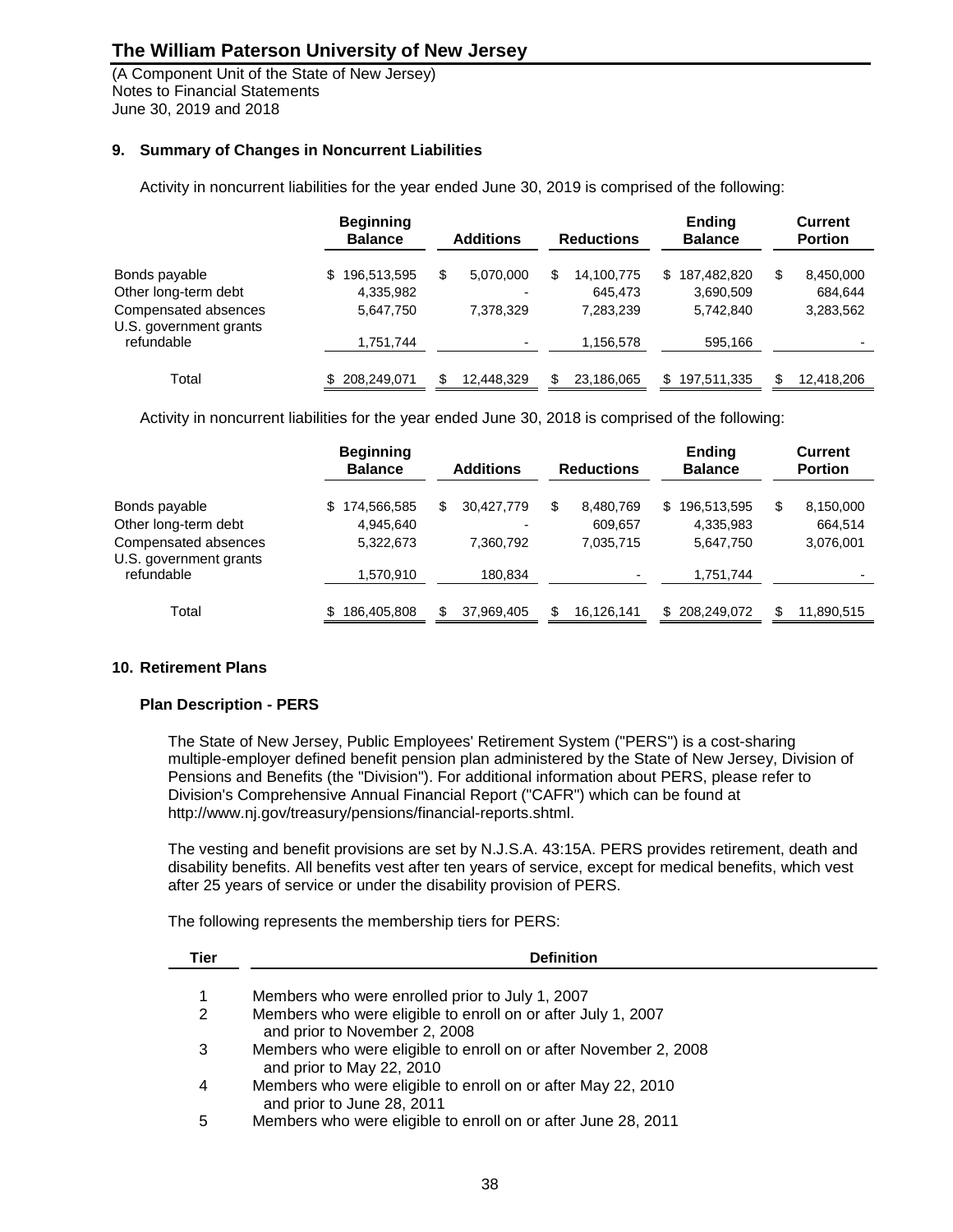(A Component Unit of the State of New Jersey) Notes to Financial Statements June 30, 2019 and 2018

> Service retirement benefits of 1/55th of final average salary for each year of service credit is available to tiers 1 and 2 members upon reaching age 60 and to tier 3 members upon reaching age 62. Service retirement benefits of 1/60th of final average salary for each year of service credit is available to tier 4 members upon reaching age 62 and tier 5 members upon reaching age 65. Early retirement benefits are available to tiers 1 and 2 members before reaching age 60, tiers 3 and 4 with 25 years or more of service credit before age 62 and tier 5 with 30 or more years of service credit before age 65. Benefits are reduced by a fraction of a percent for each month that a member retires prior to the age at which a member can receive full early retirement benefits in accordance with their respective tier. Tier 1 members can receive an unreduced benefit from age 55 to age 60 if they have at least 25 years of service. Deferred retirement is available to members who have at least 10 years of service credit and have not reached the service retirement age for the respective tier.

### **Contributions**

During the years ended June 30, 2019 and 2018, PERS members were required to contribute 7.5 percent of their annual covered salary. The State of New Jersey, in accordance with State statutes, makes employer contributions on behalf of the University. The State of New Jersey contribution is based upon annual actuarially determined percentages of total compensation of all active members. The State of New Jersey's annual contribution approximates the actuarially determined pension cost for the year. The current percentage is 15.6 percent of annual covered payroll. The contribution requirements of the plan members and the University are established and may be amended by the State of New Jersey.

### **Employer Contributions**

The University is charged for employer contributions through a fringe benefit charge assessed by the State which is included in operating expenses by function and in nonoperating revenues as State of New Jersey paid fringe benefits in the accompanying statements of revenues, expenses, and changes in net position. The amount was \$4,740,793.

#### **Pension Liabilities, Pension Expense, Deferred Outflows of Resources and Deferred Inflows of Resources**

At June 30, 2019, the University reported a liability of \$145,975,085 for its proportionate share of the PERS net pension liability. The PERS net pension liability was measured as of June 30, 2018, and the total pension liability used to calculate the net pension liability was determined by rolling forward the PERS total pension liability as of June 30, 2018 to June 30, 2019. The University's proportion of the PERS net pension liability was calculated utilizing the employer's one-year reported covered payroll as it relates to the total one-year reported covered payroll. At June 30, 2019, the University's proportion was .6158 percent, which was a decrease from its proportion measured as of June 30, 2018 of .6263 percent.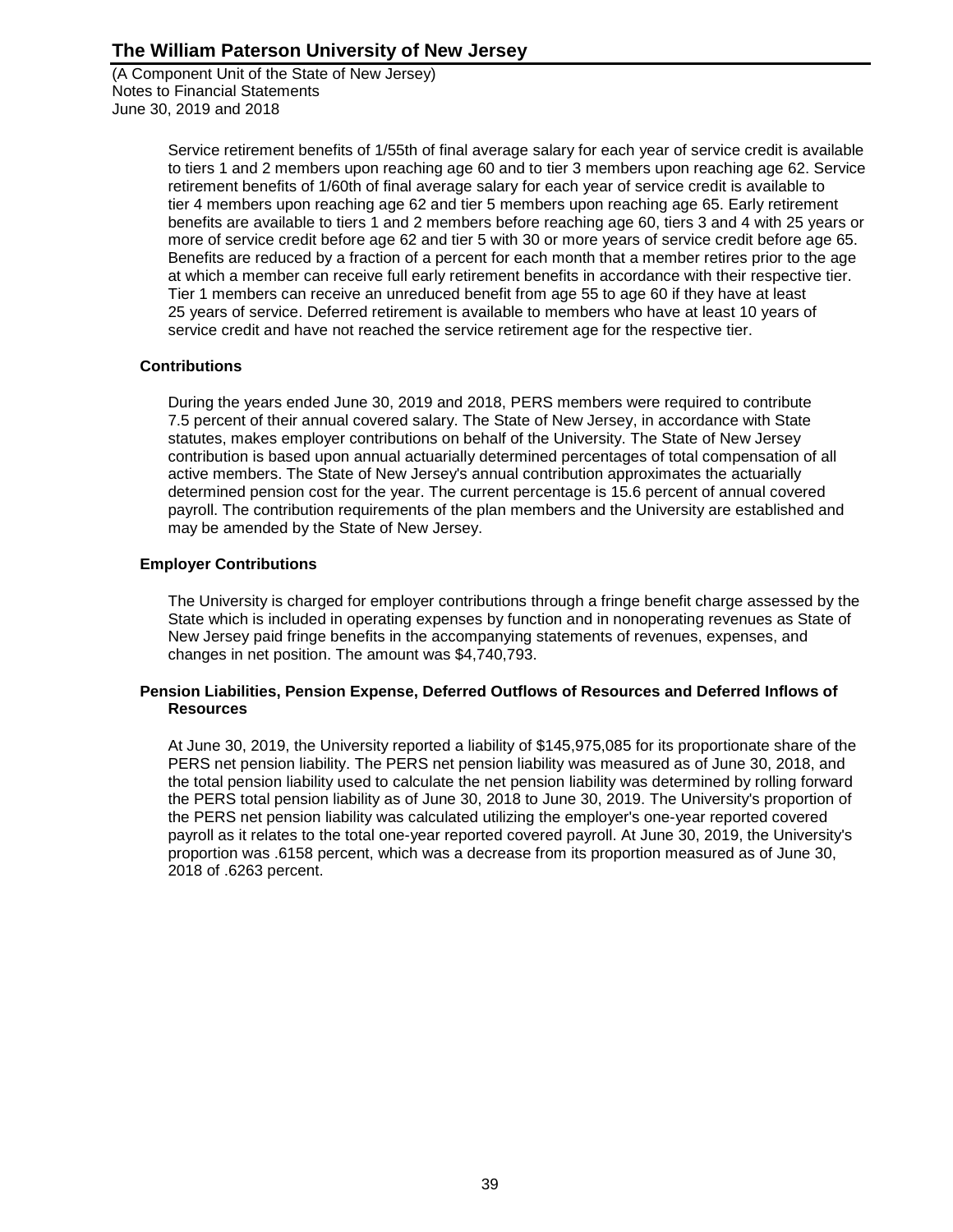(A Component Unit of the State of New Jersey) Notes to Financial Statements June 30, 2019 and 2018

> For the year ended June 30, 2019, the University recognized pension expense of \$1,651,939. At June 30, 2019, the University reported deferred outflows of resources and deferred inflows of resources related to pensions from the following sources:

|                                                                                     | <b>Deferred</b><br>Outflows of<br><b>Resources</b> | <b>Deferred</b><br>Inflows of<br><b>Resources</b> |
|-------------------------------------------------------------------------------------|----------------------------------------------------|---------------------------------------------------|
| Changes of assumptions                                                              | \$<br>14,263,391                                   | \$<br>29,379,927                                  |
| Differences between expected and actual experience                                  | 2,541,002                                          | 1,217,750                                         |
| Changes in proportion                                                               | 1,350,876                                          | 2,858,260                                         |
| Net difference between projected and actual earnings on<br>pension plan investments | 412.836                                            |                                                   |
| University contributions subsequent to the measurement date<br>(prior year)         | (2,500,000)                                        |                                                   |
| University contributions subsequent to the measurement date<br>(current year)       | 4,740,793                                          |                                                   |
| Total                                                                               | 20.808.898                                         | 33,455,937                                        |

The amount of \$4,740,793 reported as deferred outflows of resources related to pensions resulting from University contributions subsequent to the measurement date will be recognized as a reduction of the net pension liability in the year ended June 30, 2019.

Other amounts reported as deferred outflows of resources and deferred inflows of resources related to pensions will be recognized in pension expense as follows:

| Years ending June 30: |   |                |
|-----------------------|---|----------------|
| 2020                  | S | (1,361,224)    |
| 2021                  |   | (447, 106)     |
| 2022                  |   | (1,414,057)    |
| 2023                  |   | (5,289,087)    |
| 2024                  |   | (5,032,683)    |
| Thereafter            |   | (1,343,675)    |
|                       |   |                |
| Total                 |   | (14, 887, 832) |

#### **Actuarial Assumptions**

The total pension liability for the June 30, 2018 measurement date was determined by an actuarial valuation as of July 1, 2017, which was rolled forward to June 30, 2018. This actuarial valuation used the following actuarial assumptions:

| Inflation rate                    | 2.25%                          |
|-----------------------------------|--------------------------------|
| Salary increases:<br>Through 2026 | $1.65 - 4.15%$<br>based on age |
| Thereafter                        | $2.65 - 5.15%$<br>based on age |
| Investment rate of return         | 7.00%                          |

Preretirement mortality rates were based on the RP-2000 Employee Preretirement Mortality Table for male and female active participants. For State employees, mortality tables are set back 4 years for males and females.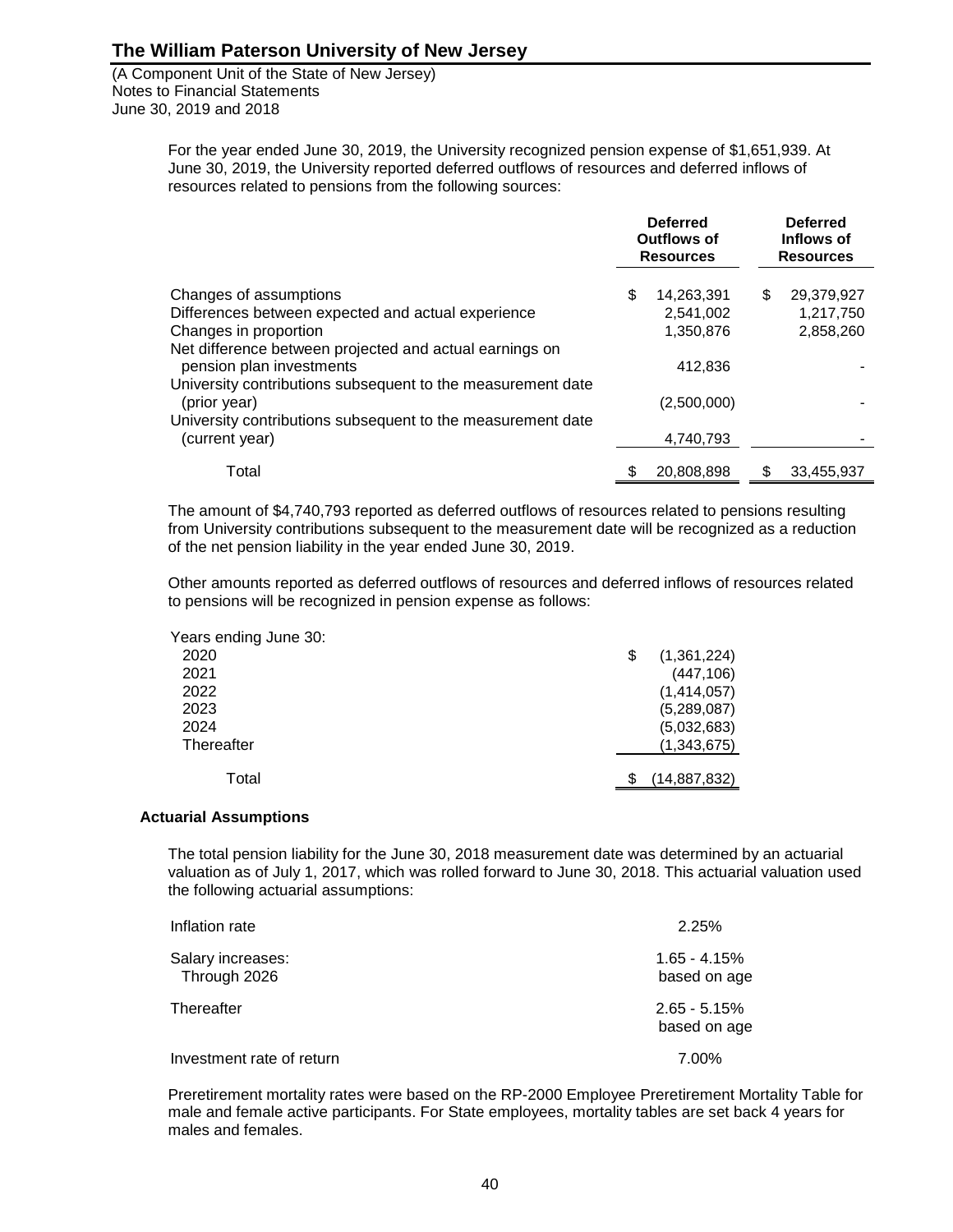(A Component Unit of the State of New Jersey) Notes to Financial Statements June 30, 2019 and 2018

> Postretirement mortality rates were based on the RP-2000 Combined Healthy Male and Female Mortality Tables (set back 1 year for males and females) for service retirements and beneficiaries of former members.

> The actuarial assumptions used in the July 1, 2017 valuation were based on the results of an actuarial experience study for the period July 1, 2011 to June 30, 2014. To the extent that actual experience deviates from these assumptions, the emerging liabilities may be higher or lower than anticipated. The more the experience deviates, the larger the impact on future financial statements.

### **Long-Term Expected Rate of Return**

In accordance with State statute, the long-term expected rate of return on plan investments is determined by the State Treasurer, after consultation with the Directors of the Division of Investments and Division of Pensions and Benefits, the board of trustees and the actuaries. Best estimates of arithmetic real rates of return for each major asset class included in PERS's target asset allocation as of June 30, 2018 are summarized in the following table:

| <b>Asset Class</b>                | <b>Target</b><br><b>Allocation</b> |   |       | Long-Term<br><b>Expected</b><br><b>Real Rate</b><br>of Return |  |
|-----------------------------------|------------------------------------|---|-------|---------------------------------------------------------------|--|
| Risk mitigation strategies        | 5.00                               | % | 5.51  | %                                                             |  |
| Cash equivalents                  | 5.50                               |   | 1.00  |                                                               |  |
| U.S. treasuries                   | 3.00                               |   | 1.87  |                                                               |  |
| Investment grade credit           | 10.00                              |   | 3.78  |                                                               |  |
| High yield                        | 2.50                               |   | 6.82  |                                                               |  |
| Global diversified credit         | 5.00                               |   | 7.10  |                                                               |  |
| Credit oriented hedge funds       | 1.00                               |   | 6.60  |                                                               |  |
| Debt related private equity       | 2.00                               |   | 10.63 |                                                               |  |
| Debt related real estate          | 1.00                               |   | 6.61  |                                                               |  |
| Private real asset                | 2.50                               |   | 11.83 |                                                               |  |
| Equity related real estate        | 6.25                               |   | 9.23  |                                                               |  |
| U.S. equity                       | 30.00                              |   | 8.19  |                                                               |  |
| Non-U.S. developed markets equity | 11.50                              |   | 9.00  |                                                               |  |
| Emerging markets equity           | 6.50                               |   | 11.64 |                                                               |  |
| Buyouts/venture capital           | 8.25                               |   | 13.08 |                                                               |  |

#### **Discount Rate**

The discount rate used to measure the total pension liability was 5.66 percent and 5.00 percent as of June 30, 2018 and 2017, respectively. This single blended discount rate was based on the long-term expected rate of return on pension plan investments of 7.00 percent, and a municipal bond rate of 3.87 percent and 3.58 percent as of June 30, 2018 and 2017, respectively, based on the Bond Buyer Go 20-Bond Municipal Bond Index which includes tax-exempt general obligation municipal bonds with an average rating of AA/Aa or higher. The projection of cash flows used to determine the discount rate assumed that contributions from plan members will be made at the current member contribution rates and that contributions from employers will be made based on the contribution rate in the most recent fiscal year. The State employer contributed 50 percent of the actuarially determined contributions and the local employers contributed 100 percent of the actuarially determined contributions. Based on those assumptions, the plan's fiduciary net position was projected to be available to make projected future benefit payments of current plan members through June 30, 2046. Therefore, the long-term expected rate of return on plan investments was applied to projected benefit payments through June 30, 2046, and the municipal bond rate was applied to projected benefit payments after that date in determining the total pension liability.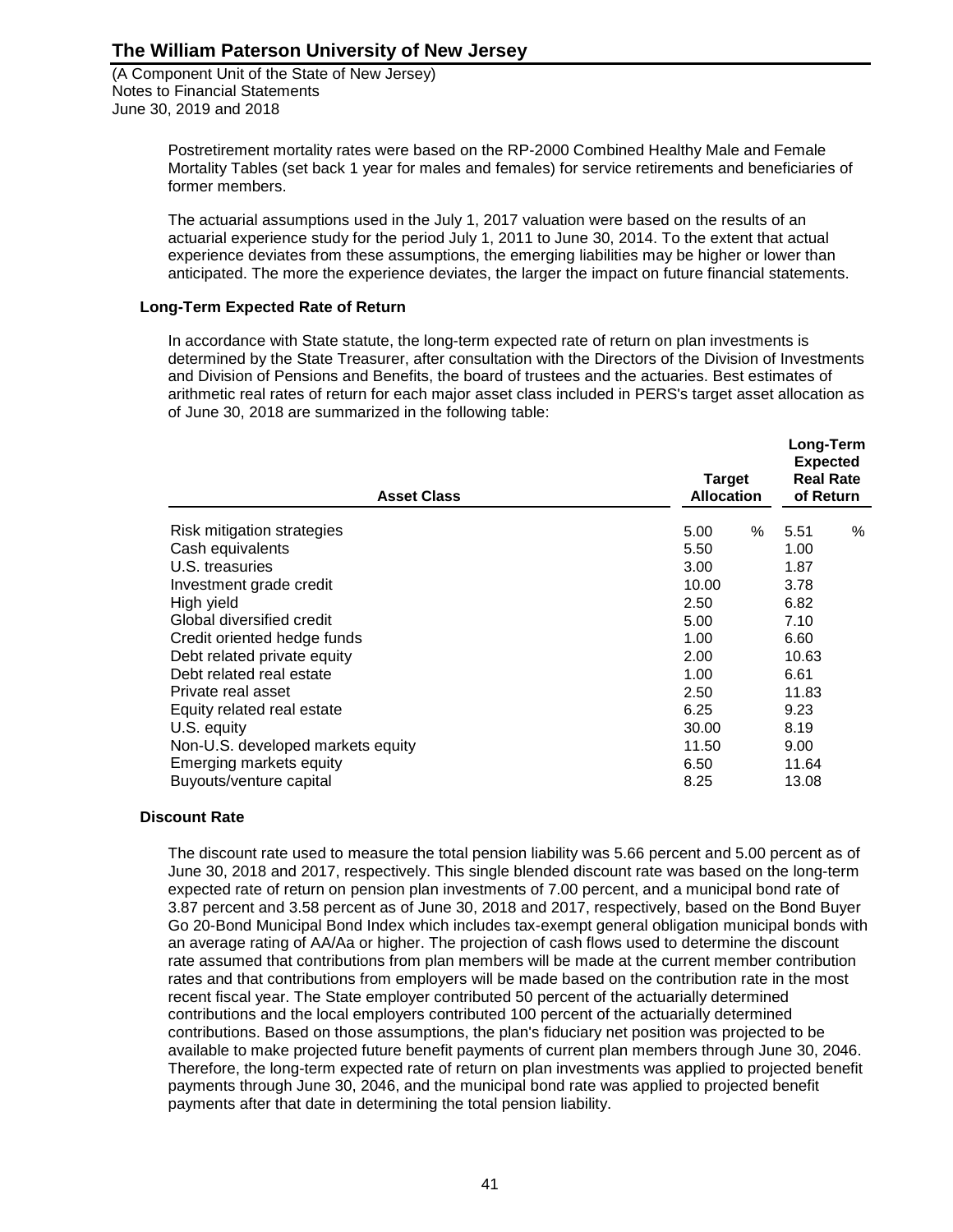(A Component Unit of the State of New Jersey) Notes to Financial Statements June 30, 2019 and 2018

#### **Sensitivity of the University's Proportionate Share of the Net Pension Liability to Changes in the Discount Rate**

The following presents the University's proportionate share of the net pension liability, calculated using the discount rate as disclosed above, as well as what the University's proportionate share of the net pension liability would be if it were calculated using a discount rate that is one percentage point lower or one percentage point higher than the current rate:

|                                                                  | 1%<br><b>Decrease</b><br>$(4.66\%)$ | Current<br><b>Discount Rate</b><br>$(5.66\%)$ | 1%<br><b>Increase</b><br>$(6.66\%)$ |
|------------------------------------------------------------------|-------------------------------------|-----------------------------------------------|-------------------------------------|
| University's proportionate share of the net<br>pension liability | 168.814.171                         | \$145.975.085                                 | \$126,841,801                       |

### **Plan Description - PFRS**

The State of New Jersey, Police and Firemen's Retirement System ("PFRS") is a cost-sharing multiple-employer defined benefit pension plan administered by the State of New Jersey (the "State") Division of Pensions and Benefits (the "Division"). For additional information about PFRS, please refer to the Division's Comprehensive Annual Financial Report ("CAFR") which can be found at http://www.nj.gov/treasury/pensions/financial-reports.shtml.

The vesting and benefit provisions are set by N.J.S.A. 43:16A. PFRS provides retirement as well as death and disability benefits. All benefits vest after ten years of service, except disability benefits which vest after four years of service.

The following represents the membership tiers for PFRS:

| Tier | <b>Definition</b>                                                                          |
|------|--------------------------------------------------------------------------------------------|
|      |                                                                                            |
|      | Members who were enrolled prior to May 22, 2010                                            |
| 2    | Members who were eligible to enroll on or after May 22, 2010 and<br>prior to June 28, 2011 |
| 3    | Members who were eligible to enroll on or after June 28, 2011                              |

Service retirement benefits are available at age 55 and are generally determined to be 2 percent of final compensation for each year of creditable service up to 30 years plus 1 percent for each year of service in excess of 30 years. Members may seek special retirement after achieving 25 years of creditable service, in which benefits would equal 65 percent (tiers 1 and 2 members) and 60 percent (tier 3 members) of final compensation plus 1 percent for each year of creditable service over 25 years, but not to exceed 30 years. Members may elect deferred retirement benefits after achieving ten years of service, in which case benefits would begin at age 55 equal to 2 percent of final compensation for each year of service.

### **Contributions**

During the years ended June 30, 2019 and 2018, PFRS members were required to contribute 10.0 percent of their annual covered salary. The State of New Jersey, in accordance with State statutes, makes employer contributions on behalf of the University. The State of New Jersey contribution is based upon annual actuarially determined percentages of total compensation of all active members. The State of New Jersey's annual contribution approximates the actuarially determined pension cost for the year. The current percentage is 43.2 percent of annual covered payroll. The contribution requirements of the plan members and the University are established and may be amended by the State of New Jersey.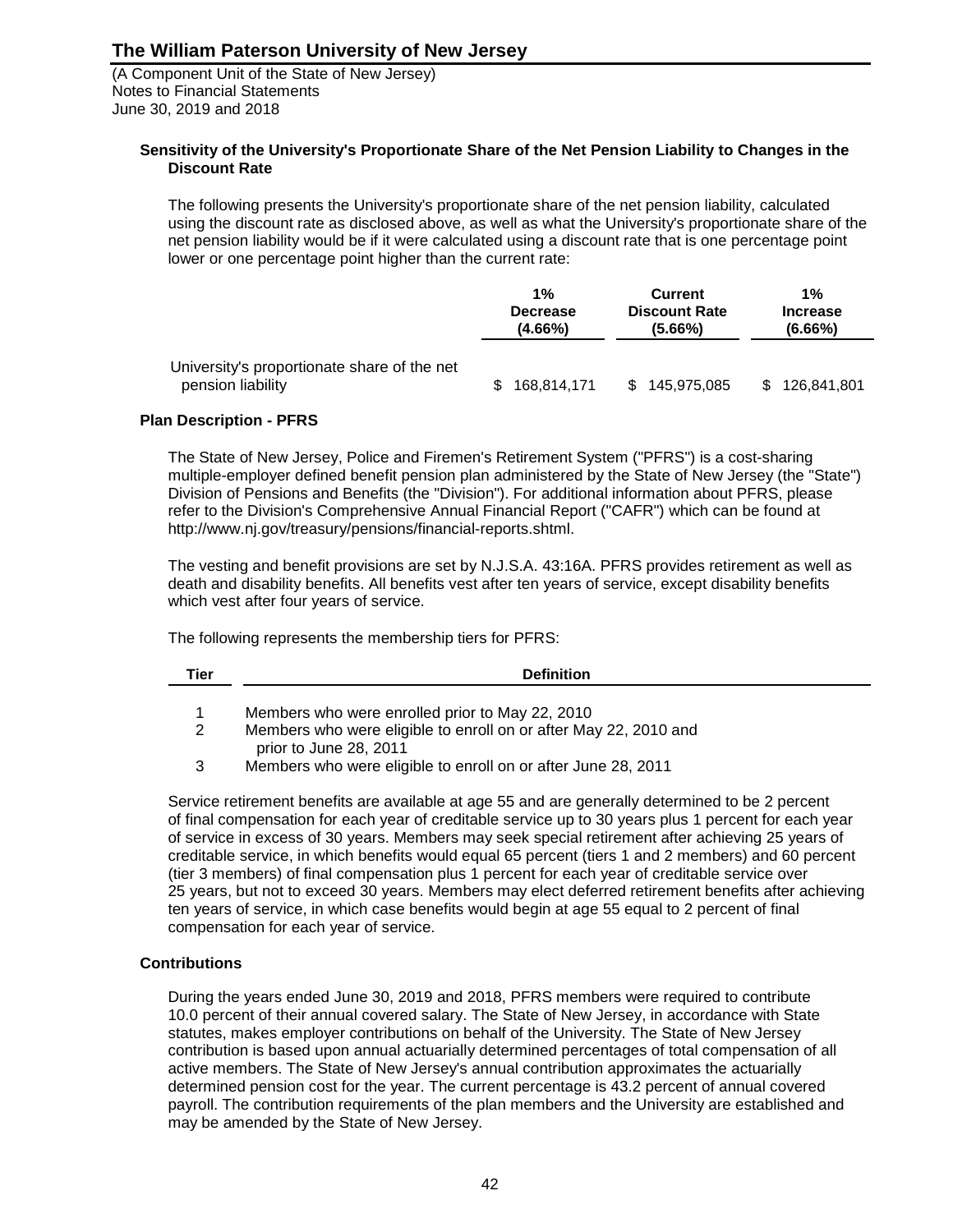(A Component Unit of the State of New Jersey) Notes to Financial Statements June 30, 2019 and 2018

### **Employer Contributions**

The University is charged for employer contributions through a fringe benefit charge assessed by the State which is included in operating expenses by function and in nonoperating revenues as State of New Jersey paid fringe benefits in the accompanying statements of revenues, expenses, and changes in net position. The amount was \$754,977.

#### **Pension Liabilities, Pension Expense, Deferred Outflows of Resources and Deferred Inflows of Resources**

At June 30, 2019, the University reported a liability of \$13,426,290 for its proportionate share of the PFRS net pension liability. The PFRS net pension liability was measured as of June 30, 2018, and the total pension liability used to calculate the net pension liability was determined by rolling forward the PFRS total pension liability as of June 30, 2018 to June 30, 2019. The University's proportion of the PFRS net pension liability was calculated utilizing the employer's one-year reported covered payroll as it relates to the total one-year reported covered payroll. At June 30, 2019, the University's proportion was .3101 percent, which was a decrease from its proportion measured as of June 30, 2018 of .3113 percent.

For the year ended June 30, 2019, the University recognized pension expense of \$761,189. At June 30, 2019, the University reported deferred outflows of resources and deferred inflows of resources related to pensions from the following sources:

|                                                                                                                | <b>Deferred</b><br>Outflows of<br><b>Resources</b> | <b>Deferred</b><br>Inflows of<br><b>Resources</b> |
|----------------------------------------------------------------------------------------------------------------|----------------------------------------------------|---------------------------------------------------|
| Changes in assumptions                                                                                         | \$<br>494.271                                      | \$<br>1,583,076                                   |
| Changes in proportion                                                                                          | 1,991,962                                          | 646.414                                           |
| Differences between expected and actual experiences<br>Net difference between projected and actual earnings on |                                                    | 187,890                                           |
| pension plan investments                                                                                       | 196,837                                            |                                                   |
| University contributions subsequent to the measurement date<br>(prior year)                                    | (750,000)                                          |                                                   |
| University contributions subsequent to the measurement date<br>(current year)                                  | 754,977                                            |                                                   |
| Total                                                                                                          | 2,688,047                                          | 2,417,380                                         |

The amount of \$754,977 reported as deferred outflows of resources related to pensions resulting from University contributions subsequent to the measurement date will be recognized as a reduction of the net pension liability in the year ended June 30, 2019.

Other amounts reported as deferred outflows of resources and deferred inflows of resources related to pensions will be recognized in pension expense as follows:

| Years ending June 30: |                 |
|-----------------------|-----------------|
| 2020                  | \$<br>(19, 837) |
| 2021                  | 222,538         |
| 2022                  | 202,313         |
| 2023                  | 55,861          |
| 2024                  | (102, 561)      |
| Thereafter            | (92, 624)       |
| Total                 | \$<br>265,690   |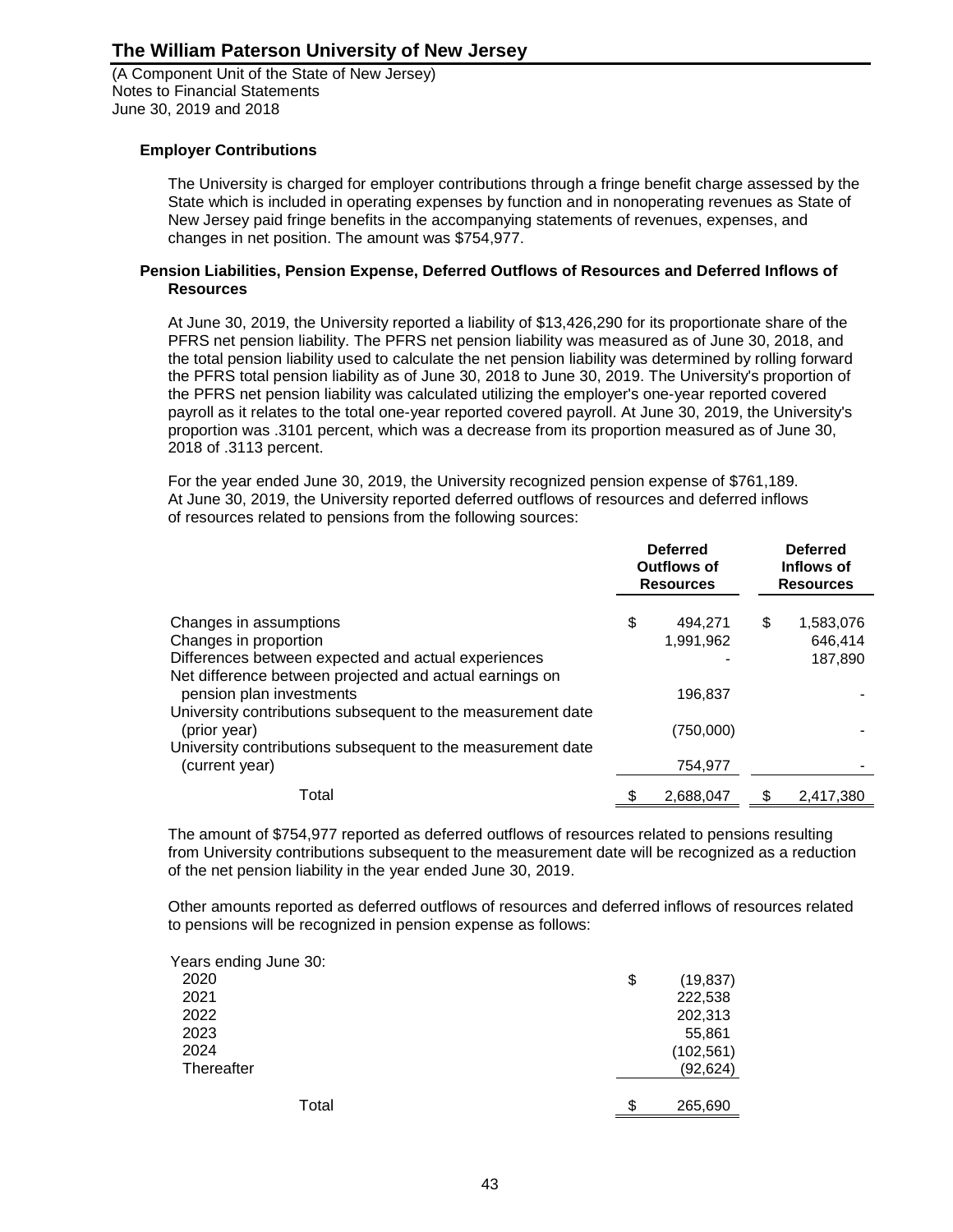(A Component Unit of the State of New Jersey) Notes to Financial Statements June 30, 2019 and 2018

#### **Actuarial Assumptions**

The total pension liability for the June 30, 2018 measurement date was determined by an actuarial valuation as of July 1, 2017, which was rolled forward to June 30, 2018. This actuarial valuation used the following actuarial assumptions:

| Inflation rate                    | 2.25%                           |
|-----------------------------------|---------------------------------|
| Salary increases:<br>Through 2026 | $2.10 - 8.98\%$<br>based on age |
| Thereafter                        | $3.10 - 9.98\%$<br>based on age |
| Investment rate of return         | 7.00%                           |

Preretirement mortality rates were based on the RP-2000 Combined Healthy Mortality Tables projected on a generational basis from the base year of 2000 to 2013 using Projection Scale BB and the Conduent modified 2014 Projection Scale thereafter.

Postretirement mortality rates for male service retirements are based on the RP-2000 Combined Healthy Mortality Tables projected on a generational basis from the base year of 2000 to 2013 using Projection Scale AA from the base year of 2012 to 2013 and the Conduent modified 2014 Projection Scale AA thereafter. Postretirement mortality rates for female service retirements and beneficiaries were based on the RP-2000 Combined Healthy Mortality Tables projected on a generational basis from the base year of 2000 to 2013 using Projection Scale BB and the Conduent modified 2014 Projection Scales thereafter. Disability mortality rates were based on a custom table with representative rates and no mortality improvements assumed.

The actuarial assumptions used in the July 1, 2017 valuation were based on the results of an actuarial experience study for the period July 1, 2010 to June 30, 2013.

### **Long-Term Expected Rate of Return**

In accordance with State statute, the long-term expected rate of return on plan investments is determined by the State Treasurer, after consultation with the Directors of the Division of Investments and Division of Pensions and Benefits, the board of trustees and the actuaries. Best estimates of arithmetic real rates of return for each major asset class included in PFRS's target asset allocation as of June 30, 2018 are summarized in the following table:

**Long-Term** 

| <b>Asset Class</b>                | <b>Target</b><br><b>Allocation</b> | ьонд тогит<br><b>Expected</b><br><b>Real Rate</b><br>of Return |  |
|-----------------------------------|------------------------------------|----------------------------------------------------------------|--|
| Risk mitigation strategies        | %<br>5.00                          | %<br>5.51                                                      |  |
| Cash equivalents                  | 5.50                               | 1.00                                                           |  |
| U.S. treasuries                   | 3.00                               | 1.87                                                           |  |
| Investment grade credit           | 10.00                              | 3.78                                                           |  |
| High yield                        | 2.50                               | 6.82                                                           |  |
| Global diversified credit         | 5.00                               | 7.10                                                           |  |
| Credit oriented hedge funds       | 1.00                               | 6.60                                                           |  |
| Debt related private equity       | 2.00                               | 10.63                                                          |  |
| Debt related real estate          | 1.00                               | 6.61                                                           |  |
| Private real asset                | 2.50                               | 11.83                                                          |  |
| Equity related real estate        | 6.25                               | 9.23                                                           |  |
| U.S. equity                       | 30.00                              | 8.19                                                           |  |
| Non-U.S. developed markets equity | 11.50                              | 9.00                                                           |  |
| Emerging markets equity           | 6.50                               | 11.64                                                          |  |
| Buyouts/venture capital           | 8.25                               | 13.08                                                          |  |
|                                   |                                    |                                                                |  |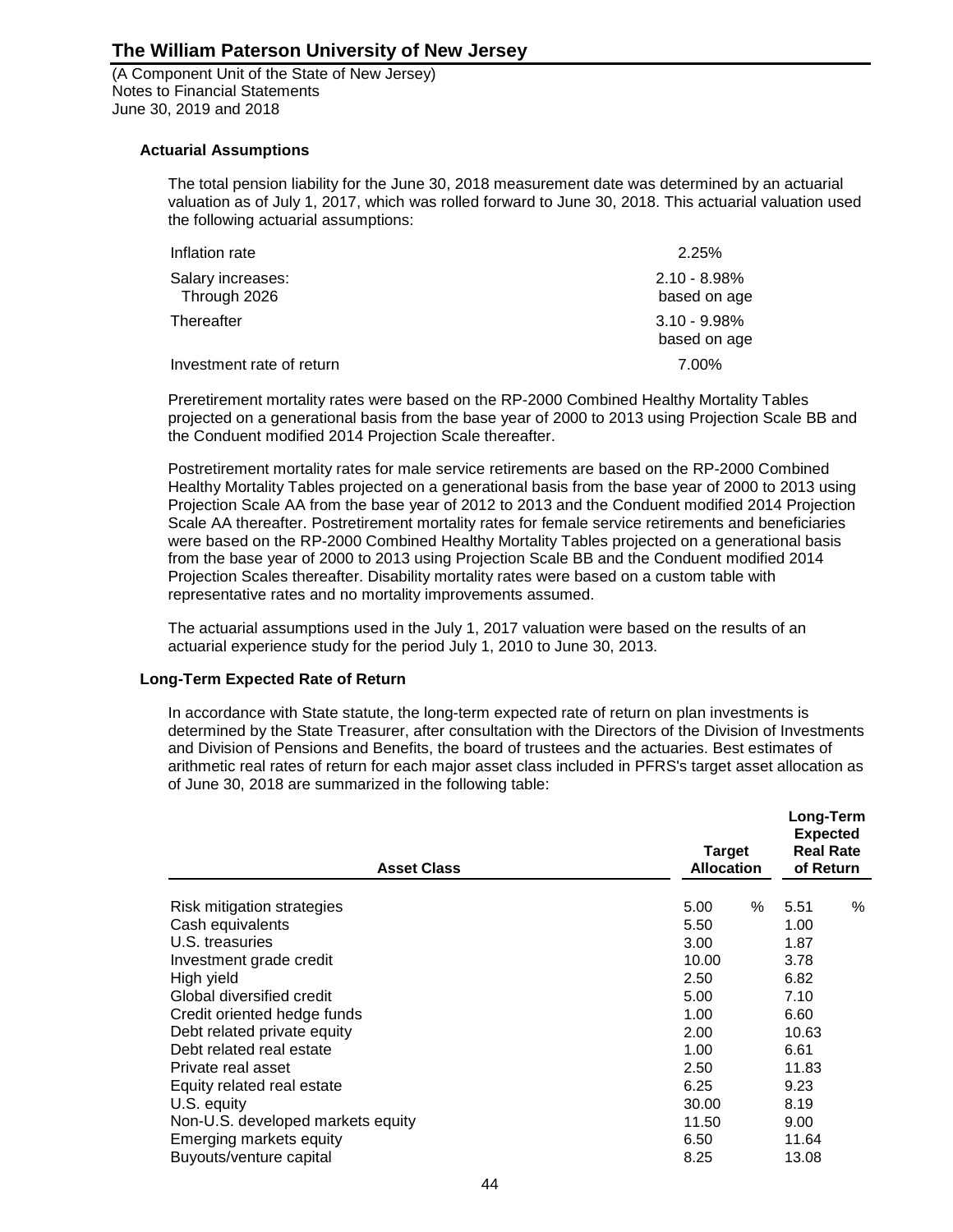(A Component Unit of the State of New Jersey) Notes to Financial Statements June 30, 2019 and 2018

### **Discount Rate**

The discount rate used to measure the total pension liability was 6.51 percent and 6.14 percent as of June 30, 2018 and 2017, respectively. This single blended discount rate was based on the long-term expected rate of return on pension plan investments of 7.00 percent, and a municipal bond rate of 3.87 percent and 3.58 percent as of June 30, 2019 and 2018, respectively, based on the Bond Buyer Go 20-Bond Municipal Bond Index which includes tax-exempt general obligation municipal bonds with an average rating of AA/Aa or higher. The projection of cash flows used to determine the discount rate assumed that contributions from plan members will be made at the current member contribution rates and that contributions from employers and the nonemployer contributing entity will be made based on the contribution rate in the most recent fiscal year. The State employer contributed 50 percent of the actuarially determined contributions and the local employers contributed 100 percent of the actuarially determined contributions. Based on those assumptions, the plan's fiduciary net position was projected to be available to make projected future benefit payments of current plan members through June 30, 2062. Therefore, the long-term expected rate of return on plan investments was applied to projected benefit payments through June 30, 2062, and the municipal bond rate was applied to projected benefit payments after that date in determining the total pension liability.

#### **Sensitivity of the University's Proportionate Share of the Net Pension Liability to Changes in the Discount Rate**

The following presents the University's proportionate share of the net pension liability, calculated using the discount rate as disclosed above, as well as what the University's proportionate share of the net pension liability would be if it were calculated using a discount rate that is one percentage point lower or one percentage point higher that the current rate:

|                                                                  | 1%<br><b>Decrease</b><br>$(5.51\%)$ |    | Current<br><b>Discount Rate</b><br>$(6.51\%)$ |     | $1\%$<br><b>Increase</b><br>$(7.51\%)$ |
|------------------------------------------------------------------|-------------------------------------|----|-----------------------------------------------|-----|----------------------------------------|
| University's proportionate share of the net<br>pension liability | 15.786.343                          | S. | 13.426.290                                    | \$. | 11.482.737                             |

### **Plan Description - TPAF**

The State of New Jersey, Teachers' Pension and Annuity Fund ("TPAF") is a cost sharing multiple-employer defined benefit pension plan with a special-funding situation, by which the State of New Jersey (the "State") is responsible to fund 100 percent of the employer contributions, excluding any local employer early retirement incentive ("ERI") contributions. TPAF is administered by the State of New Jersey, Division of Pensions and Benefits (the "Division"). For additional information about TPAF, please refer to Division's Comprehensive Annual Financial Report ("CAFR") which can be found at http://www.nj.gov/treasury/pensions/financial-reports.shtml.

The vesting and benefit provisions are set by N.J.S.A. 18A:66. TPAF provides retirement, death and disability benefits. All benefits vest after ten years of service, except for medical benefits, which vest after 25 years of service or under the disability provisions of TPAF. Members are always fully vested for their own contributions and, after three years of service credit, become vested for 2 percent of related interest earned on the contributions. In the case of death before retirement, members' beneficiaries are entitled to full interest credited to the members' accounts.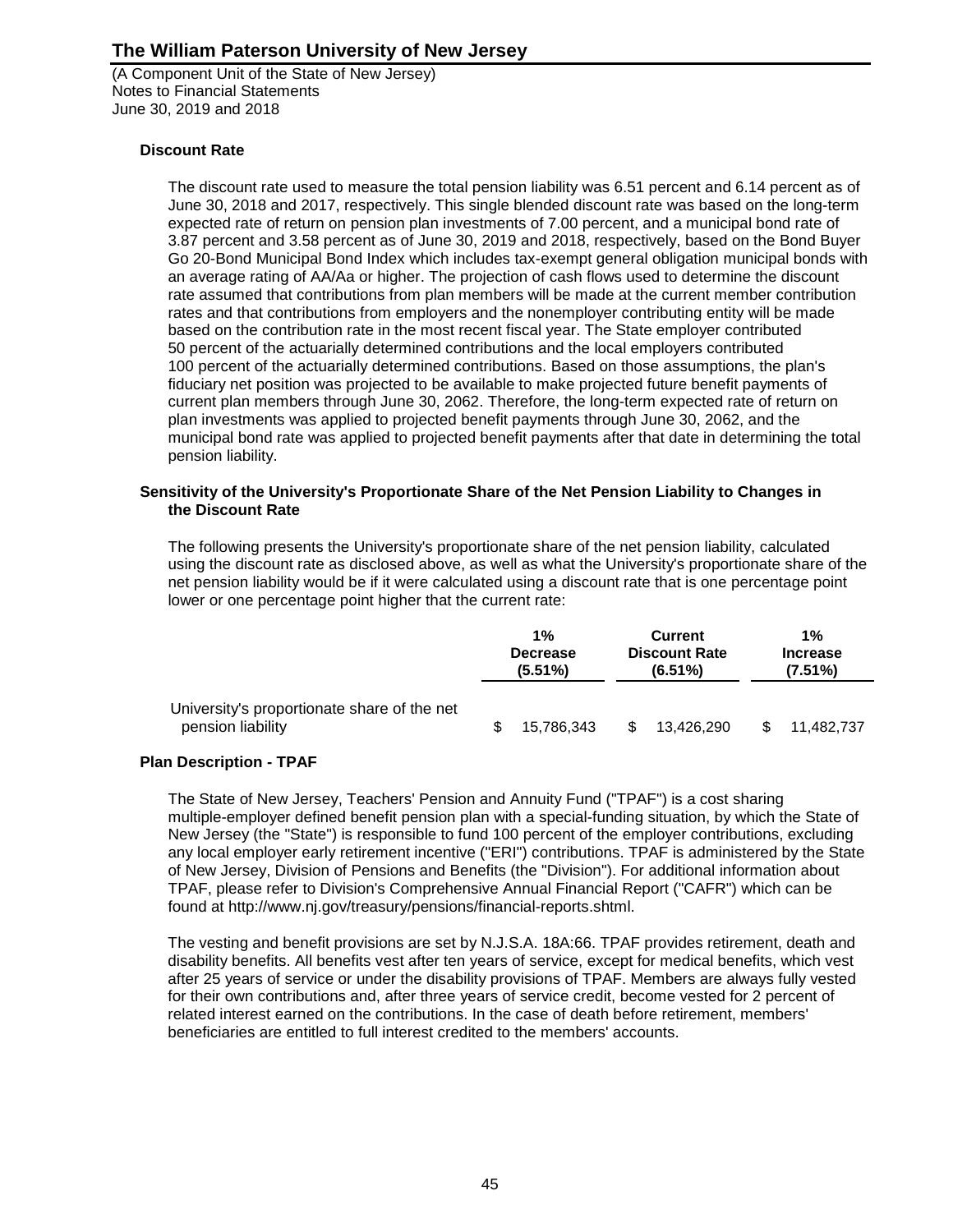(A Component Unit of the State of New Jersey) Notes to Financial Statements June 30, 2019 and 2018

The following represents the membership tiers for TPAF:

| Tier | <b>Definition</b>                                                                             |
|------|-----------------------------------------------------------------------------------------------|
|      |                                                                                               |
|      | Members who were enrolled prior to July 1, 2007                                               |
| 2    | Members who were eligible to enroll on or after July 1, 2007<br>and prior to November 2, 2008 |
| 3    | Members who were eligible to enroll on or after November 2, 2008<br>and prior to May 22, 2010 |
| 4    | Members who were eligible to enroll on or after May 22, 2010<br>and prior to June 28, 2011    |
| 5    | Members who were eligible to enroll on or after June 28, 2011                                 |

Service retirement benefits of 1/55th of final average salary for each year of service credit is available to tiers 1 and 2 members upon reaching age 60 and to tier 3 members upon reaching age 62. Service retirement benefits of 1/60th of final average salary for each year of service credit is available to tier 4 members upon reaching age 62 and tier 5 members upon reaching age 65. Early retirement benefits are available to tiers 1 and 2 members before reaching age 60, tiers 3 and 4 with 25 years or more of service credit before age 62 and tier 5 before age 65 with 30 or more years of service credit. Benefits are reduced by a fraction of a percent for each month that a member retires prior to the retirement age for his/her respective tier. Deferred retirement is available to members who have at least 10 years of service credit and have not reached the service retirement age for the respective tier.

### Actuarial Assumptions

The total pension liability for the June 30, 2018 measurement date was determined by an actuarial valuation as of July 1, 2017, which was rolled forward to June 30, 2018. This actuarial valuation used the following actuarial assumptions, applied to all periods in the measurement:

| Inflation rate                   | 2.25%           |
|----------------------------------|-----------------|
| Salary increases:<br>2011 - 2026 | $1.55 - 4.55\%$ |
| Thereafter                       | $2.00 - 5.45\%$ |
| Investment rate of return        | 7.00%           |

Preretirement mortality rates were based on the RP-2006 Employee White Collar Mortality Tables, set back 3 years for males and 5 years for females, projected on a generational basis from a base year of 2006 using a 60-year average of improvement rates based on Social Security data from 1953 to 2013. Postretirement mortality rates were based on the RP-2006 Healthy Annuitant White Collar Mortality Tables, with adjustments as described in the latest experience study, projected on a generational basis from a base year of 2006 using a 60-year average of improvement rates based on Social Security data from 1953 to 2013. Disability mortality rates were based on the RP-2006 Disabled Retiree Mortality Tables with rates adjusted by 90 percent. No mortality improvement is assumed for disabled retiree mortality.

The actuarial assumptions used in the July 1, 2017 valuation were based on the results of an actuarial experience study for the period July 1, 2012 to June 30, 2015.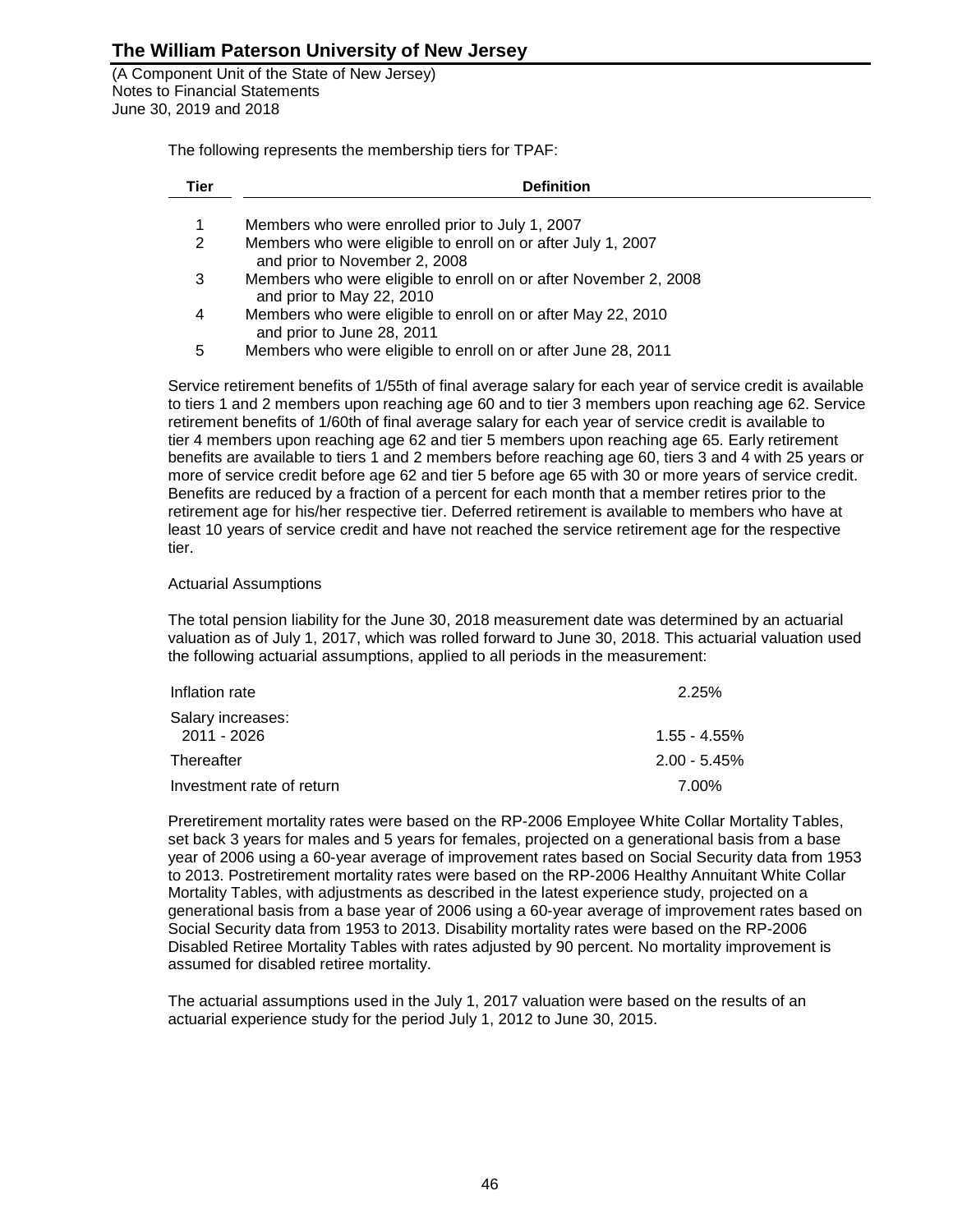(A Component Unit of the State of New Jersey) Notes to Financial Statements June 30, 2019 and 2018

### **Long-Term Expected Rate of Return**

In accordance with State statute, the long-term expected rate of return on plan investments is determined by the State Treasurer, after consultation with the Directors of the Division of Investments and Division of Pensions and Benefits, the board of trustees and the actuaries. Best estimates of arithmetic real rates of return for each major asset class included in TPAF's target asset allocation as of June 30, 2018 are summarized in the following table:

| <b>Asset Class</b>                | <b>Target</b><br><b>Allocation</b> | Long-Term<br><b>Expected</b><br><b>Real Rate</b><br>of Return |  |
|-----------------------------------|------------------------------------|---------------------------------------------------------------|--|
| Risk mitigation strategies        | $\%$<br>5.00                       | %<br>5.51                                                     |  |
| Cash equivalents                  | 5.50                               | 1.00                                                          |  |
| U.S. treasuries                   | 3.00                               | 1.87                                                          |  |
| Investment grade credit           | 10.00                              | 3.78                                                          |  |
| High yield                        | 2.50                               | 6.82                                                          |  |
| Global diversified credit         | 5.00                               | 7.10                                                          |  |
| Credit oriented hedge funds       | 1.00                               | 6.60                                                          |  |
| Debt related private equity       | 2.00                               | 10.63                                                         |  |
| Debt related real estate          | 1.00                               | 6.61                                                          |  |
| Private real asset                | 2.50                               | 11.83                                                         |  |
| Equity related real estate        | 6.25                               | 9.23                                                          |  |
| U.S. equity                       | 30.00                              | 8.19                                                          |  |
| Non-U.S. developed markets equity | 11.50                              | 9.00                                                          |  |
| Emerging markets equity           | 6.50                               | 11.64                                                         |  |
| Buyouts/venture capital           | 8.25                               | 13.08                                                         |  |
|                                   |                                    |                                                               |  |

#### **Discount Rate**

The discount rate used to measure the total pension liability was 4.86 percent and 4.25 percent as of June 30, 2018 and 2017, respectively. This single blended discount rate was based on the long-term expected rate of return on pension plan investments of 7.00 percent, and a municipal bond rate of 3.87 percent and 3.58 percent as of June 30, 2018 and 2017, respectively, based on the Bond Buyer Go 20-Bond Municipal Bond Index which includes tax-exempt general obligation municipal bonds with an average rating of AA/Aa or higher. The projection of cash flows used to determine the discount rate assumed that contributions from plan members will be made at the current member contribution rates and that contributions from employers will be made based on the contribution rate in the most recent fiscal year. The State contributed 50 percent of the actuarially determined contributions. Based on those assumptions, the plan's fiduciary net position was projected to be available to make projected future benefit payments of current plan members through 2040. Therefore, the long-term expected rate of return on plan investments was applied to projected benefits payments through 2040, and the municipal bond rate was applied to projected benefit payments after that date in determining the total pension liability.

#### **Sensitivity of the Net Pension Liability to Changes in the Discount Rate**

The following presents the net pension liability of the State as of June 30, 2018 calculated using the discount rate as disclosed above as well as what the State's net pension liability would be if it was calculated using a discount rate that is 1-percentage-point lower or 1-percentage-point higher than the current rate:

| As of June 30, (rates used) | At $1\%$<br><b>Decrease</b> | <b>At Current</b><br><b>Discount Rate</b> | At $1\%$<br><b>Increase</b> |
|-----------------------------|-----------------------------|-------------------------------------------|-----------------------------|
| 2018 (3.86%, 4.86%, 5.86%)  | \$75.417.894.537            | \$63,806,350,446                          | \$54,180,663,328            |
| 2017 (3.25%, 4.25%, 5.25%)  | \$80,394,331,171            | \$67,670,209,171                          | \$57,188,022,171            |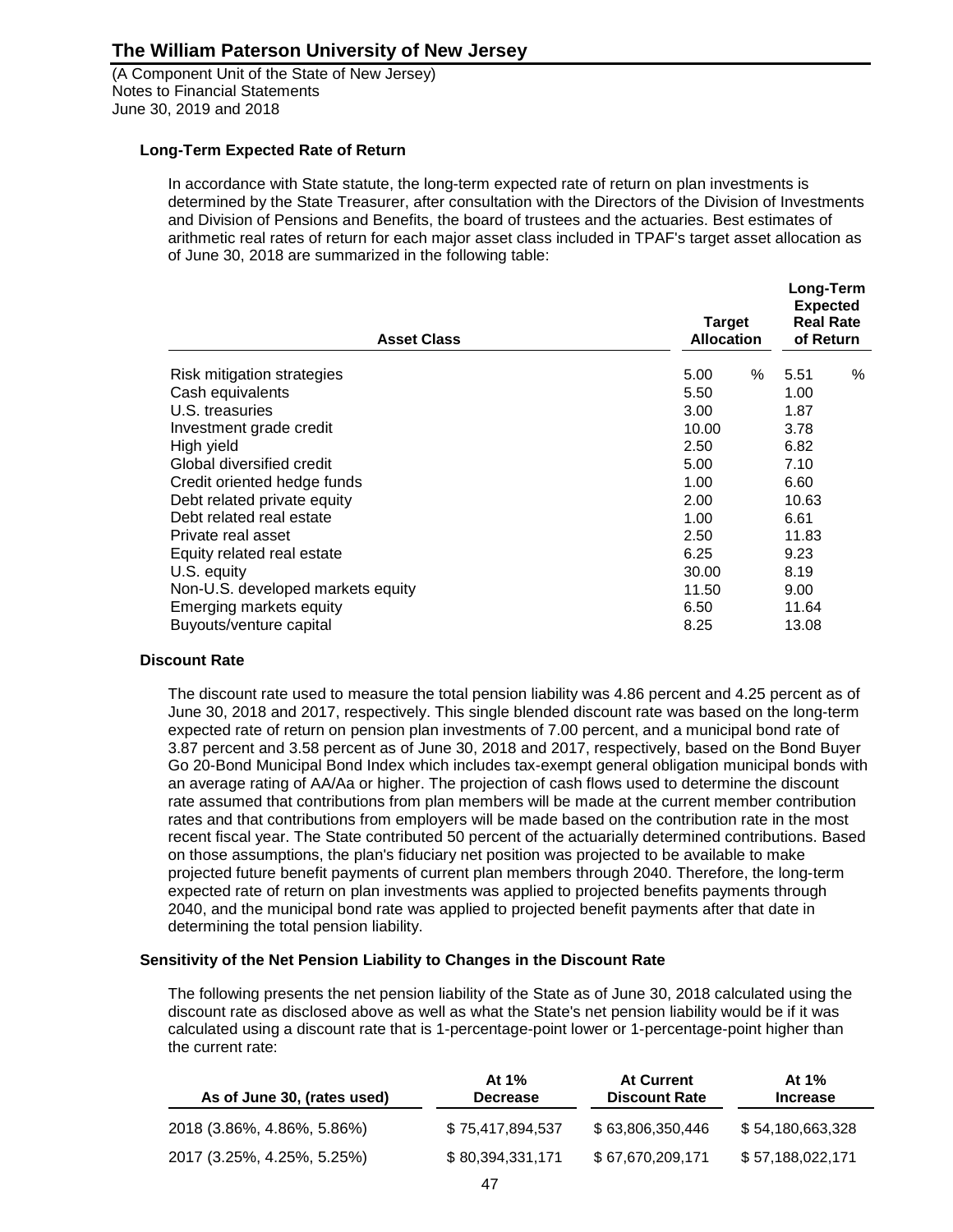(A Component Unit of the State of New Jersey) Notes to Financial Statements June 30, 2019 and 2018

### **Special Funding Situation**

The employer contributions for local participating employers are legally required to be funded by the State in accordance with N.J.S.A 18:66-33. Therefore, these local participating employers are considered to be in a special funding situation as defined by GASB Statement No. 68 and the State is treated as a nonemployer contributing entity. Since the local participating employers do not contribute directly to the plan (except for employer specific financed amounts), there is no net pension liability or deferred outflows or inflows to report in the financial statements of the University. The University's portion of the nonemployer contributing entities' total proportionate share of the net pension liability was \$3,769,533 as of June 30, 2019 and \$4,129,519 as of June 30, 2018. The University records their proportionate share of the pension expense as a revenue and expense in the accompanying statements of revenues, expenses, and changes in net position. The amount was \$219,751 in 2019.

### **Alternate Benefit Program Information**

ABP provides the choice of seven investment carriers, all of which are privately operated defined contribution retirement plans and is administered by the NJ Division of Pensions and Benefits. The University assumes no liability for ABP members other than payment of contributions. ABP provides retirement and death benefits for or on behalf of these full time professional employees and faculty members electing to participate in this retirement program. Participation eligibility as well as contributory and noncontributory requirements are established by the State of New Jersey Retirement and Social Security Law. Benefits are determined by the amount of individual accumulations and the retirement income option selected. All benefits vest after the completion of one year of service. Individually owned annuity contracts that provide for full ownership of retirement and survivor benefits are purchased at the time of vesting. Participating University employees are required to contribute 5 percent and may contribute a voluntary additional contribution of salary up to the maximum Federal statutory limit, on a pretax basis. Employer contributions are 8 percent. During the year ended June 30, 2019, ABP received employer and employee contributions of \$6,203,189 and \$3,881,745, respectively, which were based on participating employee salaries of approximately \$77,634,901. During the year ended June 30, 2018, ABP received employer and employee contributions of \$5,959,633 and \$3,786,371, respectively, which were based on participating employee salaries of approximately \$75,727,414. Employer contributions to ABP are paid by the State of New Jersey and the University and are reflected within operating expenses by function and within nonoperating revenues as State of New Jersey paid fringe benefits in the accompanying statements of revenues, expenses, and changes in net position.

### **Supplemental Alternative Benefit Program**

The Supplemental Alternative Benefit Program is a defined contribution, supplemental 403(b) plan, established for employees who are members of the Alternate Benefit Program and whose base salary exceeds the current plan limit of \$175,000 for employer contributions. Vesting occurs immediately. Employees may not contribute to the plan and employer contributions are at the discretion of the University. Contributions of \$34,630 and \$114,549 were made in fiscal year 2019 and 2018, respectively.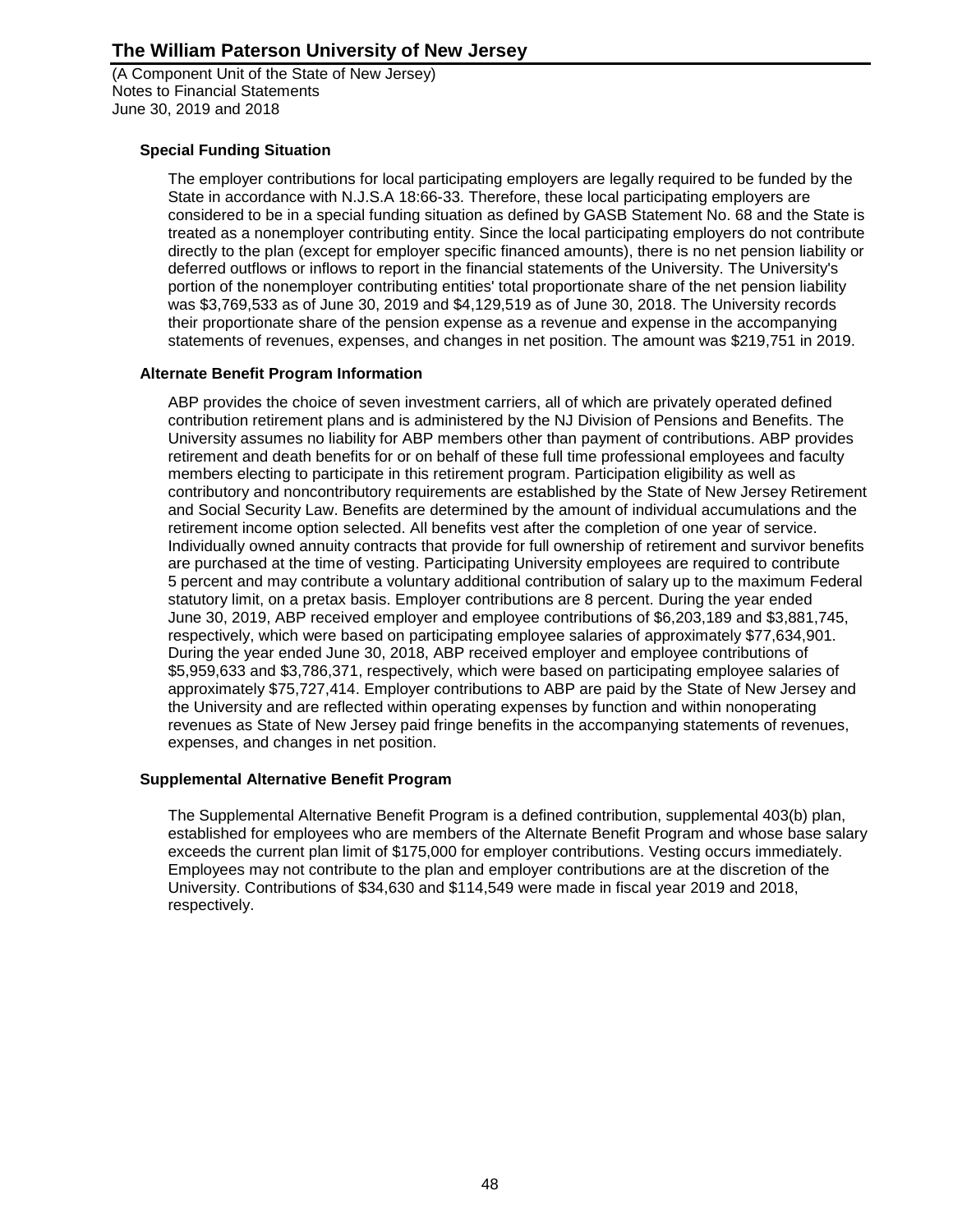(A Component Unit of the State of New Jersey) Notes to Financial Statements June 30, 2019 and 2018

### **11. Postemployment Benefits Other Than Pensions**

The University's retirees participate in the State Health Benefit State Retired Employees Plan (the "Plan").

*Plan description, including benefits provided:* The Plan is a single-employer defined benefit other postemployment benefit ("OPEB") plan, which provides medical, prescription drug and Medicare Part B reimbursements to retirees and their covered dependents. Although the Plan is a single-employer plan, it is treated as a cost-sharing multiple employer plan for standalone reporting purposes. In accordance N.J.S.A. 52:14-17.32, the State of New Jersey (the "State") is required to pay the premiums and periodic charges for OPEB of State employees who retire with 25 years or more of credited service, or on a disability pension, from one or more of the following pension plans: the Public Employees' Retirement System ("PERS"), the Alternate Benefit Program ("ABP") or the Police and Firemen's Retirement System ("PFRS"). In addition, Chapter 302, P.L. 1996 provides that for purposes of this Plan, the University's employees retain any and all rights to the health benefits in the Plan, even though the University is considered autonomous from the State, therefore, its employees are classified as State employees. As such, the State is legally obligated for the benefit payments on behalf of the retirees of the University; therefore, the Plan meets the definition of a special funding situation as defined in GASB Statement No. 75, *Accounting and Financial Reporting*  for Other Postemployment Benefits Other Than Pensions (GASB Statement No. 75). Accordingly, the University did not recognize any portion of this liability on the accompanying statements of net position.

Retirees who are not eligible for employer-paid health coverage at retirement can continue in the program by paying the cost of the insurance for themselves and their covered dependents. Pursuant to Chapter 78, P.L. 2011, future retirees eligible for postretirement medical coverage, who have less than 20 years of creditable service on June 28, 2011, will be required to pay a percentage of the cost of their healthcare coverage in retirement provided they retire with 25 years or more of pension service credit. The percentage of the premium for which the retiree will be responsible for will be determined based on the retiree's annual retirement benefit and level of coverage.

The Plan is administered on a pay-as-you-go-basis. Accordingly, no assets are accumulated in a qualifying trust that meets the definition of a trust as per GASB Statement No. 75.

#### **Total OPEB Liability and OPEB expense**

Since the University does not contribute directly to the plan, there is no total OPEB liability, deferred outflows of resources, or deferred inflows of resources to record in the financial statements. For disclosure purposes, as of June 30, 2019 and 2018, the University's State proportionate share of total OPEB liability attributable to the University was \$244,424,708 and \$274,254,663, respectively. The University's share was based on the ratio of its members to the total members of the Plan. At June 30, 2019 and 2018, the University's share was 3.420000 percent and 3.353209 percent, respectively, and 1.035638 percent and 0.975829 percent, respectively, of the special funding situation and of the Plan.

For the years ended June 30, 2019 and 2018, the University recognized OPEB expense of \$11,206,961 and \$16,134,024, respectively. As the State is legally obligated for benefit payments on behalf of the University, the University recognized revenue related to the support provided by the State of \$11,206,961 and \$16,134,024 for the years ended June 30, 2019 and 2018, respectively.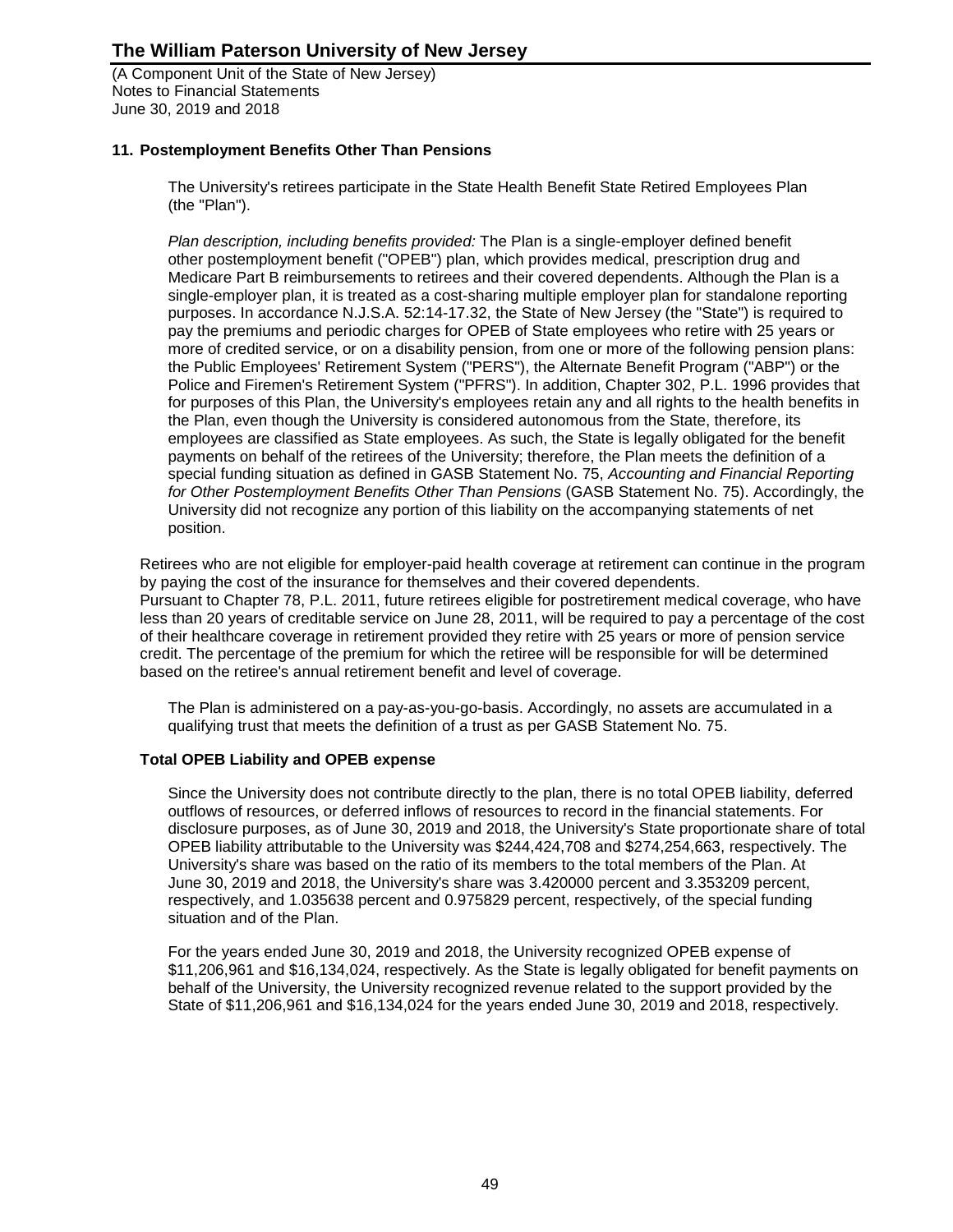(A Component Unit of the State of New Jersey) Notes to Financial Statements June 30, 2019 and 2018

> *Actuarial assumptions and other inputs:* The State's liability associated with (reporting entity) at June 30, 2019 was determined by an actuarial valuation as of June 30, 2017, which was rolled forward to the measurement date of June 30, 2018.

| Inflation                        | 2.50%           |
|----------------------------------|-----------------|
| Discount rate                    | 3.87%           |
| Salary increases<br>Through 2026 | $1.55 - 8.98\%$ |
| Thereafter                       | $2.00 - 9.98\%$ |

The discount rate is based on the Bond Buyer Go 20-Bond Municipal Bond Index, which includes tax-exempt general obligation municipal bonds with an average rating of AA/Aa or higher. Salary increases depend on the pension plan a member is enrolled in. In addition, they are based on age or years of service.

Preretirement mortality rates were based on the RP-2006 Headcount-Weighted Healthy Employee Male/Female Mortality Table With fully generational mortality improvement projections from the central year using the MP-2017 scale. Postretirement mortality rates were based on the RP-2006 Headcount-Weighted Healthy Annuitant Male/Female Mortality Table with fully generational improvement projections from the central year using the MP-2017 scale. Disability mortality was based on the RP-2006 Headcount-Weighted Disabled Male/Female Mortality Table with fully generational improvement projections from the central year using the MP-2017 scale.

Certain actuarial assumptions used in the June 30, 2017 valuation were based on the results of actuarial experience studies of the State of New Jersey's defined benefit plans, including PERS (July 1, 2011 through June 30, 2014), ABP (using the experience of the Teacher's Pension and Annuity Fund - July 1, 2012 through June 30, 2015) and PFRS (July 1, 2010 through June 30, 2013).

*Health Care Trend Assumptions:* For pre-Medicare preferred provider organization ("PPO") and health maintenance organization ("HMO") medical benefits, this amount initially is 5.8 percent and decreases to a 5.0 percent long-term trend rate after eight years. For self-insured post-65 PPO and HMO medical benefits, the trend rate is 4.5 percent. For prescription drug benefits, the initial trend rate is 8.0 percent decreasing to a 5.0 percent long-term trend rate after seven years. For the Medicare Part B reimbursement, the trend rate is 5.0 percent. The Medicare Advantage trend rate is 4.5 percent and will continue in all future years.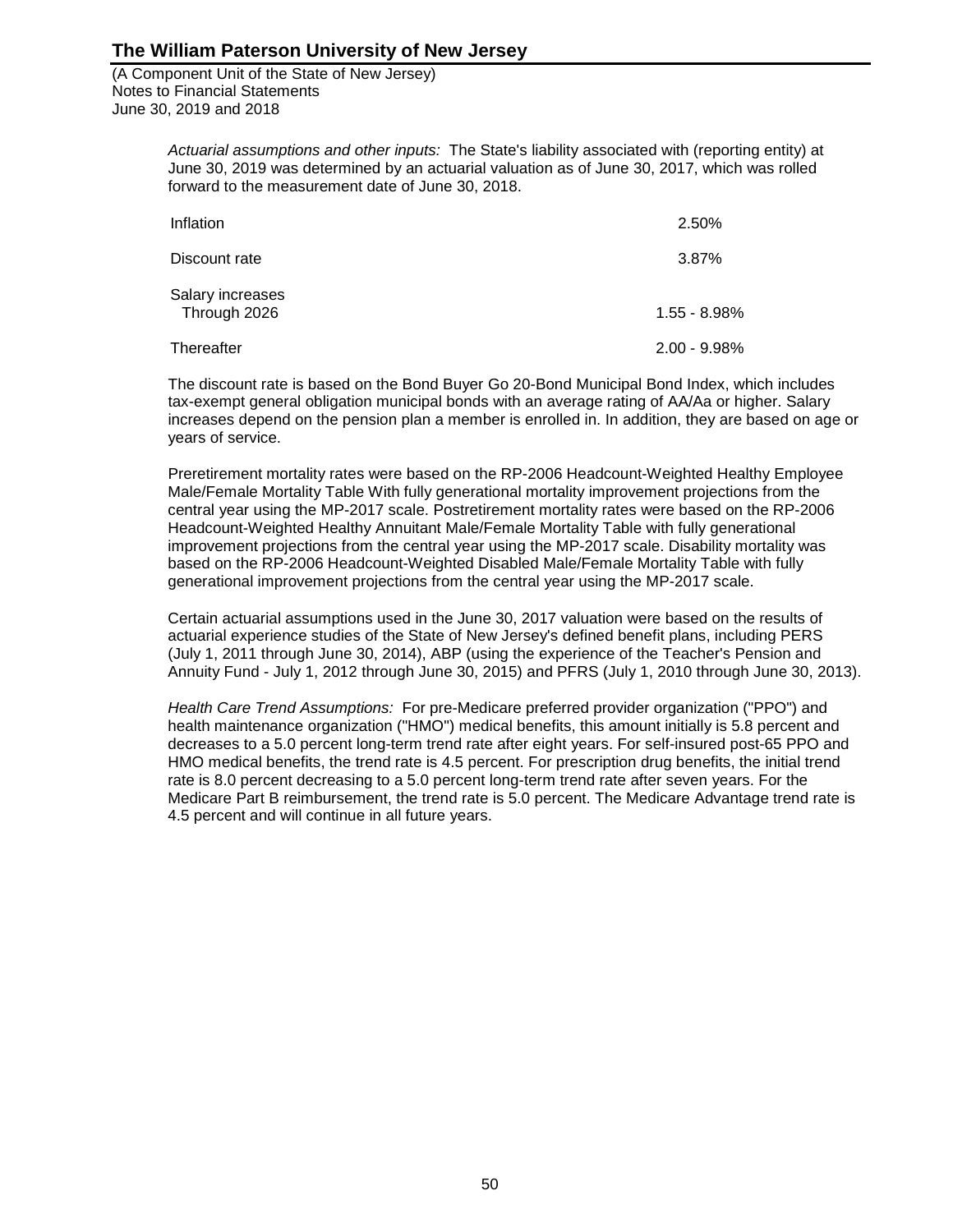(A Component Unit of the State of New Jersey) Notes to Financial Statements June 30, 2019 and 2018

### **12. Commitments and Contingencies**

The University has entered into several noncancelable leases for certain computer equipment, which have been classified as operating leases. In addition, the University entered into a contract to permit a third party to install, operate and maintain solar photovoltaic facilities on certain University properties. In exchange, the University will purchase all electricity generated by the facilities at a set price. Total rent expense was \$1,467,291 and \$1,629,166 in 2019 and 2018, respectively.

The future estimated minimum annual commitments are as follows:

|                       | <b>Amount</b>   |
|-----------------------|-----------------|
| Years ending June 30: |                 |
| 2020                  | \$<br>1,351,800 |
| 2021                  | 1,136,826       |
| 2022                  | 708,067         |
| 2023                  | 685,063         |
| 2024                  | 685,063         |
| 2020 - 2024 subtotal  | 4,566,819       |
| 2025 - 2029           | 810,371         |
| Total                 | \$<br>5,377,190 |

The University is a party to various legal actions arising in the ordinary course of business. While it is not possible at this time to predict the ultimate outcome of these actions, it is the opinion of management that the resolution of these matters will not have a material adverse effect on the University's financial position.

Under the terms of federal grants, periodic audits are required and certain costs may be questioned as not being appropriate expenditures under the terms of the grants. Such audits could lead to reimbursement to the grantor agencies. The University's management believes disallowances, if any, will be immaterial.

Union contracts are effective until June 30, 2019, with the exception of two contracts that were effective through June 30, 2015 and are currently being renegotiated. Management believes that any adjustment from the negotiation will not have a material effect on the accompanying financial statements.

### **13. State of New Jersey Paid Fringe Benefits**

The State of New Jersey, through separate appropriations, pays certain fringe benefits (principally pension and postretirement medical benefits and FICA taxes) on behalf of the University's employees. Such benefits were \$32,525,938 and \$32,083,451, for the years ended June 30, 2019 and 2018, respectively, and are included in nonoperating revenues as State of New Jersey paid fringe benefits and in operating expenses by function in the accompanying statements of revenues, expenses, and changes in net position.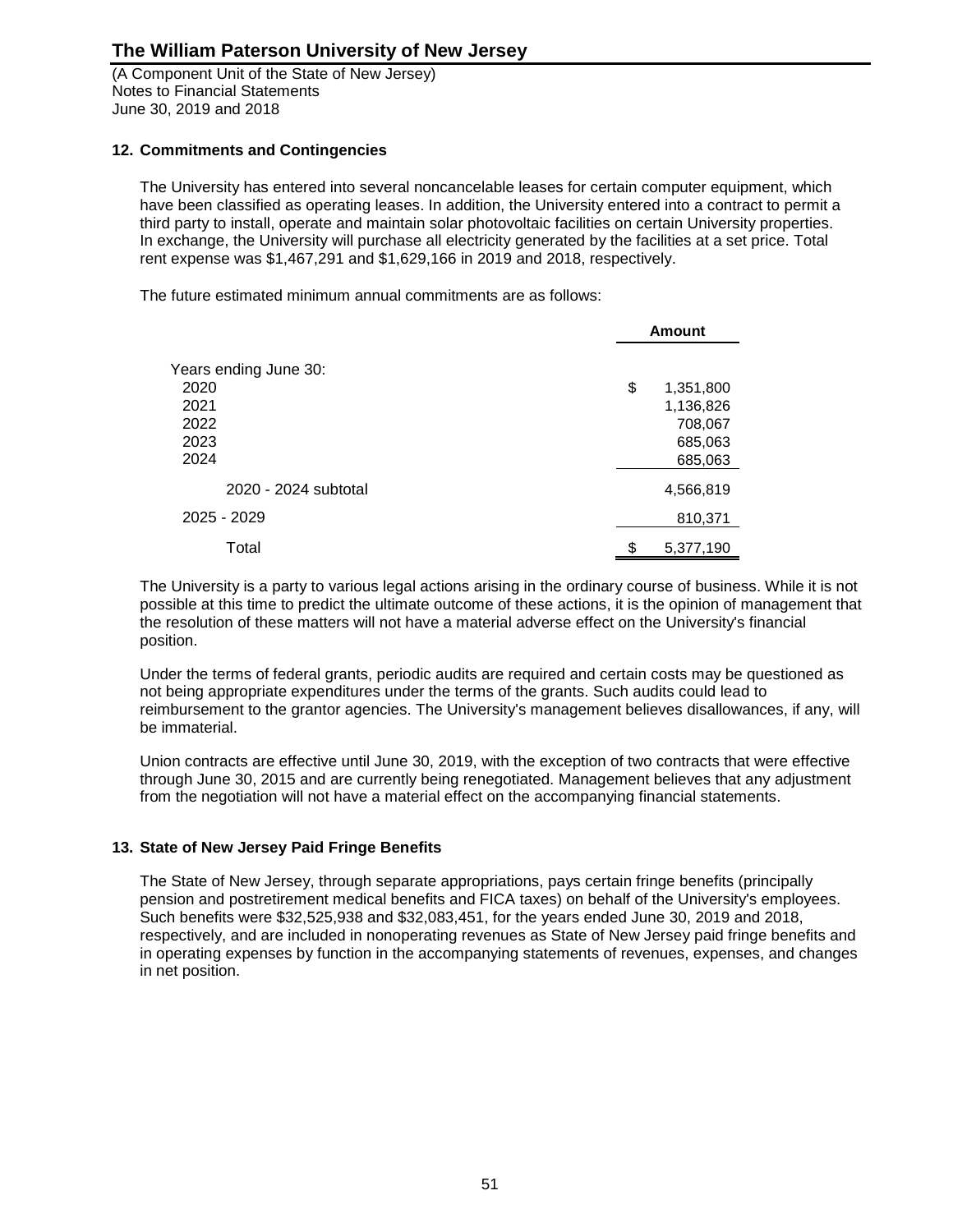(A Component Unit of the State of New Jersey) Notes to Financial Statements June 30, 2019 and 2018

### **14. Unrestricted Net Position**

As of June 30, 2019 and 2018, unrestricted net position consist of funds that have been designated as follows:

|                                       | 2019             | 2018            |
|---------------------------------------|------------------|-----------------|
| Academic and other programs           | \$<br>13,351,872 | 6,002,293<br>S  |
| Quasi-endowment                       | 10,597,252       | 10,596,752      |
| Capital programs:                     |                  |                 |
| Renewal and replacement, nonauxiliary | 10,599,730       | 24,673,199      |
| Renewal and replacement, auxiliary    | 36,090,774       | 32,515,163      |
| Net pension liability                 | (171,995,764)    | (166, 807, 686) |
|                                       |                  |                 |
| Total                                 | (101, 356, 136)  | (93,020,279)    |

### **15. Risk Management**

The University is exposed to various risks of loss. The University participates in a consortium with nine other New Jersey colleges and universities to purchase property insurance. Buildings and equipment are fully insured on an all risk replacement basis to the extent that losses exceed \$100,000 per occurrence, with a per occurrence limit of \$1,500,000,000. Coverage for theft of money and securities provides for the actual loss in excess of \$75,000 with a per loss limit of \$5,000,000.

All liability risk and employee benefit exposure, including tort, auto and trustees and officers' liability workers' compensation, unemployment, disability, life insurance and employee retirement plans, are self-funded programs maintained and administered by the State of New Jersey (the "State"). As an agency of the State, the University's liability is subject to all provisions of the New Jersey Tort Claims Act, the New Jersey Contractual Liability Act and the availability of appropriations. The Tort Claims Act provides for payment of claims under the Act against the State or its employees for which the State is obligated to indemnify against tort claims, which arise out of the performance of their duties.

All insurance policies are renewed annually. All State self-funded programs are statutory with an annual appropriation provided by the legislature. There has been no decrease in coverage during the current year. There have been no settlements in excess of insurance coverage in the past three years.

The University may be the subject of employment related lawsuits not covered by the Tort Claims Act. The University retains the risk for such settlements, and during fiscal year 2019 settled one employment-related claim and one other claim.

### **16. Subsequent Event**

Subsequent events were evaluated through December 13, 2019, the date the financial statements were issued.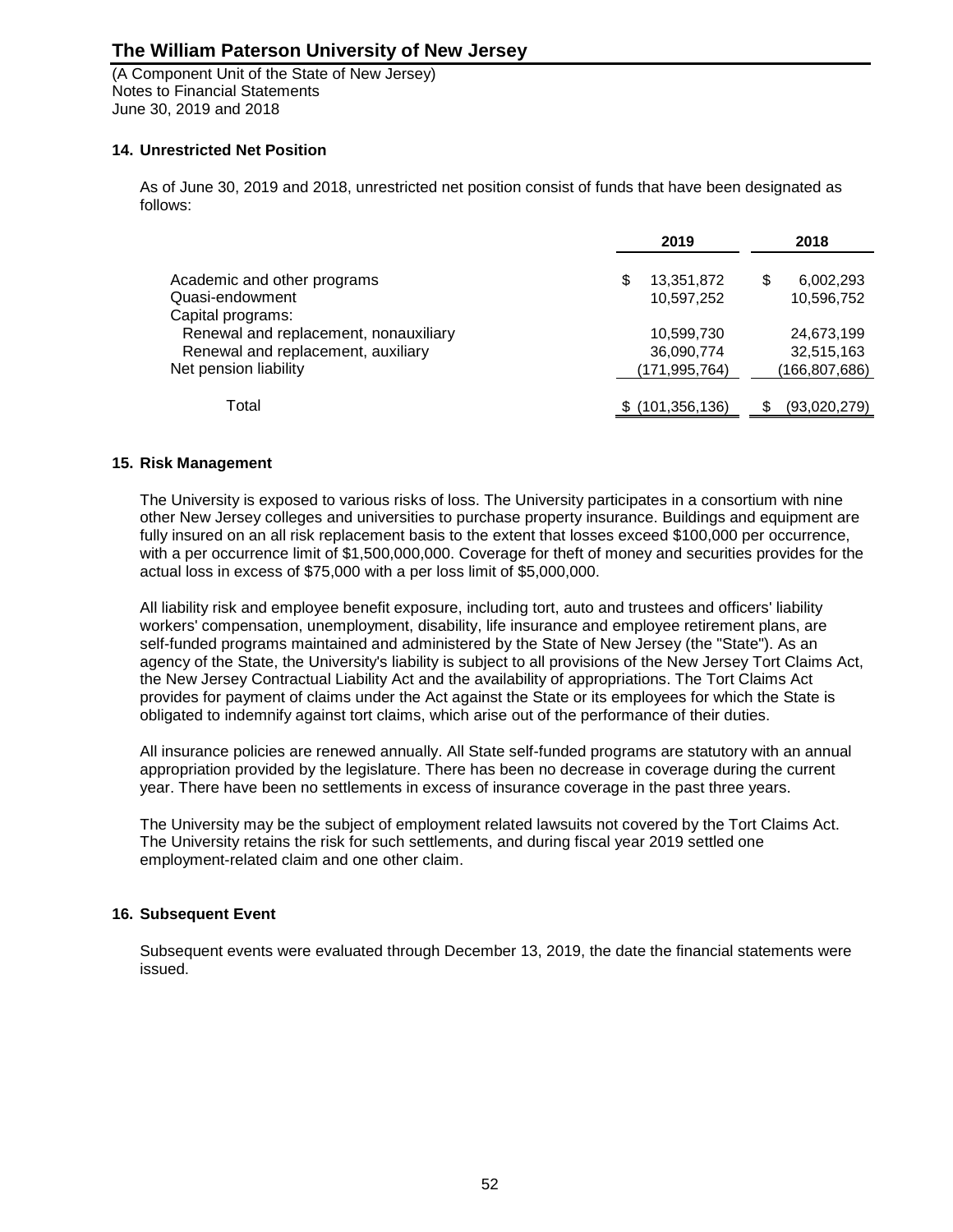Required Supplementary Information

Schedules of University's Proportionate Share of the Net Pension Liability Years Ended June 30, 2019 and 2018

|                                                                                                           | 2019 |                |    |                |    |             |
|-----------------------------------------------------------------------------------------------------------|------|----------------|----|----------------|----|-------------|
|                                                                                                           |      | <b>PERS</b>    |    | <b>PFRS</b>    |    | <b>TPAF</b> |
| University's proportion of the net pension liability                                                      |      | 0.6158169473 % |    | 0.3101258113 % |    |             |
| University's proportionate share of the net pension liability                                             | \$   | 145,975,085    | \$ | 13,426,290     | \$ | 3,769,533   |
| University's covered-employee payroll                                                                     | \$   | 27,626,141     | \$ | 1,812,243      | \$ | 276,521     |
| University's proportionate share of the net pension liability as                                          |      |                |    |                |    |             |
| a percentage of its covered-employee payroll                                                              |      | 528.39%        |    | 740.87%        |    | 1363.20%    |
|                                                                                                           |      |                |    | 2018           |    |             |
| University's proportion of the net pension liability                                                      |      | 0.6263001971 % |    | 0.3113464137 % |    |             |
| University's proportionate share of the net pension liability                                             | \$   | 160,618,586    | \$ | 13,685,989     | \$ | 4,129,519   |
| University's covered-employee payroll                                                                     | \$   | 28,126,936     | \$ | 1,578,257      | \$ | 382,411     |
| University's proportionate share of the net pension liability as                                          |      |                |    |                |    |             |
| a percentage of its covered-employee payroll                                                              |      | 571.05%        |    | 867.16%        |    | 1079.87%    |
|                                                                                                           |      |                |    | 2017           |    |             |
| University's proportion of the net pension liability                                                      |      | 0.6206249503 % |    | 0.2604667065 % |    |             |
| University's proportionate share of the net pension liability                                             | \$   | 182,405,929    | \$ | 12,269,920     | \$ | 4,855,545   |
| University's covered-employee payroll                                                                     | \$   | 26,842,842     | \$ | 1,396,099      | \$ | 390,095     |
| University's proportionate share of the net pension liability as                                          |      |                |    |                |    |             |
| a percentage of its covered-employee payroll                                                              |      | 679.53%        |    | 878.87%        |    | 1244.71%    |
|                                                                                                           |      |                |    | 2016           |    |             |
|                                                                                                           |      |                |    |                |    |             |
| University's proportion of the net pension liability                                                      |      | 0.6157306825 % |    | 0.2265683030 % |    |             |
| University's proportionate share of the net pension liability                                             | \$   | 146,064,467    | \$ | 9,728,101      | \$ | 9,575,278   |
| University's covered-employee payroll<br>University's proportionate share of the net pension liability as | \$   | 27,512,246     | \$ | 1,806,376      | \$ | 389,620     |
| a percentage of its covered-employee payroll                                                              |      | 530.91%        |    | 538.54%        |    | 2457.59%    |
|                                                                                                           |      |                |    | 2015           |    |             |
| University's proportion of the net pension liability                                                      |      | 0.6237086082 % |    | 0.2596863260 % |    |             |
| University's proportionate share of the net pension liability                                             |      | 125,534,480    | \$ | 9,226,789      | \$ | 10,050,848  |
| University's covered-employee payroll                                                                     | \$   | 27,170,262     | \$ | 1,189,806      | \$ | 366,714     |
| University's proportionate share of the net pension liability as                                          |      |                |    |                |    |             |
| a percentage of its covered-employee payroll                                                              |      | 462.03%        |    | 775.49%        |    | 2740.79%    |

The University adopted GASB 68 in 2015. No information is available prior to 2015.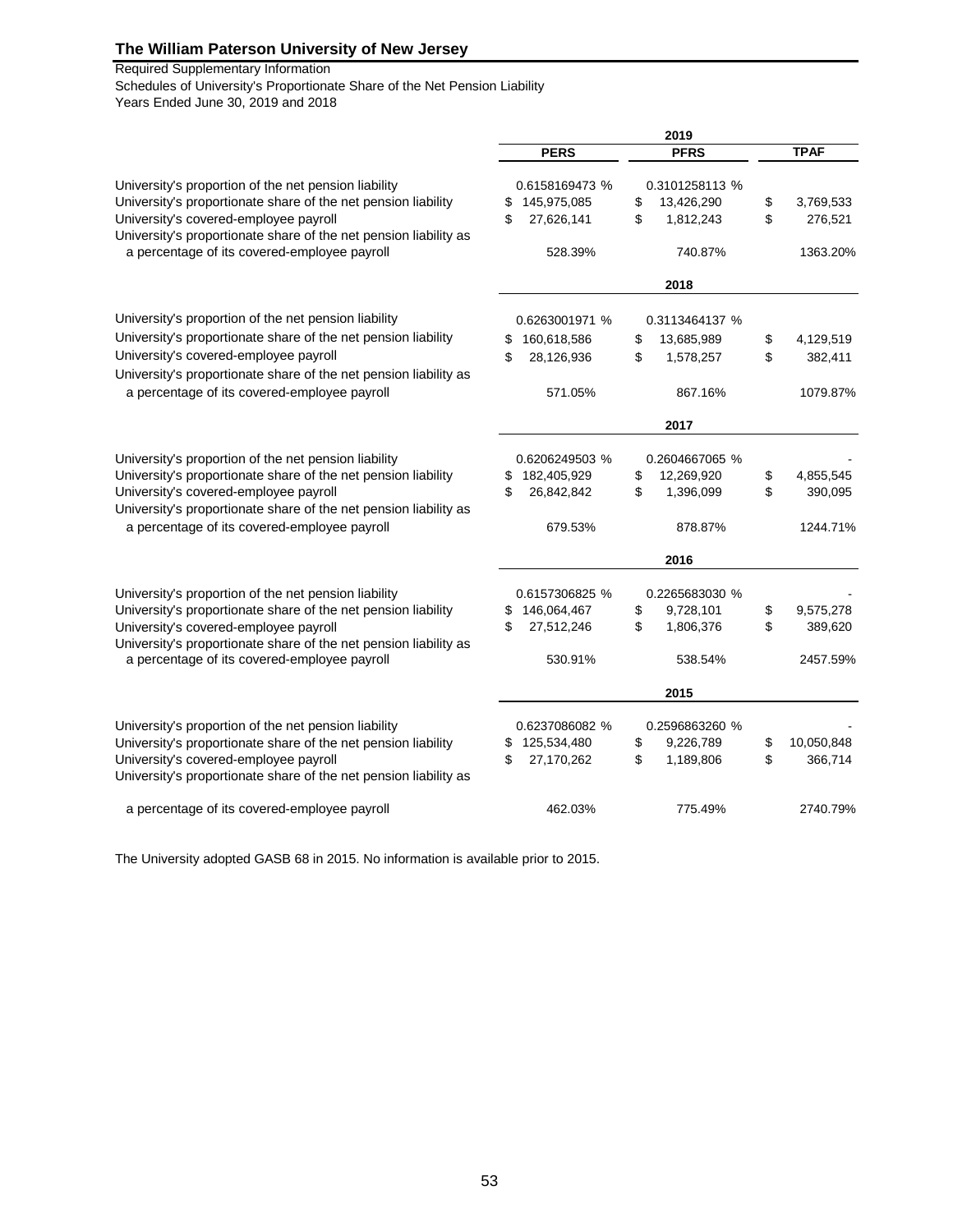Required Supplementary Information Year Ended June 30, 2019 and 2018 Schedules of University Contributions

|                                                                                                             | 2019                    |                          |                         |                       |
|-------------------------------------------------------------------------------------------------------------|-------------------------|--------------------------|-------------------------|-----------------------|
|                                                                                                             |                         | <b>PERS</b>              |                         | <b>PFRS</b>           |
|                                                                                                             |                         |                          |                         |                       |
| Contractually required contribution<br>Contributions in relation to the contractually required contribution | \$                      | 4,740,793<br>(4,740,793) | \$                      | 754,977<br>(754, 977) |
| Contribution deficiency (excess)                                                                            | \$                      |                          | \$                      |                       |
| University's covered-employee payroll                                                                       | \$                      | 27,626,141               | $\overline{\mathbb{S}}$ | 1,812,243             |
| Contributions as a percentage of covered-employee payroll                                                   |                         | 17.16%                   |                         | 41.66%                |
|                                                                                                             |                         |                          |                         |                       |
|                                                                                                             |                         |                          | 2018                    |                       |
|                                                                                                             |                         | <b>PERS</b>              |                         | <b>PFRS</b>           |
| Contractually required contribution                                                                         | \$                      | 2,500,000                | \$                      | 750,000               |
| Contributions in relation to the contractually required contribution                                        |                         | (2,500,000)              |                         | (750,000)             |
| Contribution deficiency (excess)                                                                            | \$                      |                          | \$                      |                       |
| University's covered-employee payroll                                                                       | $\overline{\mathbf{s}}$ | 28,126,936               | \$                      | 1,578,257             |
| Contributions as a percentage of covered-employee payroll                                                   |                         | 8.89%                    |                         | 47.52%                |
|                                                                                                             |                         |                          |                         |                       |
|                                                                                                             |                         |                          | 2017                    |                       |
| Contractually required contribution                                                                         | \$                      | 2,859,750                | \$                      | 608,268               |
| Contributions in relation to the contractually required contribution                                        |                         | (2,859,750)              |                         | (608, 268)            |
| Contribution deficiency (excess)                                                                            | \$                      |                          | \$                      |                       |
| University's covered-employee payroll                                                                       | \$                      | 26,842,842               |                         | 1,396,099             |
| Contributions as a percentage of covered-employee payroll                                                   |                         | 10.65%                   |                         | 43.57%                |
|                                                                                                             |                         |                          | 2016                    |                       |
|                                                                                                             |                         |                          |                         |                       |
| Contractually required contribution                                                                         | \$                      | 1,972,328                | \$                      | 359,837               |
| Contributions in relation to the contractually required contribution                                        |                         | (1,972,328)              |                         | (359, 837)            |
| Contribution deficiency (excess)                                                                            | \$                      |                          | \$                      |                       |
| University's covered-employee payroll                                                                       | \$                      | 27,512,246               | \$                      | 1,806,376             |
| Contributions as a percentage of covered-employee payroll                                                   |                         | 7.17%                    |                         | 19.92%                |
|                                                                                                             |                         |                          | 2015                    |                       |
|                                                                                                             |                         |                          |                         |                       |
| Contractually required contribution                                                                         | \$                      | 950,516                  | \$                      | 315,912               |
| Contributions in relation to the contractually required contribution                                        |                         | (950, 516)               |                         | (315, 912)            |
| Contribution deficiency (excess)                                                                            | \$                      |                          | \$<br>\$                |                       |
| University's covered-employee payroll<br>Contributions as a percentage of covered-employee payroll          | $\overline{\$}$         | 27,170,262               |                         | 1,189,806             |
|                                                                                                             |                         | 3.50%                    |                         | 26.55%                |

The University adopted GASB 68 in 2015. No information is available prior to 2015.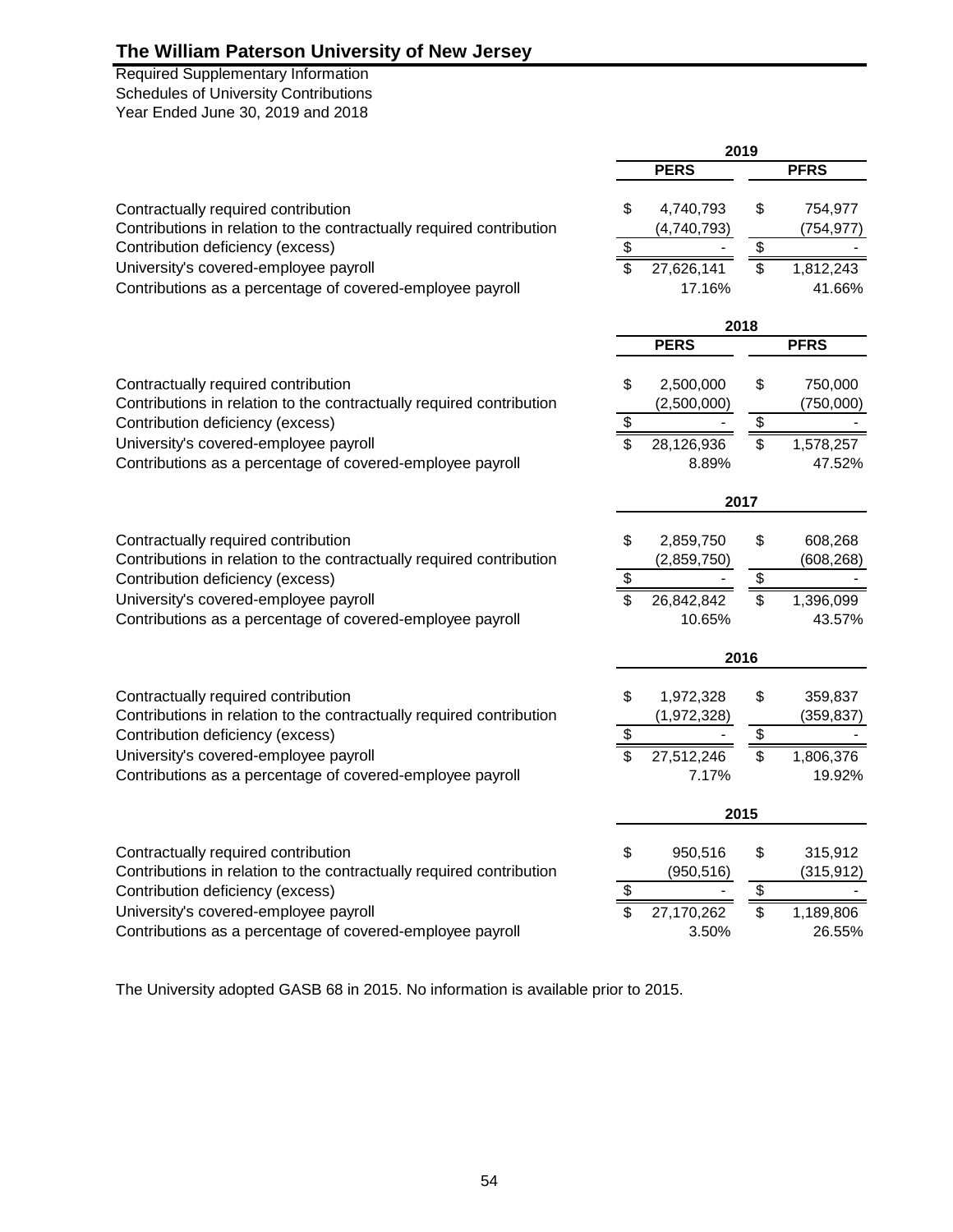### Schedules of University's Proportionate Share of the Total OPEB Liability Years Ended June 30, 2019 and 2018 Required Supplementary Information

|                                                                                                                                                                | 2019             |
|----------------------------------------------------------------------------------------------------------------------------------------------------------------|------------------|
| University's proportion of the total OPEB liability                                                                                                            | 0.00%            |
| University's proportionate share of the total OPEB liability                                                                                                   | \$               |
| State of New Jersey's proportionate share of the total OPEB liability                                                                                          | 7,146,922,189    |
| <b>Total OPEB liability</b>                                                                                                                                    | 7,146,922,189    |
| University's covered-employee payroll                                                                                                                          | \$<br>96,433,431 |
| University's proportionate share of the Collective Total OPEB liability as a                                                                                   |                  |
| percentage of covered-employee payroll                                                                                                                         | $0.00\%$         |
|                                                                                                                                                                | 2018             |
| University's proportion of the total OPEB liability                                                                                                            | 0.00%            |
| University's proportionate share of the total OPEB liability                                                                                                   | \$               |
| State of New Jersey's proportionate share of the total OPEB liability                                                                                          | 8,178,871,728    |
| <b>Total OPEB liability</b>                                                                                                                                    | 8,178,871,728    |
| University's covered-employee payroll                                                                                                                          | \$<br>96,556,548 |
| University's proportionate share of the Collective Total OPEB liability as a                                                                                   |                  |
| percentage of covered-employee payroll                                                                                                                         | $0.00\%$         |
| * Information provided for Required Supplementary Information will be provided for ten (10) years<br>as the information becomes available in subsequent years. |                  |
| Notes to the Schedule:                                                                                                                                         |                  |

For the State Health Benefit State Retired Employees Plan, there are no assets accumulated in a trust that meets the criteria in paragraph 4 of GASB Statement No. 75, *Accounting and Financial Reporting for Other Postemployment Benefits Other than Pensions.*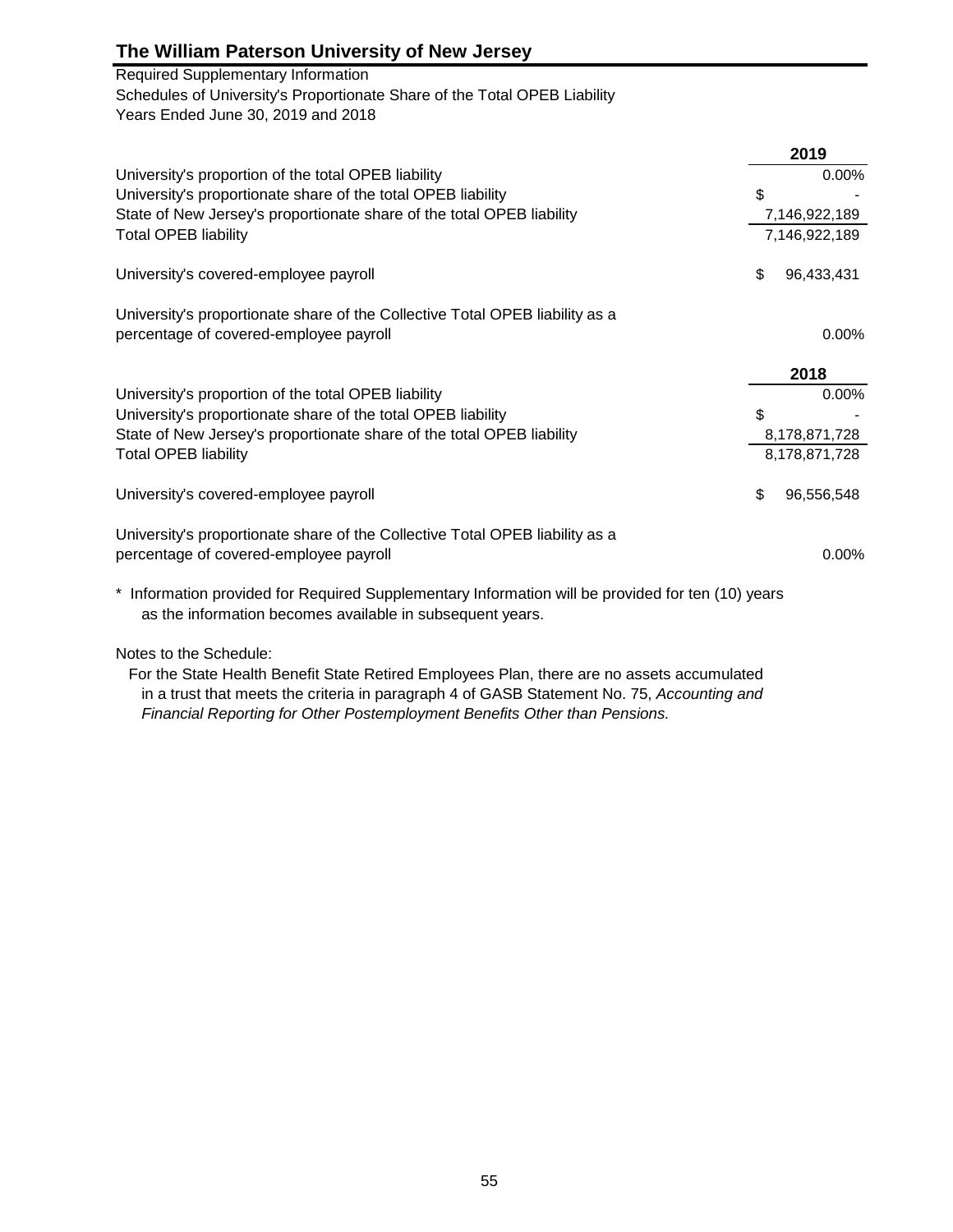(A Component Unit of the State of New Jersey) Schedule of Expenditures of Federal Awards Year Ended June 30, 2019

| Federal Grantor/Pass-Through Grantor/Program<br>or Cluster Title                                                                                                                                                                                                                                                                                                                                                                                              | Federal<br><b>CFDA</b><br><b>Number</b>                       | Total<br>Federal<br><b>Expenditures</b>                    | Passed<br>Through to<br><b>Subrecipients</b> |
|---------------------------------------------------------------------------------------------------------------------------------------------------------------------------------------------------------------------------------------------------------------------------------------------------------------------------------------------------------------------------------------------------------------------------------------------------------------|---------------------------------------------------------------|------------------------------------------------------------|----------------------------------------------|
| U.S. Department of Education and U.S. Department of Health and Human Services                                                                                                                                                                                                                                                                                                                                                                                 |                                                               |                                                            |                                              |
| <b>Student Financial Assistance Cluster:</b><br>Federal Supplemental Educational Opportunity Grants<br><b>Federal Direct Student Loans</b><br>Federal Work-Study Program (including administrative cost allowance of \$40,696)                                                                                                                                                                                                                                | 84.007<br>84.268<br>84.033                                    | \$<br>461,918<br>52,072,452<br>426,879                     | \$                                           |
| <b>Federal Pell Grant</b><br>Nurse Faculty Loan Program (NFLP)<br>Teacher Education Assistance for College and Higher Education Grant                                                                                                                                                                                                                                                                                                                         | 84.063<br>93.264<br>84.379                                    | 20,694,668<br>329,665<br>49,241                            |                                              |
| <b>Total Student Financial Assistance Cluster</b>                                                                                                                                                                                                                                                                                                                                                                                                             |                                                               | 74,034,823                                                 |                                              |
| U.S. Department of Education, Other Grants<br>School Leadership<br>Overseas Programs, Group Projects Abroad<br>School Improvement Grants<br>Race to the Top, Early Learning Challenge<br>Undergraduate International Studies and Foreign Language Programs<br>21st Century Community Learning Centers                                                                                                                                                         | 84.363A<br>84.021A<br>84.377B<br>84.412<br>84.016A<br>84.287C | 511,212<br>22,205<br>90,227<br>460,077<br>60,614<br>41,614 | 16,878                                       |
| Total U.S. Department of Education, other grants                                                                                                                                                                                                                                                                                                                                                                                                              |                                                               | 1,185,949                                                  | 16,878                                       |
|                                                                                                                                                                                                                                                                                                                                                                                                                                                               |                                                               |                                                            |                                              |
| <b>National Science Foundation</b><br>Geosciences<br><b>Education and Human Resources</b><br>Passed through Rutgers, the State University (Subcontract #5416)                                                                                                                                                                                                                                                                                                 | 47.050<br>47.076                                              | 86,870<br>156,114                                          | 42,228                                       |
| <b>Education and Human Resources</b>                                                                                                                                                                                                                                                                                                                                                                                                                          | 47.076                                                        | 33,230                                                     |                                              |
| <b>Total Education and Human Resources</b>                                                                                                                                                                                                                                                                                                                                                                                                                    |                                                               | 189.344                                                    | 42,228                                       |
| Total National Science Foundation and Research and Development Cluster                                                                                                                                                                                                                                                                                                                                                                                        |                                                               | 276,214                                                    | 42,228                                       |
| U.S. Department of Health and Human Services<br>Passed through NJ Dept of Human Services (Contract 18-714-ADA-0,19-714-ADA-0):<br>Substance Abuse and Mental Health Services, Projects of Regional and National Significance<br>Passed through NJ Dept of Human Services (Contract 18-816-ADA-0, 19-816-ADA-0):<br>Substance Abuse and Mental Health Services, Projects of Regional and National Significance<br>Drug-Free Communities Support Program Grants | 93.243<br>93.243<br>93.276                                    | 146,757<br>82,415<br>72,151                                |                                              |
| Cancer Detection and Diagnosis Research<br>Passed through Rutgers, Biomedical Research and Research Training (Subaward #8358,0785)                                                                                                                                                                                                                                                                                                                            | 93.394<br>93.859                                              | 48,657<br>43,175                                           |                                              |
| Total U.S. Department of Health and Human Services                                                                                                                                                                                                                                                                                                                                                                                                            |                                                               | 393,155                                                    |                                              |
| U.S. Department of Justice<br>Grants To Reduce Domestic Violence, Dating Violence, Sexual Assault and Stalking on Campus<br>National Institute of Justice Research, Evaluation and Development Project Grants                                                                                                                                                                                                                                                 | 16.525<br>16.560                                              | 23,127<br>143,063                                          |                                              |
| Total U.S. Department of Justice                                                                                                                                                                                                                                                                                                                                                                                                                              |                                                               | 166,190                                                    |                                              |
| <b>National Endowment for the Arts</b><br>Promotion of the Arts, Grants to Organizations and Individuals<br>Promotion of the Arts, Partnership Agreements                                                                                                                                                                                                                                                                                                     | 45.024<br>45.025                                              | 11,500<br>2,650                                            |                                              |
| Total National Endowment for the Arts                                                                                                                                                                                                                                                                                                                                                                                                                         |                                                               | 14,150                                                     |                                              |
| <b>Small Business Administration</b><br>Passed through Rutgers, the State University (Subcontract #0431,0892):<br><b>Small Business Development Center</b>                                                                                                                                                                                                                                                                                                    | 59.037                                                        | 175,528                                                    |                                              |
| <b>Department of Transportation</b><br>Highway Safety Cluster, National Priority Safety Programs                                                                                                                                                                                                                                                                                                                                                              | 20.616                                                        | 20,996                                                     |                                              |
| U.S. Dept of the Interior DOI<br>National Park Service Conservation, Protection, Outreach and Education                                                                                                                                                                                                                                                                                                                                                       | 15.954                                                        | 913                                                        |                                              |
| <b>Total Expenditures of Federal Awards</b>                                                                                                                                                                                                                                                                                                                                                                                                                   |                                                               | 76,267,918                                                 | 59,106<br>- \$                               |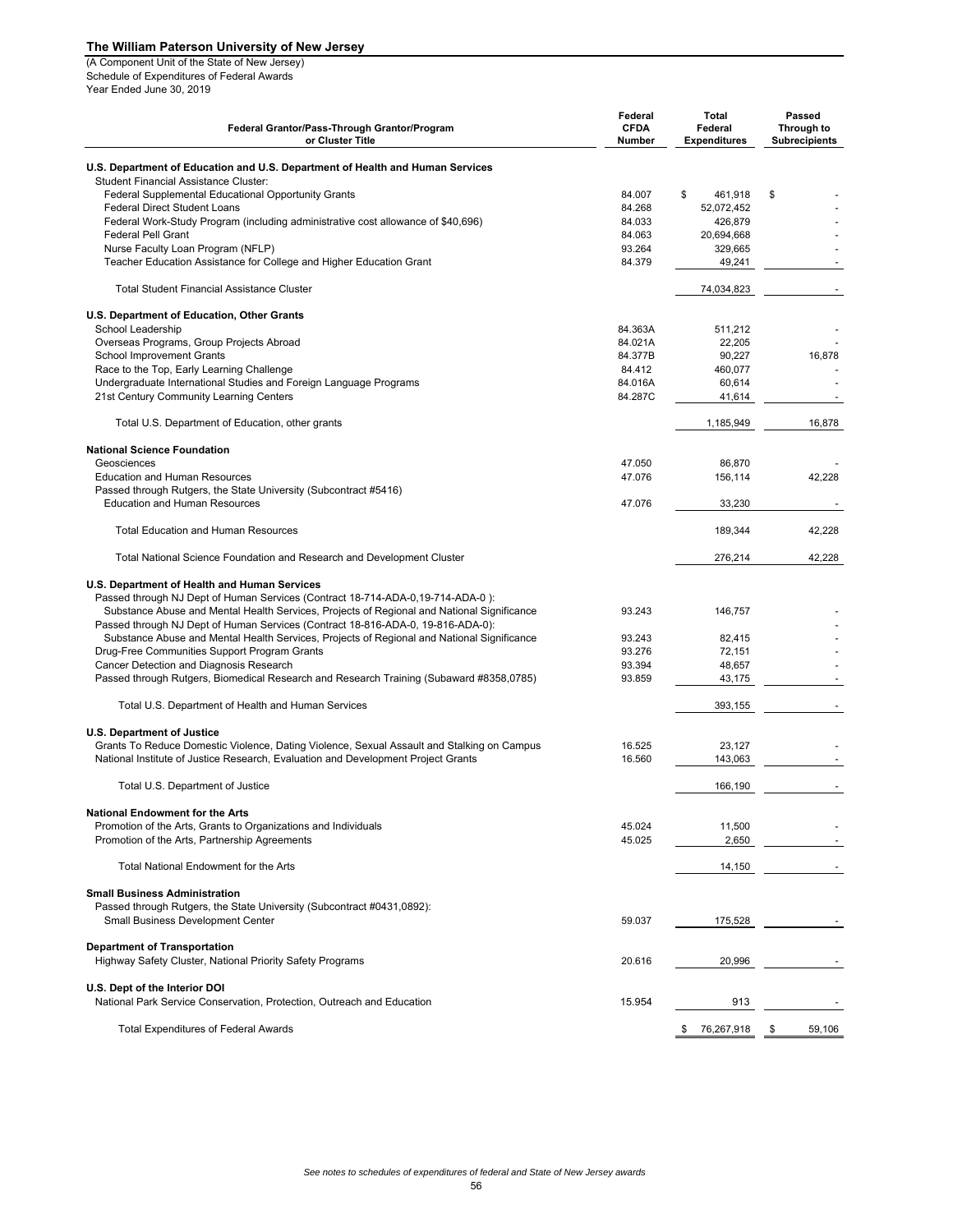(A Component Unit of the State of New Jersey) Schedule of Expenditures of State of New Jersey Awards Year Ended June 30, 2019

| State /<br>Amount of<br>State of New Jersey Grantor/Pass-Through<br><b>Account</b><br><b>Funds</b><br><b>Grantor/Program or Cluster Title</b><br>Awarded<br><b>Number</b> |                          | <b>Grant Period</b> | <b>Fiscal Year</b><br>and Total<br><b>Disbursements</b> | <b>Total Grant</b><br><b>Expenditures</b><br><b>To Date</b> |              |
|---------------------------------------------------------------------------------------------------------------------------------------------------------------------------|--------------------------|---------------------|---------------------------------------------------------|-------------------------------------------------------------|--------------|
| <b>Student Financial Assistance Cluster</b>                                                                                                                               |                          |                     |                                                         |                                                             |              |
| NJ Department of Treasury:                                                                                                                                                |                          |                     |                                                         |                                                             |              |
| Governor's Urban Scholarship                                                                                                                                              | 10-100-074-US11-278      | \$<br>15,000        | Jul. 1, 2018 - Jun. 30, 2019                            | \$<br>15,000                                                | \$<br>15,000 |
| <b>Tuition Aid Grant</b>                                                                                                                                                  | 10-100-074-2405-007      | 15,392,340          | Jul. 1, 2018 - Jun. 30, 2019                            | 15,392,340                                                  | 15,392,340   |
| N.J. State Gear Up                                                                                                                                                        |                          | 1,624               | Jul. 1, 2018 - Jun. 30, 2019                            | 1,624                                                       | 1,624        |
| NJ Department of State, Commission on Higher Education:                                                                                                                   |                          |                     |                                                         |                                                             |              |
| Educational Opportunity Fund, Academic Year (Article III)                                                                                                                 | 10-100-074-2601-001      | 493,200             | Jul. 1, 2018 - Jun. 30, 2019                            | 493.200                                                     | 493,200      |
| N.J. Best Scholarship                                                                                                                                                     |                          | 15,250              | Jul. 1, 2018 - Jun. 30, 2019                            | 15,250                                                      | 15,250       |
| N.J. Star Scholarship                                                                                                                                                     |                          | 49,957              | Jul. 1, 2018 - Jun. 30, 2019                            | 49,957                                                      | 49,957       |
| <b>Total Student Financial Assistance Cluster</b>                                                                                                                         |                          | 15,967,371          |                                                         | 15,967,371                                                  | 15,967,371   |
| NJ Department of State, Commission on Higher Education                                                                                                                    |                          |                     |                                                         |                                                             |              |
| Educational Opportunity Fund, Academic Year (Article IV)                                                                                                                  | 2518                     | 264,903             | Jun. 1, 2018 - Jul. 31, 2019                            | 264,903                                                     | 264,903      |
| Educational Opportunity Fund, Summer (Article III)                                                                                                                        | 2518                     | 266,130             | Jun. 1, 2018 - Jul. 31, 2018                            | 266,130                                                     | 266,130      |
| Educational Opportunity Fund, Summer (Article III)                                                                                                                        | 2518                     | 292,743             | Jun. 1, 2019 - Jul. 31, 2019                            | 2,184                                                       | 2,184        |
| Educational Opportunity Fund, Winter (Article IV)                                                                                                                         | 2518                     | 34,350              | Dec. 1, 2018 - Jan. 31, 2019                            | 34,350                                                      | 34,350       |
| <b>Gallery Series</b>                                                                                                                                                     | 100-074-2530-032-6130    | 19,247              | Jul. 1, 2018 - Jun. 30, 2019                            | 19,247                                                      | 19,247       |
| Shea Center                                                                                                                                                               | 100-074-2530-032-6130    | 37,846              | Jul. 1, 2018 - Jun. 30, 2019                            | 37,846                                                      | 37,846       |
| National History Day                                                                                                                                                      | 17-100-074-2540-105-6110 | 30,000              | Aug. 1, 2016 - Jul. 31, 2018                            | 200                                                         | 29,644       |
| National History Day                                                                                                                                                      | 18-100-074-2540-105-6110 | 5,110               | Aug. 1, 2018 - Jul. 31, 2019                            | 5,110                                                       | 5,110        |
| National History Day                                                                                                                                                      | 19-100-074-2540-105-6110 | 9,890               | Aug. 1, 2018 - Jul. 31, 2020                            | 9,890                                                       | 9,890        |
| State of New Jersey Secretary of Higher Education                                                                                                                         |                          |                     |                                                         |                                                             |              |
| <b>Building Our Future Bond Act</b>                                                                                                                                       | 061-01                   | 26,237,766          | Mar. 1, 2014 to Completion                              | 185,663                                                     | 26,169,254   |
| <b>Building Our Future Bond Act</b>                                                                                                                                       | 061-02                   | 3,762,234           | Mar. 1, 2017 to Completion                              | 3,762,234                                                   | 3,762,234    |
| <b>NJ Department of Human Services</b>                                                                                                                                    |                          |                     |                                                         |                                                             |              |
| Passed through Passaic Department of Human Services:                                                                                                                      |                          |                     |                                                         |                                                             |              |
| <b>Addiction Services Education Project</b>                                                                                                                               | G-01-41-737-017-213      | 19,500              | Jan. 1, 2018 - Dec. 31, 2019                            | 19,495                                                      | 19,495       |
| NJ Department of Labor and Workforce Development                                                                                                                          |                          |                     |                                                         |                                                             |              |
| Skill4Jersey                                                                                                                                                              | Multiple                 | 1,213,385           | Various                                                 | 922,114                                                     | 967,088      |
| <b>NJ Department of Health</b>                                                                                                                                            |                          |                     |                                                         |                                                             |              |
| Passed through New Jersey Prevention Network (NJPN):                                                                                                                      |                          |                     |                                                         |                                                             |              |
| Office of Tobacco Free, Nutrition and Fitness                                                                                                                             |                          | 20,000              | Oct. 1. 2018-Jun. 30. 2019                              | 19,956                                                      | 19,956       |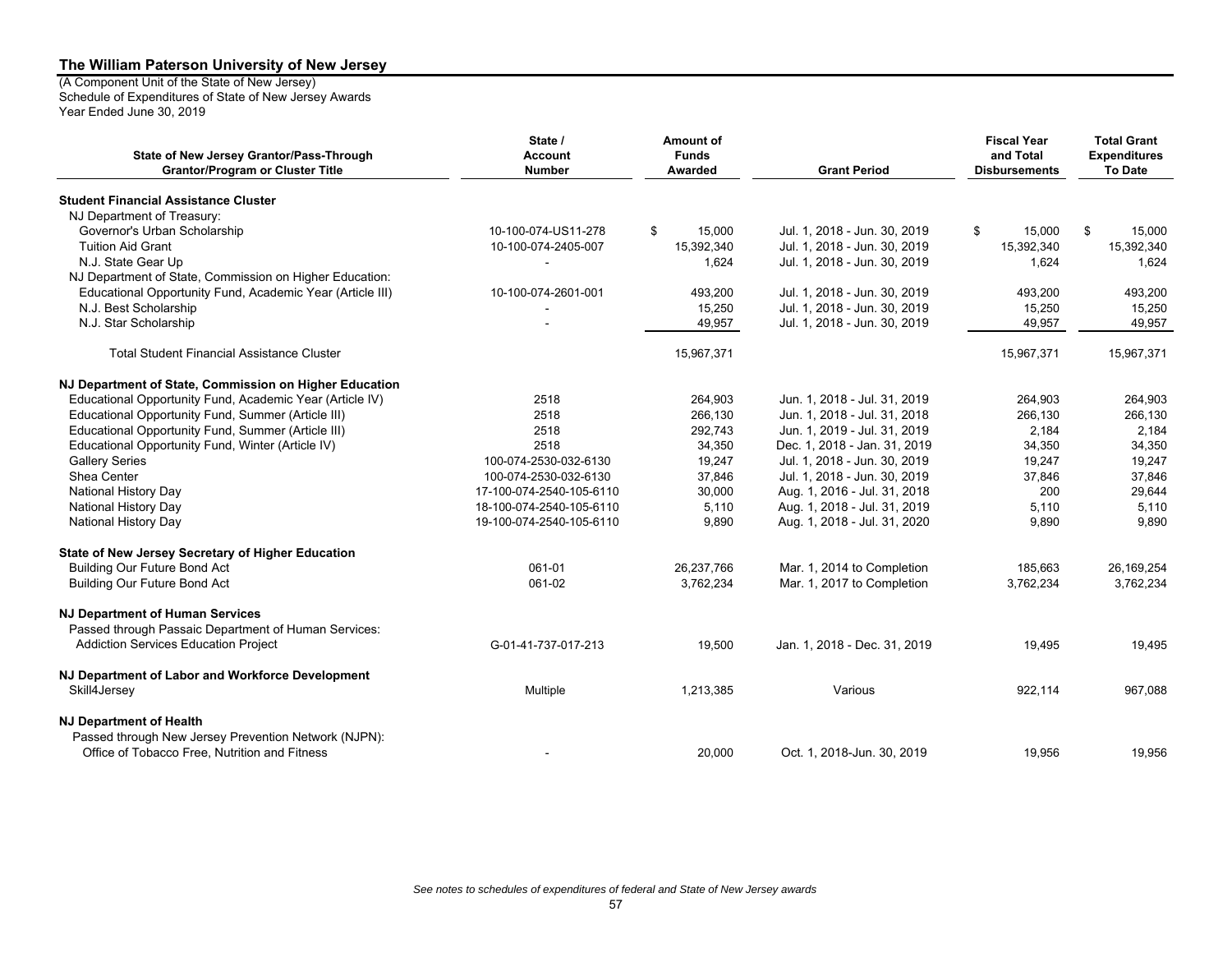(A Component Unit of the State of New Jersey) Schedule of Expenditures of State of New Jersey Awards Year Ended June 30, 2019

| State of New Jersey Grantor/Pass-Through<br><b>Grantor/Program or Cluster Title</b> | State /<br>Account<br><b>Number</b> | Amount of<br><b>Funds</b><br>Awarded | <b>Grant Period</b>          | <b>Fiscal Year</b><br>and Total<br><b>Disbursements</b> | <b>Total Grant</b><br><b>Expenditures</b><br><b>To Date</b> |
|-------------------------------------------------------------------------------------|-------------------------------------|--------------------------------------|------------------------------|---------------------------------------------------------|-------------------------------------------------------------|
| <b>NJ Small Business Development</b>                                                |                                     |                                      |                              |                                                         |                                                             |
| Paterson Business Action Center                                                     | 100-074-2510-001-s010-6130          | 32,000<br>\$                         | Jul. 1, 2018 - Jun. 30, 2019 | 29.542                                                  | 29.542                                                      |
| <b>NJ Department of State</b>                                                       |                                     |                                      |                              |                                                         |                                                             |
| State Appropriation to State Colleges and Universities                              | 10-100-074-2465-001                 | 30.357.000                           | Jul. 1. 2018 - Jun. 30. 2019 | 30.357.000                                              | 30,357,000                                                  |
| <b>Interdepartmental Accounts</b>                                                   |                                     |                                      |                              |                                                         |                                                             |
| Fringe Benefits Other than FICA                                                     | 10-000-000-0000-002                 | 24.572.950                           | Jul. 1. 2018 - Jun. 30. 2019 | 24.572.950                                              | 24,572,950                                                  |
| FICA State Colleges and Universities Reimbursement Program                          | 10-000-000-0000-003                 | 7,952,988                            | Jul. 1, 2018 - Jun. 30, 2019 | 7,952,988                                               | 7,952,988                                                   |
| Total expenditures of State of New Jersey Awards                                    |                                     | 111,095,413                          |                              | 84,429,173                                              | \$110,487,182                                               |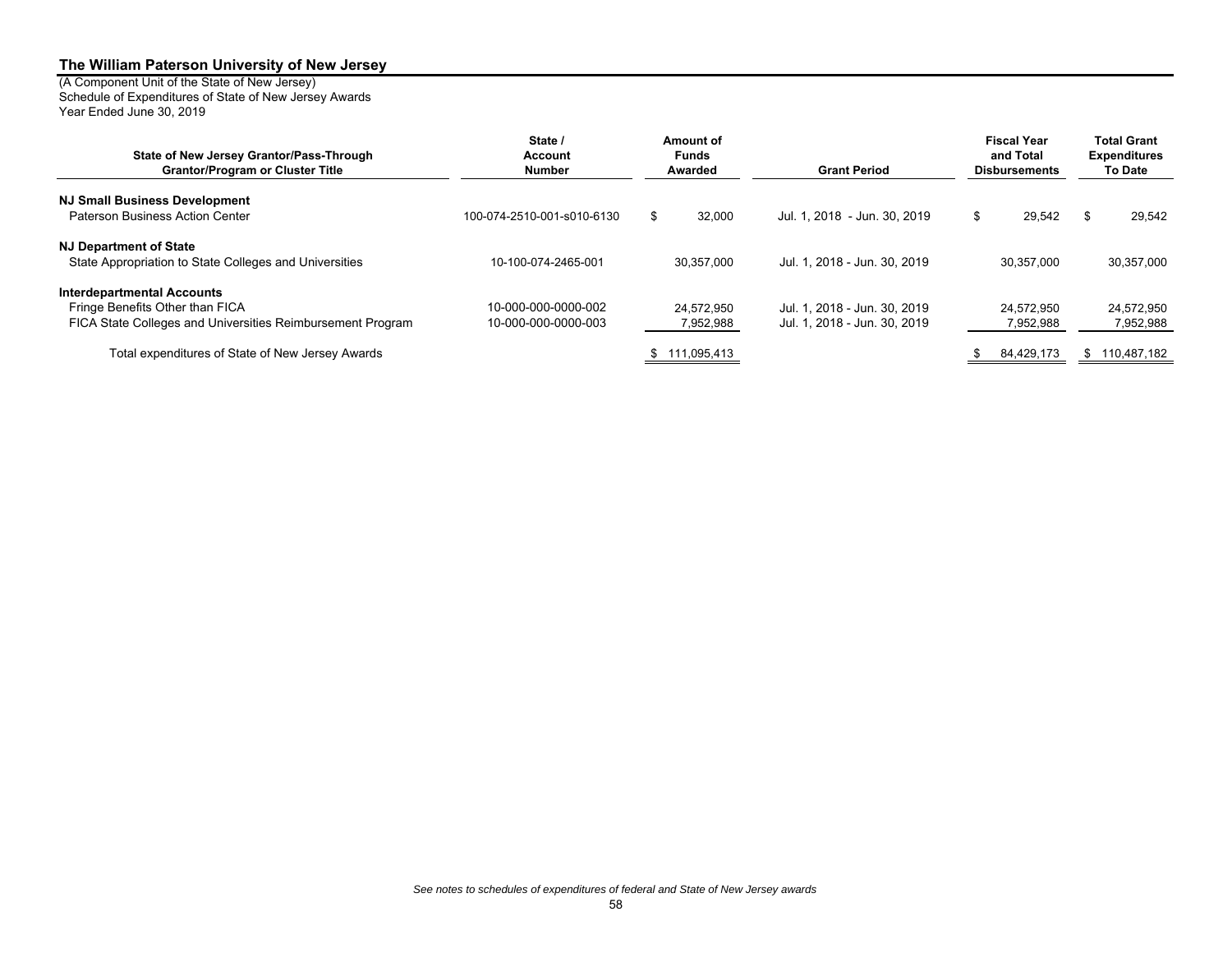(A Component Unit of the State of New Jersey) Notes to Schedules of Expenditures of Federal and State of New Jersey Awards Year Ended June 30, 2019

### **1. General**

The accompanying Schedules of Expenditures of Federal and State of New Jersey Awards (the "Schedules") include the activity of all federal and state financial assistance programs of The William Paterson University of New Jersey (the "University"). All federal assistance received directly from federal agencies, as well as federal financial assistance passed through other government agencies and non-federal organizations, is included on the schedule of expenditures of federal awards.

### **2. Basis of Presentation**

The accompanying Schedule of Expenditures of Federal Awards summarizes the expenditures of the University under programs of the federal government for the year ended June 30, 2019 and is presented on the accrual basis of accounting. For the purposes of the Schedule of Expenditures of Federal Awards, federal grants include all grants, contracts and similar agreements entered into directly between the University and agencies or departments of the federal government and all sub-awards to the University by non-federal organizations pursuant to federal grants, contracts and similar agreements. The information in the schedule is presented in accordance with the requirements of Title 2 U.S. Code of Federal Regulations Part 200, *Uniform Administrative Requirements, Cost Principles and Audit Requirements for Federal Awards* ("Uniform Guidance"). Therefore, some amounts presented in the schedule may differ from amounts presented in, or used in the preparation of the University's basic financial statements.

The accompanying Schedule of Expenditures of State of New Jersey Awards summarizes the expenditures of the University under grant programs of the State of New Jersey for the year ended June 30, 2019 and is presented on the accrual basis of accounting. For the purposes of the Schedule of Expenditures of State of New Jersey Awards, state financial assistance programs include all state appropriation aid, grants, contracts and similar agreements entered into directly between the University and agencies or departments of the state government. Expenditures of state awards are recorded in accordance with the cost principles established under the State of New Jersey, Department of the Treasury, OMB Circular 15-08, *Single Audit Policy for Recipients of Federal Grants, State Grants and State Aid*, and/or under the terms and conditions of particular state grant agreements. Therefore, some amounts presented in the schedule may differ from amounts presented in, or used in the preparation of the University's basic financial statements.

#### **3. Other Federal Loan Program**

The Nurse Faculty Loan Program is administered directly by the University and balances and transactions relating to these programs are included in the University's basic financial statements. Loans outstanding at the beginning of the year and loans made during the year are included in the federal expenditures presented in the Schedule. The balances outstanding under the program as of June 30, 2019 is \$329,665.

#### **4. Indirect Cost Rate**

The University has not elected to use the 10 percent de-minimis indirect cost rate allowed under the Uniform Guidance.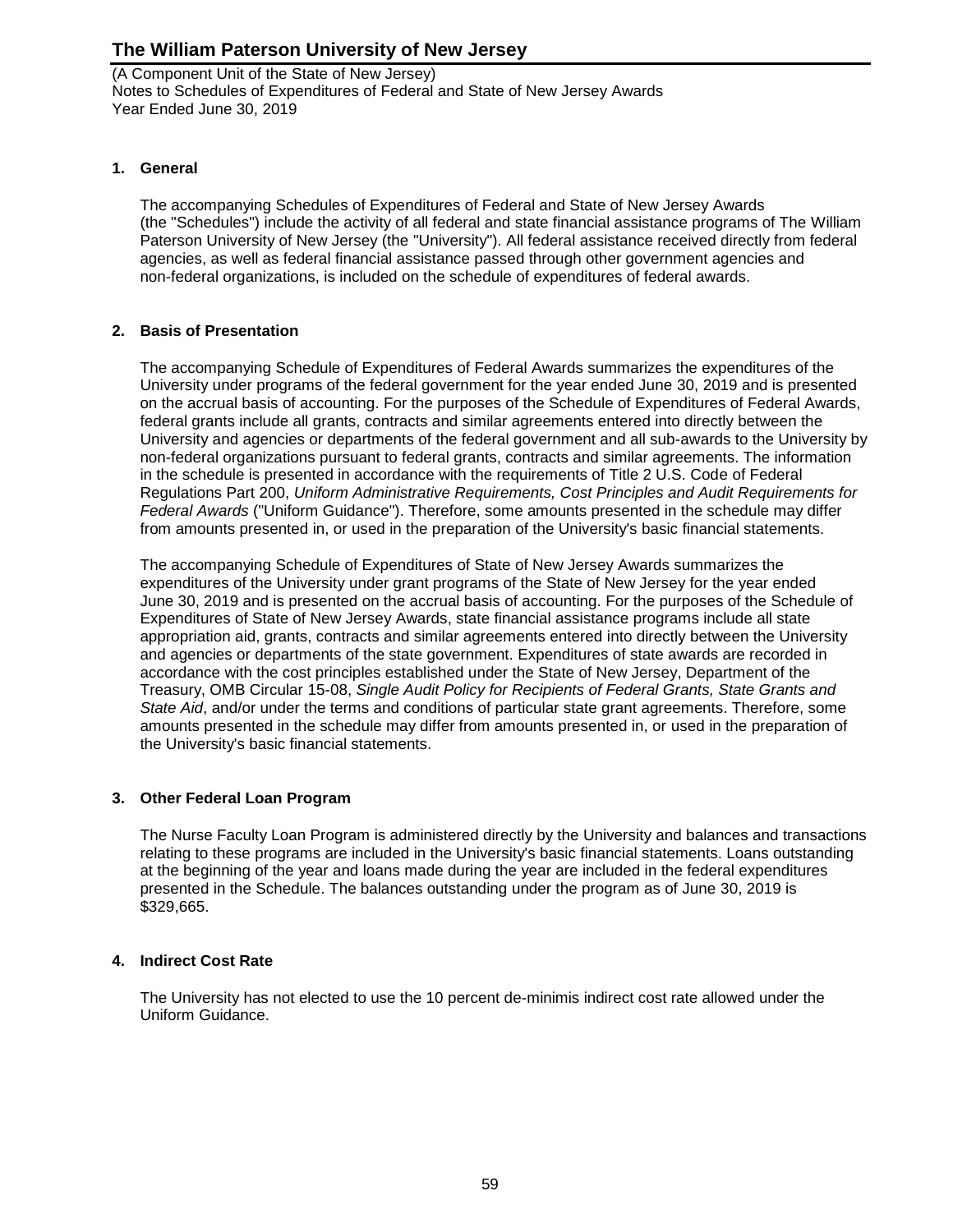

### **Independent Auditors' Report on Internal Control Over Financial Reporting and on Compliance and Other Matters Based on an Audit of Financial Statements Performed in Accordance With** *Government Auditing Standards*

To the Board of Trustees of The William Paterson University of New Jersey

We have audited, in accordance with the auditing standards generally accepted in the United States of America and the standards applicable to financial audits contained in *Government Auditing Standards* issued by the Comptroller General of the United States, the financial statements of The William Paterson University of New Jersey (the "University"), a component unit of the State of New Jersey and its discretely presented component unit, as of and for the year ended June 30, 2019, and the related notes to the financial statements and have issued our report thereon dated December 13, 2019. Our report includes a reference to another auditor who audited the financial statements of William Paterson University of New Jersey Foundation as described in our report on the University's financial statements. This report does not include reporting on internal control over financial reporting or compliance and other matters that are reported on separately by the other auditor.

#### **Internal Control Over Financial Reporting**

In planning and performing our audit of the financial statements, we considered the University's internal control over financial reporting ("internal control") to determine the audit procedures that are appropriate in the circumstances for the purpose of expressing our opinion on the financial statements, but not for the purpose of expressing an opinion on the effectiveness of the University's internal control. Accordingly, we do not express an opinion on the effectiveness of the University's internal control.

A *deficiency in internal control* exists when the design or operation of a control does not allow management or employees, in the normal course of performing their assigned functions, to prevent, or detect and correct, misstatements on a timely basis. A *material weakness* is a deficiency, or a combination of deficiencies, in internal control, such that there is a reasonable possibility that a material misstatement of the entity's financial statements will not be prevented, or detected and corrected, on a timely basis. A *significant deficiency* is a deficiency, or a combination of deficiencies, in internal control that is less severe than a material weakness, yet important enough to merit attention by those charged with governance.

Our consideration of internal control was for the limited purpose described in the first paragraph of this section and was not designed to identify all deficiencies in internal control that might be material weaknesses or significant deficiencies. Given these limitations, during our audit we did not identify any deficiencies in internal control that we consider to be material weaknesses. However, material weaknesses may exist that have not been identified.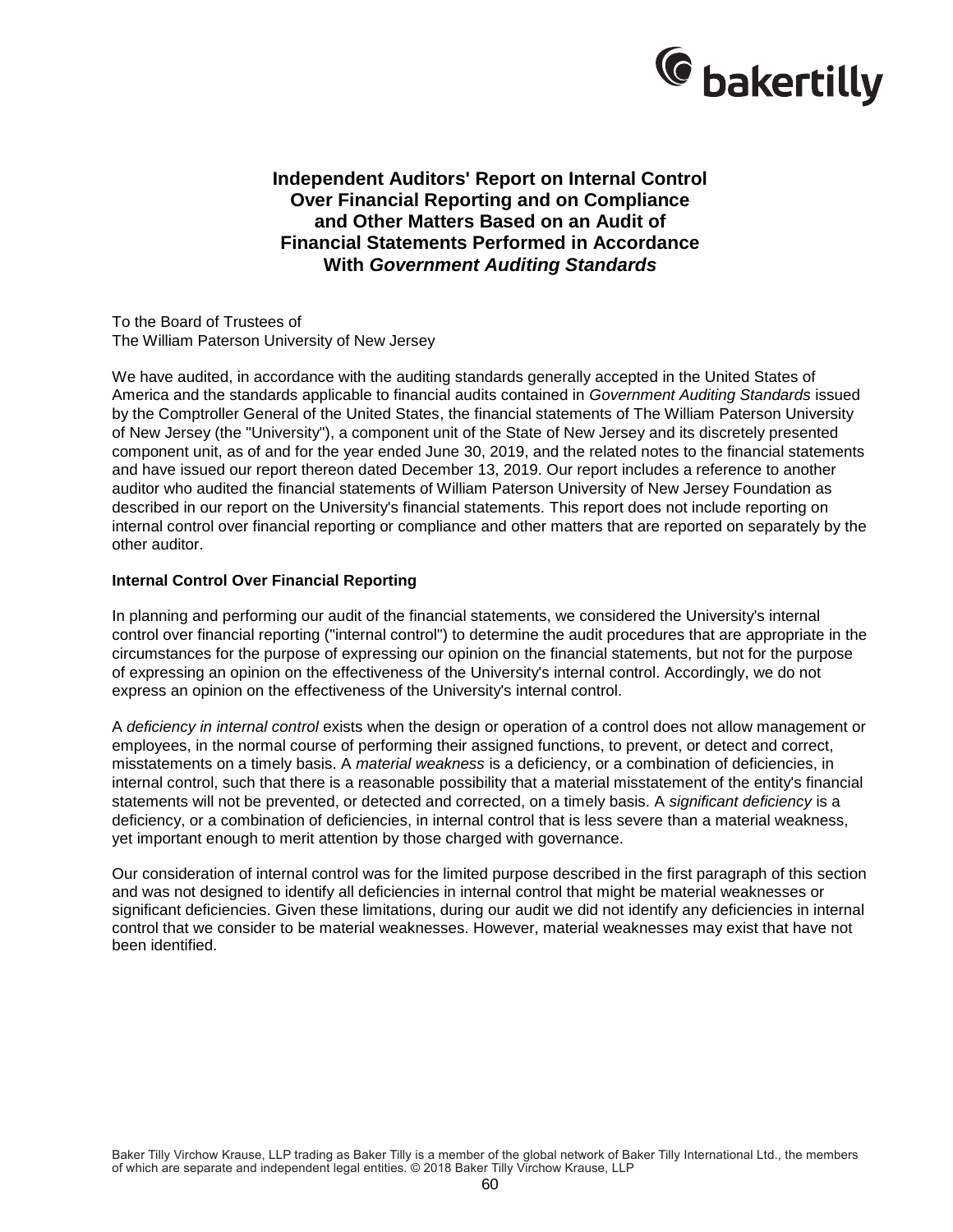### **Compliance and Other Matters**

As part of obtaining reasonable assurance about whether the University's financial statements are free from material misstatement, we performed tests of its compliance with certain provisions of laws, regulations, contracts and grant agreements, noncompliance with which could have a direct and material effect on the determination of financial statement amounts. However, providing an opinion on compliance with those provisions was not an objective of our audit, and accordingly, we do not express such an opinion. The results of our tests disclosed no instances of noncompliance or other matters that are required to be reported under *Government Auditing Standards*.

### **Purpose of this Report**

The purpose of this report is solely to describe the scope of our testing of internal control and compliance and the results of that testing and not to provide an opinion on the effectiveness of the entity's internal control or on compliance. This report is an integral part of an audit performed in accordance with *Government Auditing Standards* in considering the entity's internal control and compliance. Accordingly, this communication is not suitable for any other purpose.

Baker Tilly Virchaw Krause, 4P

Iselin, New Jersey December 13, 2019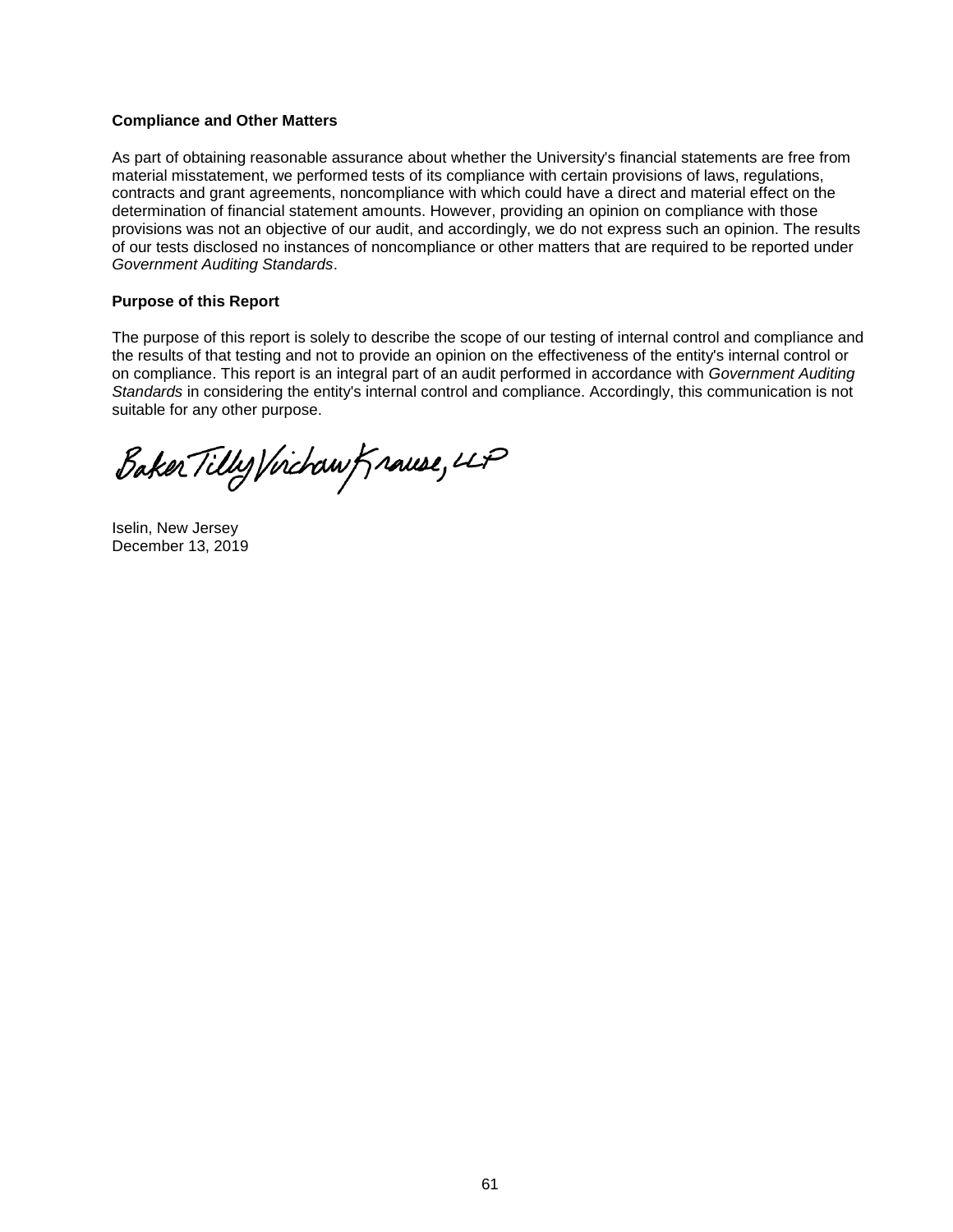

**Independent Auditors' Report on Compliance for Each Major Federal and New Jersey State Programs and Report on Internal Control Over Compliance Required by the Uniform Guidance and the State of New Jersey Department of the Treasury OMB Circular 15-08**

To the Board of Trustees of The William Paterson University of New Jersey

#### **Report on Compliance for Each Major Federal and New Jersey State Programs**

We have audited The William Paterson University of New Jersey's (the "University") compliance with the types of compliance requirements described in the *OMB Compliance Supplement* and the State of New Jersey, Department of the Treasury, OMB Circular 15-08, *Single Audit Policy for Recipients of Federal Grants, State Grants and State Aid* that could have a direct and material effect on each of the University's major federal and New Jersey state programs for the year ended June 30, 2019. The University's major federal and New Jersey state programs are identified in the summary of auditors' results section of the accompanying schedule of findings and questioned costs.

#### **Management's Responsibility**

Management is responsible for compliance with federal statutes, regulations and the terms and conditions of its federal and state awards applicable to its federal and state programs.

#### **Auditors' Responsibility**

Our responsibility is to express an opinion on compliance for each of the University's major federal and New Jersey state programs based on our audit of the types of compliance requirements referred to above. We conducted our audit of compliance in accordance with auditing standards generally accepted in the United States of America; the standards applicable to financial audits contained in *Government Auditing Standards*, issued by the Comptroller General of the United States; the audit requirements of Title 2 U.S. Code of Federal Regulations Part 200, *Uniform Administrative Requirements, Cost Principles and Audit Requirements for Federal Awards* ("Uniform Guidance"), and; the State of New Jersey, Department of the Treasury, OMB Circular 15-08, *Single Audit Policy for Recipients of Federal Grants, State Grants and State Aid*. Those standards, the Uniform Guidance and New Jersey OMB Circular 15-08 require that we plan and perform the audit to obtain reasonable assurance about whether noncompliance with the types of compliance requirements referred to above that could have a direct and material effect on a major federal and New Jersey state programs occurred. An audit includes examining, on a test basis, evidence about the University's compliance with those requirements and performing such other procedures as we considered necessary in the circumstances.

We believe that our audit provides a reasonable basis for our opinion on compliance for each major federal and New Jersey state programs. However, our audit does not provide a legal determination of the University's compliance.

#### **Opinion on Each Major Federal and New Jersey State Programs**

In our opinion, The William Paterson University of New Jersey complied, in all material respects, with the types of compliance requirements referred to above that could have a direct and material effect on each of its major federal and New Jersey state programs for the year ended June 30, 2019.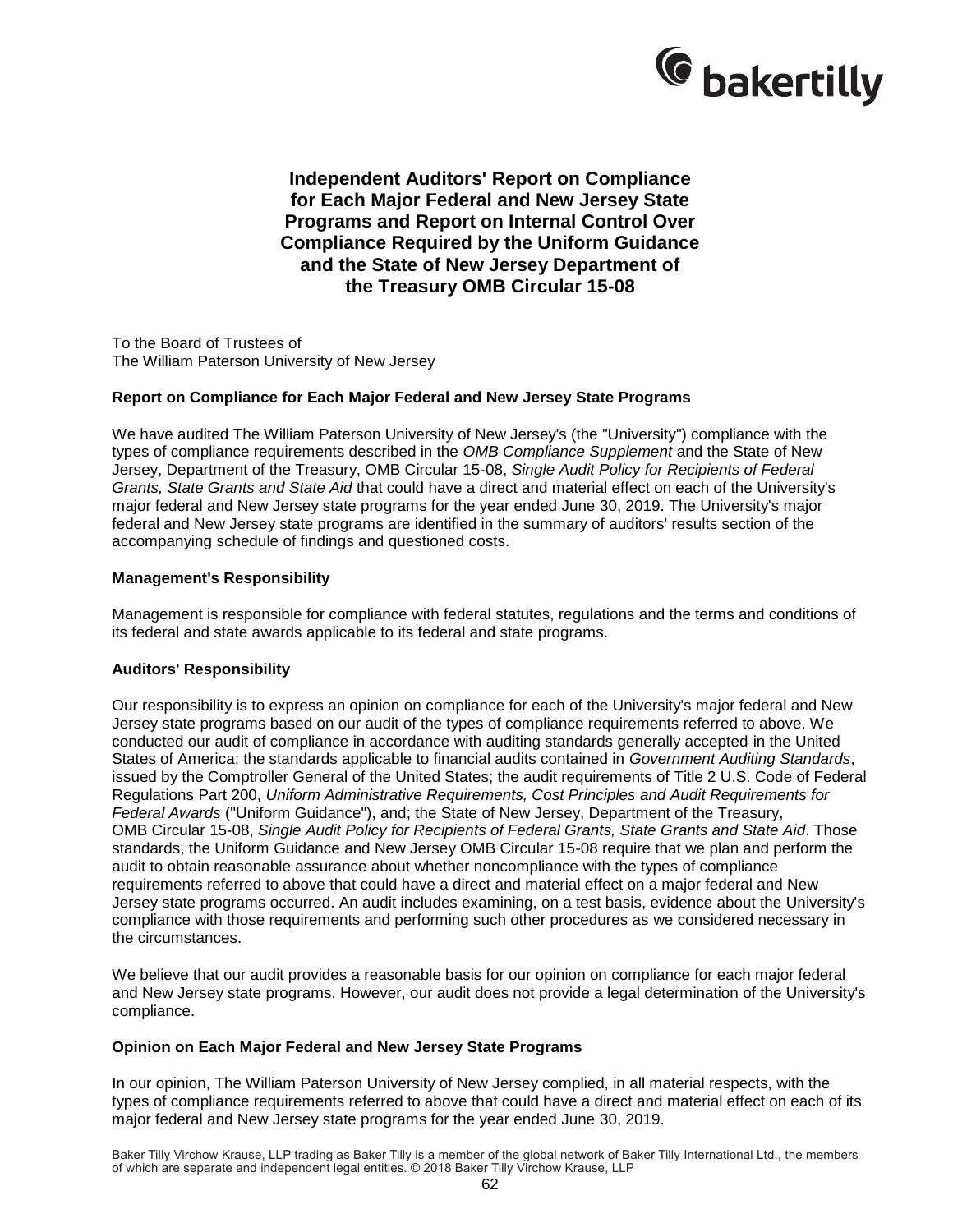#### **Other Matter**

The results of our audit procedures disclosed instances of noncompliance, which are required to be reported in accordance with the Uniform Guidance and which are described in the accompanying schedule of findings and questioned costs as Finding 2019-001. Our opinion on the major federal and New Jersey State programs is not modified with respect to this matter.

#### **University's Response to the Finding**

The University's response to the noncompliance finding identified in our audit is described in the accompanying schedule of findings and questioned costs. The University's response was not subjected to the auditing procedures applied in the audit of compliance and, accordingly, we express no opinion on the response.

### **Report on Internal Control Over Compliance**

Management of the University is responsible for establishing and maintaining effective internal control over compliance with the types of compliance requirements referred to above. In planning and performing our audit of compliance, we considered the University's internal control over compliance with types of requirements that could have a direct and material effect on each major federal and New Jersey State programs to determine the auditing procedures that are appropriate in the circumstances for the purpose of expressing an opinion on compliance for each major federal and New Jersey State programs and to test and report on internal control over compliance in accordance with the Uniform Guidance and New Jersey OMB Circular 15-08, but not for the purpose of expressing an opinion on the effectiveness of internal control over compliance. Accordingly, we do not express an opinion on the effectiveness of the University's internal control over compliance.

A *deficiency in internal control* over *compliance* exists when the design or operation of a control over compliance does not allow management or employees, in the normal course of performing their assigned functions, to prevent, or detect and correct, noncompliance with a type of compliance requirement of a federal or state program on a timely basis. A *material weakness in internal control* over *compliance* is a deficiency, or combination of deficiencies, in internal control over compliance, such that there is a reasonable possibility that material noncompliance with a type of compliance requirement of a federal or state program will not be prevented, or detected and corrected, on a timely basis. A *significant deficiency in internal control over compliance* is a deficiency, or a combination of deficiencies, in internal control over compliance with a type of compliance requirement of a federal or state program that is less severe than a material weakness in internal control over compliance, yet important enough to merit attention by those charged with governance.

Our consideration of internal control over compliance was for the limited purpose described in the first paragraph of this section and was not designed to identify all deficiencies in internal control over compliance that might be material weaknesses or significant deficiencies. We did not identify any deficiencies in internal control over compliance that we consider to be material weaknesses. However, material weaknesses may exist that have not been identified. We identified a deficiency in internal control over compliance, as described in the accompanying schedule of findings and questioned costs as Finding 2019-001 that we consider to be a significant deficiency.

The purpose of this report on internal control over compliance is solely to describe the scope of our testing of internal control over compliance and the results of that testing based on the requirements of the Uniform Guidance and New Jersey OMB Circular 15-08. Accordingly, this report is not suitable for any other purpose.

Baker Tilly Virchaw Knause, LLP

Iselin, New Jersey March 9, 2020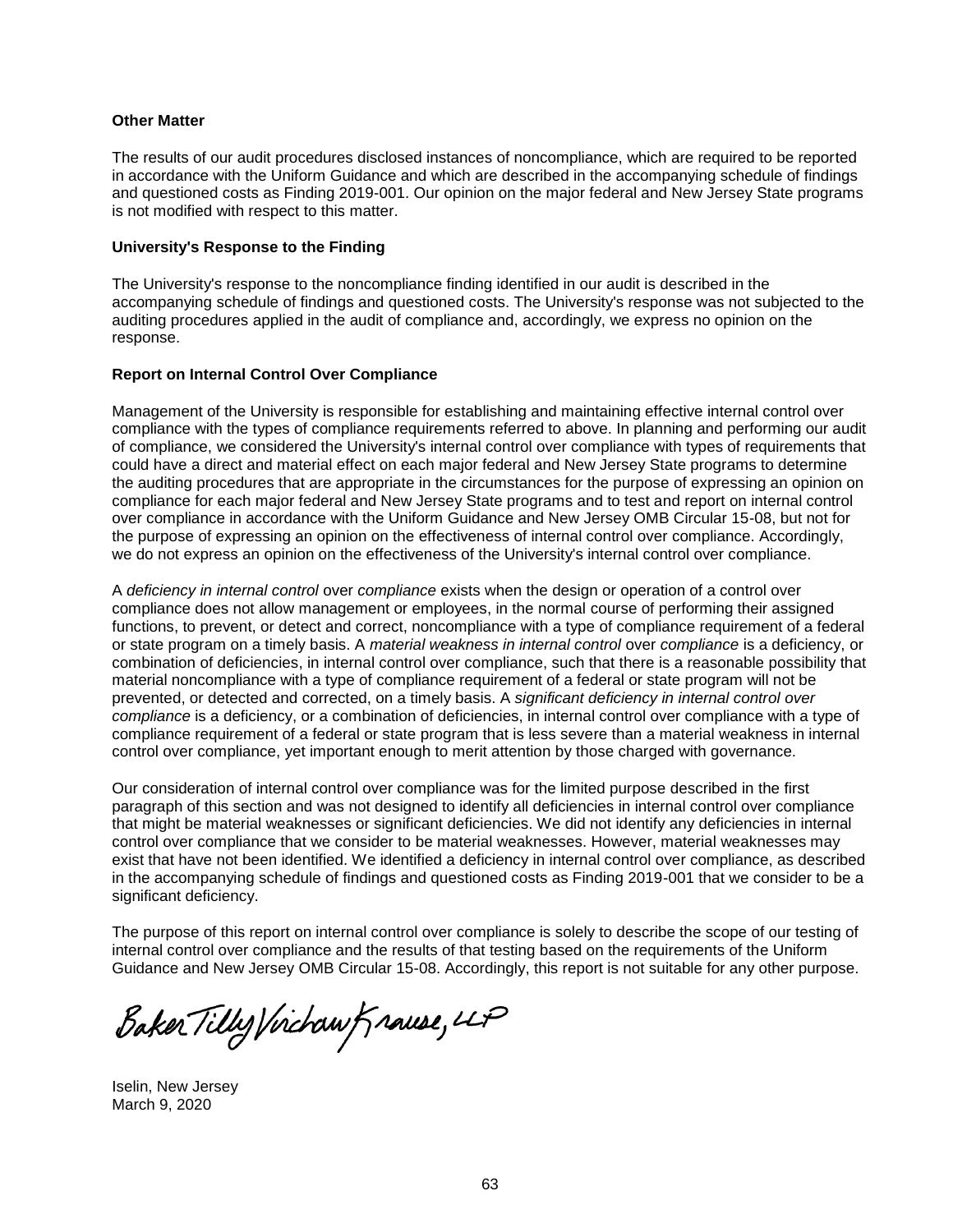(A Component Unit of the State of New Jersey) Schedule of Findings and Questioned Costs June 30, 2019

### **Section I - Summary of Auditors' Results**

### **Financial Statements**

| Type of auditors' report issued on whether the financial<br>statements were prepared in accordance with U.S.<br>GAAP:                         | Unmodified                                  |                                                        |
|-----------------------------------------------------------------------------------------------------------------------------------------------|---------------------------------------------|--------------------------------------------------------|
| Internal control over financial reporting:<br>Material weakness(es) identified?<br>Significant deficiency(ies) identified?                    | yes<br>yes                                  | X.<br>no<br>Х<br>none reported                         |
| Noncompliance material to financial statements noted?                                                                                         | yes                                         | X.<br>no                                               |
| <b>Federal and New Jersey State Awards</b>                                                                                                    |                                             |                                                        |
| Internal control over major federal and New Jersey State<br>programs:                                                                         |                                             |                                                        |
| Material weakness(es) identified?<br>Significant deficiency(ies) identified?                                                                  | yes<br>X<br>yes                             | X.<br>no<br>none reported                              |
| Type of auditors' report issued on compliance for major<br>federal and New Jersey State programs:                                             | Unmodified                                  |                                                        |
| Any audit findings disclosed that are required to be<br>reported in accordance with 2 CFR 200.516(a) and/or<br>New Jersey OMB Circular 15-08? | X.<br>yes                                   | no                                                     |
| Identification of major federal and New Jersey State<br>programs:                                                                             |                                             |                                                        |
| <b>CFDA Number(s) or</b><br><b>State Program Number(s)</b>                                                                                    |                                             | Name of Federal/State Program or Cluster               |
| Federal:<br>84.007, 84.268, 84.033, 84.063,<br>84.379, 93.264                                                                                 | <b>Student Financial Assistance Cluster</b> |                                                        |
| State:<br>10-100-074-US11-278,<br>10-100-074-2405-007.<br>10-100-074-2601-001                                                                 | <b>Student Financial Assistance Cluster</b> |                                                        |
| 061-02                                                                                                                                        | <b>Building Our Future Bond Act</b>         |                                                        |
| 10-100-074-2465-001                                                                                                                           |                                             | State Appropriation to State Colleges and Universities |
| Dollar threshold used to distinguish between<br>Type A and Type B federal programs:                                                           | \$750,000                                   |                                                        |
| Dollar threshold used to distinguish between<br>Type A and Type B state programs:                                                             | \$2,532,875                                 |                                                        |
| Auditee qualified as low-risk auditee?                                                                                                        | yes<br>X                                    | no                                                     |
|                                                                                                                                               |                                             |                                                        |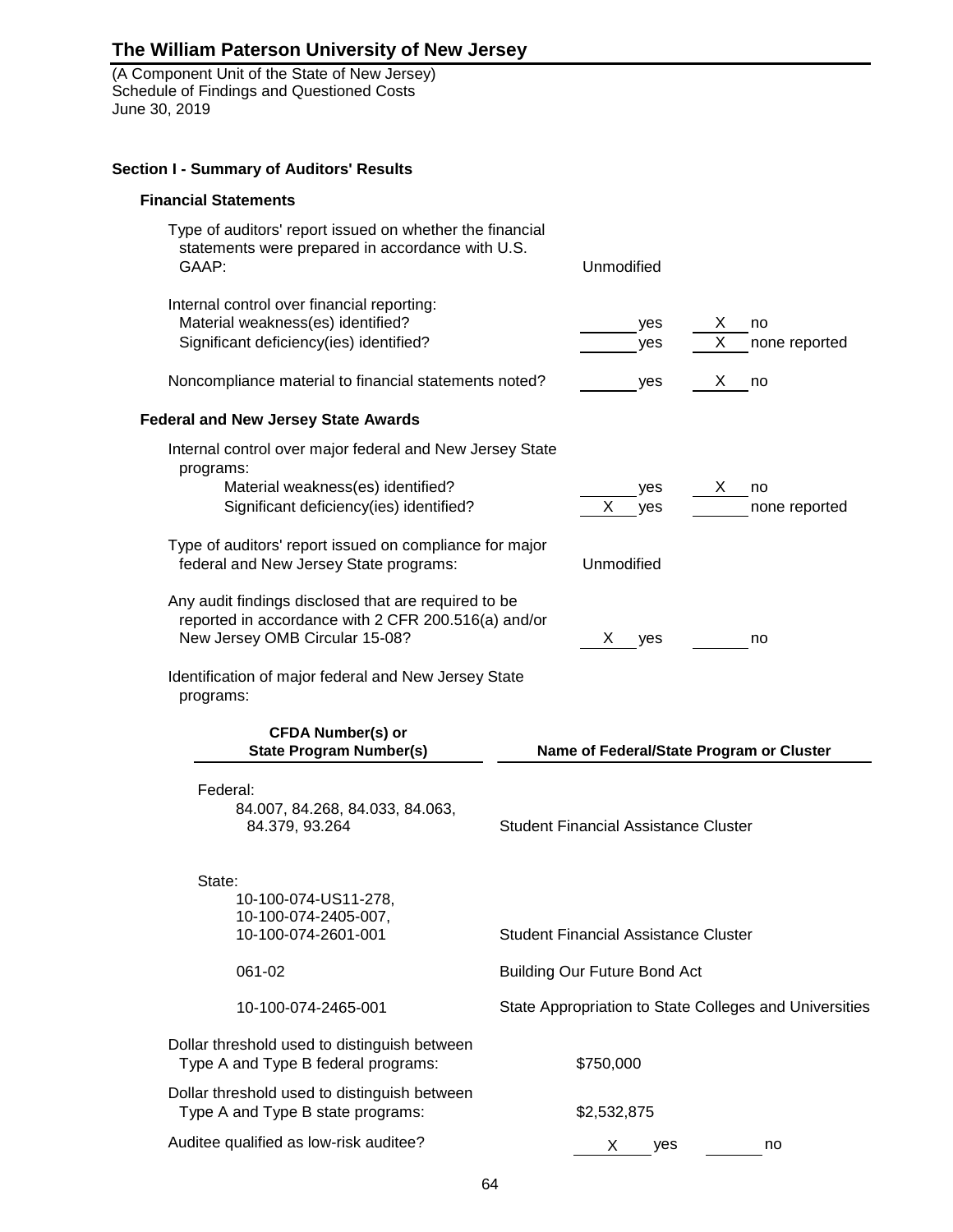(A Component Unit of the State of New Jersey) Schedule of Findings and Questioned Costs June 30, 2019

### **Section II - Financial Statement Findings**

None.

#### **Section III - Federal Award and State Financial Assistance Findings and Questioned Costs**

#### **2019-001- Enrollment Reporting - Special Tests and Provisions**

**Federal Program Information:** U.S. Department of Education, CFDA No. 84.268 Federal Direct Student Loan Program 7/1/2018-6/30/2019.

**Criteria or Specific Requirements:** Title IV regulations (34 CFR 685.309(b)) require that upon receipt of an enrollment report from the Secretary, institutions must update all information included in the report and return the report to the Secretary: (i) in the manner and format prescribed by the Secretary; and (ii) within the timeframe prescribed by the Secretary. Unless it expects to submit its next updated enrollment report to the Secretary within the next 60 days, an institution must notify the Secretary within 30 days after the date the institution discovers that: (i) a loan under Title IV of the Act was made to or on behalf of a student who was enrolled or accepted for enrollment at the institution, and the student has ceased to be enrolled on at least a half-time basis or failed to enroll on at least a half-time basis for the period for which the loan was intended; or (ii) a student who is enrolled at the institution and who received a loan under Title IV of the Act has changed his or her permanent address.

**Condition/Context:** The change in student status for 6 of 40 students tested were not reported to the National Student Loan Data System (NSLDS). In addition, for 1 of 40 students tested, the University did not report to the NSLDS within 30 days or included in a response to a roster file within 60 days. A statistical sample was not used.

**Effect:** A student's enrollment status determines eligibility for in-school status, deferment and grace periods. Enrollment reporting in a timely and accurate manner is critical for effective management of the programs.

**Cause:** The University's internal procedures for enrollment reporting were not updated to be in-line with the Student Financial Aid Handbook under the Title IV regulations. The University relies solely on the National Student Clearinghouse for reporting purposes and does not confirm that information is correctly and timely reported to NSLDS by third party.

**Questioned Costs:** No questioned costs were noted.

**Recommendation:** The University should review its policy on enrollment reporting to NSLDS to ensure that all enrollment status changes are updated accurately and reported within the required timeframe.

**Views of Responsible Officials and Planned Corrective Actions:** The University will review the regulatory requirements of Uniform Guidance and the Student Financial Aid Handbook under Title IV relevant to enrollment reporting. Internal procedures and policies will be updated to ensure compliance with these regulatory requirements. In addition, procedures related to reporting to NSLDS, including use of the National Clearinghouse, will be reviewed and updated as needed to ensure all enrollment status changes are updated accurately and reported within the required timeframe. The primary persons responsible for the planned corrective actions are Jenna Pascalli, Technical Specialist and Vanessa Lenoir, Assistant Registrar. Back up contacts will be Lisa Brenenson, Associate Registrar and Susan Astarita, Registrar. Review of regulatory requirements and updated processes are expected to be complete by 3/31/2020.